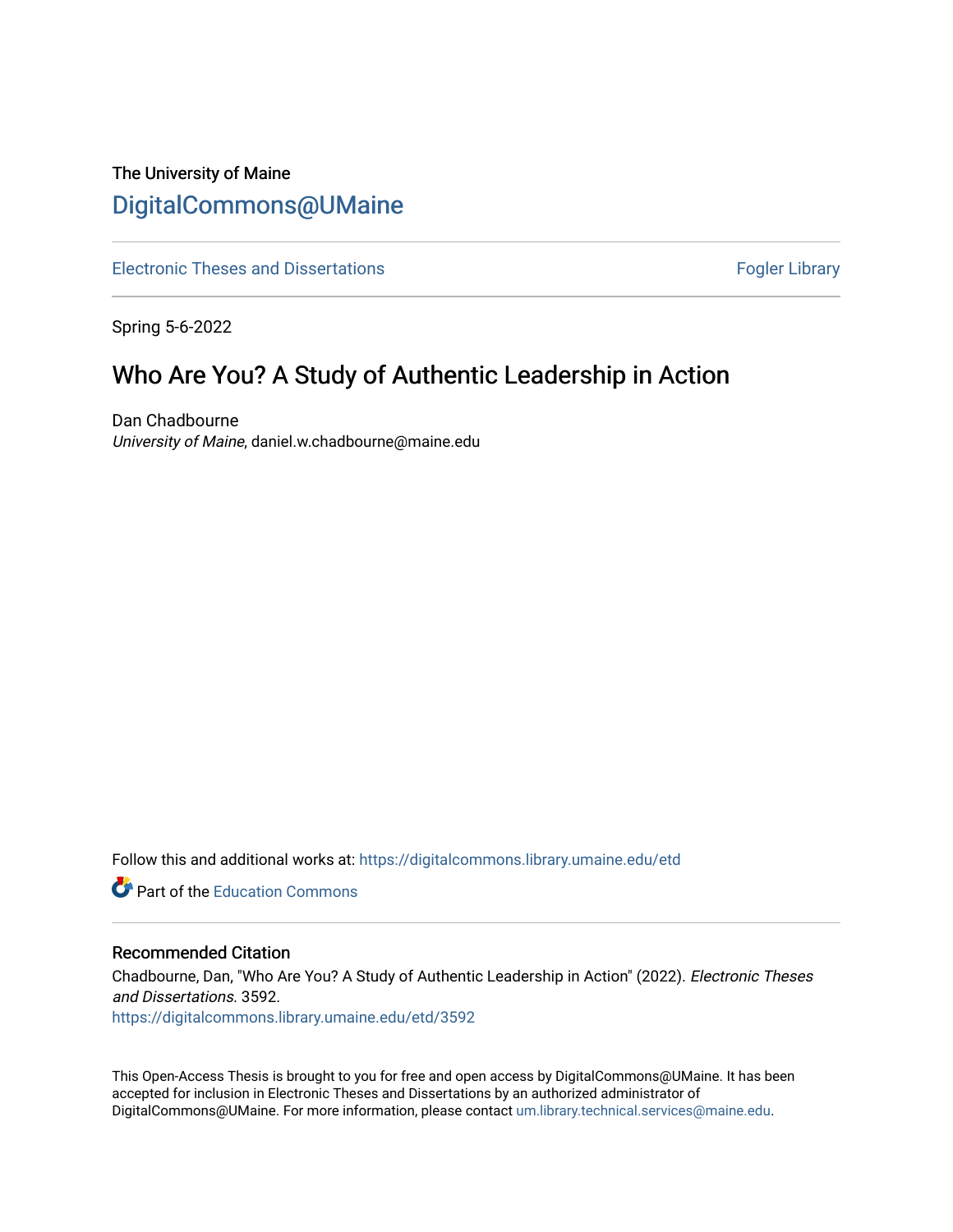# **WHO ARE YOU? A STUDY OF AUTHENTIC LEADERSHIP IN ACTION**

By

Dan Chadbourne

B.S. University of Maine, 2005

M.Ed. University of Maine, 2009

C.A.S. University of Maine, 2013

# A DISSERTATION

Submitted in Partial Fulfillment of the

Requirements for the Degree of

Doctor of Education

(in Educational Leadership)

The Graduate School

The University of Maine

May 2022

Advisory Committee:

Catharine Biddle, Ph.D., Associate Professor of Educational Leadership, Advisor.

Ian Mette, Ph.D., Associate Professor of Education Leadership.

Maria Frankland, Ph.D., Lecturer of Education Leadership.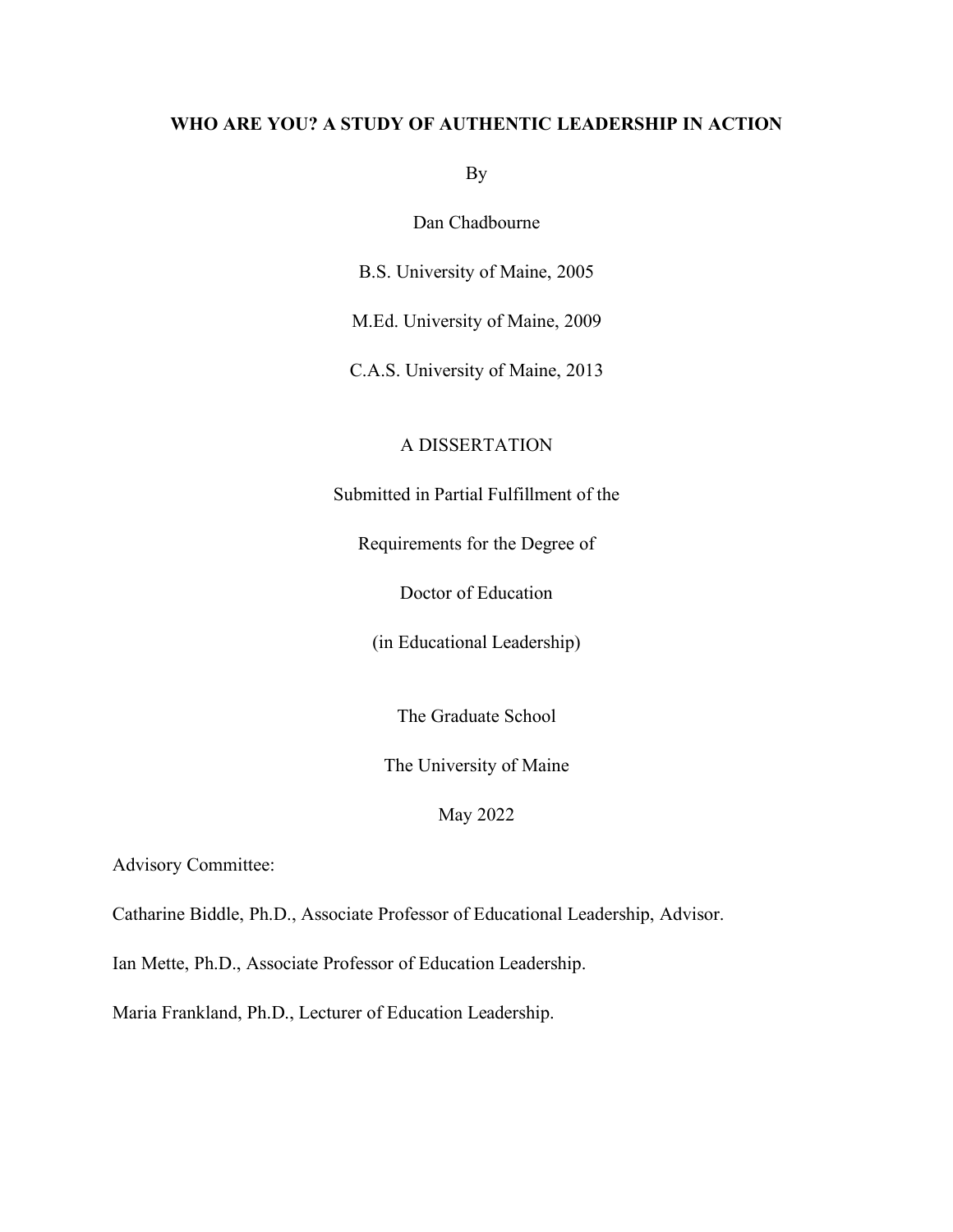### **WHO ARE YOU? A STUDY OF AUTHENTIC LEADERSHIP IN ACTION**

By Dan Chadbourne

Dissertation Advisor: Dr. Catharine Biddle

An Abstract of the Dissertation Presented in Partial Fulfillment of the Requirements for the Degree of Doctor of Education (in Educational Leadership) May 2022

The building leader is the pulse of the school. The behavior and emotions of building leaders set the tone for short term and long-term outcomes in schools. The ability of the school principal to be aware of the characteristics they have, what they believe in, and the goals they desire to achieve is critical. Principals who follow up with their own awareness and put into action those beliefs are served well. Research suggests that principals who consistently exercise their core values, establish goals, understand their purpose and lead with their heart are considered genuine in their leadership. Authenticity was the desired goal of this study, to find out if principals walk the life they say they believe. This study is presented with the framework of personal journeys of building principals and their awareness of their own authenticity and ability to act on their authentic beliefs. This study will inform the field of authentic leadership through the role of the building principal and how they stay authentic in the face of external challenges.

Keywords: Authentic leadership, self-awareness, self-discipline, crucible, trigger events.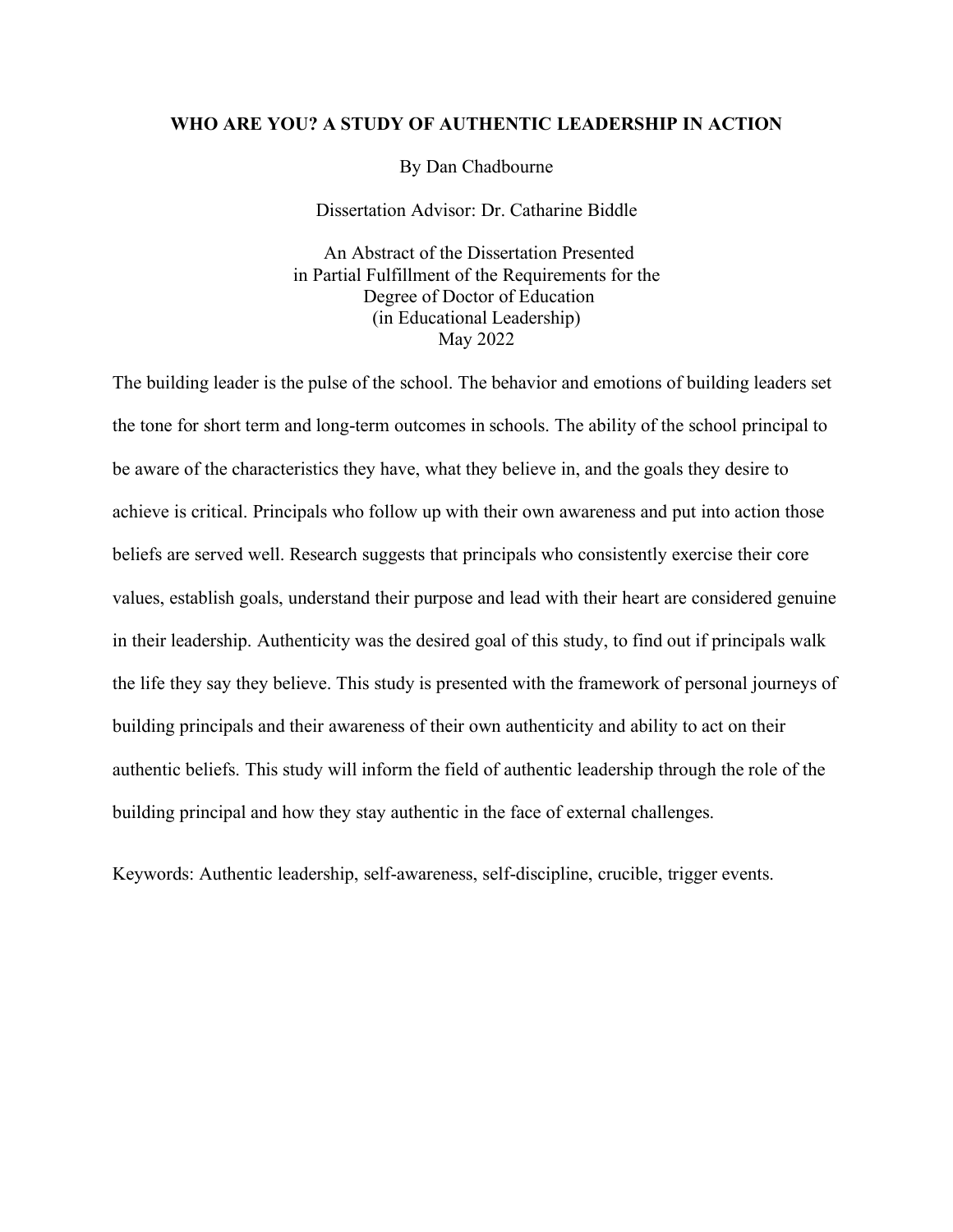# **DEDICATION**

Thank you to my wife Lindsay and our two beautiful daughters, Charlotte and Amelia. Three shinning stars that helped me navigate through the darkness to find my true north.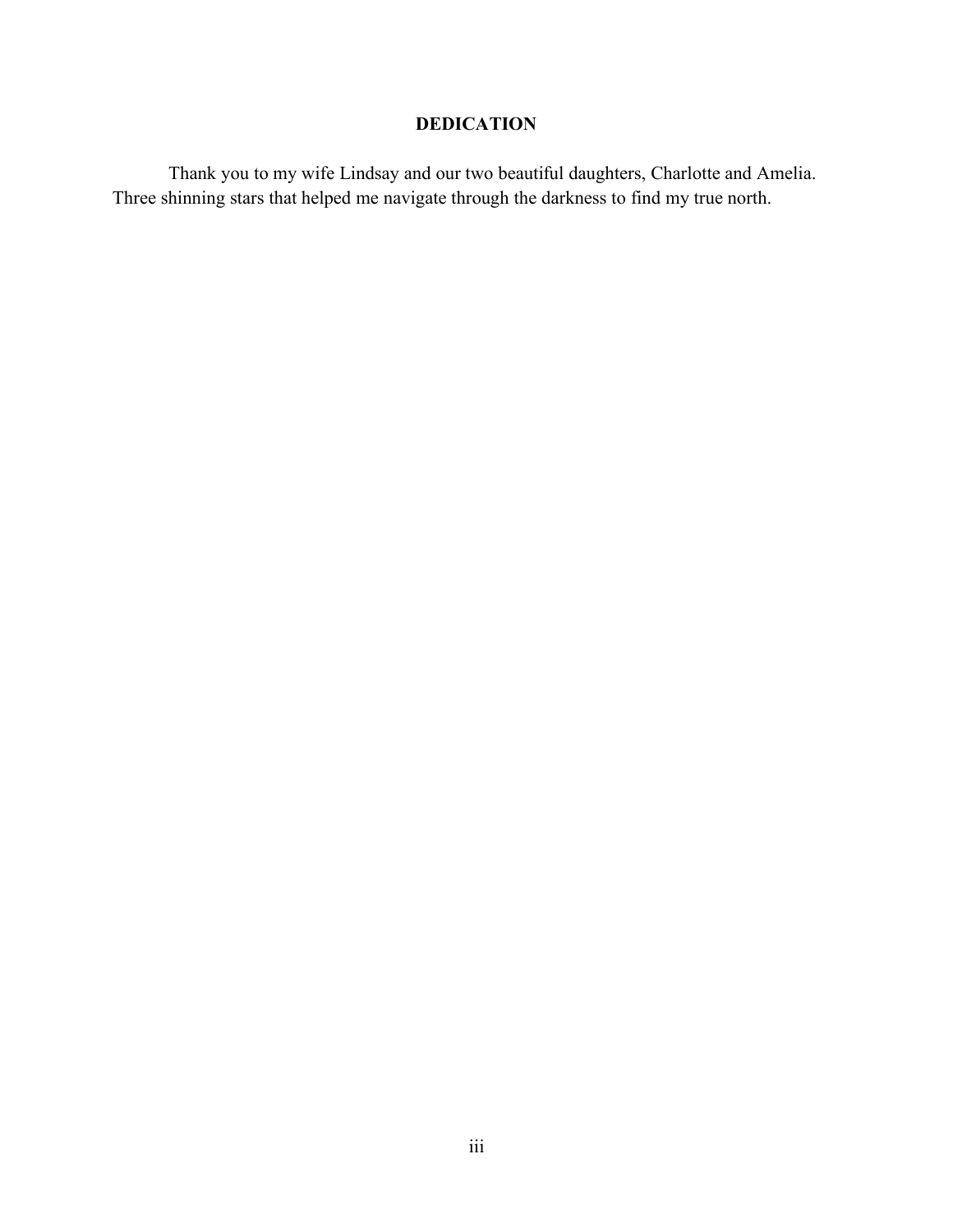#### **ACKNOWLEDGEMENTS**

I would like to thank the Educational Leadership Alpha Cohort for all of the support since we began this journey in 2018. The collection of people that joined is filled with a wealth of knowledge and expertise. Through their support, compassion, and honesty this group of people created an environment of trust and openness that moved me to not only be a better scholarly practitioner but more importantly a better person. Sue, Paul, Ryan, Brian, Josh, Dave, Laura, Mia, Rad, Glen, Scott, and Theresa, thank you for changing my life.

Thank you to Dr. Catharine Biddle, my advisor and chair. I am grateful for your patience and guidance. On several occasions I felt less than able and wanted to get out of the game but your grace and encouragement kept me moving forward, thank you. I'd like to acknowledge Dr. Ian Mette for getting this program off the ground, as I am sure others were involved, my entrance was primarily his doing. I am grateful for his ability to push me towards tension and think outside the box, thank you Dr. Mette! I would also like to thank Dr. Maria Frankland for her ability to show me things I was not able to see which enhanced my engagement in my research. Dr. Richard Ackerman was a pillar in my academic career. I have been lucky enough to have known him since 2009 when I was part of another educational leadership cohort working on my C.A.S. I am forever grateful for his deep thought process, his reflections and his perspective on life by using metaphors and poetry to see the beauty that is all around us, Thank you Dr. Ackerman.

I want to acknowledge the Bangor School Department for all their support. Beyond the financial commitment the Bangor School Department has meant a great deal to me in my life. It has provided me the opportunity to be more than who I thought I could be and allowed for me to grow professional in a way I never dreamed. The school department not only shaped me

iv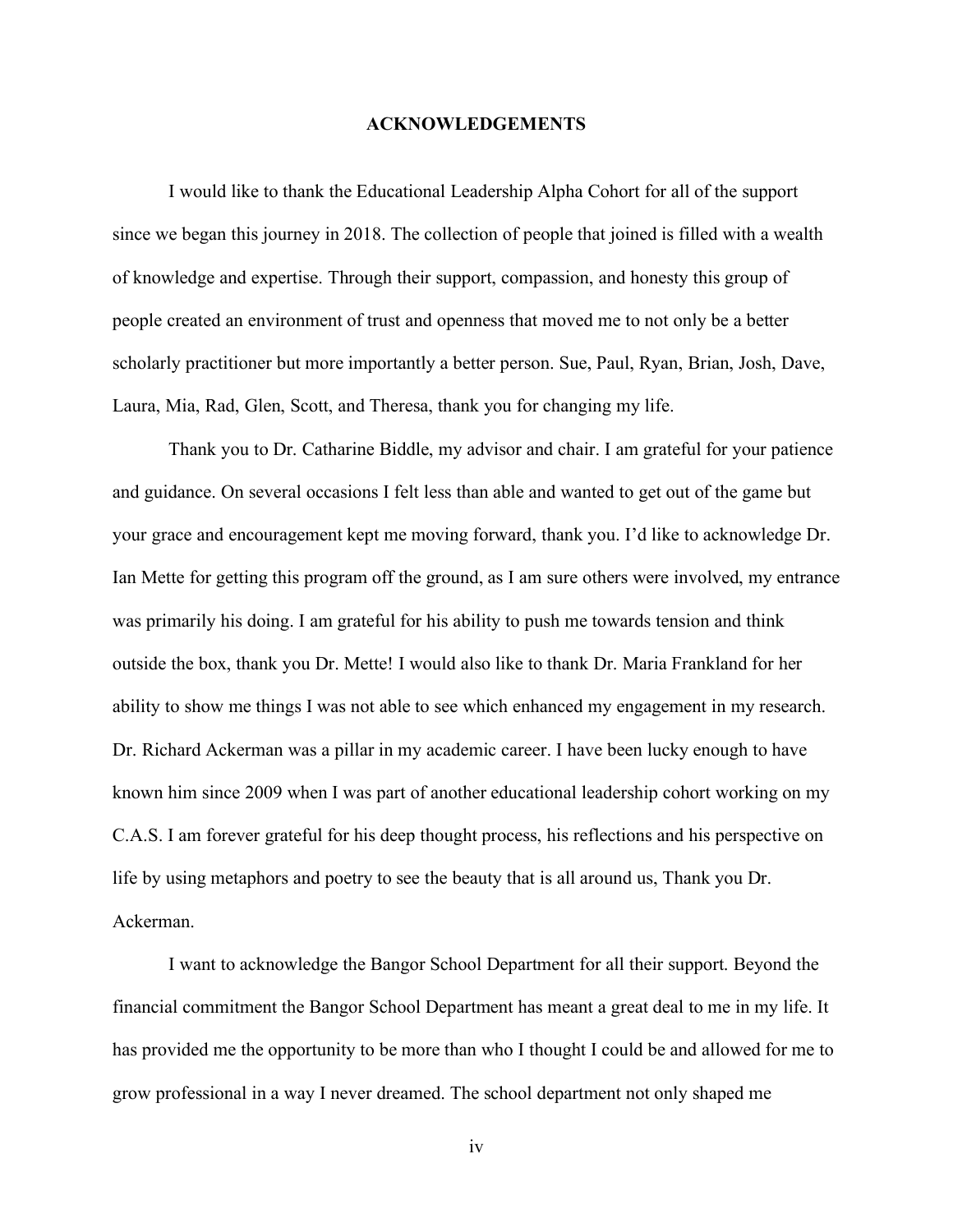academically but gave me mentors that shaped my life. There are too many to acknowledge here but specifically I want thank Gabby Price, the first person that made me feel I controlled my destiny. He taught me what it was to have a purpose and the importance of working and engaging in this world collaboratively. His mentorship made me the husband and father I am today. Dr. Betsy Webb was the first person to give me the opportunity in the Bangor School Department to formally have a role that would allow me to give back to a city that has meant so much to me. Dr. Kathy Harris – Smedberg and Mr. Robert MacDonald in their roles as district leaders gave me the opportunity to pursue my goals and provided encouragement throughout the process.

Finally, I want to acknowledge a family that provided support for me when I was truly lost while trying to find my path. Beth and Rick Warren gave me a chance to pursue my first graduate degree and along with their son George I was inspired to become an educator. Their friendship will last forever and I will always be humbled and grateful that they took a chance on me. Without them, I am not here today.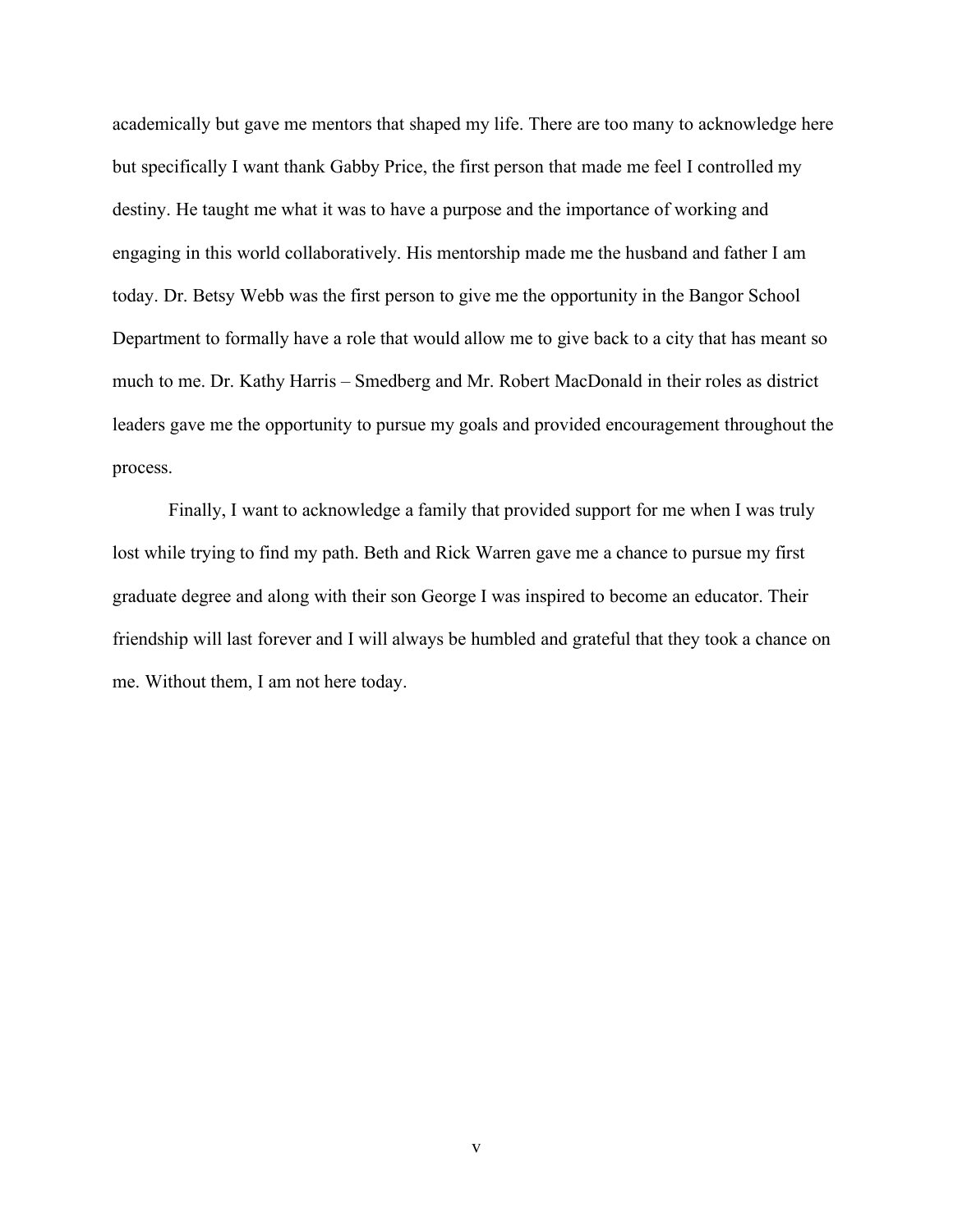| Chapter        |    |
|----------------|----|
|                |    |
|                |    |
|                |    |
|                |    |
|                |    |
|                |    |
|                |    |
| $\overline{2}$ |    |
|                |    |
|                |    |
|                |    |
|                |    |
|                |    |
|                | 20 |
|                |    |
| 3. METHOD      |    |
|                | 24 |

# **TABLE OF CONTENTS**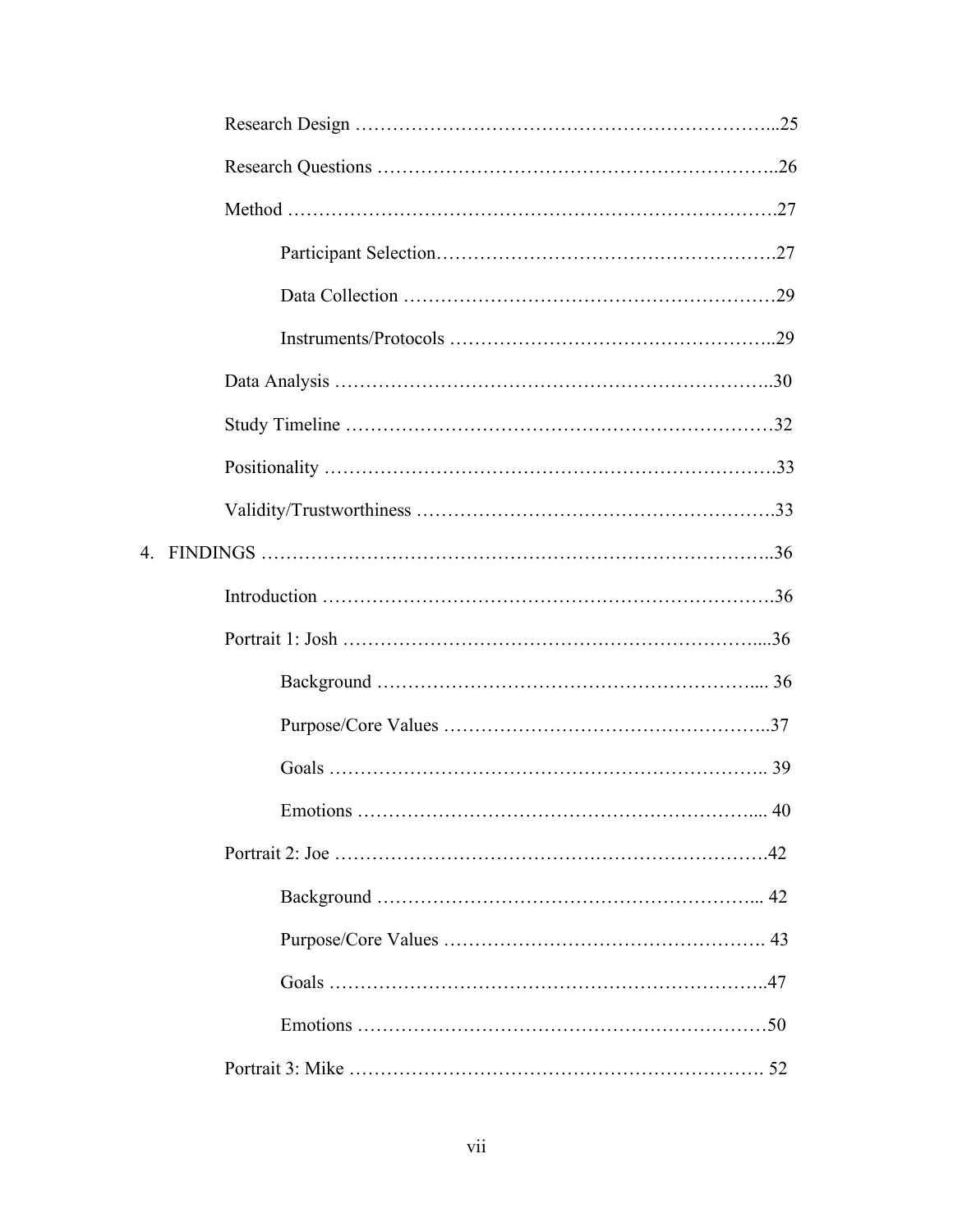| 5. |                                                                |  |
|----|----------------------------------------------------------------|--|
|    |                                                                |  |
|    |                                                                |  |
|    |                                                                |  |
|    |                                                                |  |
|    |                                                                |  |
|    |                                                                |  |
| 6. |                                                                |  |
|    |                                                                |  |
|    |                                                                |  |
|    | Implications for Scholarly Practitioner Research/Theory  83    |  |
|    |                                                                |  |
|    |                                                                |  |
|    |                                                                |  |
|    |                                                                |  |
|    | Appendix A. Semi - Structured Principal Interview Questions 94 |  |
|    | Appendix B. Semi - Structured Teacher Interview Questions 96   |  |
|    |                                                                |  |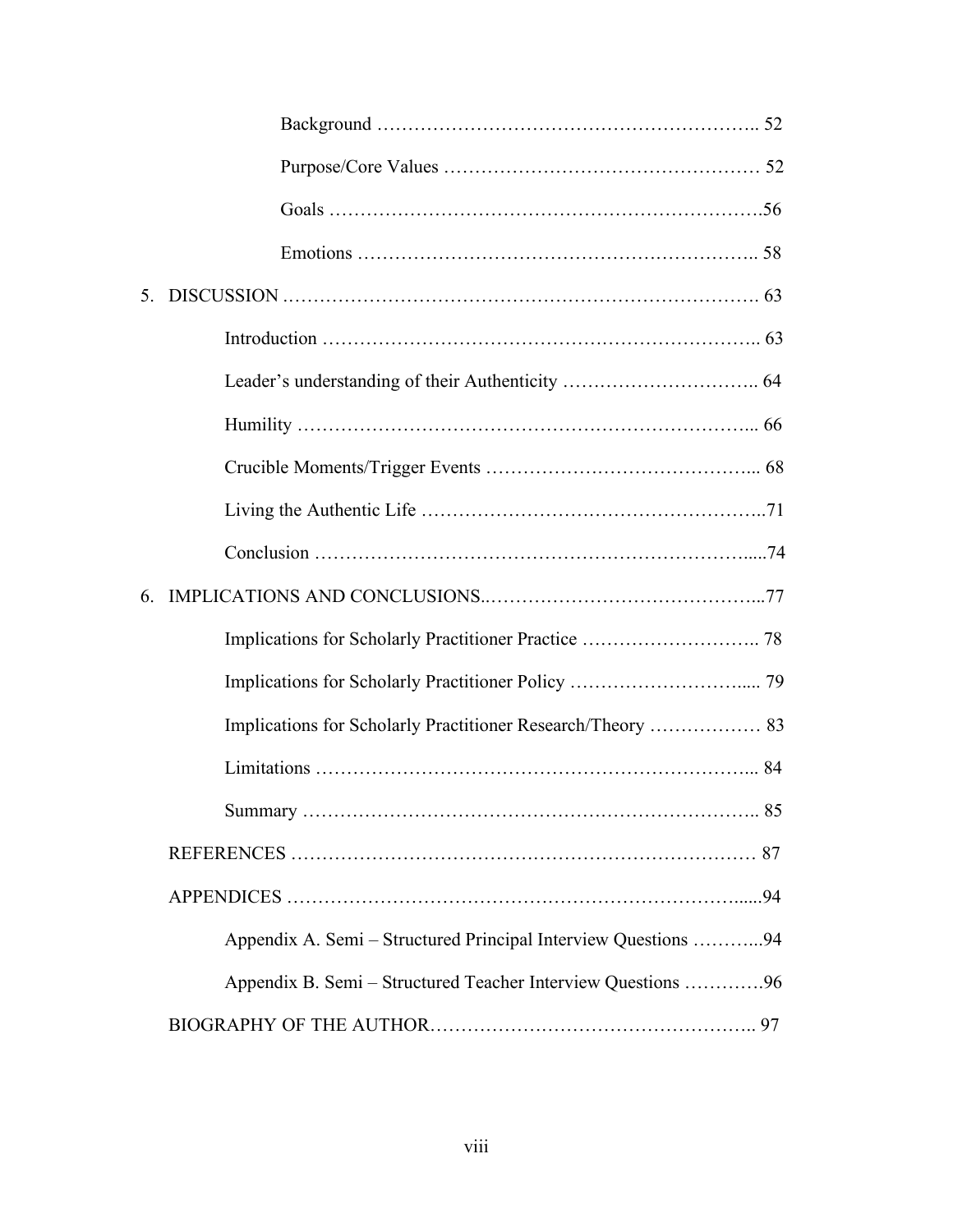# **LIST OF TABLES**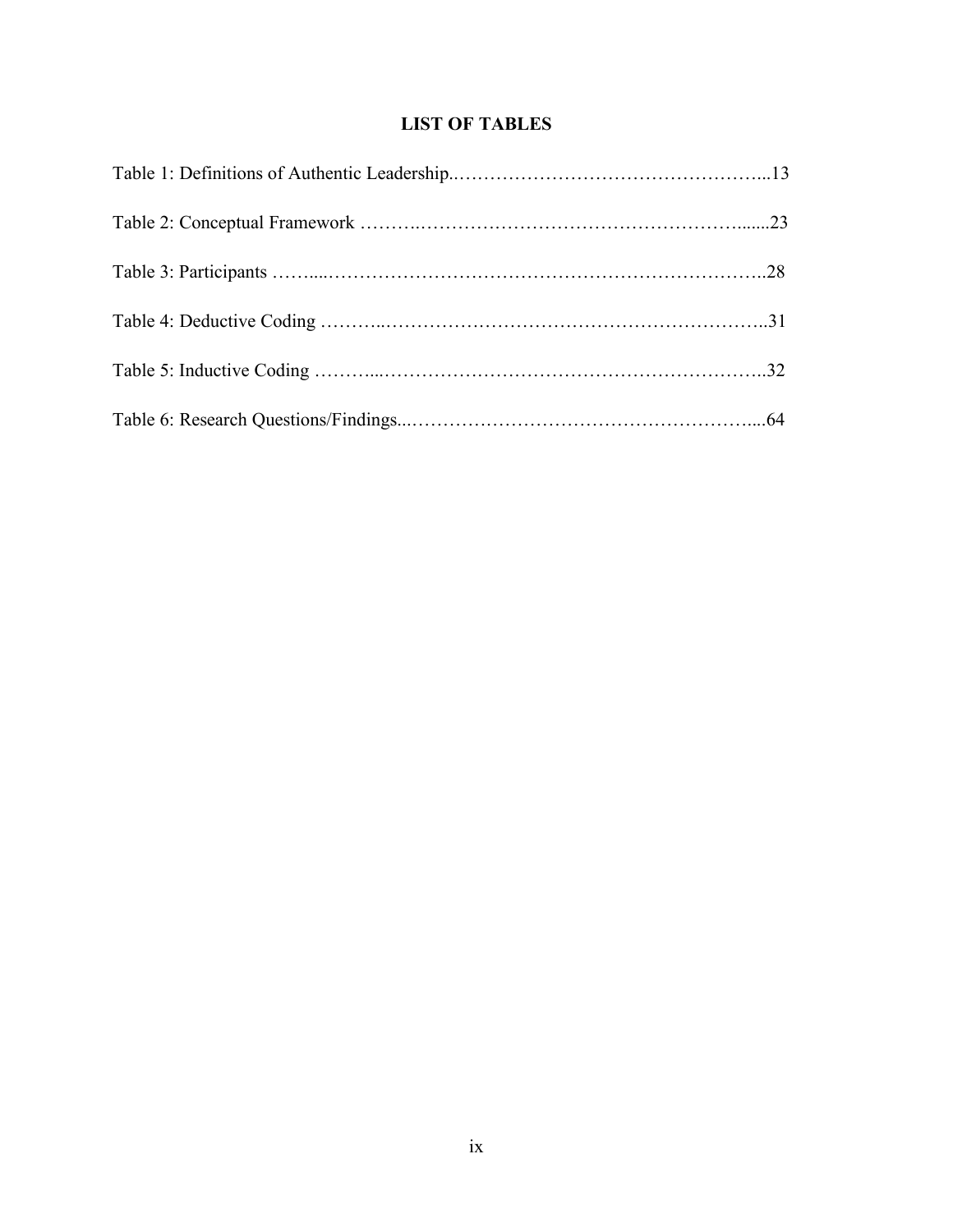#### **CHAPTER 1**

# **INTRODUCTION**

I began my time as a building principal in 2013. Since I have been a principal, our country has seen a rise in stressors, including mental health needs, awareness of sexual harassment with the #metoo movement, equity, and inclusion issues led by the BlackLivesMatter movement and a worldwide pandemic with COVID - 19. The nation seems to be in a consistent state of free fall and with the 2020 presidential election that divided the country and riots are taking over major cities in the United States. Throughout the social upheaval we have experienced in the US, superintendents, school boards and national and state departments of education are trying to roll out plans to return to school following guidelines from the Center for Disease Control (CDS) such as wearing masks, physical distancing, and cohorting students. Complicating the return is the balancing act teachers, parents and students are attempting in order to participate in school and trying to teach and learn. As such, the role of an authentic building leader has never been more important. George (2003) calls the moments mentioned above the crucible and he says, "... find yourself in a crucible that tests you to your limits. In this crucible you learn who you really are and what you want to become" (p. 27). Our educational leaders have found a common crucible with the inequities that our population continues to face.

George (2003; 2007) suggests that there is growing evidence that authentic leadership is not only a useful trait in leadership but that it is also needed. Luthans and Avolio (2003) argue that authenticity is derived from positive psychology processes and linked to greater selfawareness and self - regulation.

Authentic leadership is not something that one is born with; it is something that is acquired over time with experiences (George, 2003; Gardner, et al., 2005). Whereas George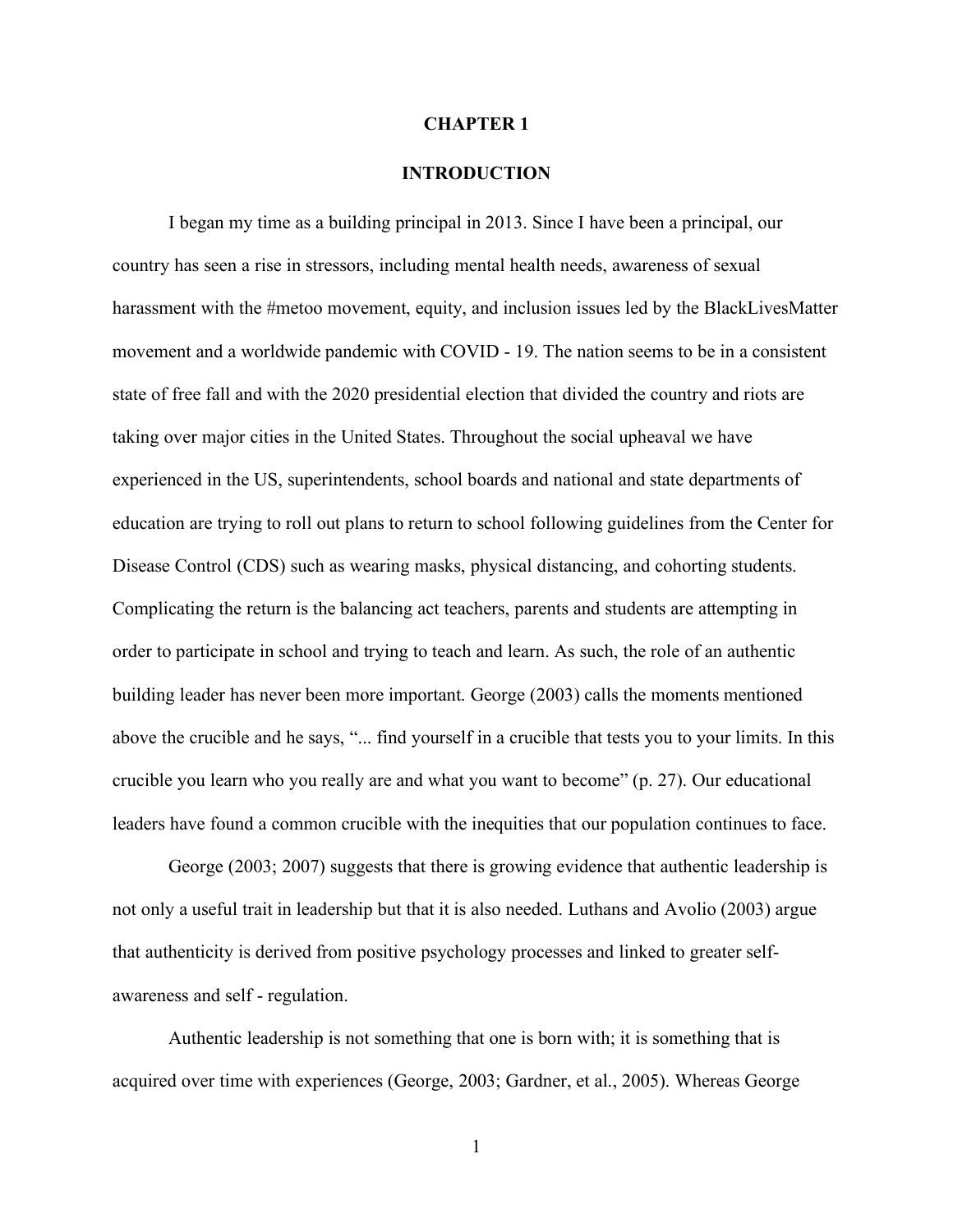(2003) calls it a crucible, Gardner, et al. (2005) refer to it as trigger events. Gardner et al (2005), reference trigger events as both positive and negative that impact the personal history of the authentic leader and with experiences that shape the authentic leader's self-awareness and selfreflection. My study identified these characteristics that a school leader might have gained through their own experience. If in fact the research is correct that authenticity is not something that you are born with and the leaders experiences have formed authentic capacity like George (2003 & 2015) and Gardner, et al. (2005) suggest then the purpose of these case studies will share an insight to the field and that of the practitioners.

The importance of my study is paramount. In 2022 the world needs people that are genuine, trusting, engaged, and emotionally invested in their work. School leadership, right now, will either prevent or propel the success of our students as they wade through the inequities that our world has offered them. Through the eyes of those leaders I will share and experience that they live each day, in their environment, with their voice, and their experiences that will shed light on the real work that it takes to have awareness of who they are and regulate themselves to engage in sustainable practices in their schoolhouses.

#### **Problem of Practice**

In 2013 at the start of my principalship, I was young and impressionable. I was hired on a Wednesday night by the school committee and the following day I arrived at my new place of work filled with excitement. The anticipation of driving to the school was overwhelming, I remember the butterflies in my stomach and how motivated I was to have the honor of leading a school building. As I parked my car and walked to the front entrance, the door opened and a teacher was standing there holding it open and said, "Hi, Mr. Chadbourne, I have been waiting for you." This was how my day started at 7:00am. By the time I had finished my two-hour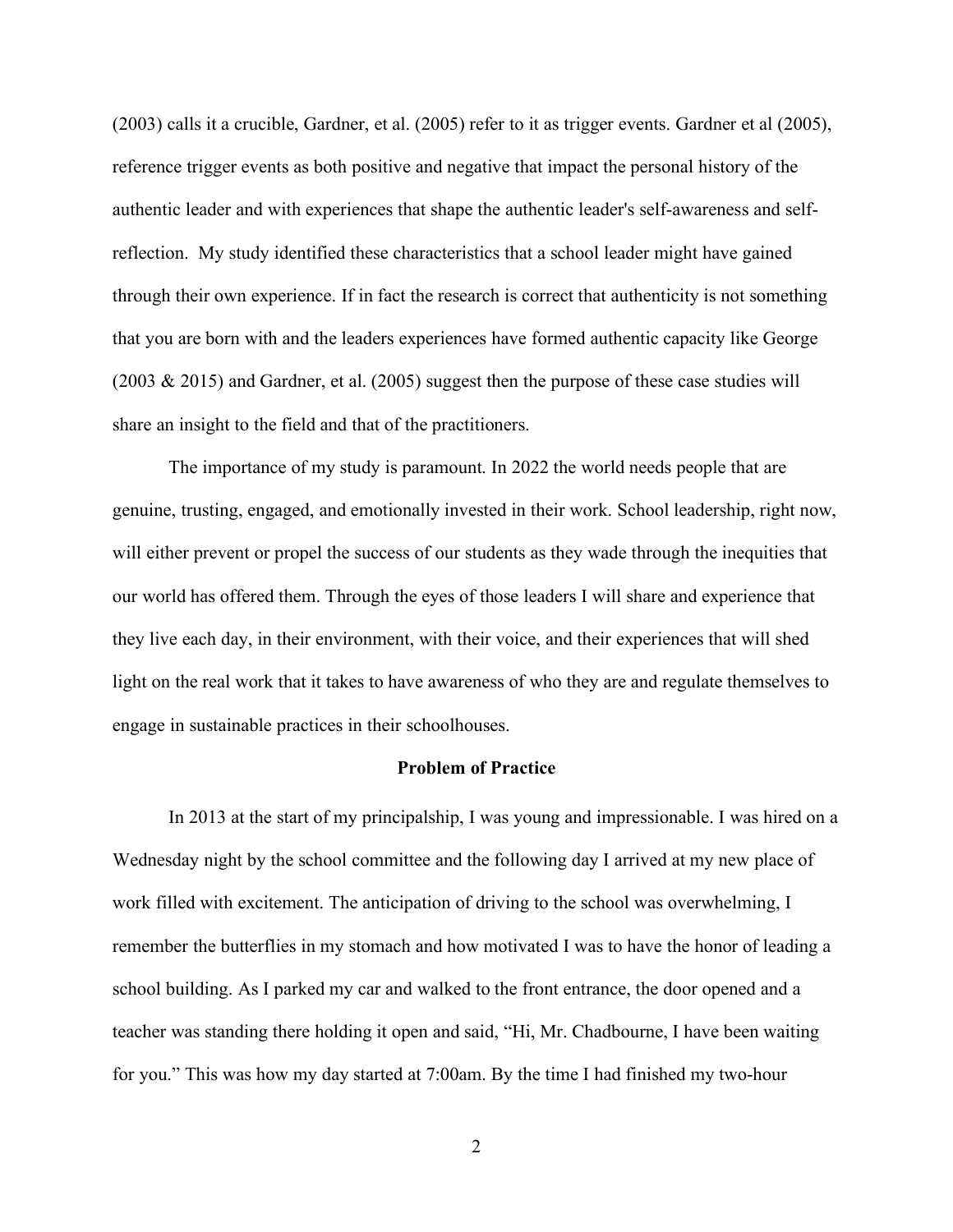conversation with the teacher I was met with a custodian at my office door with a list of how things operated in and around the school. By the time I finished reading the custodian's list, another employee arrived to tell me how she would continue to do things. When lunch arrived, I started to listen to the messages on the phone, many of them were sales calls from vendors and some from parents that desired me to reverse decisions that had already been made about placement and programming. After a few hours of exhausting conversations, I had a call from downtown about an issue that needed my attention immediately. It was clear to me that my job was not just to be the instructional leader of the school but that I was also going to be pulled in multiple directions and that I had no clue what was going on. That was my first day as a building administrator.

Now in my ninth year in the principalship, I have a much better understanding of who I am and what I want to accomplish with my time. I believe that I have committed myself to my core values. I continue to develop my purpose. I lead with my emotion and set goals. The problem, as a practitioner, is how do I do this? Do I really live the world I think I do? Morgan (1998) uses the metaphor of the psychic prisons and states, "organizations are ultimately created and sustained by conscious and unconscious processes, with the notion that people can actually become imprisoned in or confined by the images, ideas, thoughts, and actions to which these processes give rise" (p. 182). I continue to think, am I in my own psychic prison? I have many questions about this problem of practice as it pertains to myself as a practitioner and others in the field such as: Can leadership be authentic? Can building principals continue to live within their core values, purpose, emotions, and meet their goals? Or does the negotiating process dull the needle of our moral compass? Do they seek to grease the squeaky wheel in order to maintain the status quo? Or will they lead with authenticity and make public education more equitable for all?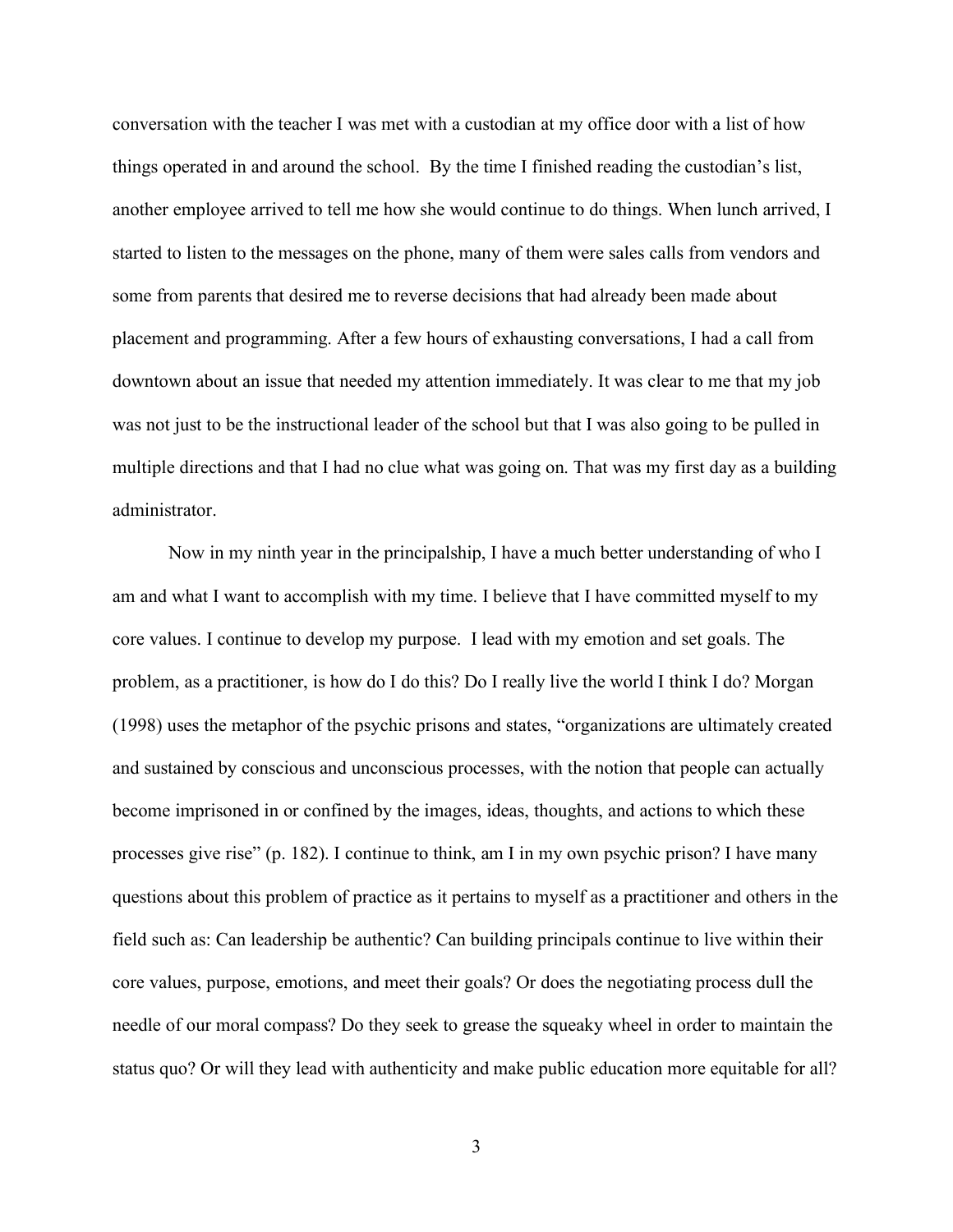#### **Purpose Statement**

The purpose of this study is to seek a vantage point not accessible to the daily life of the practitioner and to tell the story through portraits about the relationship between the internal beliefs of building leadership and the actions they take. Using the lens of authentic leadership and the definitions of authentic leadership from George (2003, 2007, 2015), Luthans and Avolio (2003), Gardner et al (2005), and Walumbwa, et al. (2008), I will see the daily life of the principal, hear what the principals and from the teachers that work with the building leaders.

George (2003) says, "We need authentic leaders, people of the highest integrity, committed to building enduring organizations. We need leaders who have a deep sense of purpose and are true to their core values" (p. 5). This is the heart of what I hope to accomplish, do building principals lead with such integrity, purpose and do they stay true to their core values in the face of conflicting demands?

Luthans and Avolio (2003) use a positive psychological construct saying, "descriptive words [that] include, genuine, reliable, trustworthy, real, and veritable" (p. 242). They also contend that authentic leadership is the relationship between owning your beliefs and putting them into action. My purpose under this lens is to focus on the relationship between the principal's self-awareness, the interaction with the crucible moments or trigger events, and the causation with the principal's ability to act using the characteristics of authentic leadership.

These crucible moments that George speaks of and that Avolio and Luthans will call trigger events/challenges can be very personal such as, a death or a loss of a job, or could be positive for example, the birth of a child or promotion within your organization, but I would argue that collectively we here in the United States are in a crucible moment that requires our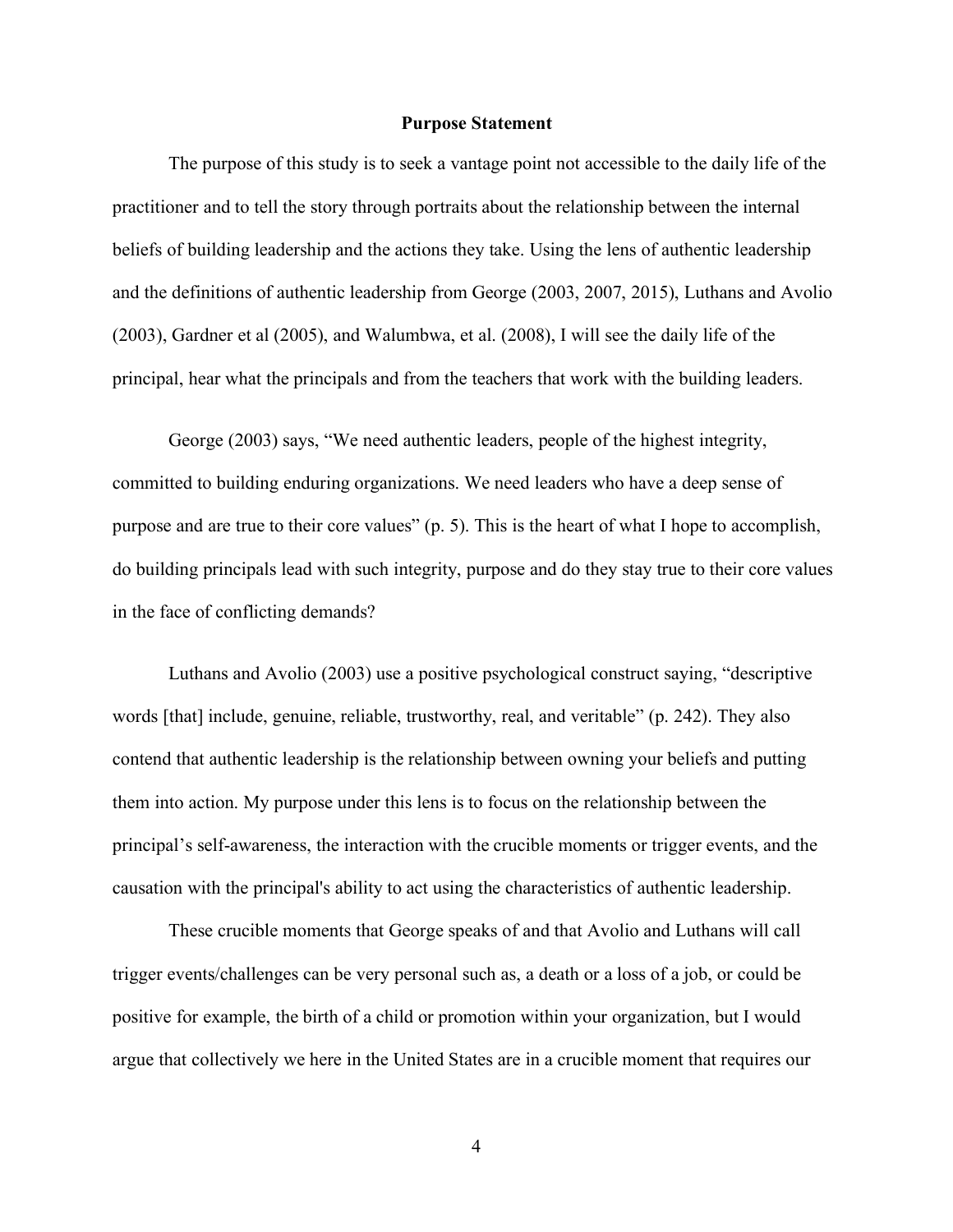attention to leadership – specifically the need for us to understand the beliefs and actions of authentic leaders.

Gardner et al (2005), research on the value of authentic leadership and the relationship between authentic followership I want to know how the decision-making ability of the building principals impacts the perception of the staff and if they believe their leader is truly authentic. Gardner et al (2005) speak of the ability of the authentic leader to enhance the ability of their followers skill set. Accomplishing this study could give insight to the abilities of those authentic leaders and the impact between the purpose, core values, emotions, and desired goals of the follower.

Finally, Walumbwa et al., (2008) suggest the correlation between authentic leadership, ethical leadership, transformative leadership, organizational citizenship behavior, organization commitment, and satisfaction with a supervisor (p. 111). The interesting piece about this study is the impact of the use of authentic leadership and the perspective from the subordinate's point of view. The purpose of interviewing teachers of the case studies will allow me to reach the questions that come from the study of Walumbwa et at., (2008).

As a member of the educational doctoral program that is specifically focused on the practitioner's point of view and furthering the education of those in the field, I find it extremely important to leverage my own resources to improve my own practice. Using my own district will allow me access that would not be available outside my district and it would also directly apply to my own work as a leader in public education. The implications will give guidance to further practice, policy and research as it pertains to authentic leadership.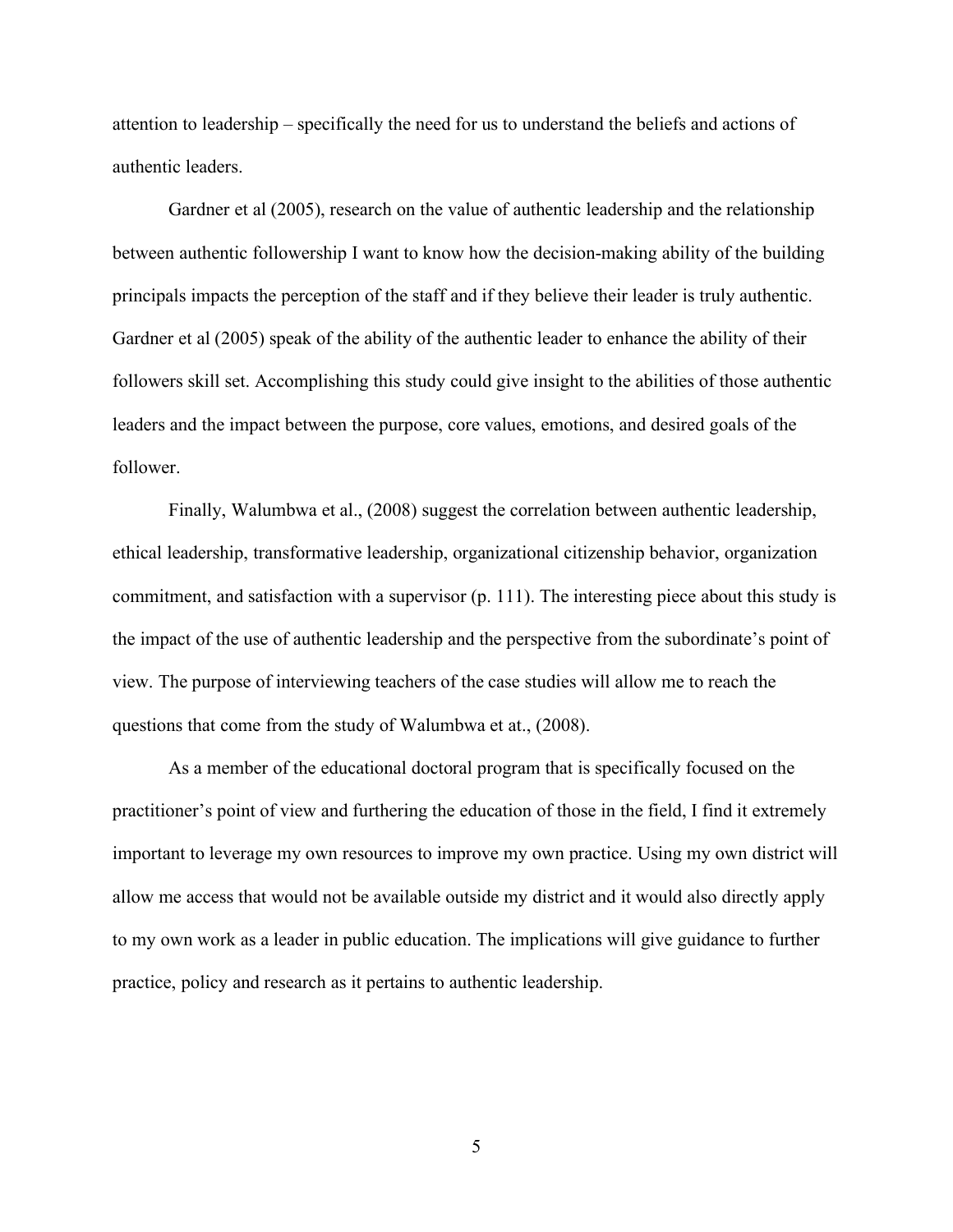#### **Research Questions**

Krathowhl (2009) says that a good problem, "is (1) of interests, (2) embedded in theory, (3) likely to have impact, (4) original in some aspect and (5) feasible - within your conceptual, resources, ethical and institutional limits" (p. 87). My problem of practice blends these four criteria well and filtering my questions using Maxwell (2013) when he says, ". . . problem is developing research questions is confusion between your research questions and the goals of your study, within the latter, between intellectual goals - you want to understand by doing the study - and practical goals - what you want to accomplish." (p. 76). Keeping in mind that there is a difference between the research questions I am asking and the questions that will be asking in the interview, Maxwell (2013) says, "Your research questions identify the things that you want to understand; your interview questions generate the data you need to understand these things" (p 77). The following is what I want to understand:

RQ 1: How do principals negotiate their purpose, core values, emotions, and goals to achieve authenticity

RQ 2: How do principals negotiate their core values in the face of challenges to their authenticity?

RQ 3: How do principals working towards authenticity put their purpose, core values, emotions and goals into action in their daily work?

I believe that the refined semi - structured questions in my interviews (see Appendix A) will address the civil unrest in that we are currently experiencing and identifying strengths and weaknesses in our ability to address the social inequities in our schools. The semi - structured interviews with a focus of principals using their core values, purpose, emotions and goals will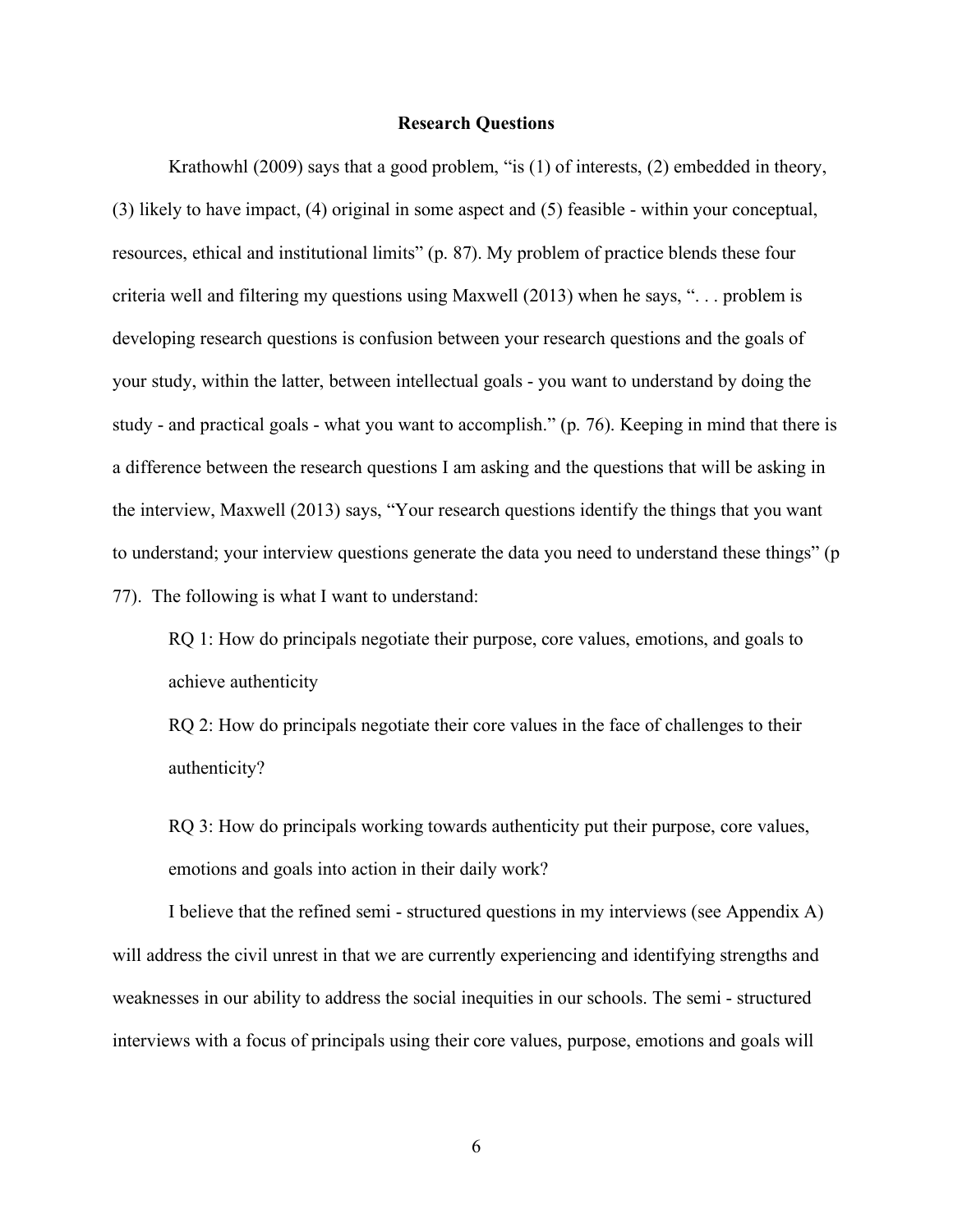lend itself to the conversation about how these building leaders use their daily practices to address the gap our students face each day.

#### **Methodology**

Using portraiture methodology, I was able to research three principals in the state of Maine to examine their narratives about who they thought they were. Lawrence-Lightfoot and Davis (1997) discussed the methodological confluence of art and the social sciences. They said that portraiture methodology relies on descriptions as interpretive and analytic to combine "interpretive insight, analytic scrutiny, and aesthetic order" (p. 185.) Portraiture methodology relies on the following concepts according Lawrence-Lightfoot and Davis (1997): context, voice, relationships, emergent themes, and the aesthetic whole.

By using the context within portraiture methodology, I was able to bring meaning and understand to the physical setting, identifying my view within the research to the history and culture of the organization and the role of the people that define and shape the context (Lawrence-Lightfoot and Davis, 1997). The voice of portraiture is multi-layered and proved to be one of the most difficult components of this methodology in my study. As the researcher it was important to be able to see the action within the participants and to ensure that the data gathered was addressing the behavior and conversations while at the same time remaining open to the possibilities of unanticipated changes within the environment. Remaining aware of the use of voice as by providing enough descriptive evidence was key to this study while also being able to reflect on my on professional background, history, and beliefs to ensure my perception of the reality. The dialogue between the researcher and the participants was also important to this methodology, specifically understanding my own life experiences, paying attention to what is not being said, and focusing on the dialogue of the participant and researcher.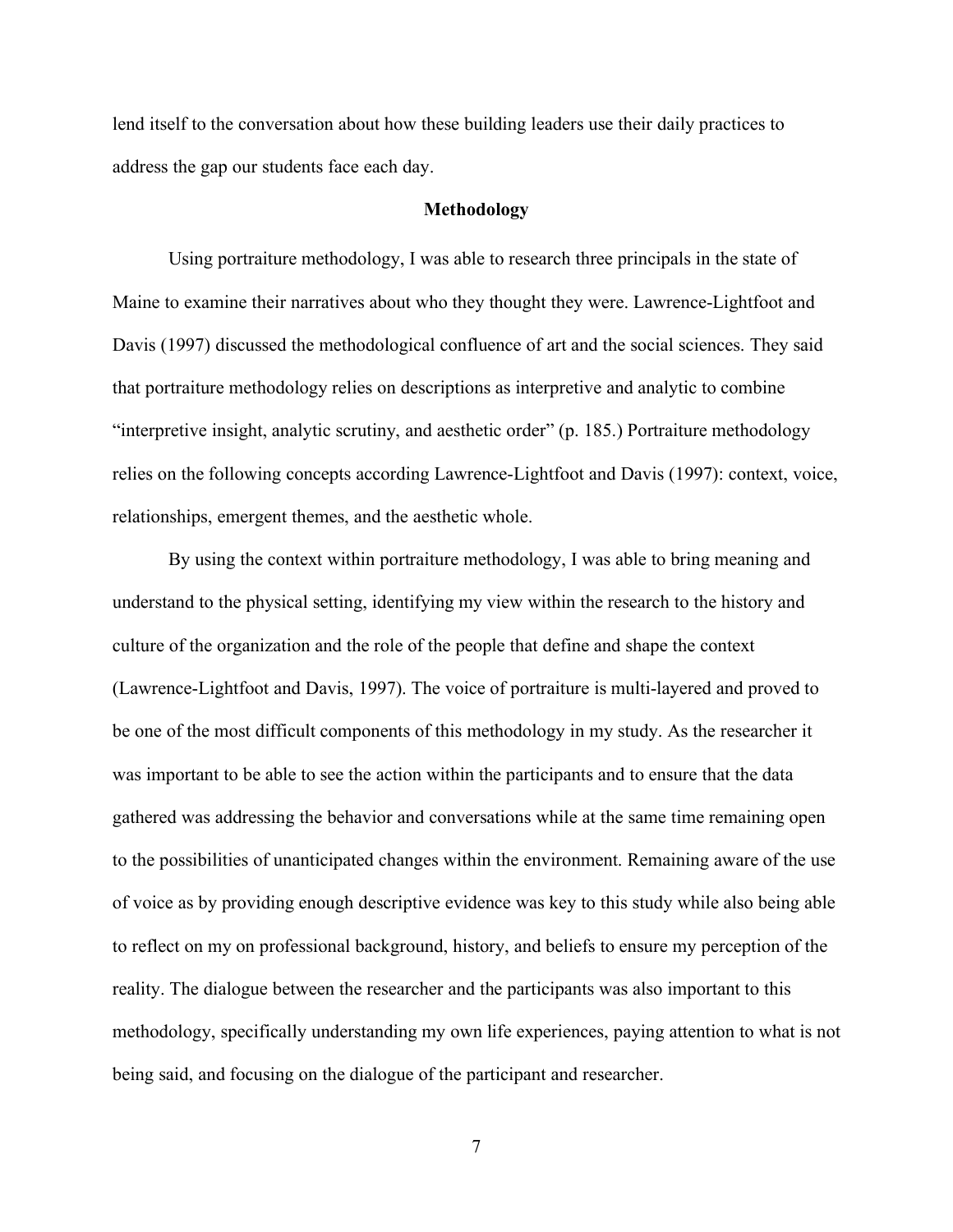Relationships between those that participate in the study and the researcher is key to the success of this methodology. Lawrence-Lightfoot and Davis (1997) said, "it is through relationships between portraitist and the actors that access is sought and given, connections made, contracts of reciprocity and responsibility (both formal and informal) developed, trust built, intimacy negotiated, data collected, and knowledge constructed." My relationship with the organization afforded me access that a researcher might not otherwise receive but it was the development of those relationships that allowed me to search for the goodness, be empathic and maintain professional boundaries in my study. In this methodology I was aware and always listening for emerging themes. Lawrence-Lightfoot and Davis (1997) use five modes that help seek, find and understand the emerging themes they are, listening to repetitive refrains, listening to resonating metaphors, themes that are cultural or institutional, interconnecting threads of data from a variety of sources, and building themes and finding patterns from the point of view of the participants (p. 193.)

The piece of portraiture methodology is constructing the aesthetic whole. The four dimensions of portraiture include conception, structure, form and cohesion (Lawrence-Lightfoot and Davis, 1997, p. 247.) Using the four dimensions, my study's overarching conception was about authentic leadership from the perception of leader and follower. The structure of the story came through the emerging themes and by the leader. Giving life to the structure was the form which is expressive stories told by the leader but more importantly by the follower's perception. The coherence in my portrait is when we see the findings and connected themes between each leader and how they understand their own awareness along with the viewpoint of the leader's followers and their perception of what the leader truly is and does.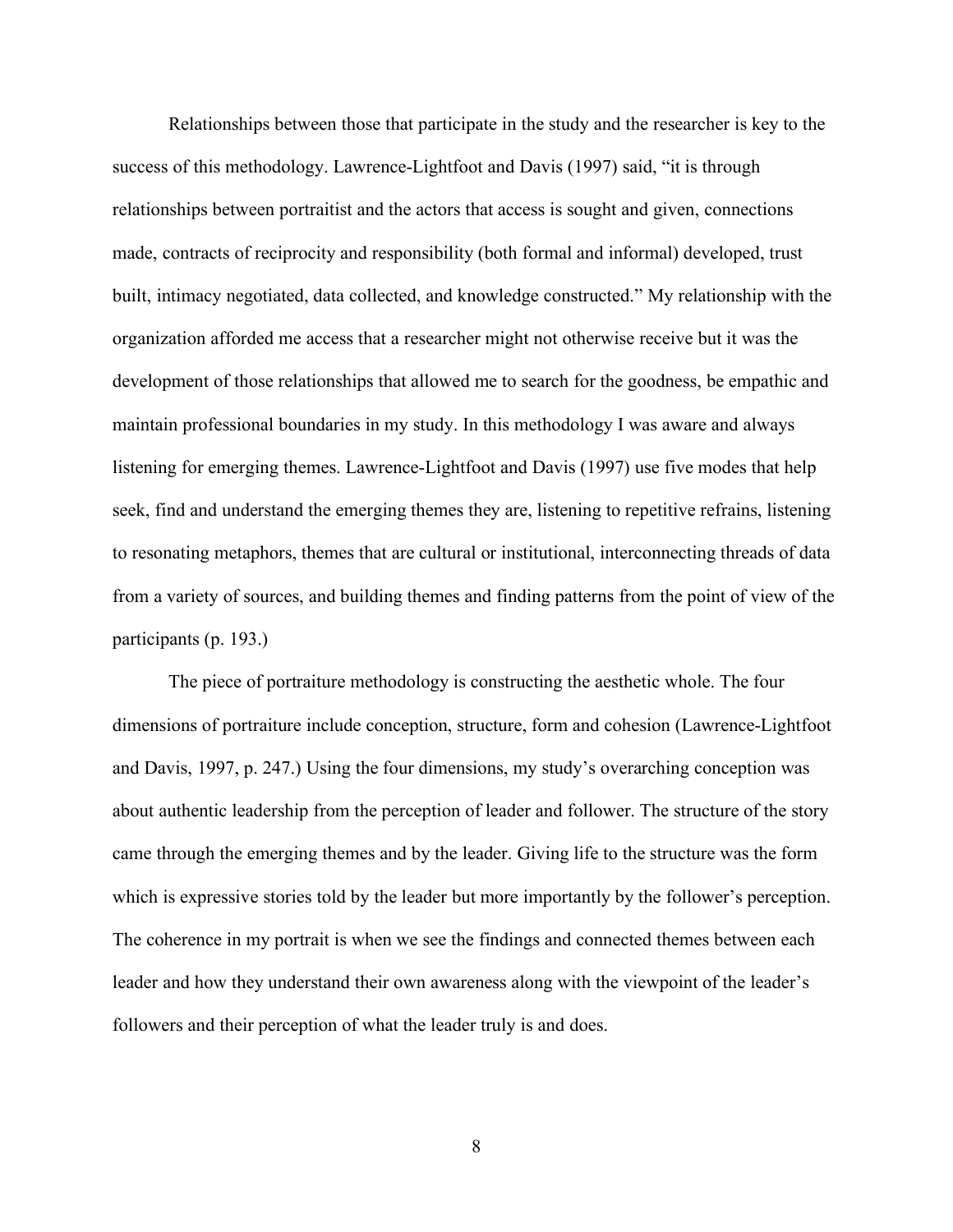#### **Positionality**

As a building administrator I am aware of how my words and actions impact the school environment for teachers, students, and the community. My experience as a principal has shown me that the ultimate judgement from peers and the greater school community comes from the leader's purpose, core values, goals, and how they interact with their emotions. It sets the tone for how all operations of the school will run. Personally, my life hasn't been easy and it would come as a surprise to my younger self where I am today. My goal in this study was to gain a better perspective on how leadership's beliefs interact with that they do. Do understand if there are moments in life such as my own experiences that changed the leader in a way to be more authentic and how does that impact those around them. The programs that prepared me to become a certified principal spoke in a framework of interpersonal skills, intrapersonal skills, cognitive skills which was helpful and allowed us to focus on the art of negotiating what really was our leadership development plans. But there was no way to be prepared for the first year and those first moments to show a school community who you really are. In my ninth year as a principal I am just starting to understand what it takes to truly achieve authenticity.

I am a white, heterosexual male that grew up in a middle-class neighborhood in Maine. My neighborhood might have been considered middle-class but which end of the street you lived on came with judgement and I was on the wrong end. My family was dysfunctional at best with a blended mix from a previous marriage and an absent father. I experienced at a young age those around making promises and commitments and then not following through with them. Early in my career I felt similar experiences from peers within administration and teachers that would guarantee the world and fall flat on making a difference. Specifically, one experience when a person I looked up in a role above me encouraged me to take a leap with plan that would be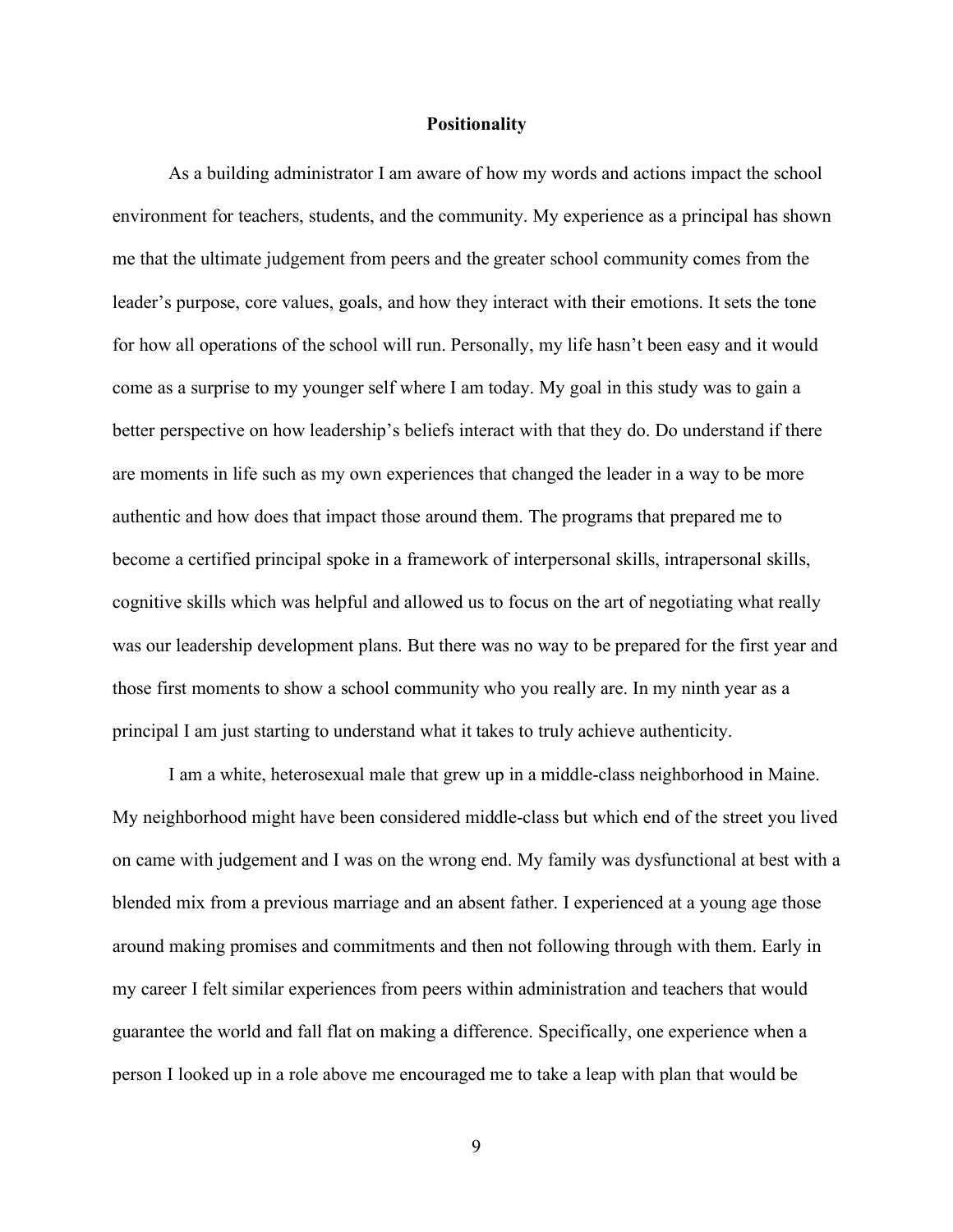considered outside the box for my district and when I was called out on my actions that person fell flat on coming forth with the entire truth. Without these experiences I would have not feel in love with authentic leadership until I read *Leadership* by Northouse (2019) and he introduced me to authors and researchers that were trying to understand authentic leadership and how being authentic moves our world in right direction.

Knowing that I love life stories and understanding the interactions of people and finding out what makes them tick and what moves them to action, I was fully aware that my study would be qualitative. Putting context to the situation and voice to those that participate in the environment would draw inferences about the subjects within the school and open a door to the purpose, core values, goals, and emotions to the leader.

As a building principal I am an insider however, my own purpose in this study was to understand these leaders and how they operate while at the same time drawing conclusions that would have implications to the greater good of our practice, policies and where research could go with authentic leadership. I have been let down at every turn in my life and I fully desired to ensure that if given the chance I would be honest with my beliefs and genuine in my actions. I wanted to make this world a greater place and I believe that is why most of us are in this profession but are we willing to be vulnerable enough to understand who we really are.

#### **Considerations for Scholarly Practitioners**

The study of authentic leadership has great importance as we have seen our world change and the need for leaders to be genuine to inspire their followers and future generations should be of great focus as we move forward in the 21st century. To do this there are obstacles and ways of thinking that need to be overcome for the practitioner. Understanding our purpose, core values, goals and emotions is not a one-time learning experiences, it takes time to grow in order to refine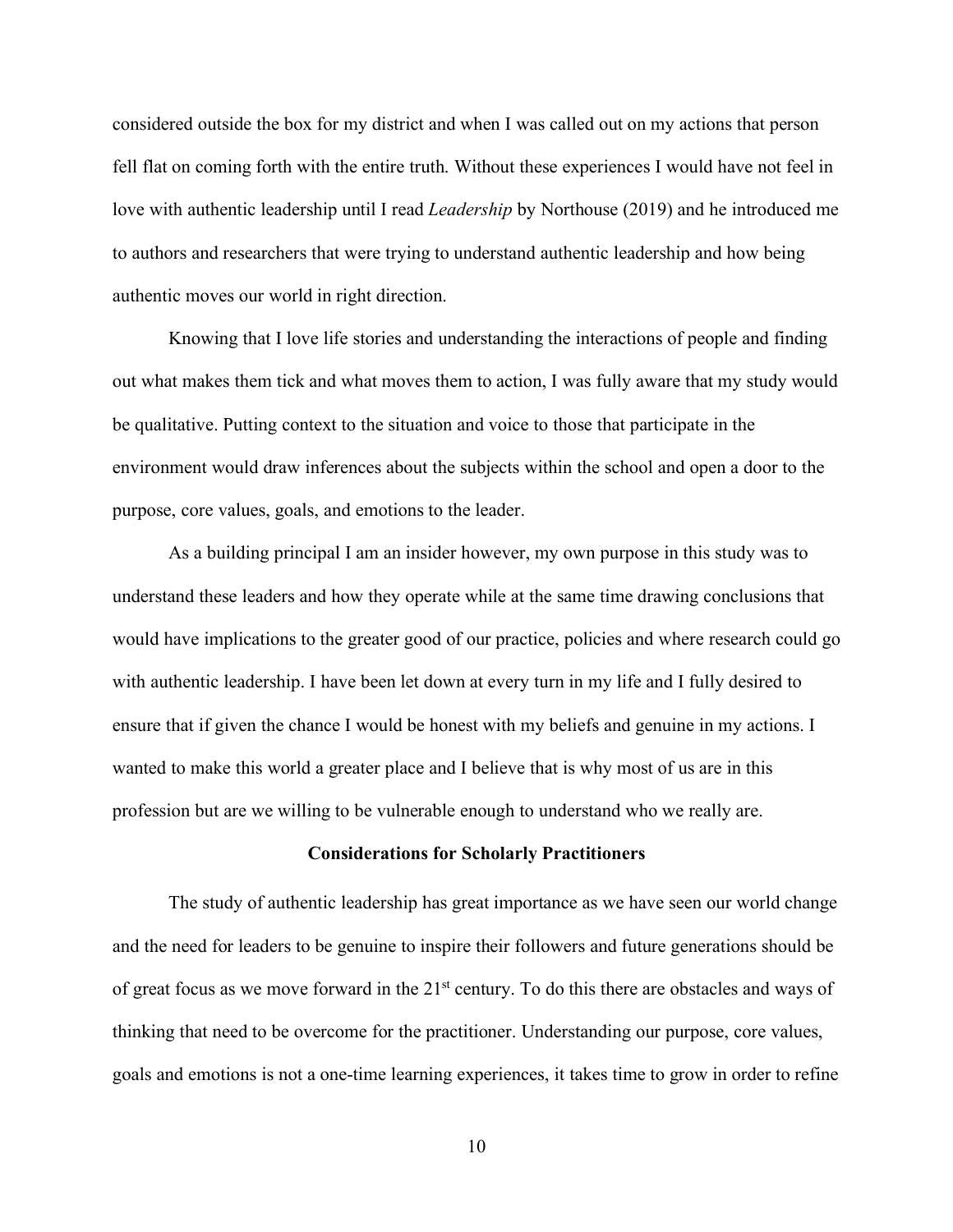our thoughts and feelings of what we truly believe. It takes experiences of success and more importantly failure to be able to identify your self-awareness. Being vulnerable with those around you specifically your followers in a way that provides leaders with feedback to meet the needs in real time of your followers would promote their growth as well as the leaders. From those developed beliefs also come action and authentic leadership in action is judged from those that follow the leader. My findings show inconsistencies of what the leaders has said they believe and how they act to the perceptions of the those that follower the leader. There is no connection from these follower's perception of the inconsistencies from the leader's beliefs and actions. Typically, this not how the relationship works from followers and leaders and it would take a shift in our practices to obtain that connection.

This study has the potential to help others as it can assistant in the development of those leader-follower relationships in a transparent process to engage the leader in seeing the ways in which they act within their own environment. Leaders within their own district struggle to have an understanding from the people the hear them preach their beliefs and engage in action on those beliefs under the current evaluation system. The findings support these inconsistencies of follower perceptions of the leader's purpose, core values, goals and emotions. If this study could provide a pathway to a more developed sense of trust with the leaders and follower and vulnerability from the leader then connections could be made that will help the leader identify their shortcoming and make real time adjustments upon reflection from the follower's perspective.

For those that create policy the most glaring finding is these inconsistencies between how the leader believes they engage with their followers and what the perception of the follower is about the leader's actions. The current system of supervision and evaluation does not promote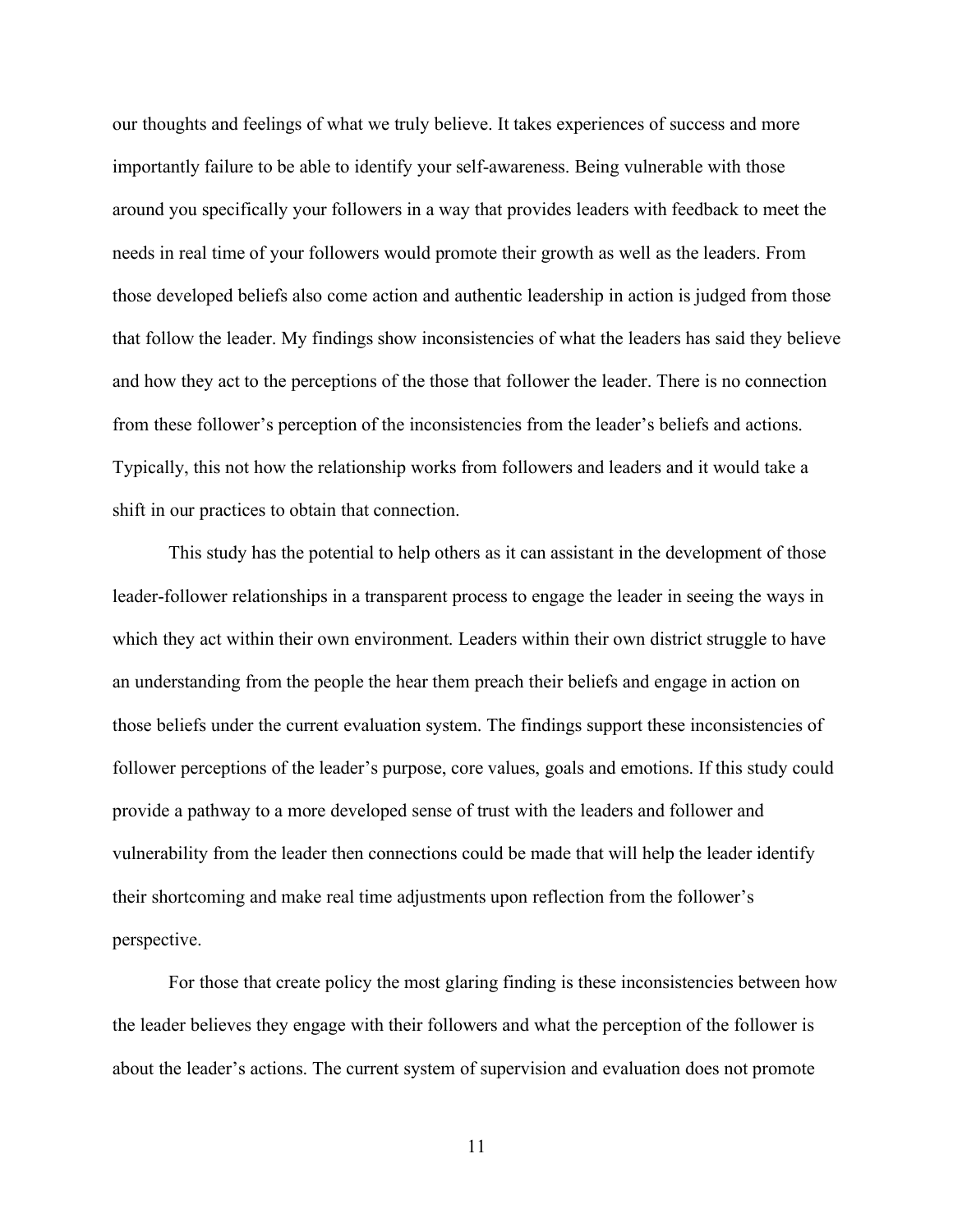this connection between the leader and follower, it is a top down approach. Furthermore, those that make policy should consider the implementation of leadership coaching to help not only new principals but also those that have been in the principalship for many years. Instead of earning continuing education credits for reauthorization of certification those in legislature and educational committees could issue the same criteria for our leaders to have coaches work with them on their purpose, core values, goals and emotions and at the same time work alongside the principals in their environment to gain better perspective on what is happening which increases the value of reflections and promotes change when needed.

Future research is needed and, in my study, I used a qualitative approach and I do believe that a longitudinal study would be greatly beneficial for current and aspiring principals. The methodology of portraiture has great benefits for researchers but the limitations of time in my study prevented me from exploring additional questions and seek understanding to moments that a longitudinal study would provide.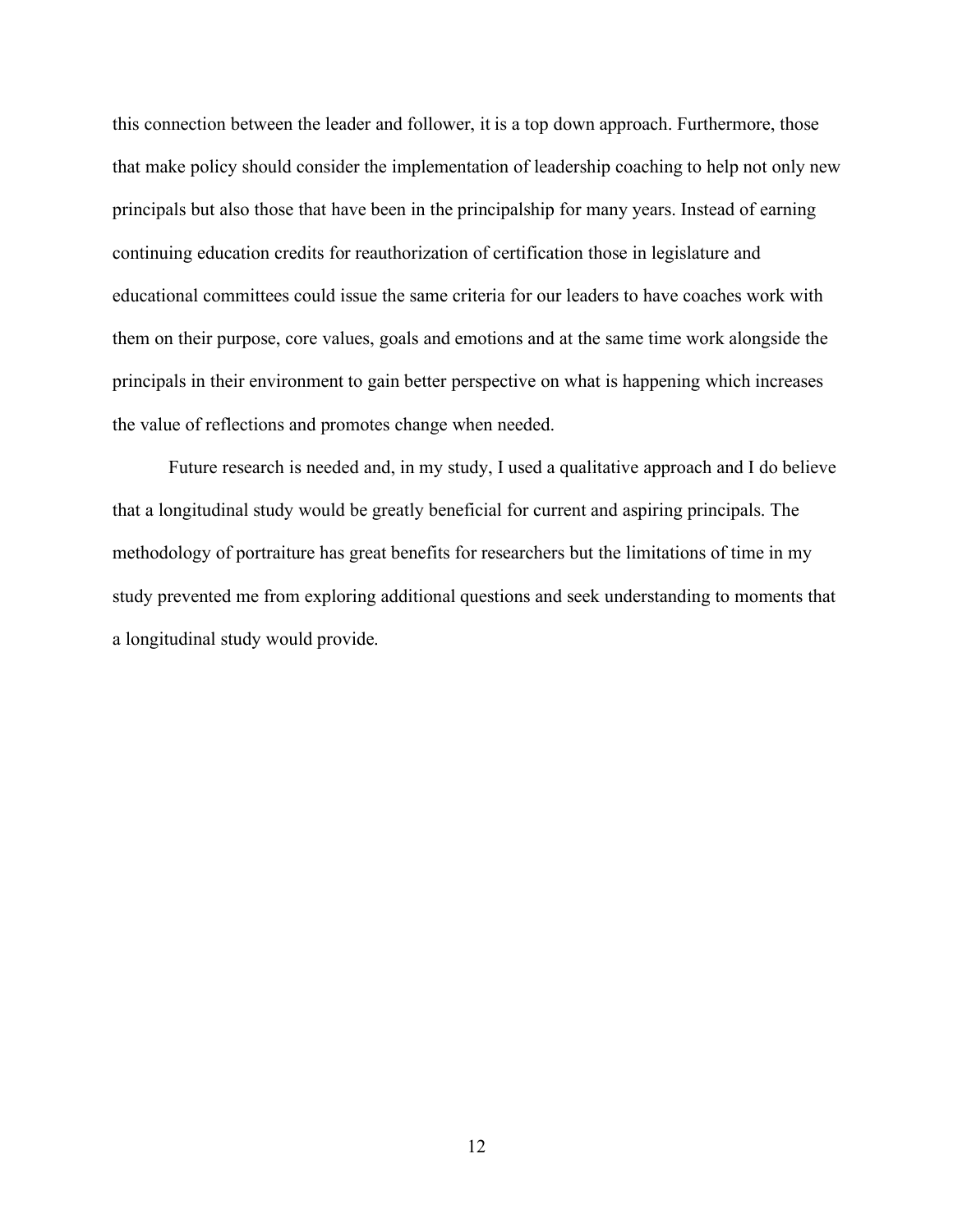#### **CHAPTER 2**

# **REVIEW OF LITERATURE**

# **INTRODUCTION**

This literature review is intended to provide context for the need to study the authentic leader of a school building. This review begins with an explanation of a definition of an authentic leader, followed by several examples of viewpoints of authentic leadership. Additionally, the literature review covers the components of authentic leadership, the characteristic of those components, and the practitioners' ability to live in those components. The literature review will also discuss the impact the teachers of the authentic leader and the relation between the leader's ability and their followership. The focus of this study is to measure the effects of authentic leadership through a purposeful qualitative case study, and to use those results to inform new and future school building leaders and to inform practitioners in the field.

| <b>Authentic Leadership</b> |                                                |  |  |
|-----------------------------|------------------------------------------------|--|--|
| George (2003)               | "Authentic leaders genuinely desire to serve   |  |  |
|                             | others they are more interested in             |  |  |
|                             | empowering the people they lead to make a      |  |  |
|                             | difference than they are in power, money or    |  |  |
|                             | prestige for themselves Authentic leaders      |  |  |
|                             | use their natural abilities, but they also     |  |  |
|                             | recognize their short comings and work hard    |  |  |
|                             | to overcome them." $(p. 12)$                   |  |  |
| Luthans and Avolio (2003)   | "Specifically, we define authentic leadership  |  |  |
|                             | in organizations as a process that draws from  |  |  |
|                             | both positive psychological capacities and     |  |  |
|                             | highly developed organizational context,       |  |  |
|                             | which results in both greater self-awareness   |  |  |
|                             | and self – regulated positive behaviors on the |  |  |
|                             | part of leaders and associates, fostering      |  |  |
|                             | positive self-development. The authentic       |  |  |
|                             | leader is confident, hopeful optimistic,       |  |  |

*Definitions of Authentic Leadership*

Table 1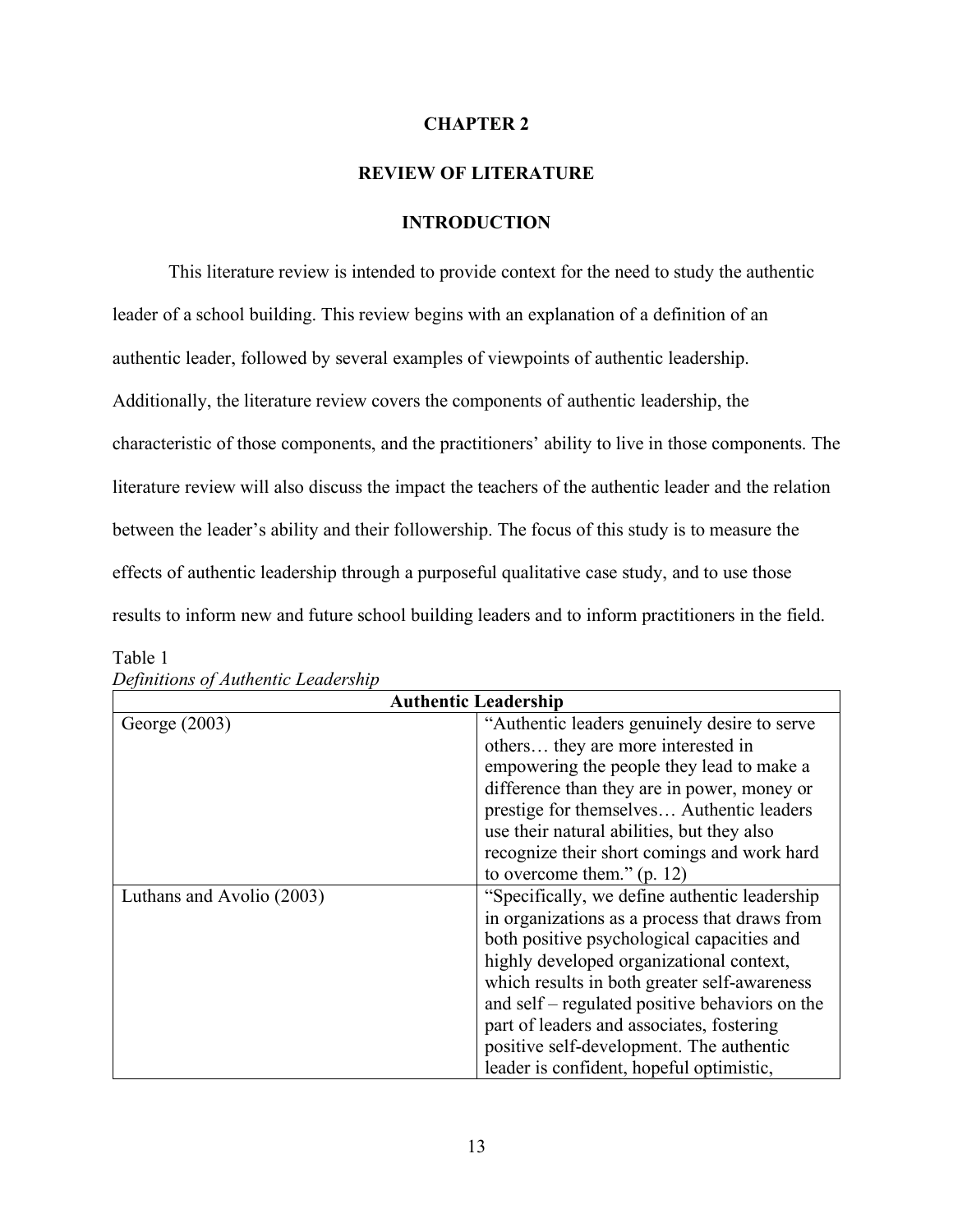|                         | oriented, and give priority to developing                                         |
|-------------------------|-----------------------------------------------------------------------------------|
|                         | associates to be leaders." (p. 243)                                               |
| Shamir and Eilam (2005) | "Authentic leaders do not fake their                                              |
|                         | leadership. They do not pretend to be leaders                                     |
|                         | just because they are in a leadership                                             |
|                         | position authentic leaders do not take on                                         |
|                         | leadership role or engage in leadership                                           |
|                         | activities for status, honor or other personal                                    |
|                         | rewards they hold their values to be true                                         |
|                         | not because these values are socially or                                          |
|                         | politically appropriate, but because they have                                    |
|                         | experienced them to be true Authentic                                             |
|                         | leaders are leaders how actions are based on                                      |
|                         | their values and convictions. What they say is                                    |
|                         | consistent with what they believe, and their                                      |
|                         | actions are consistent with both their talk and                                   |
|                         | their beliefs." (pp. $396 - 397$ )                                                |
| Walumbwa et al. (2008)  | "Specifically, we define authentic leadership                                     |
|                         | as a pattern, of leader behavior that draws                                       |
|                         | upon and promotes both positive                                                   |
|                         | psychological capacitates and a positive                                          |
|                         | ethical climate, to foster greater self-                                          |
|                         | awareness, and internalized moral                                                 |
|                         | perspective, balance processing of<br>information, and relational transparency on |
|                         | the part of leaders working with followers,                                       |
|                         | fostering positive self – development." (p.94)                                    |
| Northouse (2019)        | "Authentic leadership is a complex process                                        |
|                         | that emphasizes the development of qualities                                      |
|                         | to help leaders to be perceived as trustworthy                                    |
|                         | and believed by their followers." (p. 207)                                        |
|                         |                                                                                   |

Table 1 continued

# **Authentic Leadership**

The idea of authentic leadership is not new but can difficult to define. Authenticity in organizational leadership has been a focus of many studies (Avolio and Gardner, 2005; Caza et al, 2004; Kernis and Goldman, 2006; Luthans and Avolio, 2003; Shamir and Eilam, 2005; and Walumbwa et al., 2008). Authentic leadership is highlighted by dimensions (George, 2003), components (Walumbwa et al, 2008) and profiles of authentic leadership (Luthans and Avolio,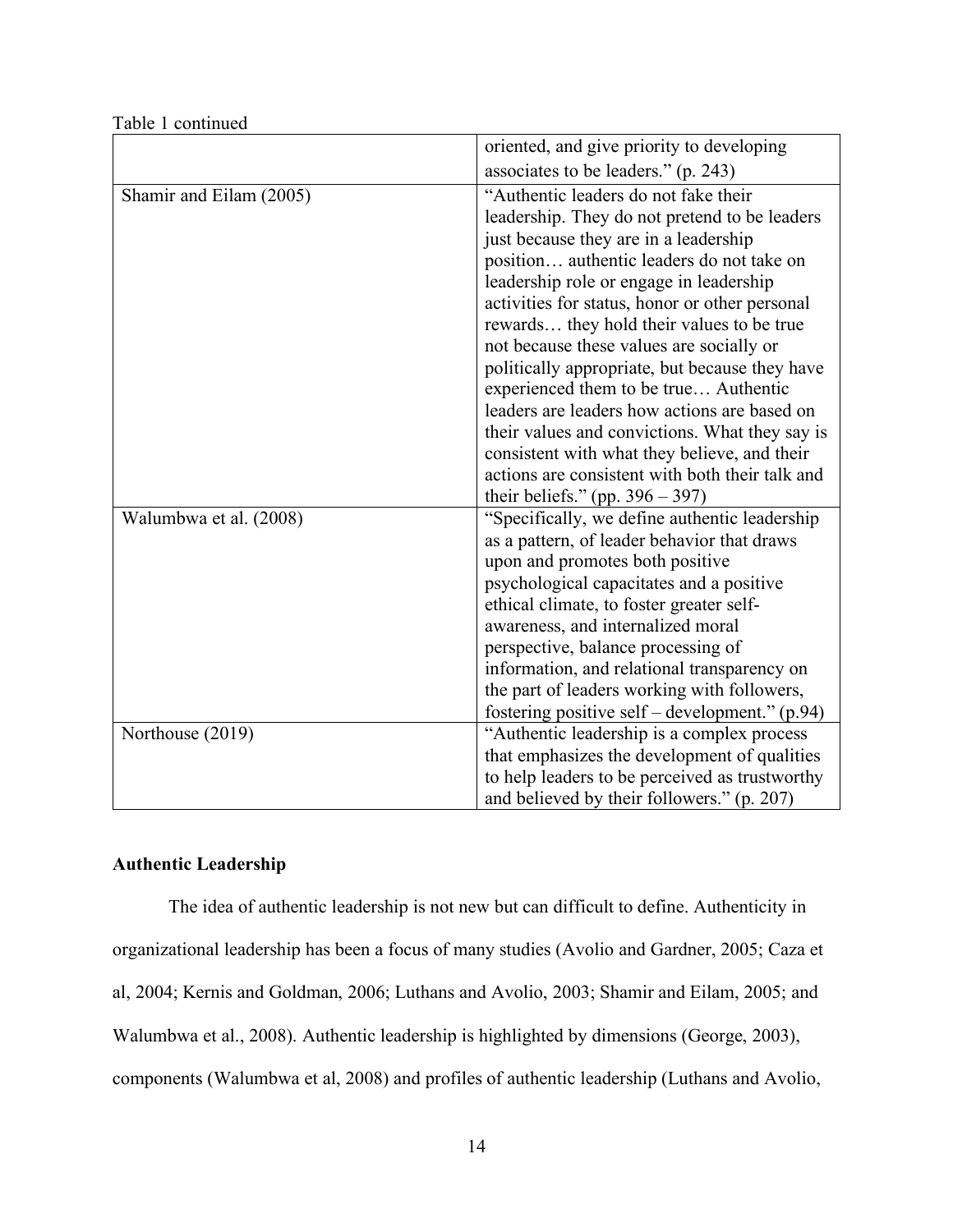2003). For the purpose of the definition used for this study I will use a blend of these definitions of authenticity.

Northouse (2019) suggests two different types of authentic leadership approaches, a practical one and theoretical one. The practical approach he says, "Specifically, they want to know the 'how to' steps to becoming an authentic leadership approach" (p. 199). George (2003) is one example of the practical approach. He has experience as a corporate executive and his research has identified five characteristics for authentic leaders. George (2015) wrote in his article "Authentic Leadership Rediscovered", "authentic leaders demonstrate these five qualities, understanding their purpose, practicing solid values, leading with heart, establishing connected relationships, (and), demonstrating self-discipline" (p. 1). George's approach in defining the characteristics of authentic leadership expanded upon his work in 2003, with related characteristics which include passion with purpose, behavior with values, compassion with heart, connectedness with relationships, and consistency with self-discipline. His work with these five characteristics and related ones builds around the true authentic leader.

The theoretical approach to authentic leadership that Northouse (2019) offers is based on the theoretical approach. He says his theoretical approach is "based on finding from social science research" (p. 198). Walumbwa et al. (2008) use the following definition for authentic leadership,

"a pattern of leader behavior that draws upon and promotes both positive psychological capacities and a positive ethical climate, to foster greater self-awareness, an internalized moral perspective, balanced processing of information, and relational transparency on the part of leaders working with followers, fostering positive self-development" (p. 94).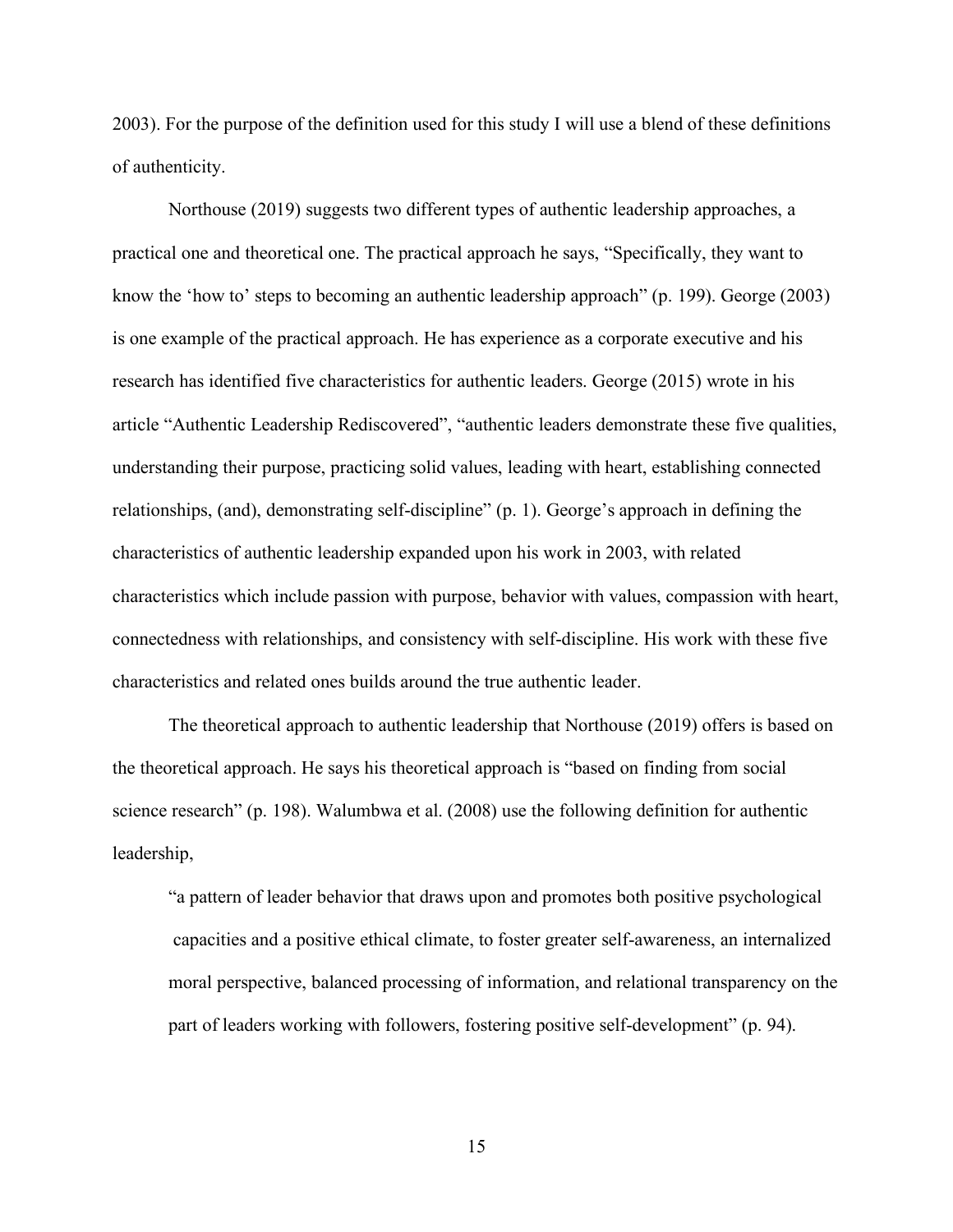Walumbwa, et. al, (2008) build their framework in this definition that promotes four key concepts: self - awareness, internalized moral perspective, balanced processing and relational transparency that are vital for authentic leadership. What is important about Walumbwa, et. al., (2008) work that the above-mentioned components are preceded by the positive psychological capacities and moral reasoning that collide during critical life events. George (2003) calls this the crucible, where authenticity begins to develop and act when critical life events are experienced by the leader. Walumbawa et al, (2008) separated self - awareness and self - regulation from the positive psychological capacities and moral reasoning used by Luthans & Avolio (2003) to construct their framework, which includes the self-awareness and self-regulation with an authentic leader and follower. Walumbawa et al, (2008) include specific criteria such as, values, identity, emotions, and motives/goals for self - awareness; for self - regulation they use, internalized, balanced processing, relational transparency, and authentic behavior.

Luthans and Avolio (2003), suggest that authentic leadership can be defined by identifying the positive psychological constructs which include self - direction, trust, and a leader's consistency. They also say that a lot of attention has been given to the negative behavioral attributes and instead should be focused on descriptive words such as "genuine, reliable, trustworthy, read and veritable" (p. 242). The idea of owning your emotions and beliefs to identify who you really are and the idea of demonstrating your ownership by acting those beliefs out in your daily work can define your authenticity (Harter, 2002; Luthans and Avolio, 2003). Luthans and Avolio also further their definition by saying, "Specifically, we define authentic leadership in organizations as a process that draws from both positive behaviors on the part of leaders and associates, fostering positive self-development" (p. 243). Authentic leadership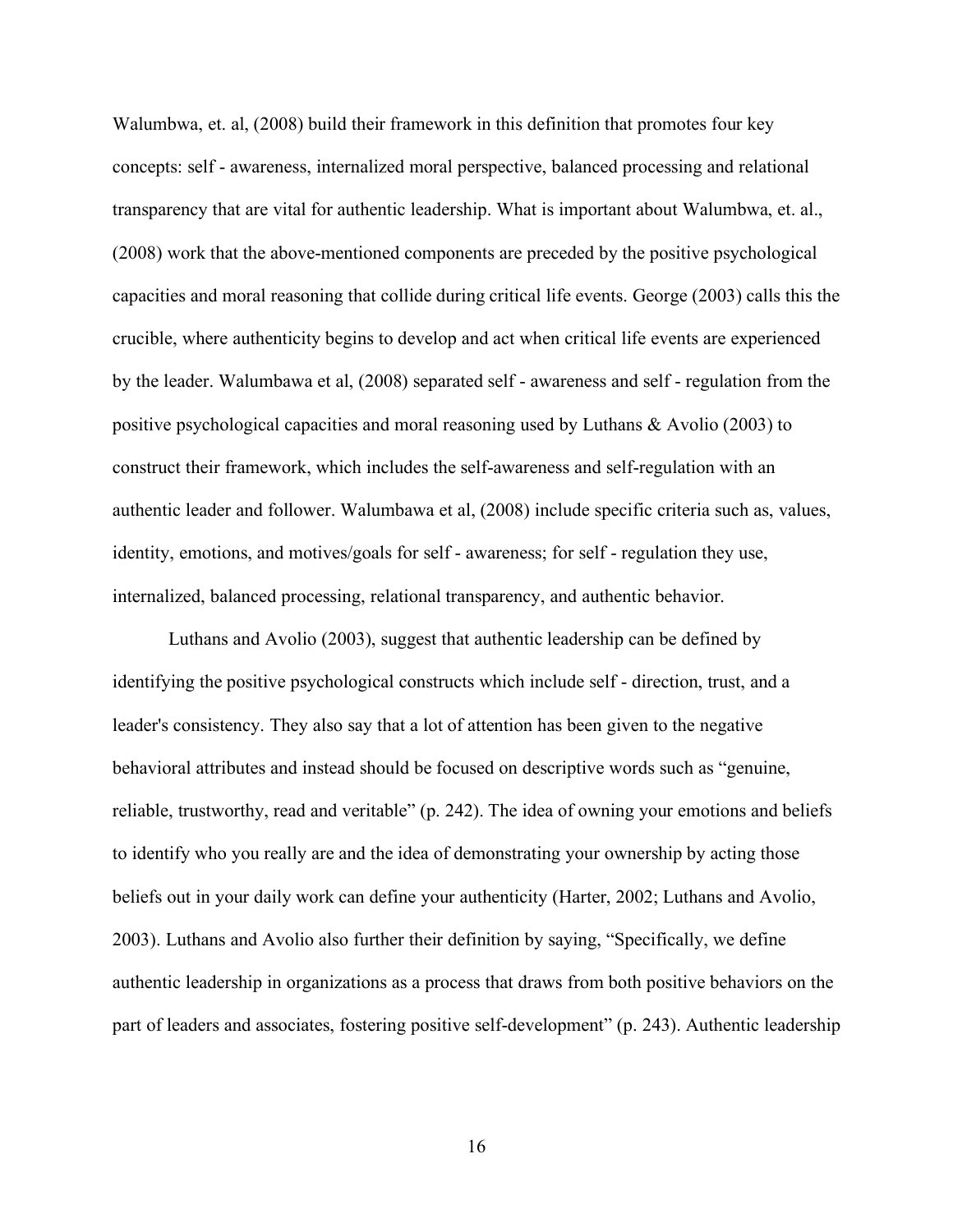has multiple points which include the actions or behaviors of that of the leader and the ability to care for those around them.

Luthans and Avolio (2003) highlight six points that they call "profiles" (p. 248) that are associated with the authentic leader. They include the belief that we all contribute positively, having a deep understanding of our core values, we are transparent in our own deficiency, we take risks by leading from the front of the pack, we build leadership capacity from within the organization, and that we have a highly developed moral standard (pp. 248 - 249). This part of their work is the self-discipline that an authentic leader would live the life aligned with their beliefs (Avolio, 1999; Luthans and Avolio, 2003; Quinn, Spreitzer, and Brown, 2000.)

## **Purpose**

Identifying purpose has become more difficult for current principals. Dantley (2003) argued that current principals in schools operate in a with a neutral mindset in order to avoid friction with the greater school community. He also posits that it is a greater systematic issue as school leadership has to consider the high stakes testing results for their performance measures (p. 276.) This way of thinking has produced leaders that are not able to operate in the presences of their greater purpose, which increases the difficulty of school leadership to pinpoint what there is their true purpose. By (2021) suggested the lack of purpose is due to the "fragmented development of leadership theory and practice…" (p. 42.) His research resulted in the importance with the role of purpose in leadership and in order to develop purpose it is truly about collaboration as he said, "collectively combine our resources as scholars and practitioners in a joint and collaborative towards updating leadership convention for the twenty – first century" (p. 42.) Both Dantley (2003) and By (2021) give an outlook on the need to be able to identify leader's purpose but also guide them with definitions that meet the needs of leaders today.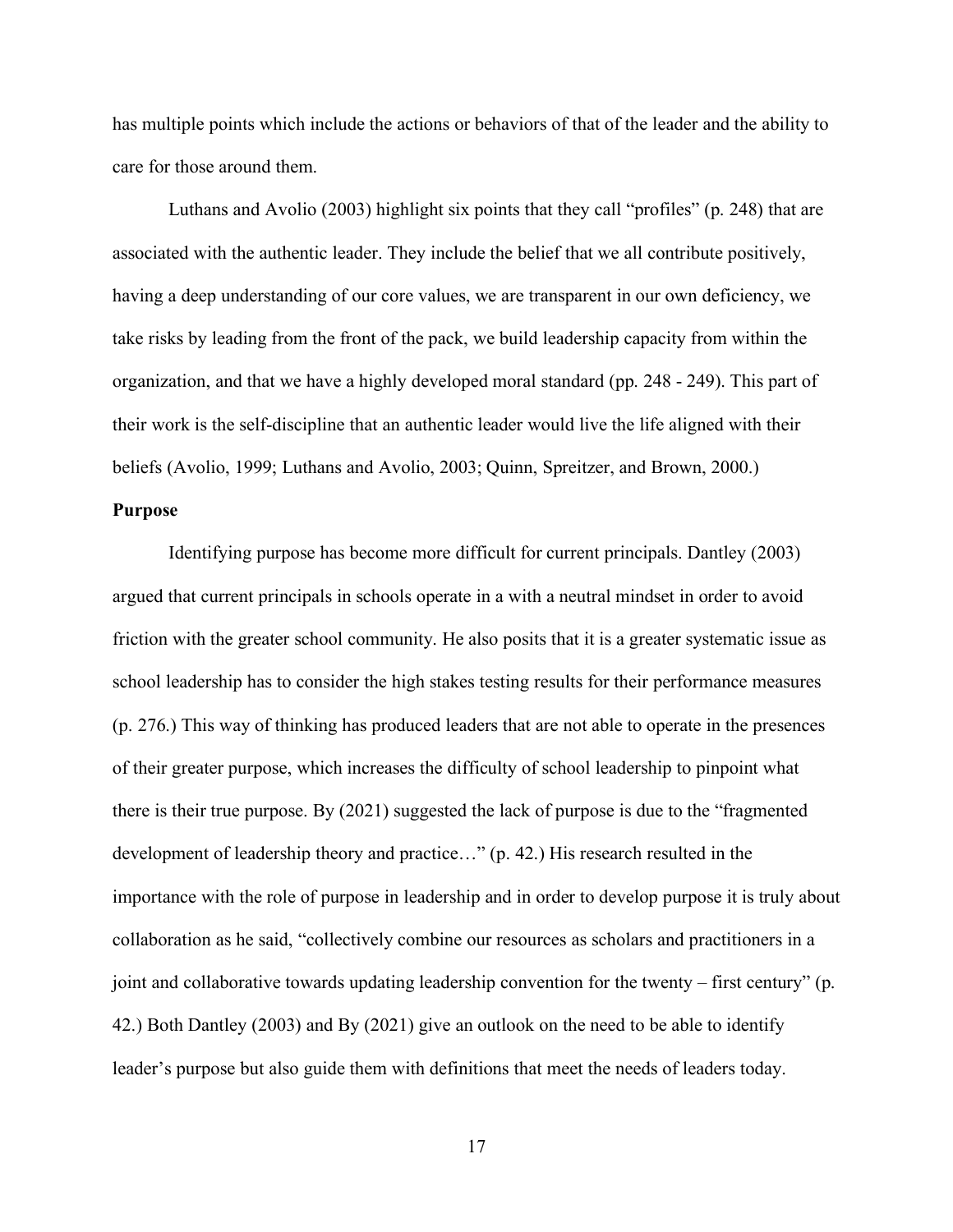The actions of principals have a great impact on those that are the followers and the followers that have deep understanding of their leader is paramount in the success of the organization. Hong et al., (2021) conducted a study on purpose driven leadership, the study overall was connected to post-secondary institutions and the alignment of the institutions purpose and the leadership's purpose. However, Hong et al., (2021) finding do support the impact of leaders with a clear purpose on their followers as they posit that purpose provides a road map in the daily actions which inspires a commitment in the invested parties to produce sustainable outcomes (p. 1013). If leadership understands their purpose and uses it within their daily practice then it would be true the followers would understand it and work toward the success of that purpose which would be authentic.

The connection of authentic leadership and ethical leadership are present in the study by Eisenschmidt, et al., (2019) as they sought to investigate the moral virtues (Peterson and Seligman, 2004) that create purpose. They interviewed four principals in Estonia and Finland and concluded the specific moral virtues that connected the principal's perceptions of their work and confirmed it upon those principals' reflections. Eisenschmidt, et al., (2019) found that the principals in the study had virtues to have high expectations of themselves and their own learning, building a school environment that could sustain over generations, and doing what they believed best for their students (p. 10). They posit that these virtues are the platform for creating purpose in their subject's work. The importance not only to believe that they have an awareness to their moral virtues but to also live the in their daily work is crucial to their development of living they life they say they believe.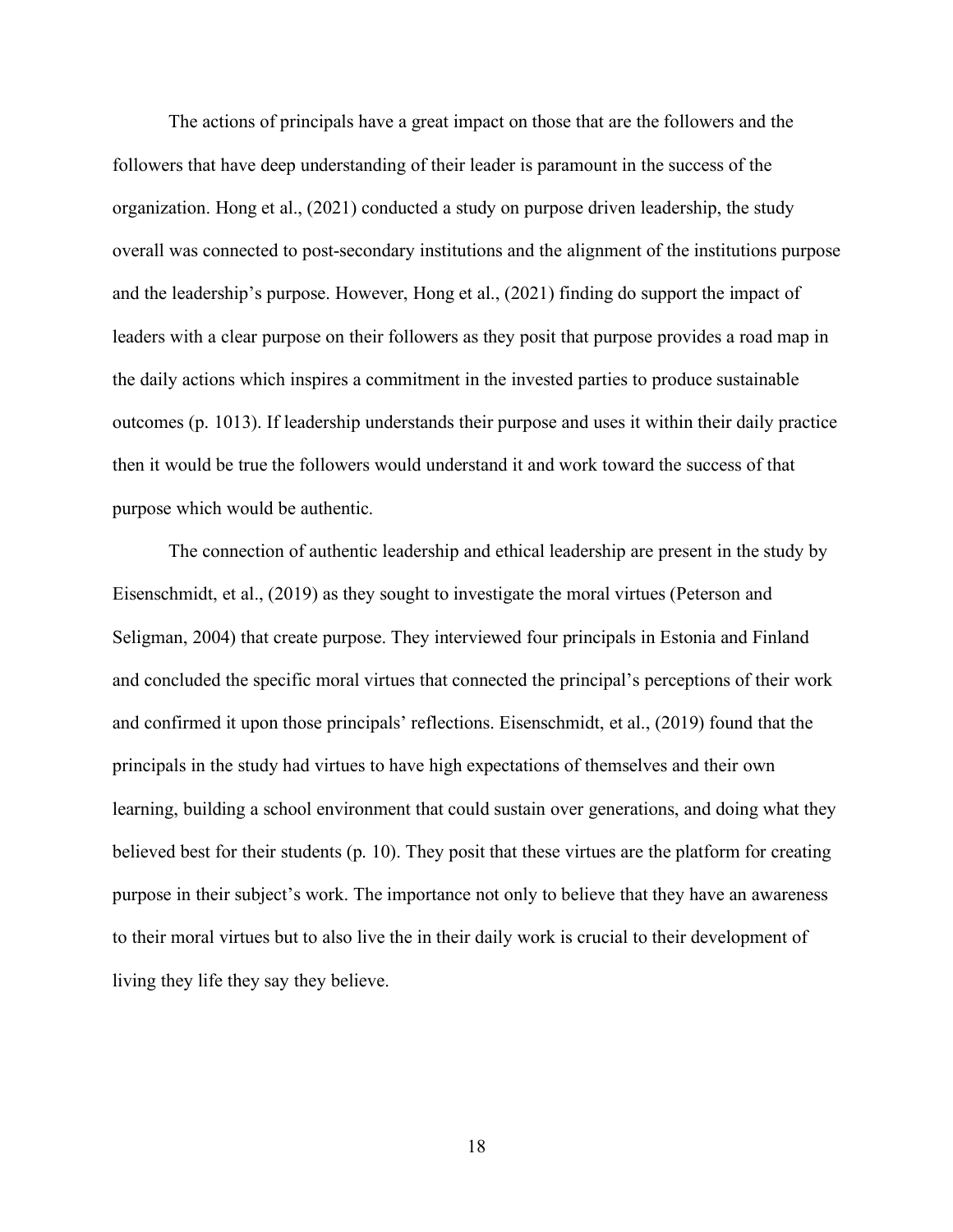# **Core Values**

Values are the compass that guide us through our leadership, George (2007) spoke of values as "the relative importance of the things that matter in your life" (p. 107.) Values define what we believe in and then set and expectation of how we will act in our daily work. McDowell, et al., (2013) posit that the Watson's (2008) caring leadership model is the basis for development of aspiring leaders and followers. If the leader approaches their leadership through "being heart-centered and authentically present in the moment…" (p. 43) then the leader helps to "… encourage and promote a flourishing human spirit in the workplace" (p. 50). McDowell, et al., (2013) and Walumbwa, et al., (2008) coexist as they both speak to the psychological capacities that generate characteristics of the leader in building a positive and ethical environment. The perception of values is the benefits of the culture through the caring perspective of the leader's compass.

Leadership's actions are at the center of whether or not a leader is considered authentic. Donaldson (2008) specifically identifies the importance of understanding your values and putting them into action when describing the intrapersonal aspect of leadership, "finding a sustainable fit between the leadership role they aspire to or currently occupy and their own values and beliefs as educators and as people" (p. 80.) Negotiating the values that the leader comes to the position with and finding the balance to the values of the people and environment is critical in being aware to authentically lead. Thus, inspiring those that follow the leader, if the leader's values appear to be true and in congruence with their or the organizations values. Oh, et al., (2016) research study highlighted the influence that leader's authentic behavior has on work engagement and concluded that "when employers become positive influences and practice the organizations core values, their employees' willingness to work, show commitment and work engagement will improve" (p. 285).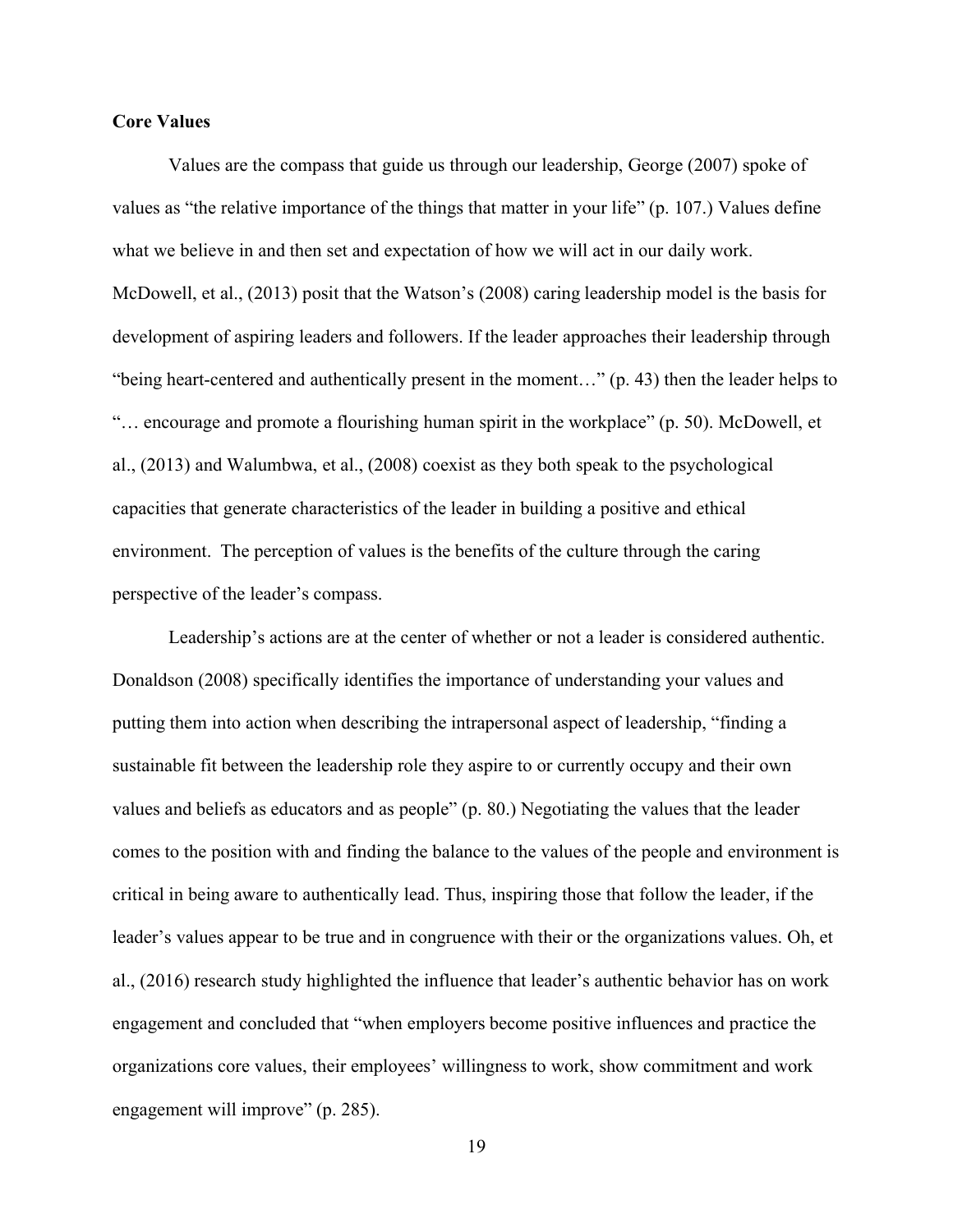#### **Goals**

Goals of leadership, especially in my study are referred to personal and professional aspects of the participants desire to improve their ability to be authentic. For the purpose of this paper goals are intended to elicit desired outcomes of the self. As it relates to the goals of the participants I was interested in if the leader's goals were geared towards their personal benefit or that of organization. Steffens et al., (2015) studies investigated this explicitly as their findings suggested that leaders who lead with the benefits of the whole are perceived more authentic then those that lead for their own personal interest (p.738.) Marquardt, et al., (2019) study examined leader's goal orientation and ethical leadership but, in their findings, they suggested that the influence of the leader's perceived goals can lead to undesirable behavior from the followers (p. 555.) Also, Marquardt, et al., (2019) posit that if leaders are transparent about their shortcomings and support growth from those mistakes is can lead to more desirable behavior (p. 556). Supporting the idea of authentic characteristic from Luthans and Avolio (2003) that leadership is in part authentic when it is, among other things, transparent and ethical.

Knowing your followers (George, 2003; George, 2007) and their personality is another important aspect for leaders whom identify as authentic leaders. Perry, et al., (2010) research suggested most effective practices as it applies to leaders' style and the personality of the followers. Perry, et al., (2010) identified leaders who, "promote employee well-being include consideration of fit between leadership style and subordinate personality" (p. 1150).

#### **Emotions**

Being aware of one's emotions and knowing the impact of emotions has an impact of the productivity and well-being of an organization. Northouse (2019) said, "… that people who are more sensitive to their emotions and the impact of their emotions on others will be leaders who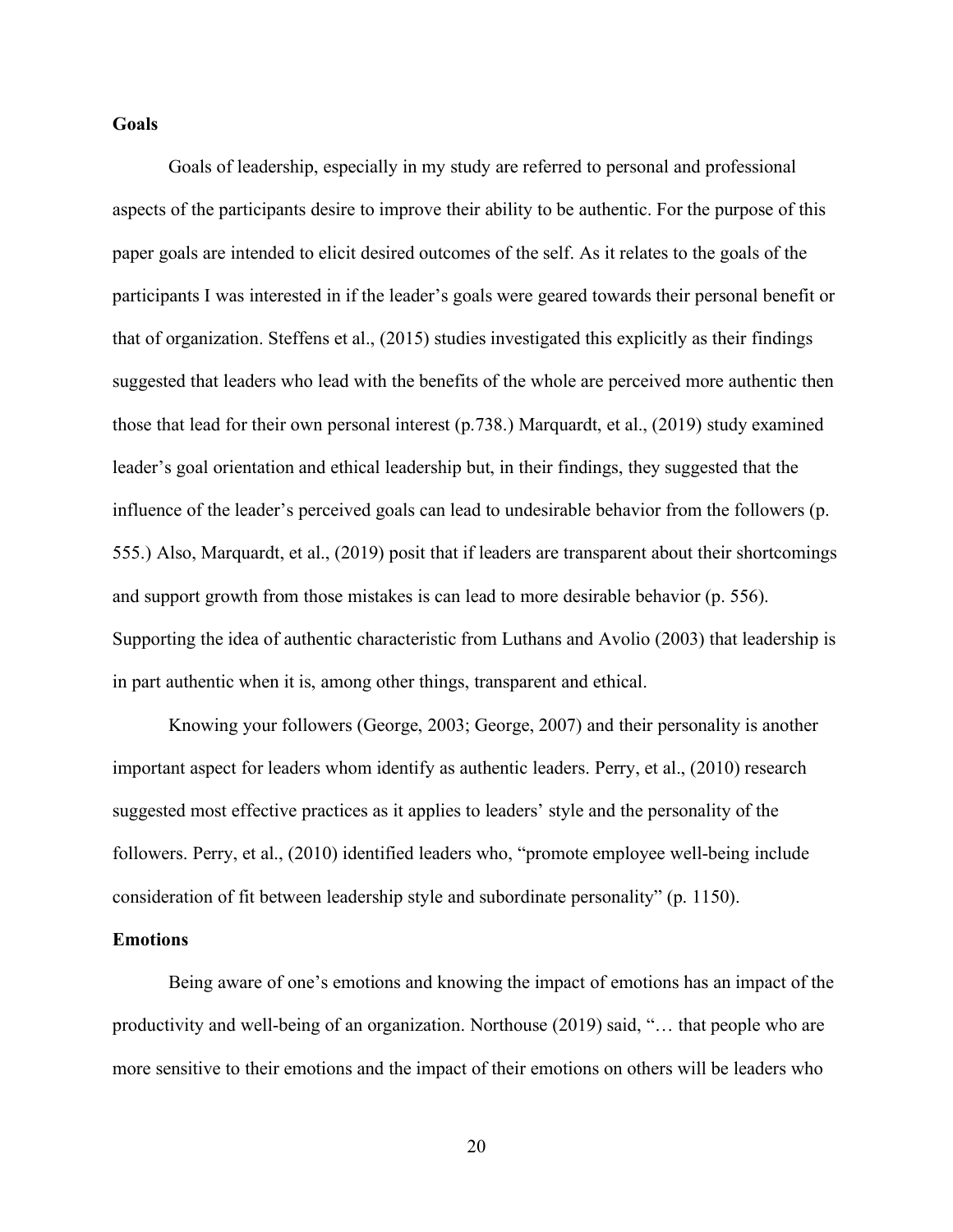are more effective." (p. 29) The connection to the emotional pulse the leaders has on their followers is also connected to the motivation for the follower but includes other variables as Ouakouak and Zaitouni (2019) founded that the use of emotional arguments helps build the relationship between follower and leader and also that, "job performance is also influenced by the extent to which leaders convey normatively appropriate conduct and provide emotions support in the form of positive emotions." (p. 269) Thus being in tune with the followers from the leader's perspective can yield a better relationship and outcomes for the organization.

Authentic leadership discussion historically looks inward at the leader's ability to be true to themselves but Avolio and Gardner (2005) have suggested that the focused on authentic leadership development also includes the authentic relationships with the follower (p. 333) which contributes to the positive outcomes (Avolio, et al., 2004) of the organization. The understanding of the emotional capacity and an awareness to the environment connects well with authentic relationships in fact Ackerman and Maslin – Ostrowski (2002) even suggested it is the leader's responsibility to have that emotional awareness. Indicating that not only should leadership beware of the impact their emotions but that being transparent with their followers can strengthen the emotional connection within the organization. Fambrough and Hart (2008) posit that leadership can be isolating and opportunities should be present for leadership to think about their own emotions, "Group or individual interventions involving personal reflection offer possibilities for deeper self – exploration…" (p. 753.)

## **Conceptual Framework**

At the heart of the conceptual framework is the principal. George (2003) identifies dimensions of authentic leadership as purpose, values, relationships, heart and self-discipline. He also speaks about the "development quality" (p. 36) that leaders need to be effective. These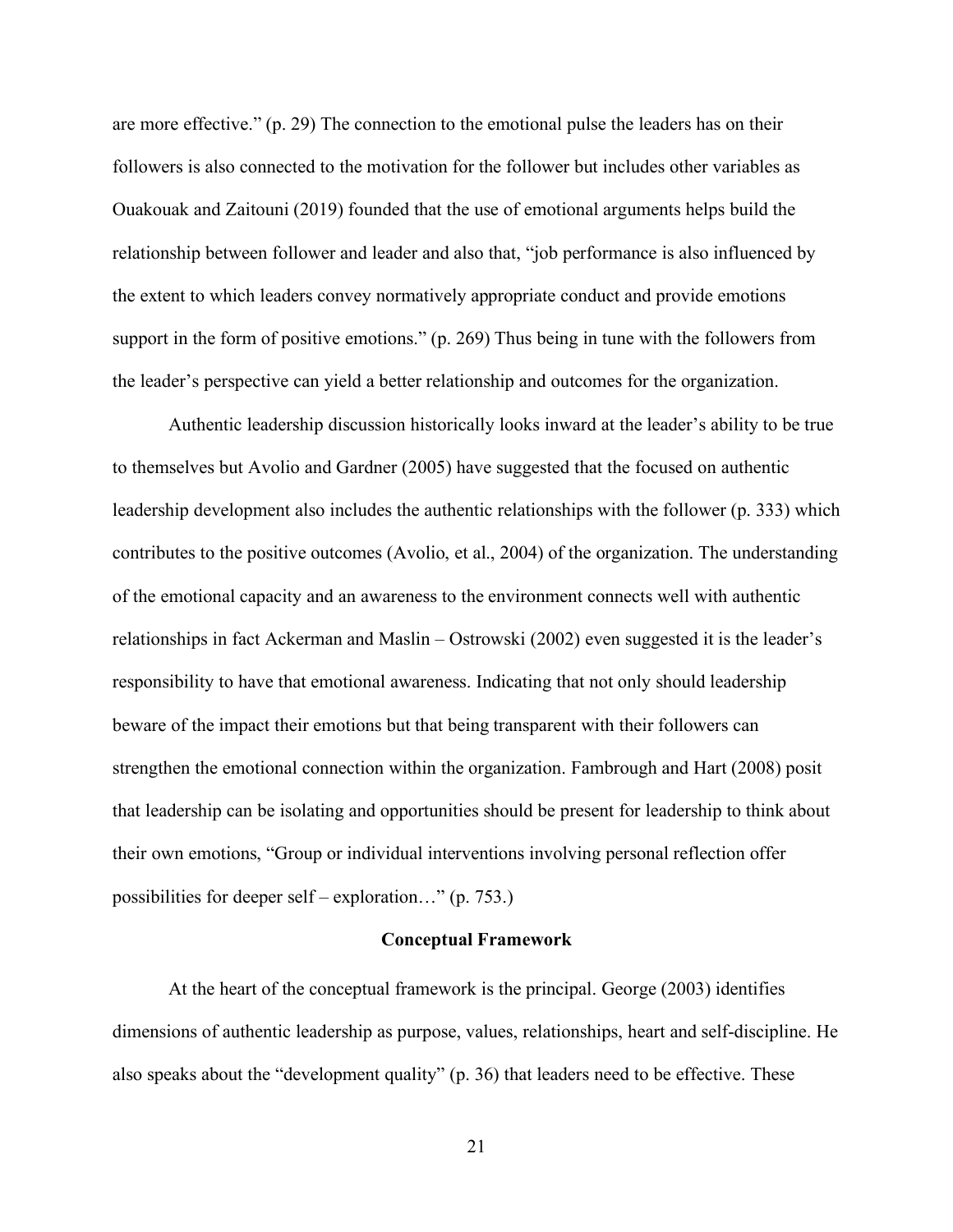qualities are coupled together with the dimensions of George's authentic leadership theory which are passion, behavior, connectedness, compassion, and consistency. The approach of Luthans and Avolio (2003) share a profile of the authentic leader which includes a belief that all in the organization can positively contribute to the success of the organization, deep understanding of the leaders core values, leadership shows full transparency in their own vulnerabilities, they lead from the front which expose the leader to risks, developing their own people to become leaders, and have a strong understanding of their own moral development (pp. 248 - 249).

Here is what I thought was happening by using the words and experiences of building principals (Table 2.) Principals are aware of what they believe in their purpose, core values, goals, and emotional capacities – then using their self- discipline domains they believe that they and anyone can positively contribute to the success of the organization by believing in others, they lead from the front by taking risks, they are fully transparent to their own vulnerabilities, and they develop their own people by having a strong understanding of their own moral development. The arches are the pathways that are on-going between their self-awareness, selfdiscipline and their crucibles or trigger events that promote their own development. Thus, creating authentic leadership.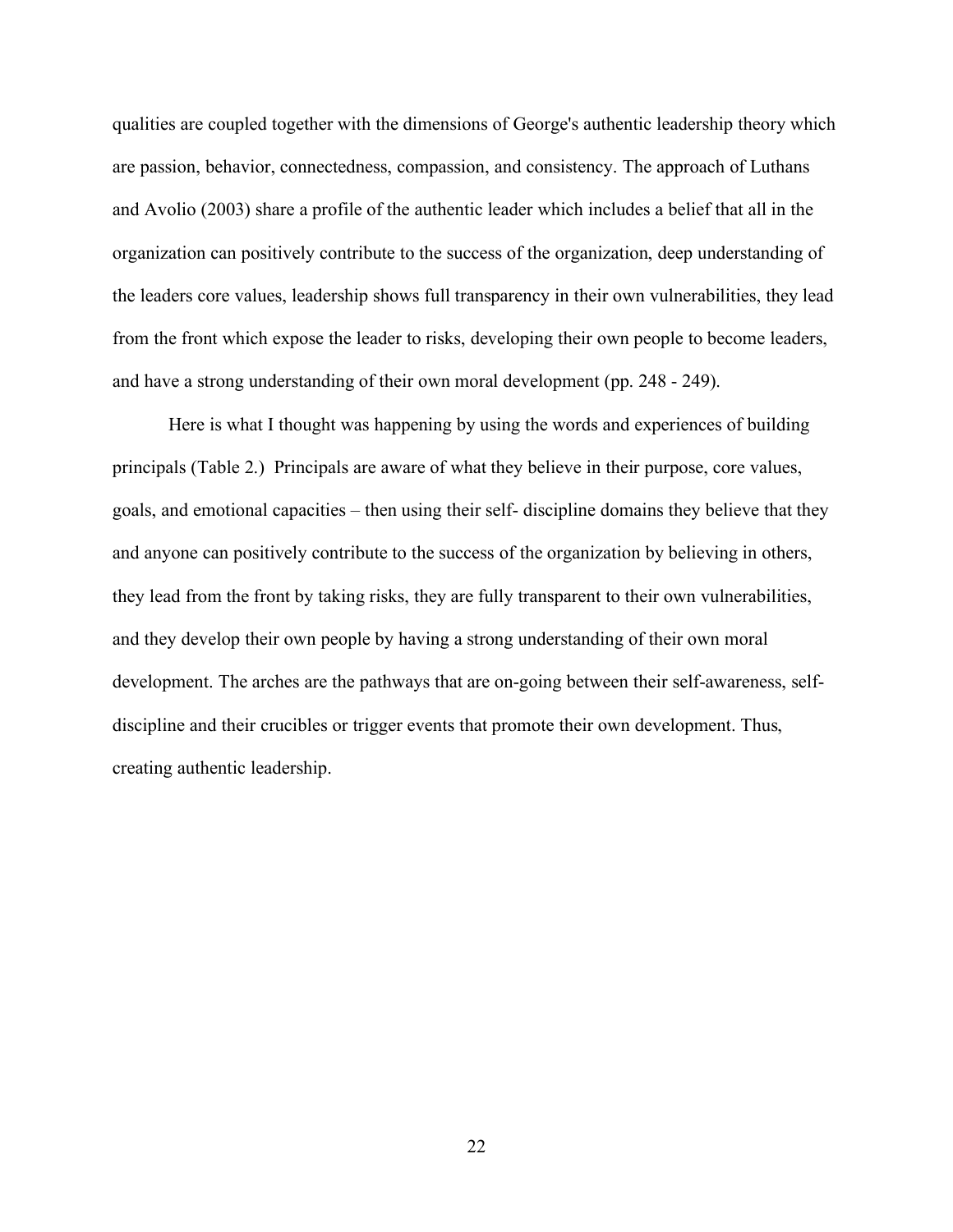Table 2 *Conceptual Framework*



#### **The Words and Actions of School Principals**

The self - awareness of the principal is key to starting the process of identifying the authentic leadership. The self-discipline of the principal is the next step and is the action of the daily work of the building leaders, which includes the four identified competencies from Luthans and Avolio (2003). The arches that are going in both directions are the paths between that self awareness and self-discipline, and it is ongoing, hence the arrows going in both directions. The on-going process of self-reflection is critical to the development of authenticity and the principal's ability to reflect on who they are (self-awareness) and how they behave (selfdiscipline) will lead them to and authentic principals (what they are and what they can become).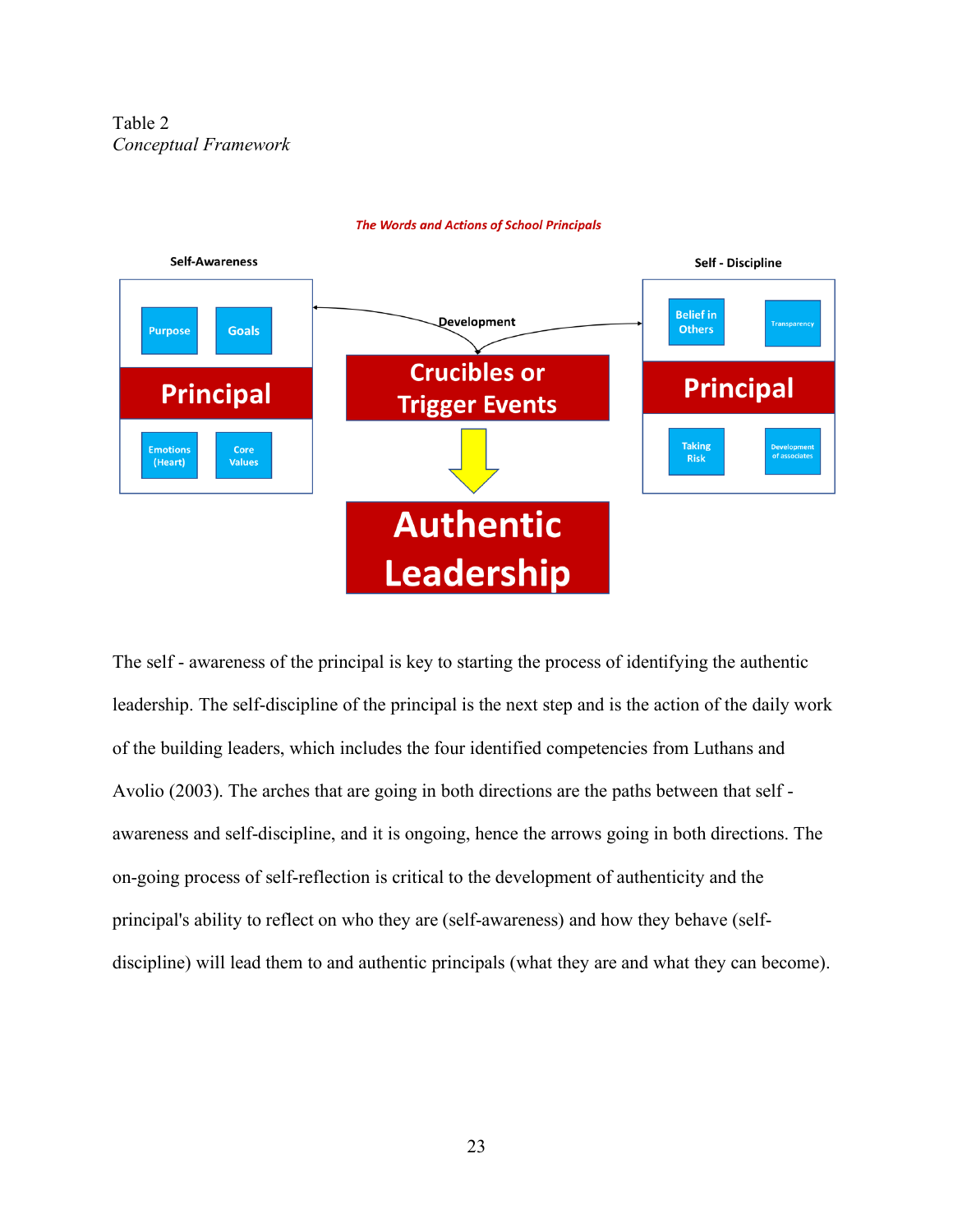#### **CHAPTER 3**

#### **METHODS**

## **Setting and Context**

Leadership authenticity has never been of greater importance. At the turn of the century researchers that address authentic leadership spoke of the misconduct of major businesses such as Enron and Arthur Andersen (George, 2003.) Northouse (2019) spoke of critical world events such as September 11, 2001 and influence of other countries as it related to the United States presidential election he said, "People feel apprehensive and insecure about what I going on around them and as a result they long for bona fide leadership they can trust and for leaders who are honest and good." (p. 197) In 2022 the world it not much different when questioning those that hold positions of power. The civil unrest, the COVID – 19 pandemic, the 2020 presidential election embroiled in chaos, the January 6, 2021 ambush of the United States capital and the ongoing conflict in Ukraine suggest that Northouse (2019) perspective holds true today.

Given the events that are going on around us I believed it was of great importance to continue to inform practitioners, policymakers, and researchers about authentic leadership, specifically how leaders identify about their authentic leadership, the moments in their life that refined their beliefs and the perceptions form the viewpoint of the followers about the leader's authenticity.

To achieve the desired outcomes from my conceptual framework and research questions I believed that using a qualitative approach with the use of portraiture methodology would reveal findings when the parts of the story come together to form the aesthetic whole (Lawrence – Lightfoot and Davis, 1997.) By bringing in the voices of the leaders and the follower perspective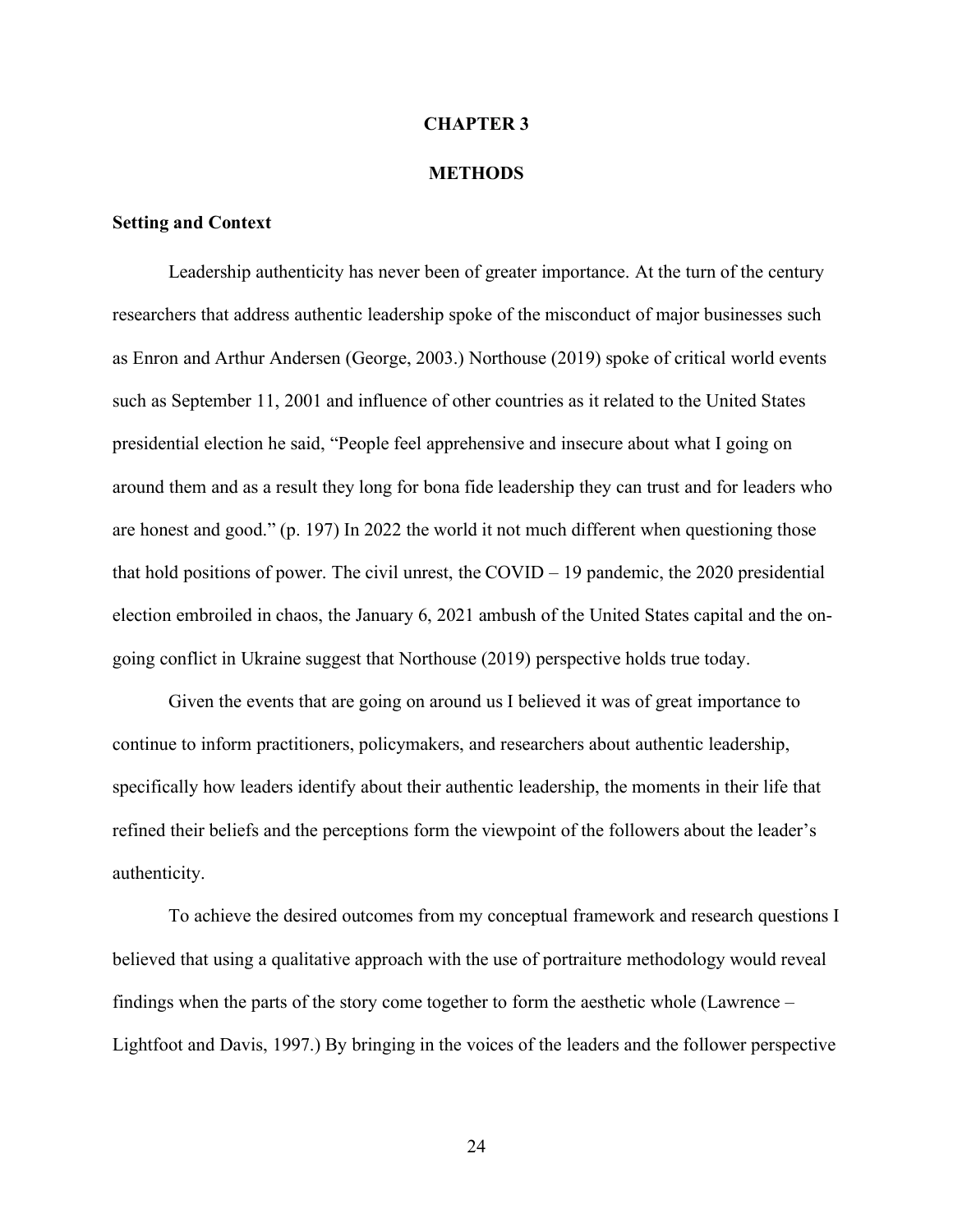of the leader it allowed for the study to bring to light authentic beliefs and actions of the three principals that participate

### **Research Design**

The research design was influenced by my own personal goals of school leadership engaging in practices that are authentic to all those that follow them. My lived experiences, assessing the world with a 2022 lens and raising two daughters inspired me to know more about who we are as leaders, how we see ourselves, what impacts us to believe in our purpose, core values, goals and emotions and how is the perception of the follower connected to our own authenticity. Maxwell (2013) suggested researchers begin with personal, professional and intellectual goas when they begin to design their research but what stood out to me was the suggestion that some researchers separate their personal and professional goals when deigning their research (p. 24.) I agreed with Maxwell (2013) that leaving out your personal goals when engaging in qualitative research you don't want to create and the impression that the research is "sterile", lose insightful guidance on my study or to have the appearance that I would be hiding from my true motivations (p. 24.) The qualitative research design was going to involve people and their environment which Maxwell (2013) called process theory (p. 29) and I wanted to connected what the leader's belief and how their perceived action showed authentic leadership or from what we found inconsistencies in the perceptions of the follower.

The study was fully qualitative and leaned on portraiture methodology. The conceptual framework was derived from existing theories of authentic leadership specifically George's (2003) constructs of the authentic leader which included heart, purpose, values, relationships and self – discipline (p. 18.) Avolio and Luthans (2003) authentic leadership constructs by way of trigger events, self – awareness and the positive – self-development which include among others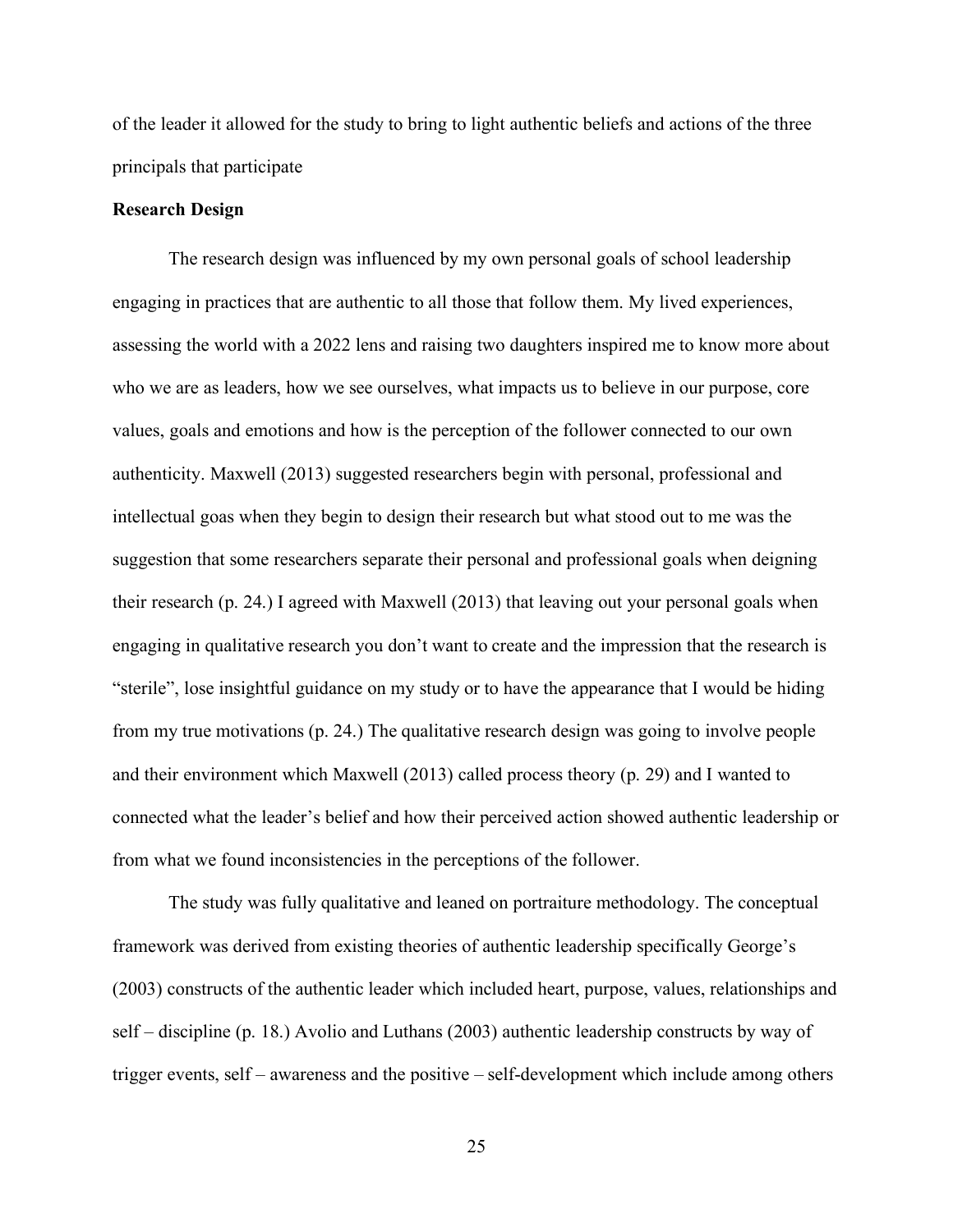the development of associates, transparency, and future – oriented leaders (p. 251). Finally, Gardner et al., (2005) congruence of authentic leadership and authentic followership. The conceptual framework developed from that for this study included the self – awareness of the principals along the self – discipline of the actions of the principal from the follower's perspective in relation to the trigger events or crucible moments from the principal would lead authentic leadership.

The study used a semi – structured interview protocol (See Appendix A) for principals as well a semi – structured interview protocol (See Appendix B) for teachers. Using Krathwohl (2009) exploratory and emergent study approach I was able to reveal through the use of the semistructured interviews the background of the principal and their development in this purpose, core values, goals, and emotions. Using the same approach with the teacher's I was able to reveal the teacher perception of what was really happening in the daily life of the principals. The nondirective approach (Krathwohl, 2009, p. 301) was vital in allowing the participants to open up on their own answers and explored a deeper sense of the leader's own authenticity and allowed the follower to expand upon their own sense of the leader's actions. Using respondent validation from the participants allowed for validity and trustworthiness of the stories that were gathered.

#### **Research Questions**

The purpose of this study was understanding the principal's self – awareness and from the follower's perspective if the principal's action were aligned to the principal's belief of their purpose, core values, goals and emotions. Also, to seek and understand the critical life events that these principals have experienced that challenge their core values. Maxwell (2013) said that "you should frame you research questions so they point you to the information and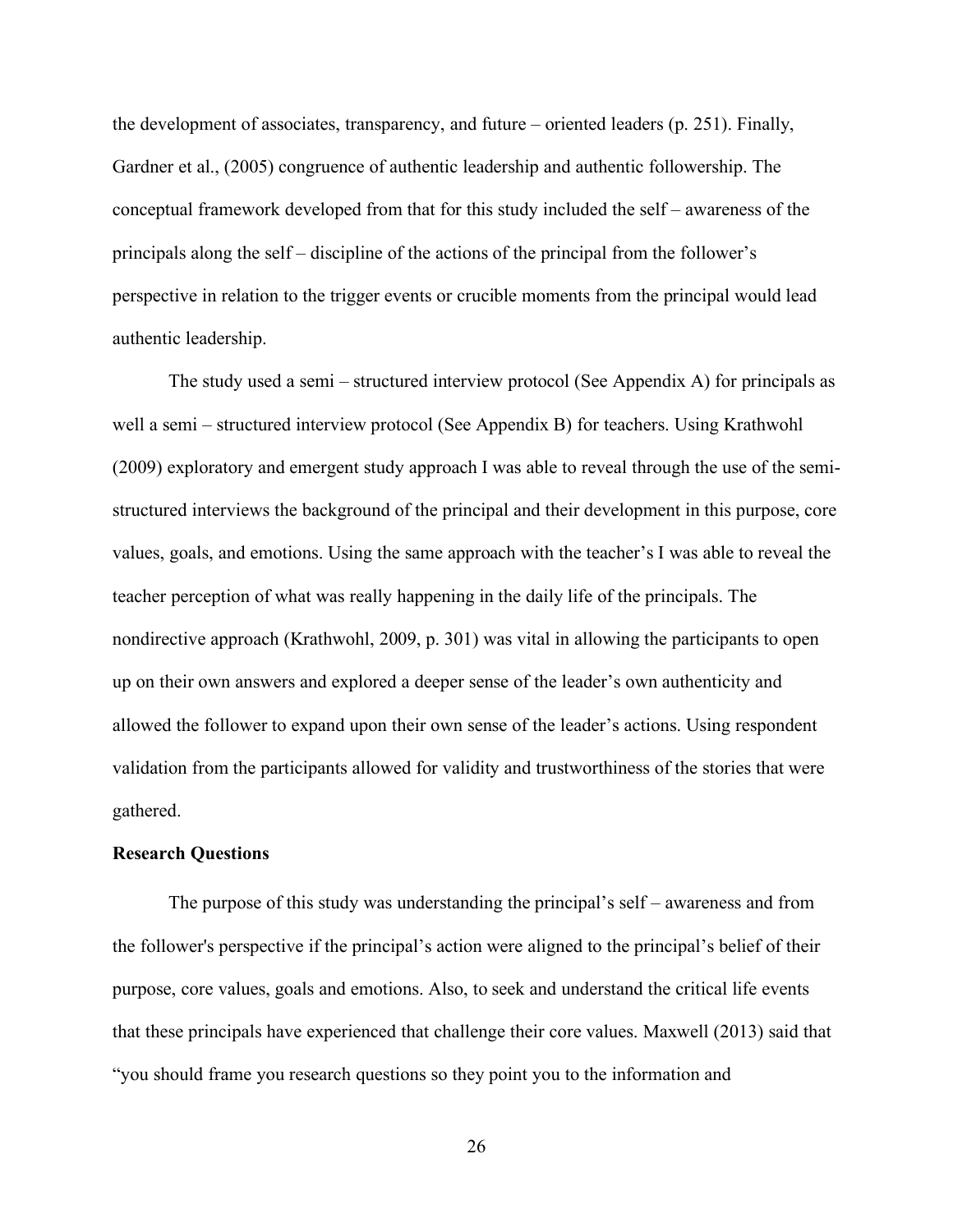understanding that will help you accomplish your practical goals or develop the practical implications of what you learn" (p. 76.) Specifically, this study desired to answer the following questions:

- 1. How do principals negotiate their purpose, core values, emotions, and goals to achieve authenticity?
- 2. How do principals negotiate their core values in the face of challenges to their authenticity?
- 3. How do principals working towards authenticity put their purpose, core values, emotions and goals into action in their daily work?

## **Methods**

## **Participant Selection**

The goals of my research are to understand what characteristics the principal can identify with that align to their authenticity and to understand they utilize those dimensions in their daily work. The research was done through case studies and Maxwell (2013) references that the sampling considerations are not just the participant selection but the environment and setting around the participant. There were three participants for the case study that are principals and there were three to five teachers interviewed for each principal. The principals that were selected for the study represented the grade spans of pre-kindergarten to grade eight.

Maxwell (2013) discusses five goals for purposeful sampling which include, achieving representativeness, intentionally selecting cases that capture the heterogeneity of the population deliberately picking cases that meet the theories I have adopted, establishing a comparison between cases, and selecting people that I can have the most productive relationship with in order to answer my research questions (p. 98 - 99). My purposeful sampling met all of these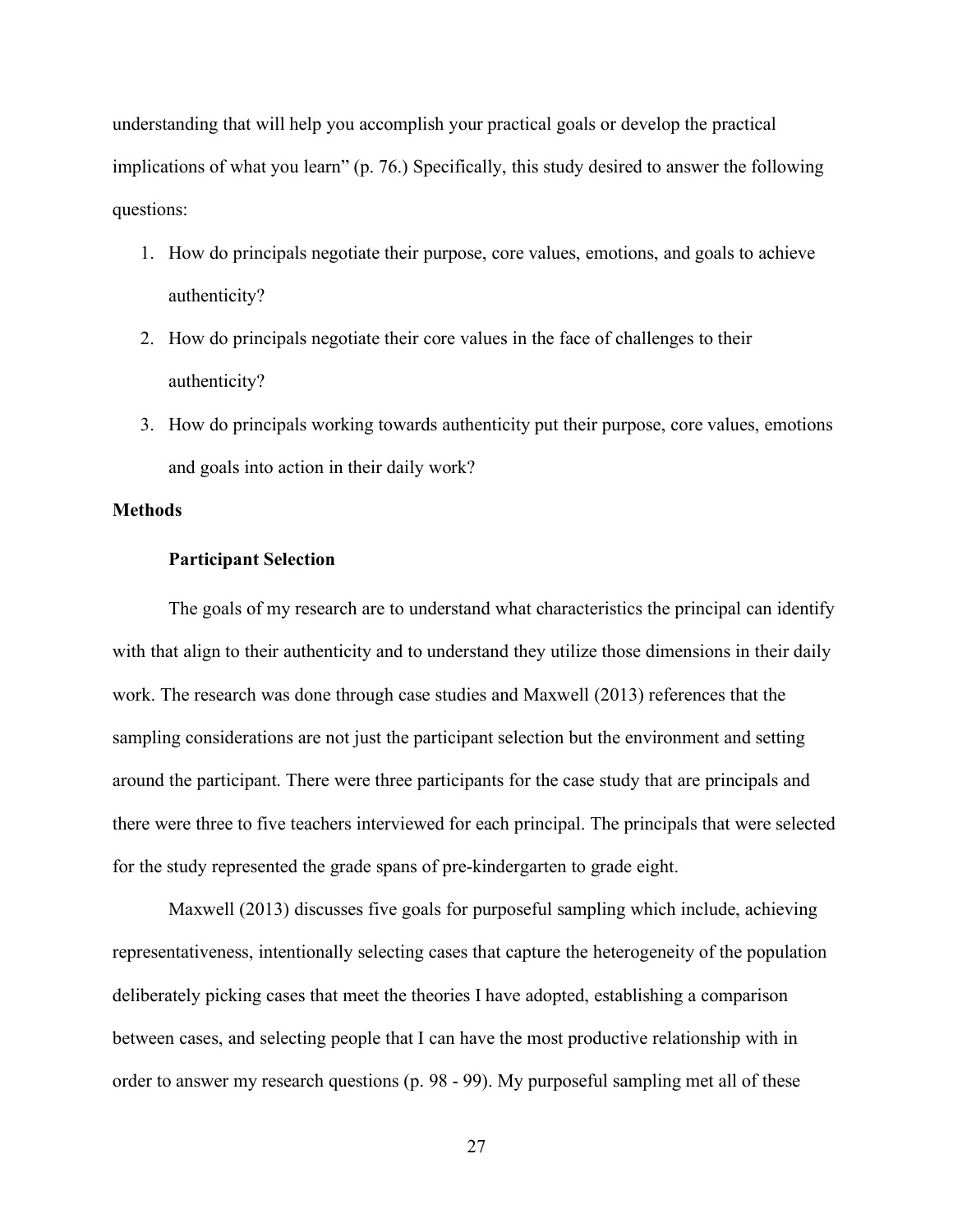goals but specifically the fifth goal is critical to understanding the case studies ability to be aware of their characteristics and executing those characteristics in their work.

Participant selection began with recruiting the people that are willing to participate in my study. The district that participated in this study had 10 potential principals and 100% of them agreed to be a participant. Using purposeful sampling and chain referral sampling I was able to come to the most diverse and greatest grade range span possible which includes participants that represent grades pre-kindergarten through grade eight. The teachers of the principals were asked to participate. The first principal, Josh, had 36 potential teachers with 10 of his teachers agreed which was 28%. The second principal, Joe had 23 potential teachers and six teachers agreed to be a part of the study which was 26% and the final principal Mike had 28 potential teachers and three agreed to be part of the study which was 12%. All participants have pseudonyms and ranges of years of service in education in order to protect their identity. Additional no demographic identification is provided as an additional layer to protect my participants identity.

| Table 3      |
|--------------|
| Participants |

| Participant              | <b>Years in Education</b> |
|--------------------------|---------------------------|
| Josh – Principal         | $10 - 20$ years           |
| Aaron – Teacher (Josh)   | Over 30 years             |
| Hampton – Teacher (Josh) | $10 - 20$ years           |
| Ben – Teacher (Josh)     | $20 - 30$ years           |
| Joe – Principal          | Over 30 years             |
| Saint – Teacher (Joe)    | $20 - 30$ years           |
| $Ryan - Teacher (Joe)$   | $20 - 30$ years           |
| Jared - Teacher (Joe)    | $20 - 30$ years           |
| Kevin – Teacher (Joe)    | $20 - 30$ years           |
| David - Teacher (Joe)    | $20 - 30$ years           |
| Mike – Principal         | $20 - 30$ years           |
| Charlie – Teacher (Mike) | $10 - 20$ years           |
| Matt – Teacher (Mike)    | $0 - 10$ years            |
| Derrick – Teacher (Mike) | $20 - 30$ years           |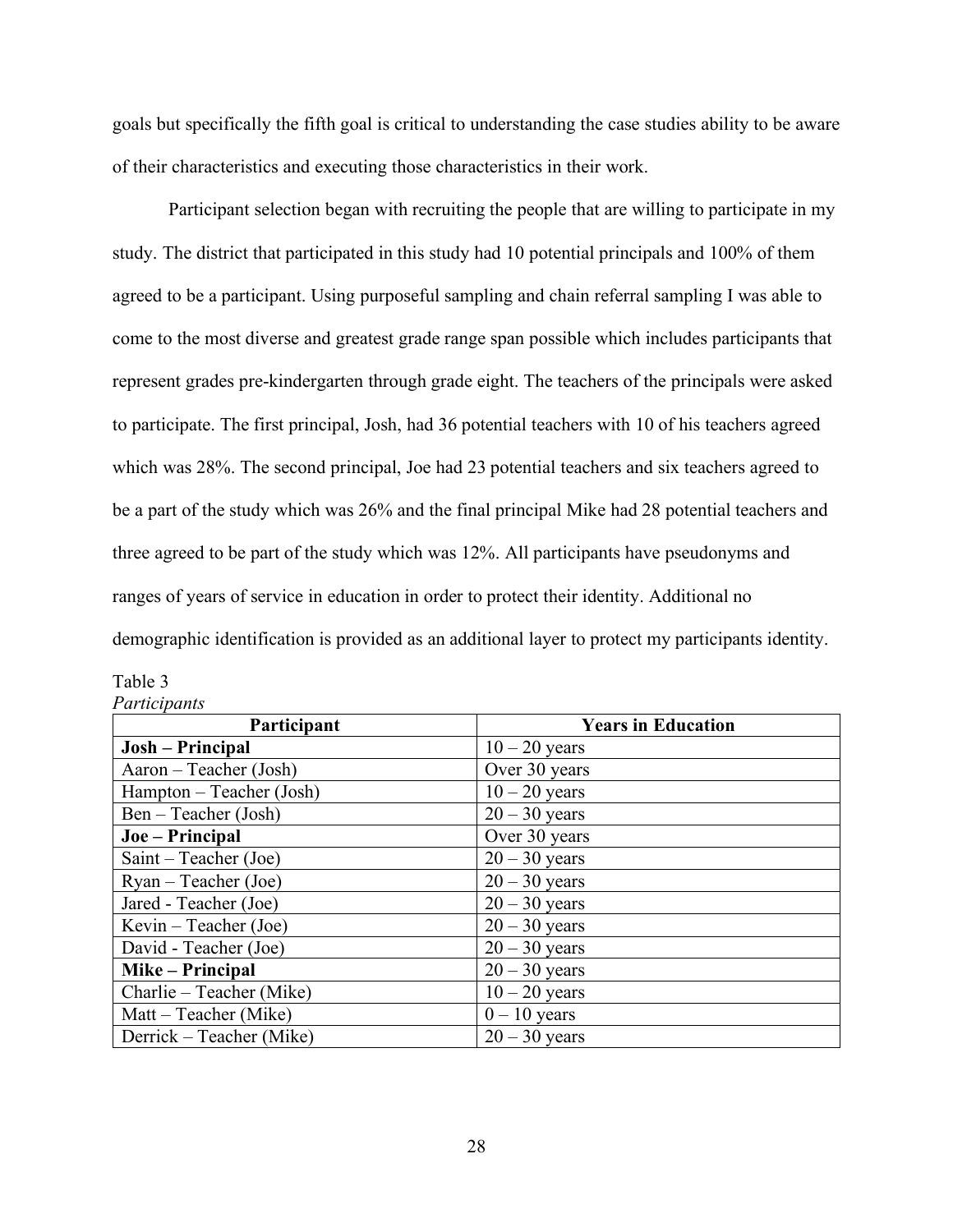## **Data Collection**

I used two different methods of data collection. Using my relationship with the origination I was able to engage in observation of the principal participants and by using memos, meeting minutes, and artifacts to see the operation of the daily operation of the environment, Maxwell (2013) said, "observation is often used to describe settings, behavior, and events" (p. 102) and that is the goal of the observation to help broaden the range of the phenomena.

Using Maxwell (2013) theory–in–use approach I will seek to draw inferences that wouldn't be possible from the interviews. I engaged in observations of the portraits from participants. The concepts of Lawrence-Lightfoot and Davis (1997) concepts of portraiture have shown the power of observations and participant observation. In a 2016 interview Lawrence-Lightfoot says, "We do not know the intentions, motivations, and meanings attached to people's behaviors unless we see them embedded in context" (p. 22). I gained further understanding of the authenticity of these portraits while they were actually applying their decision making and engagement in their work in real time. In order to dig deeper beyond the interview of the principals I used another piece of the data collection by interviewing teachers that work in the building of the principal. The interviews helped gain a better understanding from the perspective of the teachers within the building of their building leadership's authenticity and how they build the emotional capacity of the school environment. Interviews provided the research with access to a more complex understanding of the phenomena.

## **Instruments/Protocols**

I used a semi – structured interview protocol for the interviews conducted with the principal (See Appendix A) and a semi – structured interview protocol with teachers (See Appendix B) that was self – created to address the self – awareness of the principal with their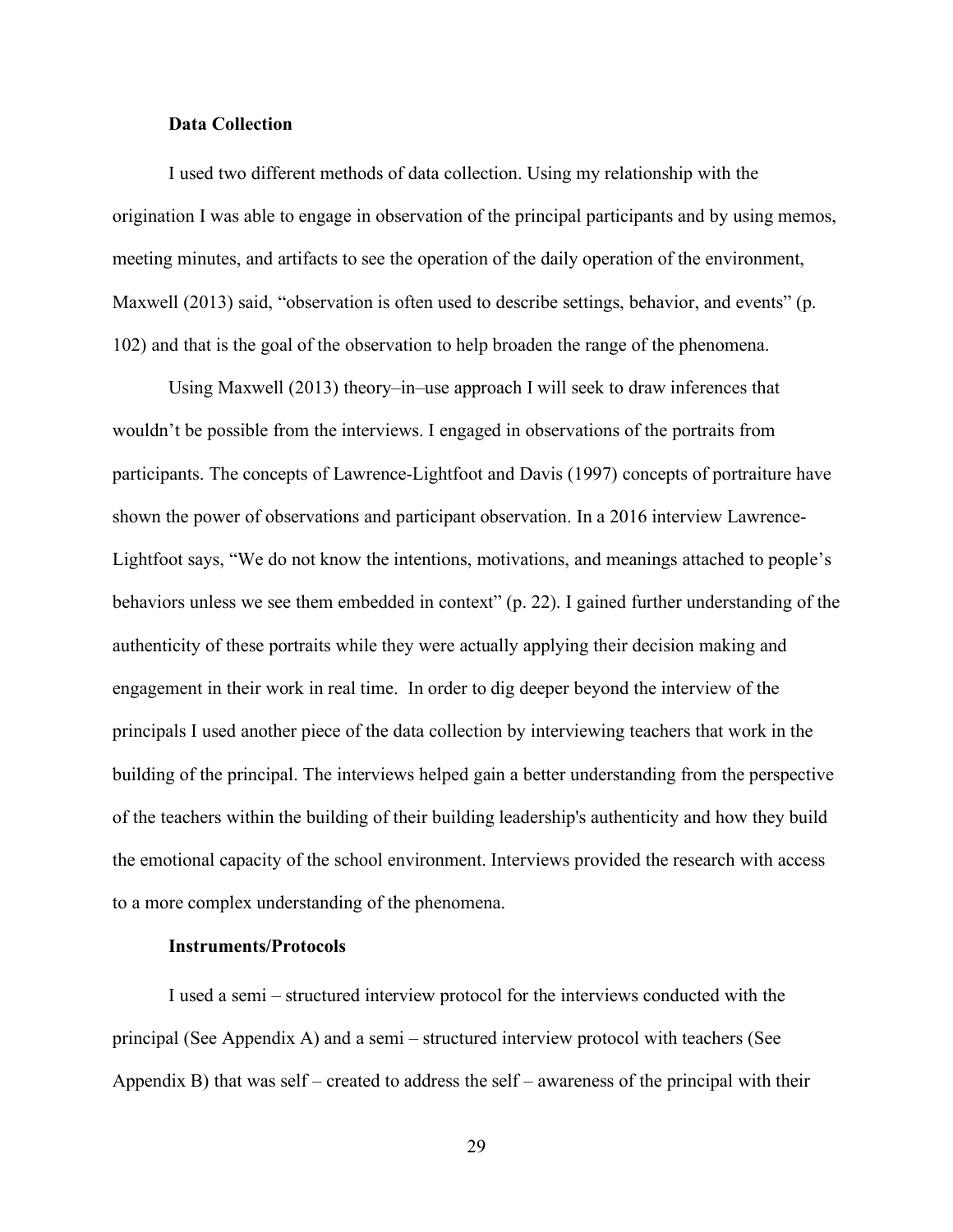purpose, core values, goals and emotions. Additionally, the protocol provided an opportunity for the principal to discuss their daily routine of actions about their belief in others, how the develop their associates, their transparency and their feelings on taking risks or allowing risk taking. The teacher's protocol was similar in design to elicit the perception from the follower's point of view of how the leader's daily interactions where consistent or not with the leader's self – awareness.

## **Data Analysis**

I used multiple methods when analyzing the data. Reading the observation notes, artifacts, memos, and the interview transcripts allowed me to utilize the cycles of coding (Saldaña, 2016) methods. I need to review the initial collection and incorporate what Saldaña (2016) suggests a "review before determining which coding method(s) - if any - will be most appropriate and most likely to yield a substantive analysis" (p.75), Maxwell (2013) notes that qualitative researchers need to pay attention to the alternatives that should be considered when looking at your data such as, "reading and thinking about your interview transcripts and observation notes, writing memos, developing coding categories and applying these to your data, analyzing narrative structure and contextual relationships, and creating matrices…" (p. 105). To that end I believe that the first coding cycle needs to be organic in nature with some structured guidelines without restriction to the development of my coding and interpretation of the data.

The analysis of my data began right after the first interview and observations (Maxwell, 2013). During this process I was reading the interviews and observation notes which were documented through the use of memos and notes. At this point I was analyzing what I've seen and heard and began to think about the relationships and emerging themes.

Generic coding is how I start my coding process. Saldaña (2016) suggest that when researchers are unsure of the coding that would best apply to their study that generic coding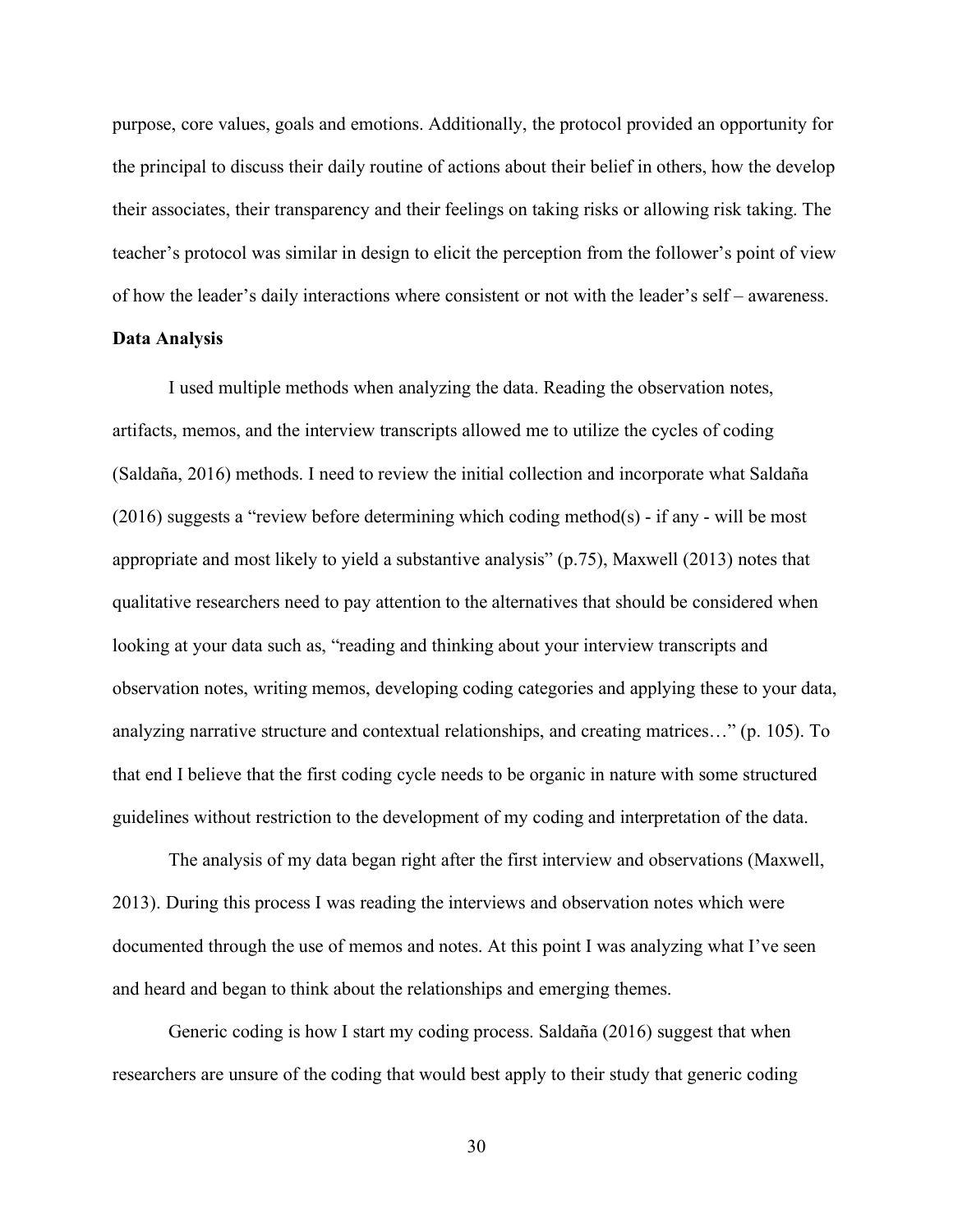could be a good starting point which includes, Attribute Coding, Structural or Holistic Coding, Descriptive Coding, and In - Vivo Coding, Process Coding, and/or Values Coding. I believe that when Saldaña (2016) says, "... [suggesting] a combination of these basic coding methods as a 'generic' approach to your data and analysis, but remain open to changing them. . ." (p. 73) it resonated with my study as I needed to be flexible during first cycle coding. This resulted in a deductive approach to my coding which was based off my research questions and conceptual framework which included the following codes:

| $1$ and $4$       |                           |
|-------------------|---------------------------|
| Deductive Coding  |                           |
| Self – Awareness  | Purpose                   |
|                   | Core Values               |
|                   | Goals                     |
|                   | Emotions                  |
| Self – Discipline | Belief in Others          |
|                   | Transparency              |
|                   | <b>Risk Taking</b>        |
|                   | Development of Associates |

 $Table 4$ 

Second cycle coding efforts were determined by the first cycle coding. I did what Saldaña (2016) suggests, "the primary goal during second cycle coding is to develop a sense of categorical, thematic, conceptual and/or theoretical organization from your array of first cycle codes" (p. 234). I used the incorporation of Eclectic coding at this point. Saldaña (2016) suggests that this type of coding can be considered a first or second cycle coding and fits well with exploratory methods, which was essential in my study. It is a process of open coding that allowed me to effectively use the various data collection methods, (i.e. interviews, observations, artifacts, and field notes) and help me better understand my research questions. The second cycle coding proved to be the most powerful given my wide variety of data forms. Saldaña (2016) said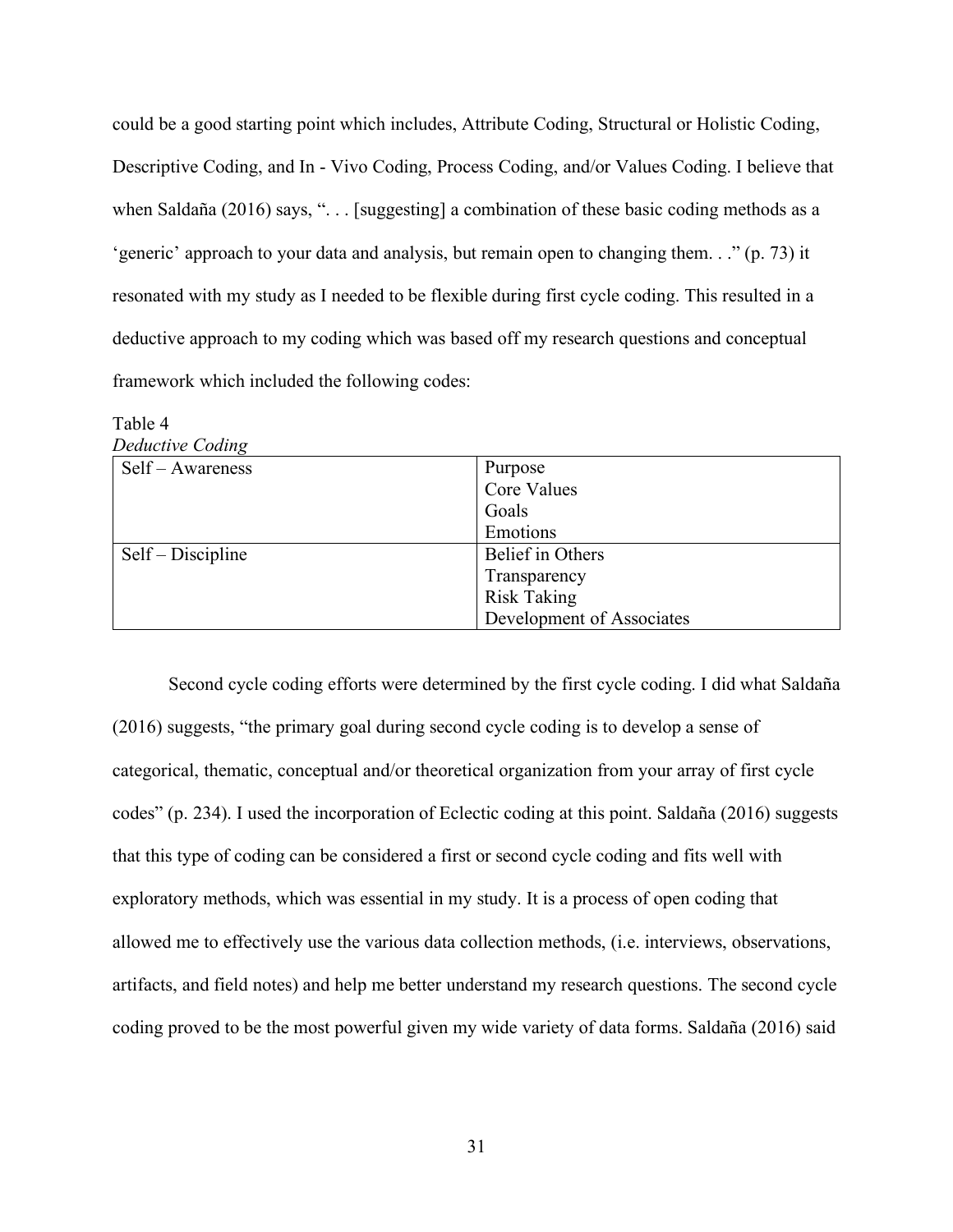that Eclectic coding is appropriate, "when a variety of processes or phenomena are to be discerned from the data" (p. 213) and this second round of inductive coding is what followed:

| <i>Inductive</i> County  |                                                |
|--------------------------|------------------------------------------------|
| Principal's Codes/Themes | Values – Compassion – Needs – Identity –       |
|                          | Heart – Academics – Behavior –                 |
|                          | Vulnerability – Middle Management –            |
|                          | Control – Perception – Vision – Trust – Stress |
|                          | $-$ Mission – Worry – Resiliency – Direction – |
|                          | Relationships.                                 |
|                          |                                                |
| Teacher's Codes/Themes   | Trust – Honesty – Fairness – Communication     |
|                          | $-$ Vision – Care – Equity – Leading by        |
|                          | Example – Respect – Thoughtfulness –           |
|                          | Listening – Empathy – Support –                |
|                          | $Relationships - Vision - Care$                |

Table 5 *Inductive Coding*

Using the memos, field notes, interviews, observations, and artifacts I began to analyze the data for emerging themes which Lawrence - Lightfoot and Davis (1997) refer to searching for patterns, naming convergences and defining forms. This inductive process and Eclectic coding helped to form the story and emerging themes of principals understanding of their purpose, core values, goals, and emotions, the humility the followers saw that lean toward authenticity, and the inconsistencies of the action from the follower's perspective.

## **Study Timeline**

The study began on February 19, 2021 upon approve from the Institutional Review Board for the Protection of Human Subjects from the Office of Research Compliance at the University of Maine. The request for participants was sent in February and over the spring semester 2021 participants were scheduled to be interview. The observations where on-going throughout the spring of 2021 as I was able to be in the physical setting of each principal's schools. The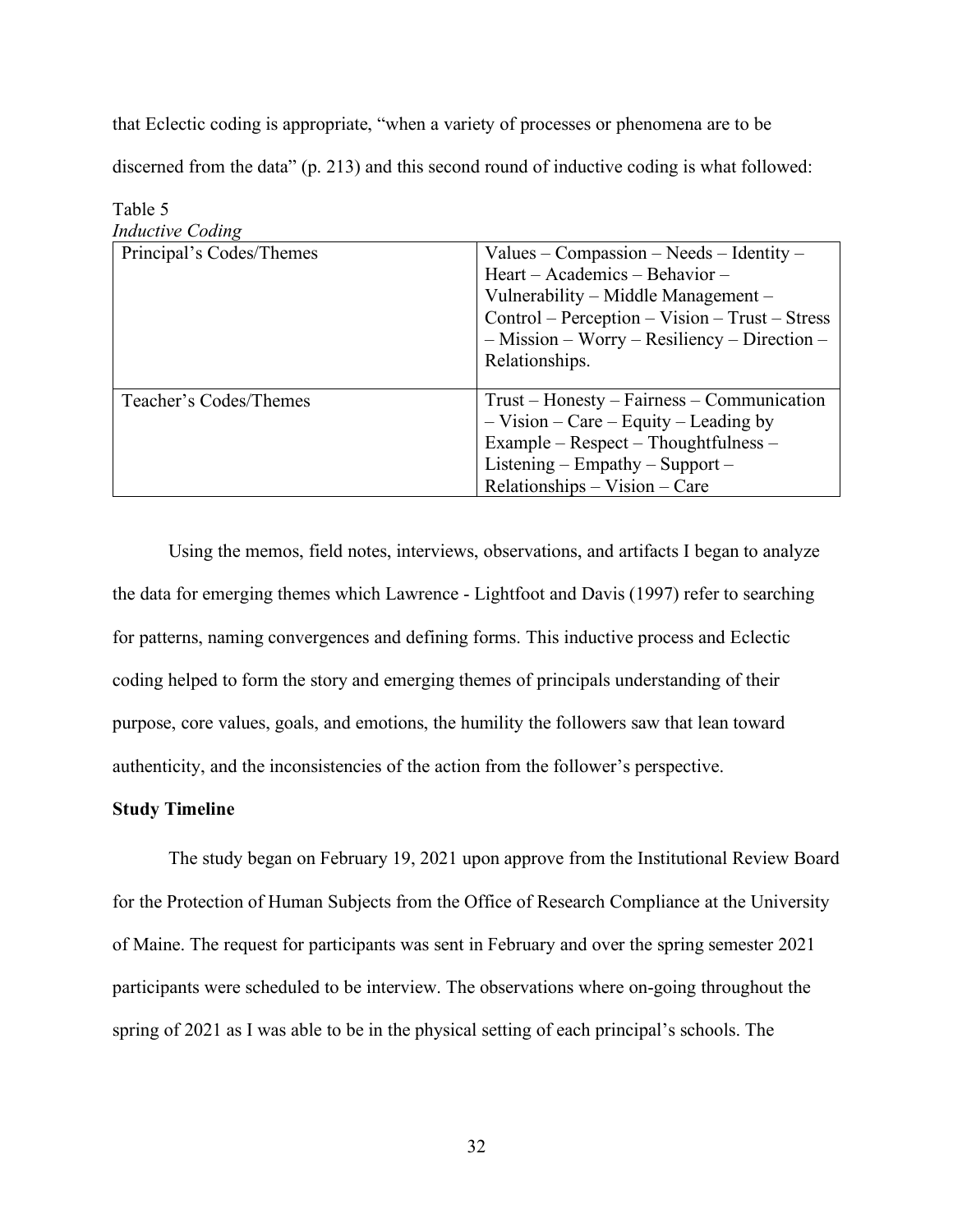interviews were conducted between the March of 2021 through June of 2021. Data was collected and analyzed throughout the summer and fall of 2021.

## **Positionality**

As a building principal I have been curious how I have come to understand my own self – awareness and concerned how my interactions have been perceived by those that I have worked with in my schools. Given the civil unrest and the pandemic in the world I am aware of how the uneasiness and worry can stress the human spirit. My background growing up made me squint at decisions that were made from leadership and question the leader's desired outcomes. My experience as a teacher and coach have influenced me a great deal on focusing on the greater good than the self. My experiences as an adult learning have shown me the power of being vulnerable to my own shortcoming and finding ways to perceive through challenging situations.

I approached this study with the idea of create portraits of the positive aspects within an organization and relied on my own experience of find our authentic self. My intentions where to see if building principals have a clear understanding of their purpose, core values, goals, and emotions and how that came to light for them. At the same time truly understanding if they put their beliefs into action. I have a significant amount of familiarity with the participating district which yields questions about the critical lens, the use of portraiture methodology allowed me to mitigate my own subjectivity and allow the familiar to become strange. The finding yielded interesting outcomes that suggest the leaders are good at identifying who they are, how they came to those beliefs and where their blind spots are. But they also reveal a gap in the consistencies of their self – discipline which has implications for school administration practice, policy and future research.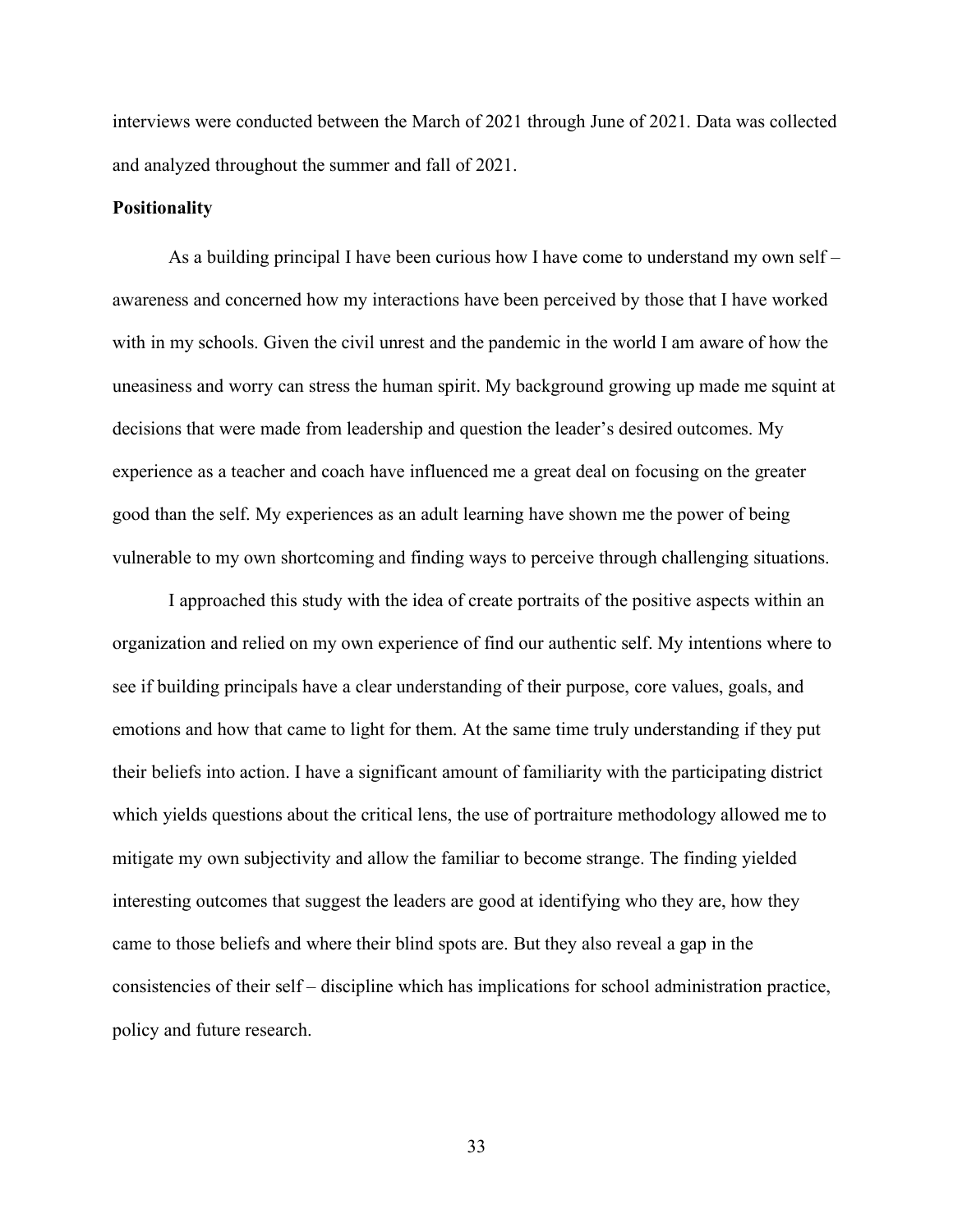## **Validity/Trustworthiness**

My own bias is a threat that has to be recognized. Maxwell (2013) says, "it is impossible to deal with their issues by eliminating the researcher's theories, beliefs, and perceptual lens" (p. 124). He suggests that I should be concerned with how my own values and expectations will influence the way in which I behave during the research and the conclusions that I draw. He describes that there could be positives and negatives and that I should avoid, "avoid the negative consequences" (p. 124). The threats and limitations, at the forefront come down to my personal integrity and understanding of who I am and what my own values, beliefs, and outlook on my problem of practice influence my ability to ensure my research is valid. This includes my position within my organization. I began my time in the organization as a student and returned as a teacher. Since 2013 I have held the position of building principal and district administrator. I have a lot of pride in my community. I believe the organization makes a significant impact on the health of our community and I also believe that our school leadership matters. With this sense of pride and position of school leadership also comes a responsibility to the health of our organization, that is why the in my methodology I will not just look at this from a "everything is fine" perspective but I wanted to ask the tough question of what are we doing that is not working, how are we not meeting our own core values and purpose, and how do we reflect in a way that will address the social growth we are currently living.

Reactivity is also a threat to the research that I want to do. My own position in the organization and one that has many roles within the district I can't ignore my presence in the setting. I am an influence on the environment and my desire to participate in qualitative research needed me to have a better understanding of how I impact the setting. This threat or limitation needs to be recognized and understood during my interviews. Maxwell (2013) says, "what is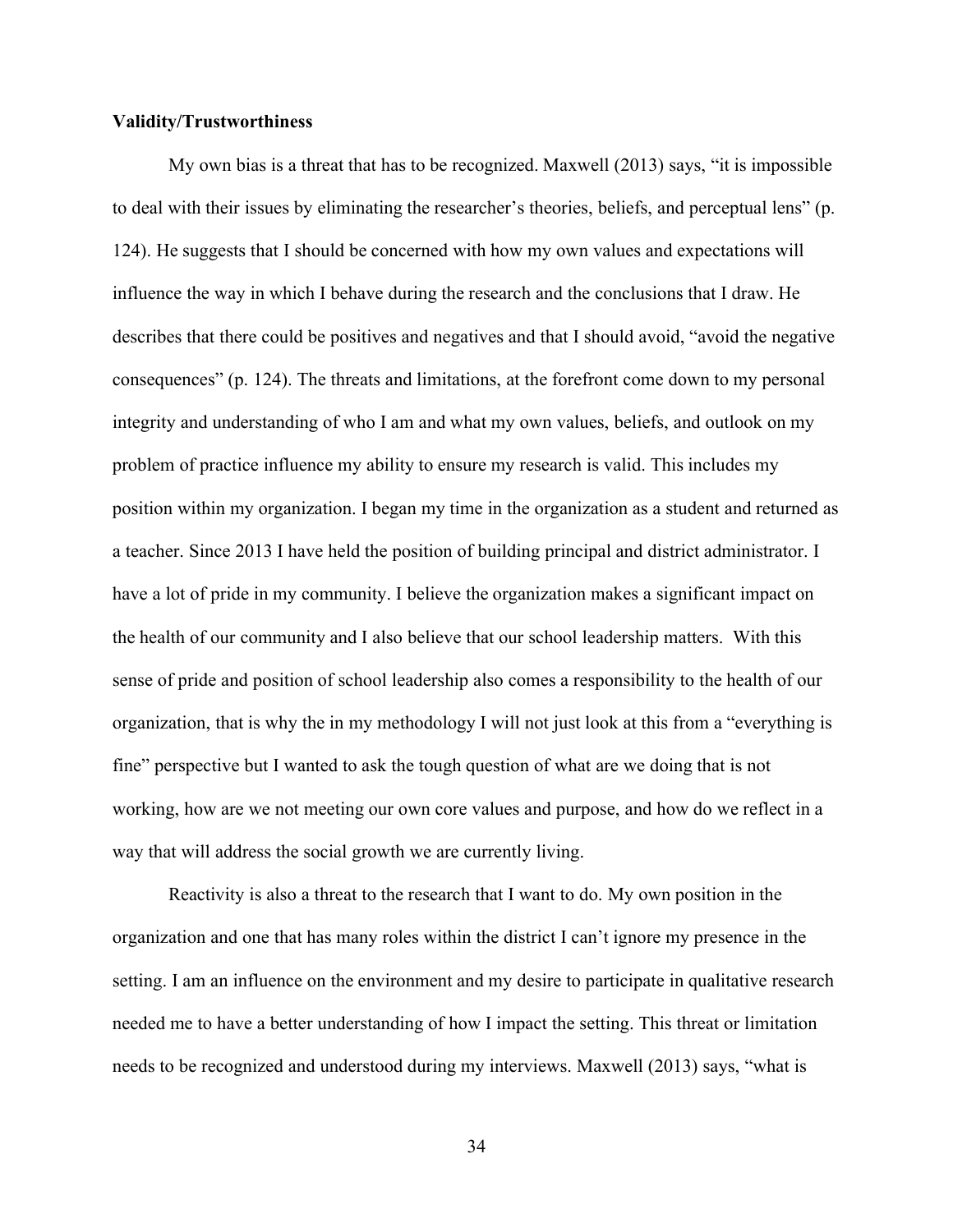important is to understand how you are influencing what he informant says, and how this affects the validity of the inferences as you draw from the interview" (p. 125).

Selection could be a threat as those in the sample frame are my colleagues. My intention to mitigate this is to use multiple principals in the portraits that gives me a wider range of people within my system to engage in my study. The study was comprehensive and significant time and effort was devoted to this, if I am to spend my time doing such important research then I believe the best use of my time was to utilize it within my own district. The outcomes of the study yielded important information that will help our leadership team move forward and possibly build a bridge of our own understanding of our self – awareness and our actions we take into our daily work.

Maxwell (2013) discusses, one strategy would be respondent validation. By using this strategy, I will ensure the accuracy of what was said and clarify what I heard. I will record the interview and use a transcribing software, such as rev.com, to collect my interview. I will ensure what was said by the respondent was accurate, allow them to clarify what they said or meant, as well as, allow them to make the decision to remove anything they said that they felt was uncomfortable sharing.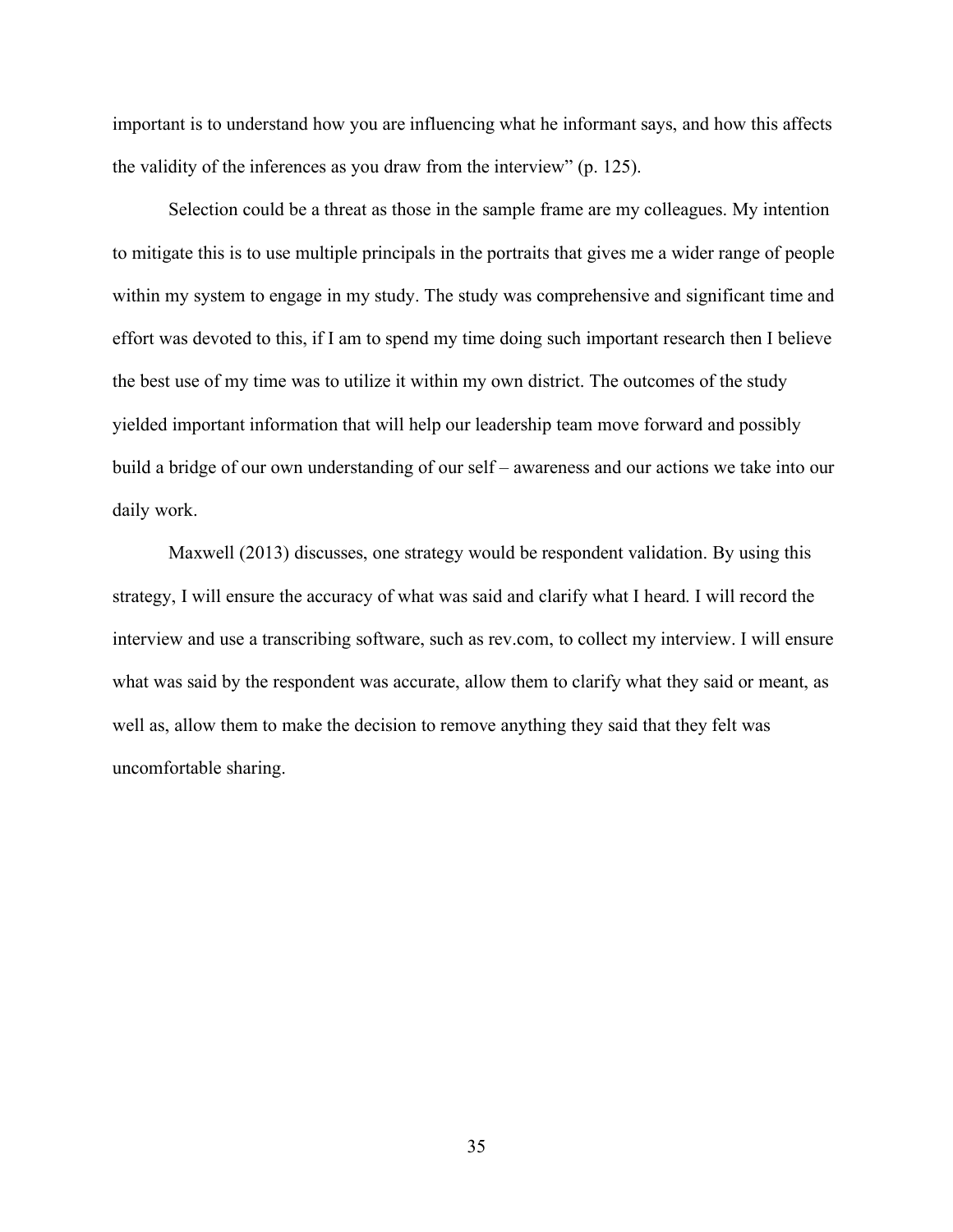# **CHAPTER 4 FINDINGS**

#### **Introduction**

Three principals volunteered to participate in this study. The three principals have different backgrounds? That has led them to where they are now. First, Josh, a humbled leader that questions every decision he makes and carries the weight of his school on him. Next, Joe who believes that all students should be able to access their learning environment but shares the difficulties when students' basic needs are not met. You will finally learn about Mike, a leader that defines middle management. Mike drives academic instruction under the guidance of the district's mission and goals and doesn't allow excuses about the lack of achievement with students. Mike's relationship with his followers is also an interesting game of smoke and mirrors.

## **Portrait 1: Josh**

## **Background**

Josh's road to leadership was not one that seemed to be driven by an internal desire to lead but rather his road was paved by others throughout his time in education. Josh's life events began from when he was young growing up in a self-described blue-collar town with a family that had not completed formal education beyond high school. "We [parents] didn't have a college education, but my parents saw value in it." He goes on to say, "My father was an agent for the bricklayers… I'd watch him [as he] would take me on the job and he was calm, compassionate to people." Josh expressed how influential his time with his father molded his budding beliefs on leadership by saying, "I watched his mannerisms and not get upset [with people] and you know, in a nice way be a little firmer with what he was doing, but it made me learn that compassion would be what leadership would be when you work with people". With the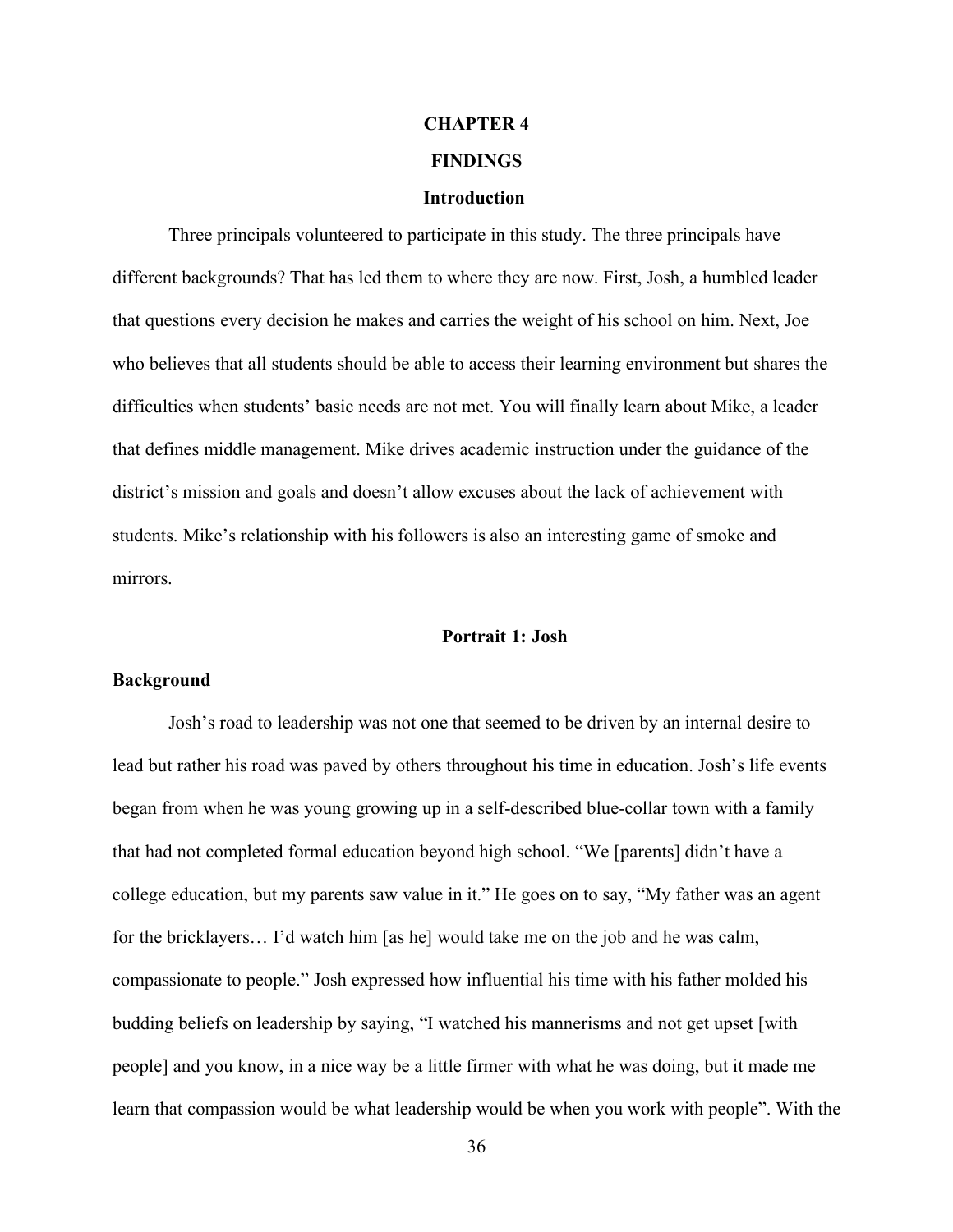push of his parents Josh eventually made his way to post – secondary education and as he shared, "My dad didn't want me to end up like him".

Josh's thinking on why he is where he is now is represented by others that have put him in places and given him opportunities. He shares how many people saw something in him along the way that provided him moments in leadership that sharpened his craft and ultimately led him to the current seat. "I really feel fortunate sitting in this seat, and that has to do with a lot of the people along the way." Josh shared how along his journey other leaders saw something in him to provide him with opportunities. Since he began in education he discussed how people around him will continue to give him additional tasks and responsibility that as he says, "I was able to lean on those people and they opened the door for me". Josh's humbleness and work ethic do not come without his own reservations about his ability to be a leader. Josh shared his constant issues with having confidence in his ability to lead and ability to make decisions. He shared, "I don't have tremendous confidence sometimes… I debate over it, over and over" and went further to say, "… I have to pinch myself and continue to have the drive to do the best I can, it's not something I feel like I deserve," and "Can I stretch myself to be the [best] administrator, you know all the doubts or lack of confidence, that kind of goes through my head at times".

#### **Purpose and Core Values**

Josh defines his purpose as an educational leader as, "Tremendous, the care of the safety, the kids who walk in here every day, to the care and the safety of the adults who walk in everyday", he continues with, "that kind of moves into the experience, when the kids walk in and know the staff is in the moment, they [students] feel like they're cared for, some wants them to grow, we want them to grow and thrive, exceed and reach their potential". The enriching experience for Josh is a priority for him as he leads his school through their grade level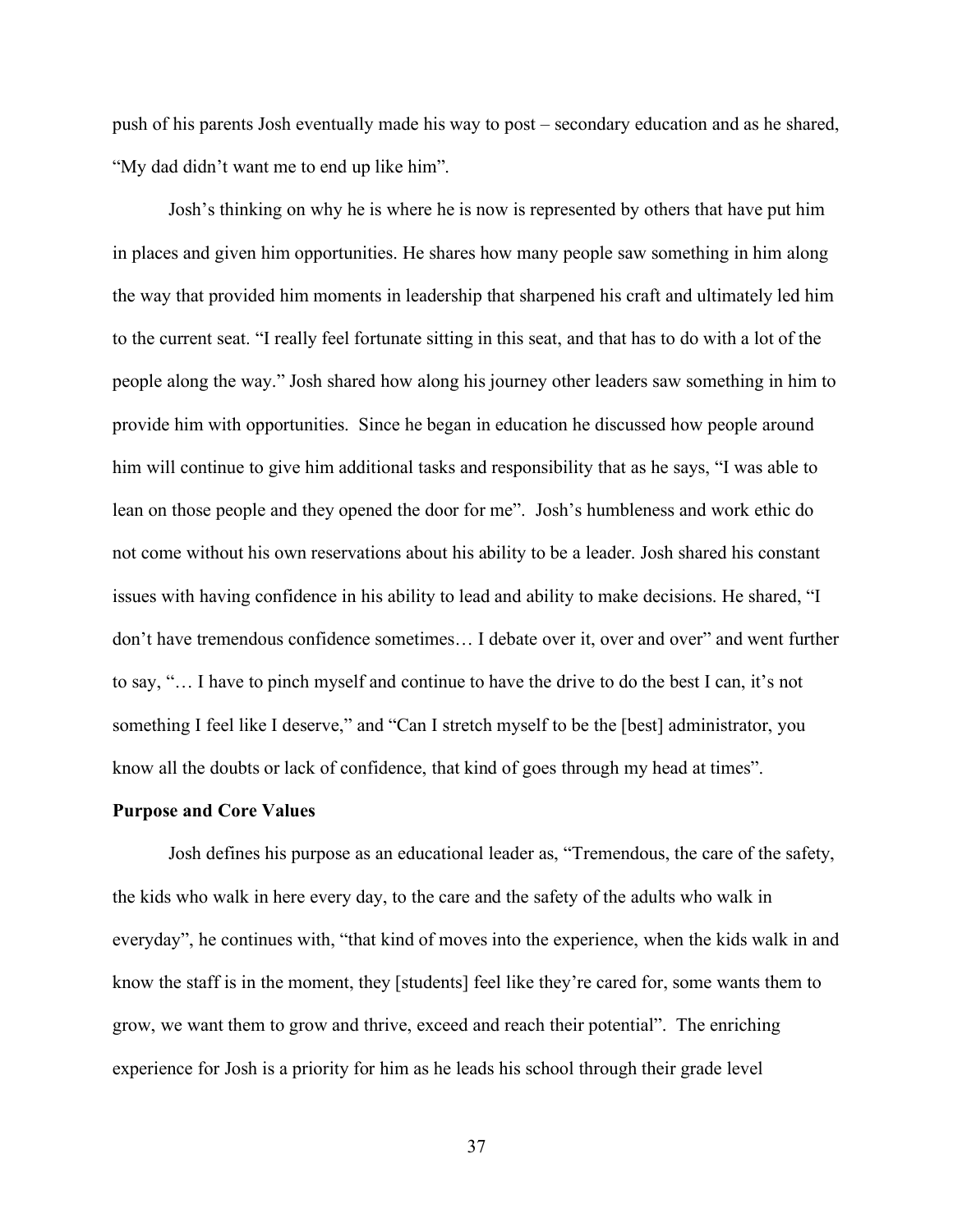experience, which was echoed by Hampton, one of the classroom teachers, "… he wants what is best for his teachers, and I truly feel like he always puts the students first.".

Josh's passion for providing an optimal experience for students is evident as he says, "I think my purpose is to provide an environment here at school that's enriching in every facet for students, and as I think about the adults is to help them provide that opportunity." Josh feels that he is a guide to the people in the building to get the most out of every moment and focus on the here and now.

One of Josh's teacher's, Aaron, spoke of Josh's purpose, "…first and foremost, to make sure he leads by example, and that example is open and honest". He goes on to say that Josh takes responsibility even when it is not his fault and that his ability to drive his staff to be their best even when the situation seems dismal. Aaron expressed, "… to be a really positive leader, but also, he is so grateful".

Ben, another teacher, suggested that Josh's purpose was more systematic in the approach of the building administrator. Including establishing a clear chain of command and ensuring those in the origination. Ben indicated a sense of relief for Josh as their school has a strong chain of command and takes the burden off Josh as he takes on so much and by having an understanding in the role of those in the administration spreads out the difficulties of the position.

Josh started to become aware of his purpose when he was a teacher. He was inspired by the leader of the school he was teaching at and that connection helped him uncover what he believed his purpose was all about. Josh said, "[As a teacher] I felt that I had a purpose, I had to grow and more importantly to allow students to grow and feel good about it". He identified that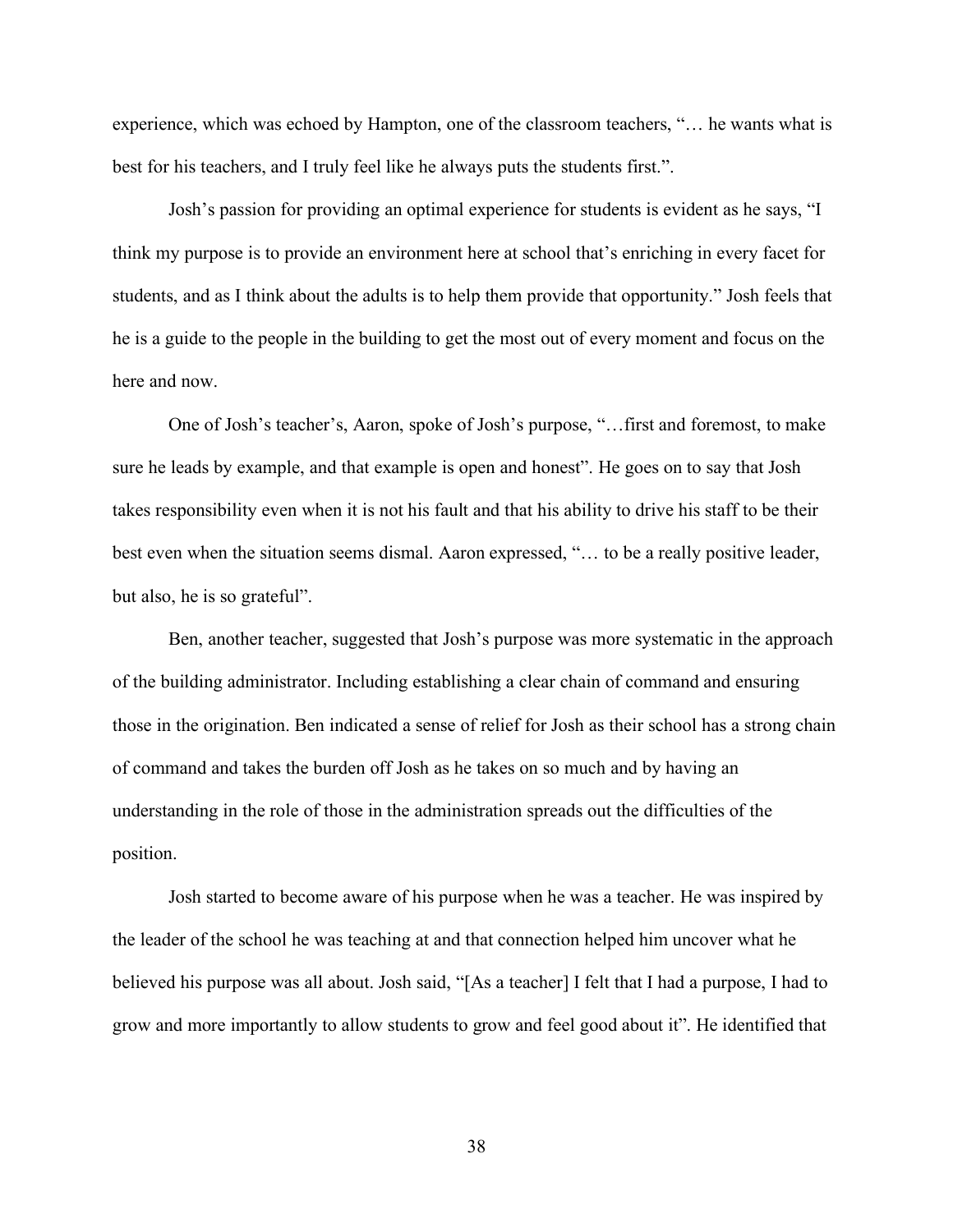his purpose should be felt with the entire school community, "My purpose is to cultivate [an] environment] that [has] rich experiences, positive connections with the school community".

Aaron's experience with Josh's purpose as a building leader was evident from the first year they worked together,

"Right from the beginning, I appreciated his humbleness coming in here, how honored he was, that he was the leader of this school and how he felt that he had qualities to lead. But he also welcomed everybody's voice and wanted to connect with everyone and be able to hear them"

These early assumptions that Aaron spoke about were valuable to Josh's growth as a leader, as he said, "Josh is one of those people that very much cares about what people have to say and using that [feedback] to inform his leadership". Ben also echoed Aaron's point of view when it came to listening from others for Josh to continue to refine his purpose, "[Josh] is willing to learn from others, but [he] ultimately [can] make the final decision on his own".

## **Goals:**

Josh seemed to set his goals high but with reservations that he can truly be the leader he desires. He said,

"I want to be the best principal I can be. So, for me that's being better about staying current with best practice, know more about instruction at this particular level. Staying up to date with data and doing a better job with that. What are the numbers saying about teaching and learning here at the school? That is always a goal of mine"

These goals of Josh lead to a level of anxiety that he worries he is not doing enough he said, "I [want] to be reflective in what's happening here now, am I doing enough with the deeper analysis of what is happening here and [now]." Josh spoke about the pressures to keep up on the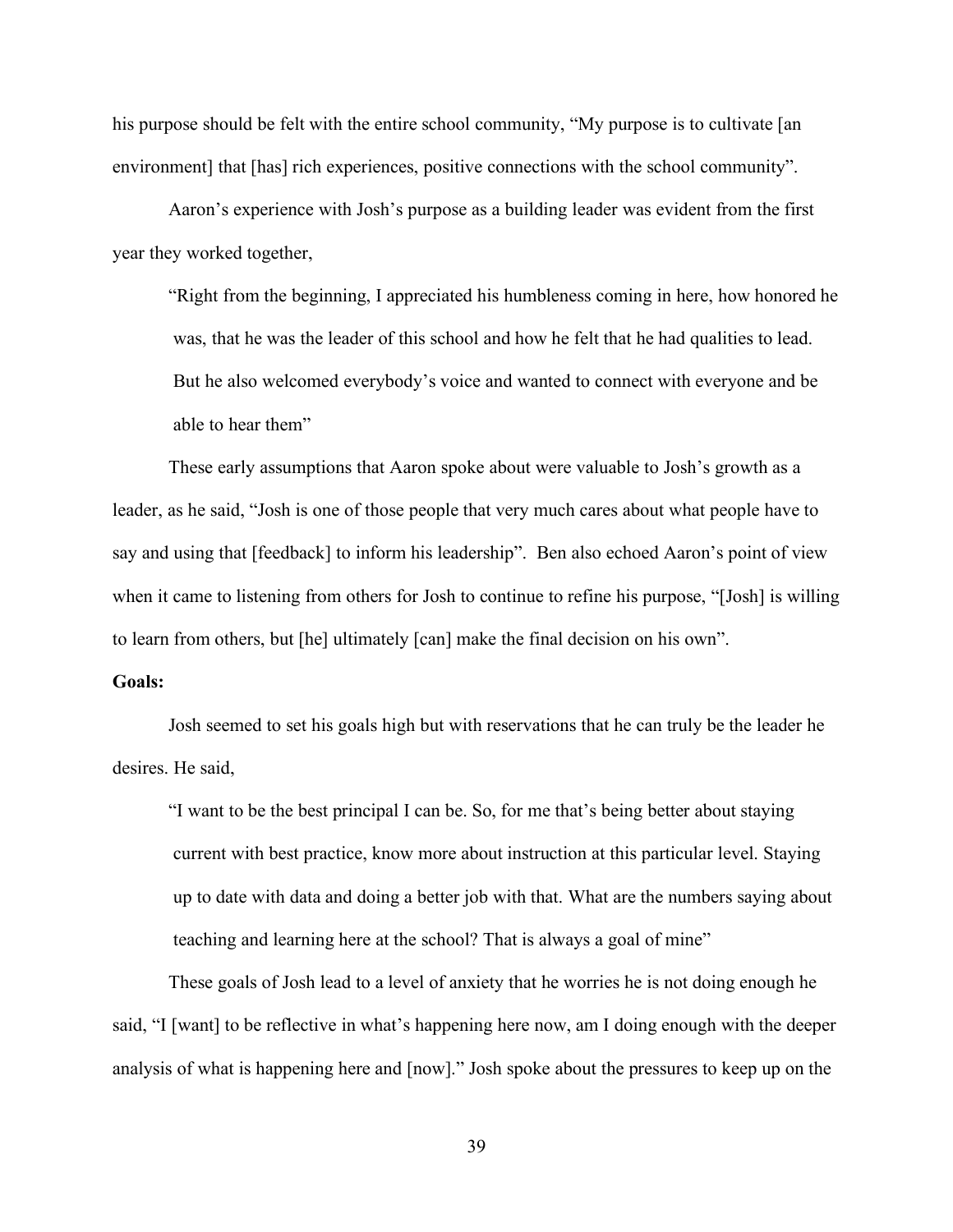deeper analysis of his school, "I feel like I am managing the day to day but I feel kind of deficient sometimes and wanting to be better." He stressed that one of his goals is to be able to use the data and information in real time to improve his ability to lead,

"When I talk to my colleagues I want to be on par with the deeper analysis, the process, the learning, the functions, and the structures that are happening in the school, I should be better at that and be a deeper thinker".

Josh stresses about the perception of himself with his staff and that drives his professional goals. He worries that he isn't pushing his teachers professionally and how that viewpoint determines what his staff think about him. He said, "I wonder if I am doing a good job [with professional development], I hope people see me as approachable and kind but I want to be more than that." As Josh worries that his personability of being nice creates shortcomings about his ability to be an instructional leader, as he said, "I wish I knew more about math instruction, I knew more about [writing] instruction." He showed an awareness that his staff may think that he is kind but are unsure if they know he desires to be seen as their academic leader.

## **Emotions**

Josh presents as an emotional leader, one that his staff was willing to share. All participants shared a varying level of degrees of those emotions. Hampton, one of Josh's teachers, said that at a staff meeting it was obvious that Josh was getting emotional and that humanized Josh. Hampton expressed that the staff meeting was in regard to parents within the community and that Josh was sad as he felt some of the staff didn't have his back as Josh broke down in the meeting Hampton shared how he perceived that interaction,

"I guess [it showed] his more human side of just wanting everyone to respect him, but also make sure that we know that he is responsible for the school and that everything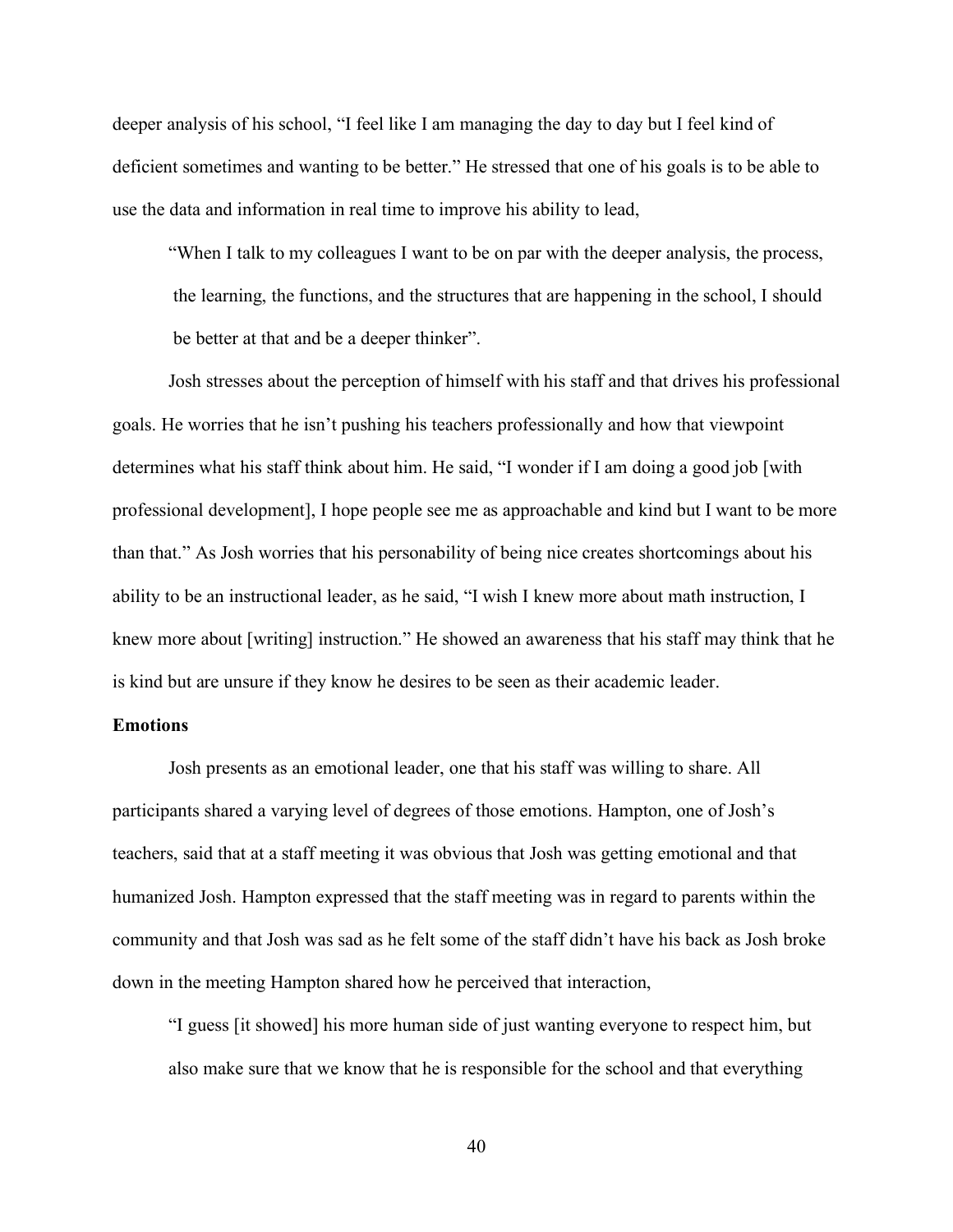will fall on his shoulders, to kind of protect the teachers".

Hampton's comments come from a story of another one of Josh's teachers that expressed he was in over his head and that at the staff meeting Josh was brought to tears and the idea another one of his colleagues wouldn't support him and his ability to lead. Josh's ability to be emotional in front of his staff was also shared by another teacher, Aaron who said his emotional capacity to lead is "so genuine, I could cry". Aaron when on to say,

"you know, he'll, he'll pause and I've seen it many times in the auditorium in front of people as he's, you know, owning something or concerned about something he'll just, he'll pause and, you know, apologize gulp a few minutes. And then, you know, you could hear it in his voice and he'll go forward, but he's not afraid to show his emotions. And I think that that's, I think that's powerful, and I think that endears him to the staff because they recognize that when he reaches that point and he's very genuinely touched or concerned or whatever, um, by that situation, and he's not afraid to let them know that"

The teachers that participated in the study discuss Josh's ability to show his emotions at certain times that have inspired or humanized him. One teacher, Ben, believes that Josh exposes his emotions too much at times, "I believe that he does share a little bit too much about how he feels… I mean there is a fine line." Ben expressed that Josh will try to take responsibility for things that are out of his control and he will use more words than necessary to try and explain the decisions. "He might say five sentences about how sorry he is, he knows we work hard, the job of a teacher is difficult. The explanation about what's coming next sometimes is little more than what [is] necessary."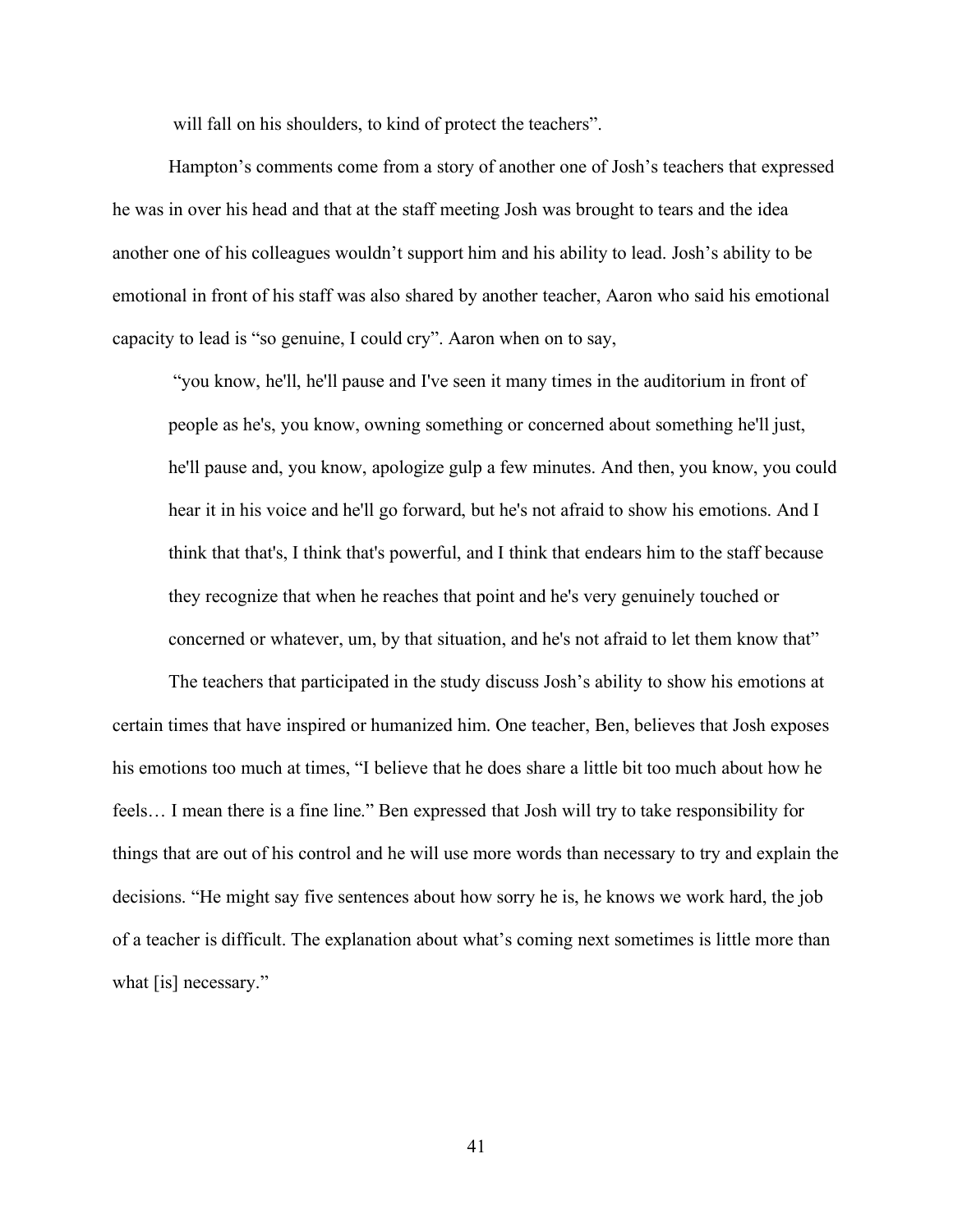Aaron finds Josh's ability to lead with emotion as a positive thing for the school staff. He said, "[He} is so genuine that sometimes I could sit and cry". Aaron shared that Josh has no problem showing his emotions in front of the entire staff.

"He'll pause and I've seen it many times in the auditorium in front of people as he is owning something or concerned about something, he'll apologize, gulp a few times and you can hear it in his voice then he'll go forward. I think that endears him to the staff because they recognize that when he reaches that point and he's genuinely touched or concerned or whatever by that situation and he's not afraid to let them know that"

Aaron also shared that Josh's emotional style of leadership is not always to his benefit. "He cares about every [aspect] of this building. Sometimes I just want to shake him and say you don't have to be so concerned about [everything]." Aaron said that Josh personalizes everything and that he believes it is not in Josh best interest for his own health and longevity in the field of administration.

"[Josh] really wants to dissect everything and the what ifs. Sometimes it's hard to get him to stop, and [realize] it is okay. [He] doesn't have to take on all of this responsibility, guilt, and lose sleep but that's just the person he is, he is going to perseverate on things. He will admit it, but then I know he goes home and still worries about it"

Josh was able to articulate his self - awareness through his purpose, core values, goals and emotions. Furthermore, his followers described his ability to lead from the front and was humble in his actions.

#### **Portrait 2: Joe**

#### **Background**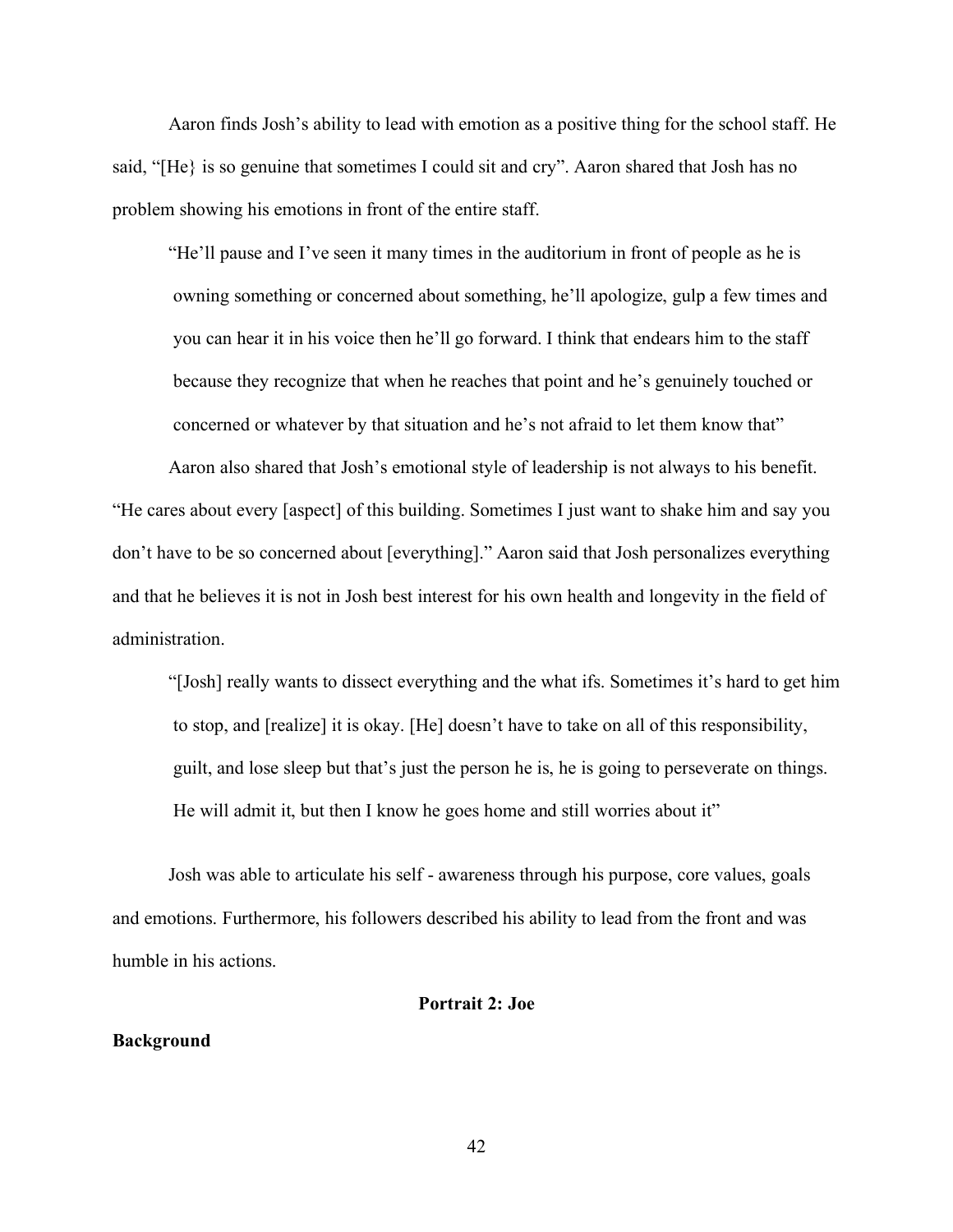Joe began his career outside the state of Maine and began his leadership experience working for the government and moved onto a community college in the Pacific northwest. Joe returned to the classroom in the middle school setting and due to his lack of seniority became the building teaching principal, Joe said, "I became a teaching principal mostly because none of the veteran teachers wanted to do it… so somebody had to do it and seniority ruled." Joe enjoyed the experience so much that he became a full-time assistant principal and followed with full time principalship at two different small districts in Maine.

## **Purpose and Core Values**

Joe started to discuss what he felt about his purpose as a building principal. He said, "I sort of feel like my job is to create an environment where whatever people need to succeed. It's my job to make sure that happens." Joe explained his purpose a building leader by saying,

Starting off with basic needs, of food and clothing and books, supplies and all the things that a child needs to be ready to come to school, [I] have to make sure the social workers are on that but also making sure the facility is ready and the heat's reading and the boilers going. So, I have to make sure that my custodian is working on that. Making sure my guidance counselor is on top of those kids who have anxiety and why are children not coming to school. The biggest part of my job is making sure that my teachers have [what] they need to feel like they can be effective in teaching. What do individual teachers need to move them forward? And so, I think that's a lot, that what I feel like is my job.

Joe's belief in his purpose is driven by his ability to serve his teachers and ensure that the staff and students have the basic needs to engage in their daily work. Interestingly, Joe's staff reported a mixture of understanding their leaders' purpose as Dave, one of Joe's teachers when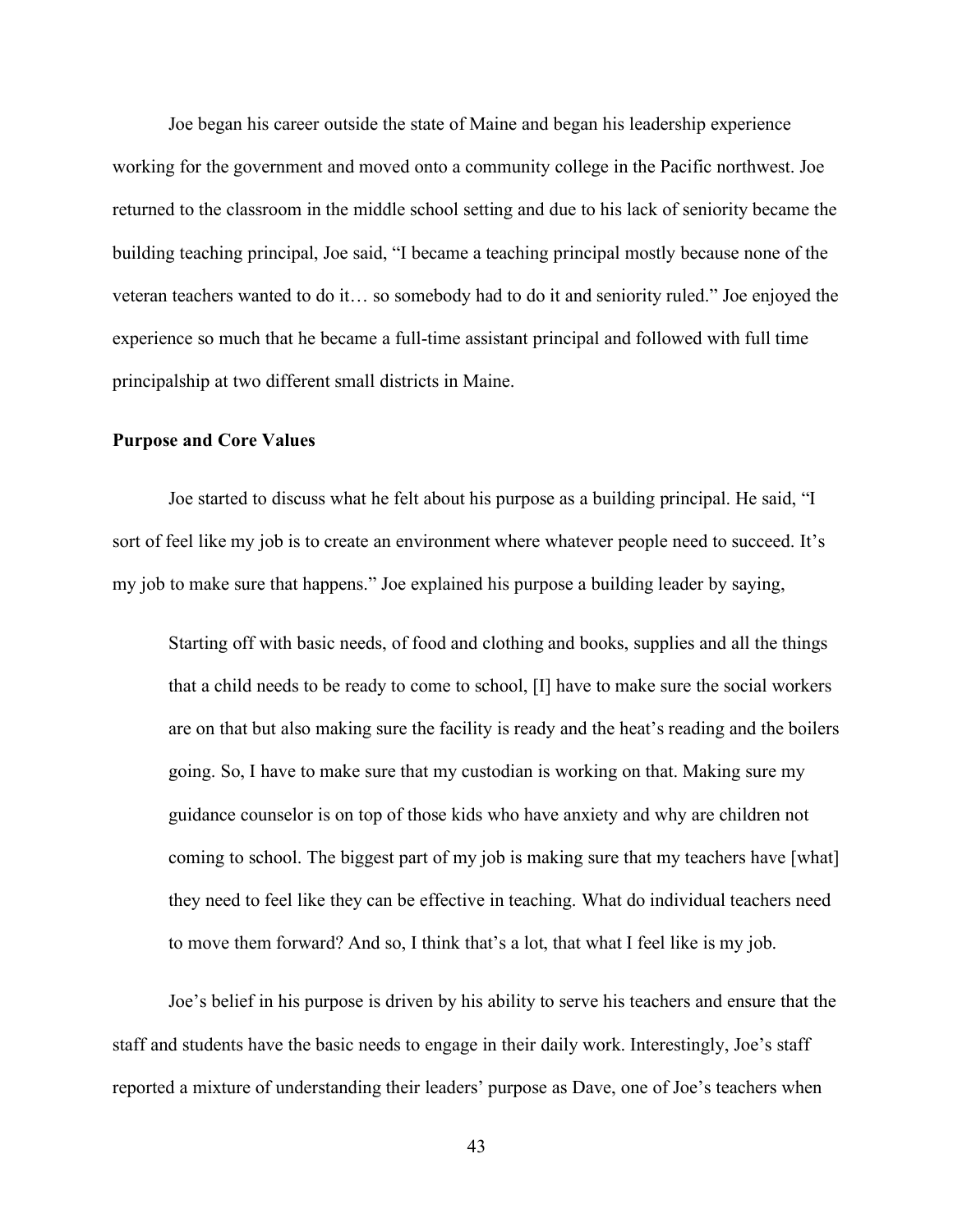he said, "our principal wants us to strive to be the best that we can be. I guess try to bring your kids to [the] benchmark". Another teacher, Jared, shared some confusion when speaking about Joe's purpose, "I don't think I know for sure, it's not clearly communicated" and Kevin, another teacher said, "I think I could assume what his purpose is but it is not always clear." Ryan, a teacher for Joe, expresses that Joe's purpose is clear and student centered as he said, "I think our principal's purpose is what is best for each child and he supports us to help us get that across". Joe communicated his purpose was to ensure students and teachers had what they needed but there are inconsistencies in what his followers understand of the purpose of Joe's role as their leader.

Joe's experience in his current school has made an impression on him and his leadership unlike the other schools he has led. This is evident when he speaks about poverty. As Joe's experience in rural schools he talks a lot about how resilient those people are by providing examples of how they will find a way, "The people in rural Maine are just as poor, but if they're hungry they will go poach a deer, they go picking blueberries, even in those really poor districts kids came to school fed." Joe's comparison to the rural experience as compared to the current district he is in was highlighted by him saying, "Poverty here is more people who are on the system and are here for the services, when you have a child who can't learn because they are hungry, you have to address that need." Part of Joe's current purpose is built around the basic needs of students and addressing their basic needs which has been a different experience then previous systems Joe has worked. Saint, a teacher who works with Joe spoke of the difficulties in their classroom and how Joe tries to assist with meeting the need for students with different socio-economic backgrounds, "Joe knows the [students] stories he knows their personal lives and will go above and beyond to help [the teachers] anyway he can."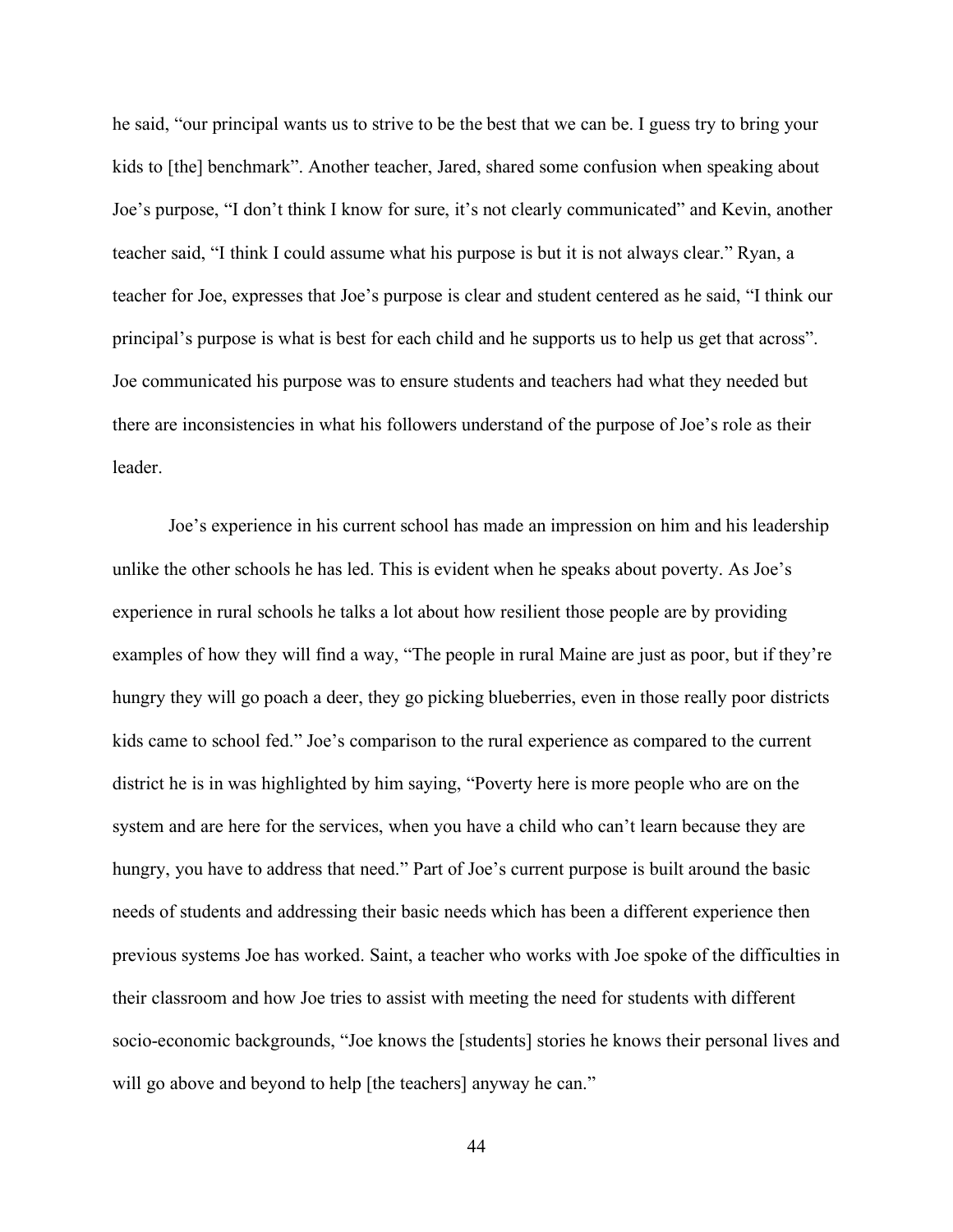Joe's purpose and core values lead to his belief that he is there to ensure his students are safe and that families feel welcomed. He said, "...baving school be a safe place where [students] feel cared about, that people want to help them, and that parents feel that they are welcomed at the school." Building upon this idea Joe went further to explain what one of his core beliefs that staff and families know,

I have your kids and that they know it and that teachers have their kids. I want everybody to have that feeling in our school. Your child is here and I am taking care of your kids… they are going to get fed, if they are upset [or] if they bruise their toes, hurt their fingernail we are going to have everything. I am going to try and teach them to read and write. That is my number one [belief] that parents have that feeling that I am taking care of their children".

Joe shared that his passion for students to feel like he is going to care for them comes from events in his life that have shaped his thinking. Joe talked about his own child going through a difficult time with a teacher that claimed to have "won a lot of awards" and that it was Joe's child that was at fault for not doing well in the classroom. Joe felt like the "teachers cared about [his child]" and that shaped Joe's thinking about how he and his staff perceived students that need attention:

[Parents] don't have better ones at home that they keep just for themselves. There are the [best ones], those are their treasures. And that was a defining movement for me. He was my treasure. I understand he can be infuriating, I want to get mad at him but he is the best kid I have… and I'm not keeping a better one at home just for me. So that was a really defining moment for me.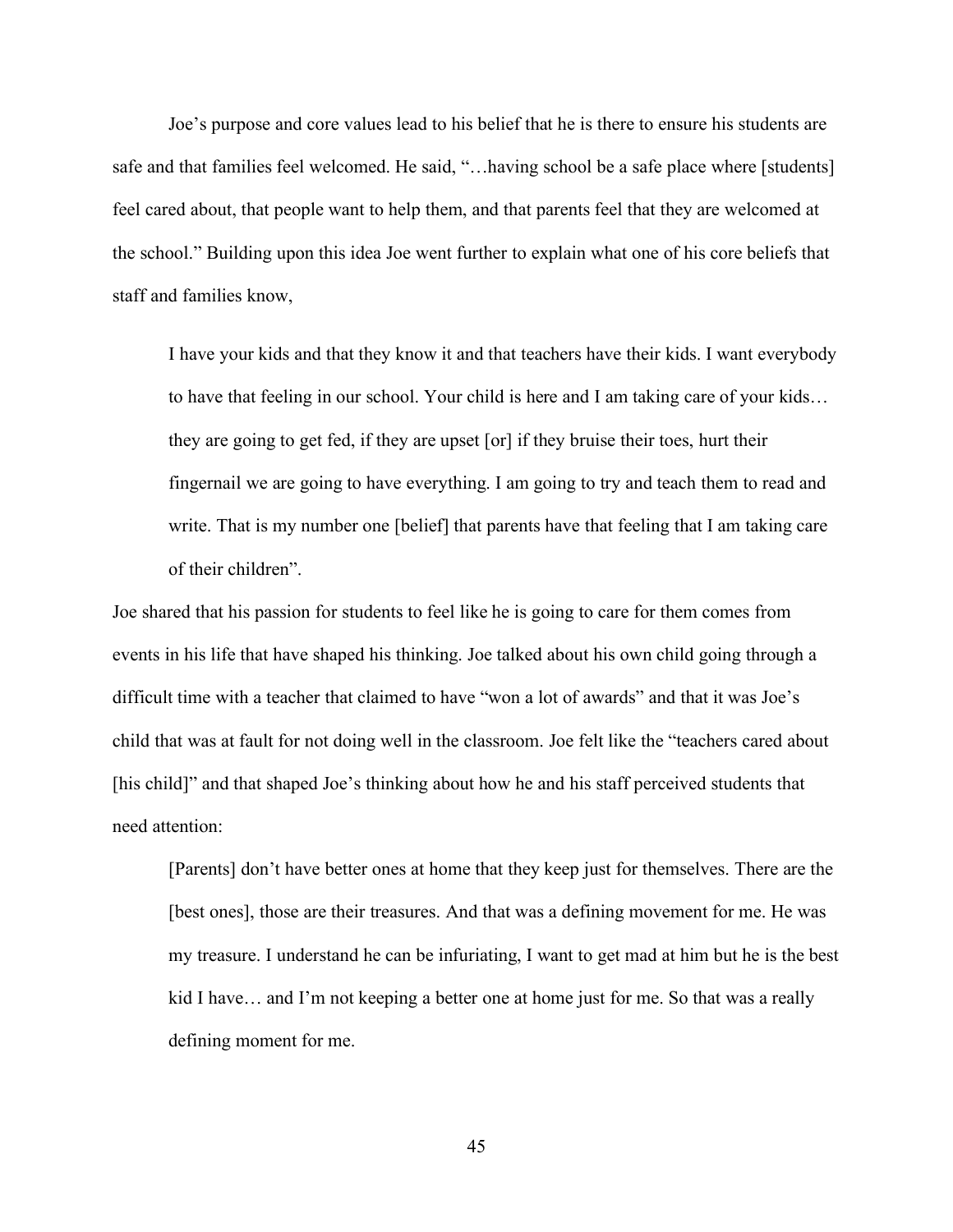Joe's core values were further articulated, "It is important that there is somebody [at school] thinking about the kids' point of view" as Joe said, someone to "champion" for those students that need a person to believe in them. Which is something that Joe believes as one of his core values, always having the best interest of the student in your decision-making ability with his staff:

I will forgive a lot in a teacher if I feel like they have the child's best interest in mind, but we are here for the kids, and so the number one thing for me is that we are doing right by kids and would I want my child or my grandchild in your classroom. If I believe that

you're doing what is best for kids, then I will work through any problem you have. Beyond the tension that exists within the staff that participated they all agreed Joe has an affinity for student well – being. Jared spoke to Joe's ability to impact the staff during tough times, "He tries to be very positive to rally the staff and keep them uplifted". Ryan said, "He supports us fully, he makes that very clear to the [school community] he will be the first one to stand [with] us." Saint referenced the multiple times that Joe has gone above and beyond the call of duty but helping students with academic instruction, feeding the students, and consistently being an extra set of hands to make sure the students are getting what they need.

Joe spoke about moving his teacher's forward and providing them with what they need as part of his purpose as a building leader. Joe's purpose of instructional leadership is highlighted by his intentional professional development meetings that are to be meaningful, as he says, "[I] want to keep them excited and wanting to move forward, helping them grow as professionals and not just making it the same". He values the time from his teacher and it comes from prior experience, "I would feel like oh my goodness why are we even doing this, if we're going to take the time and have a meeting then it should be worth the people to be there." David, a teacher at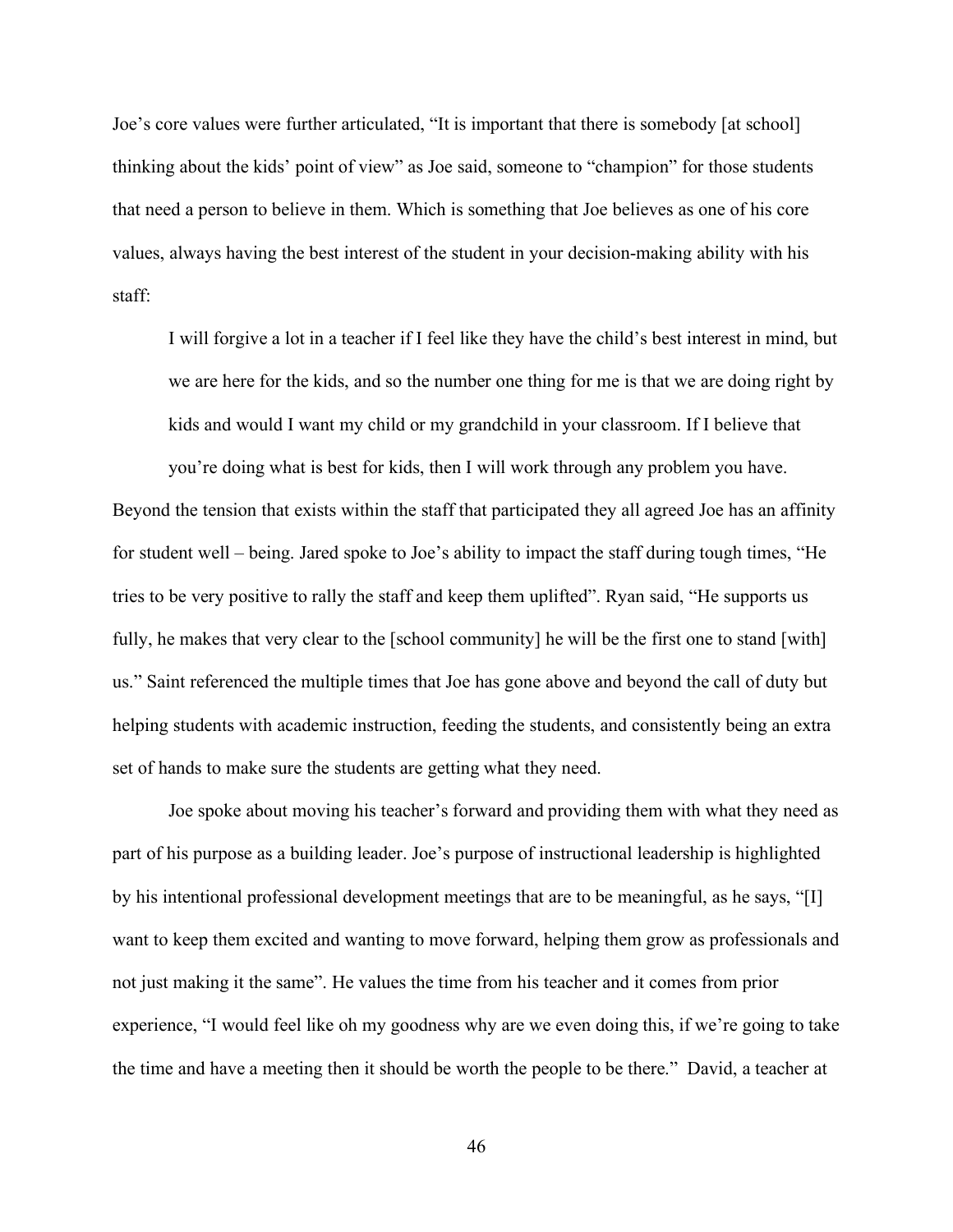Joe's school shared that Joe is careful when using teacher time as he said, "[Joe] really respects our time, if he's pulling me out of the classroom it is for a really good reason." There were some inconsistencies with Joe's purpose behind professional development as Ryan shared that there is time when it feels like Joe is just making sure that "boxes are to be checked off" and provided an example about a school wide initiative that never took place, "if we're not going to implement it, why are we spending all this time studying it, talking about it, reading it?" Ryan's assessment doesn't go unnoticed by Joe but Ryan isn't aware of that as Joe also shared that some meetings don't offer the high-level intention he desired, "I would be really interested in what staff say about [professional development] because it should be worth people's time to be there."

## **Goals**

Joe discussed the importance of relationships as one of his goals to his approach to leadership. An example that Joe immediately brought up was the ability to have difficult conversations when talking with

I had to have hard conversations with people and you have to have relationships with them, if you don't have those relationships with your staff, then it becomes a problem and I think they need to see you are not out to get them.

Joe spoke about his relationship with his staff,

I wouldn't say that I have a [close] relationship with everybody on my staff and so it does become more difficult to establish those relationships. It feels more like when I'm seeing [them], I'm criticizing them. That is something I am trying to work on as a building principal, but it is hard if you don't have people there all the time to build those relationships. Same as for teachers and [student's] parents, if you have to call a parent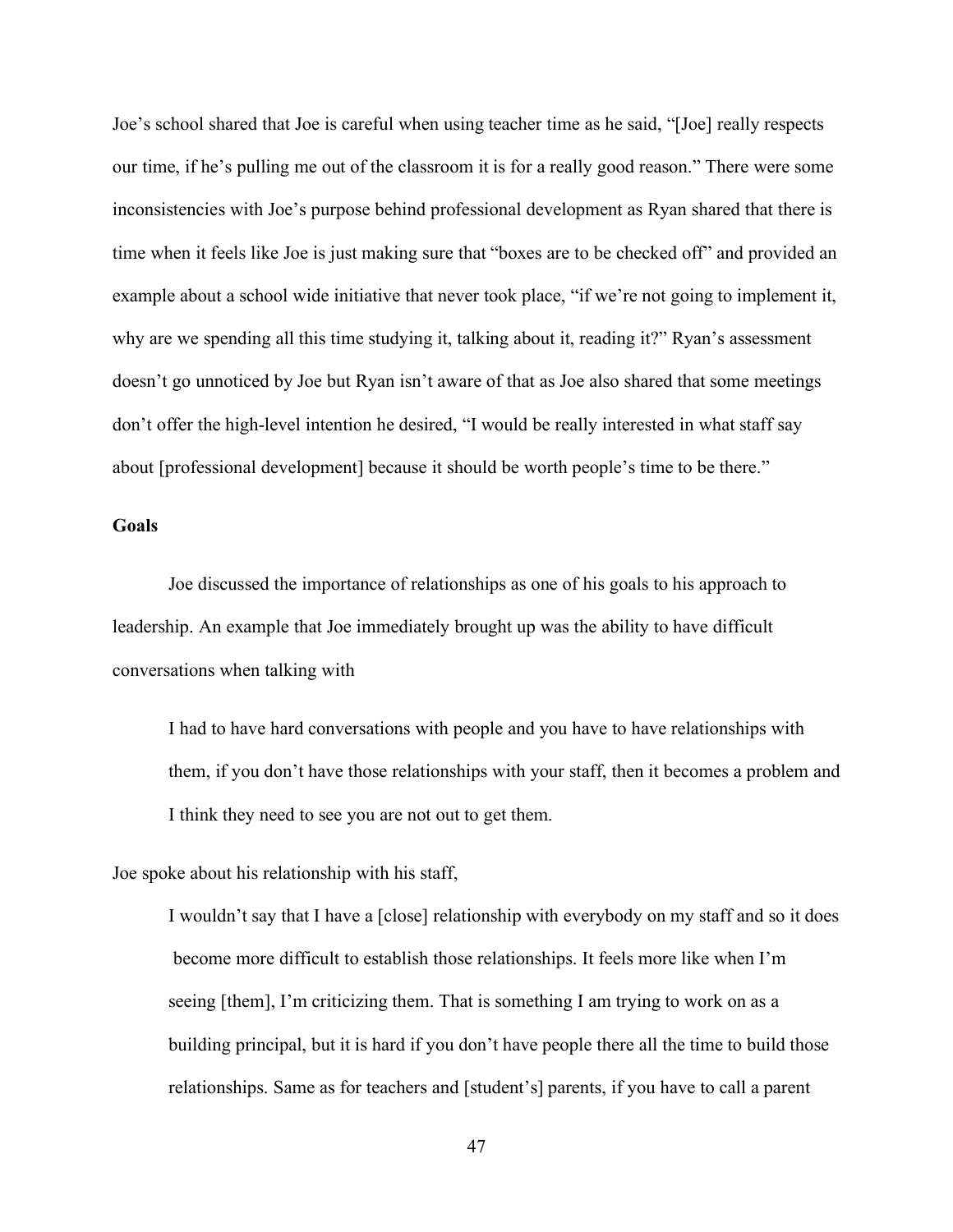because there is a problem, you don't want that to be the first time you talked to them.

Kevin's point of view was similar to Joe identifying that he does not have close relationship with everyone in the school, he felt that there are members of the school community that get more "space" and said, "We are all walking around in bubbles, [if that is the case] the bubbles should be the same space but some bubbles are huge and some are teeny". Kevin felt that the teeny bubbles don't get the attention as those walking around in the big bubbles.

Saint, a teacher in Joe's school, said that his greatest strengths are the relationships that Joe has built with the staff. "He treats everyone the same. He talks with them, he will share things about his [family] or he'll ask about our lives. Saint went on to say, "[He] has healthy relationships, we don't take advantage of him, he is friendly, he is sort of on our level." Joe explained that all conversations are not meant to be negative when he says:

Mostly people want to do better, and we're really never talk about [being fired] or losing your pay. I think it's one of the fortunate things about our job when there is not a lot of punitive measures. We just want to get help for [teachers] to do better, help me, help you be better.

One of the ways that Joe discusses his intention to develop those relationships is to be accessible to his staff, having an "open door" and letting people see you out and about in the school. Joe spoke of his belief to be available to his teachers and identified some of his own issues with separating the need for his teachers to solve their problems or to just be an "sounding board" for them highlighted by this example of how his thinking is when talking with his teachers:

…you come to me and you're telling me all this stuff, and I am coming up with solutions and I can tell you don't like it. If you could just identify at the beginning, I just need to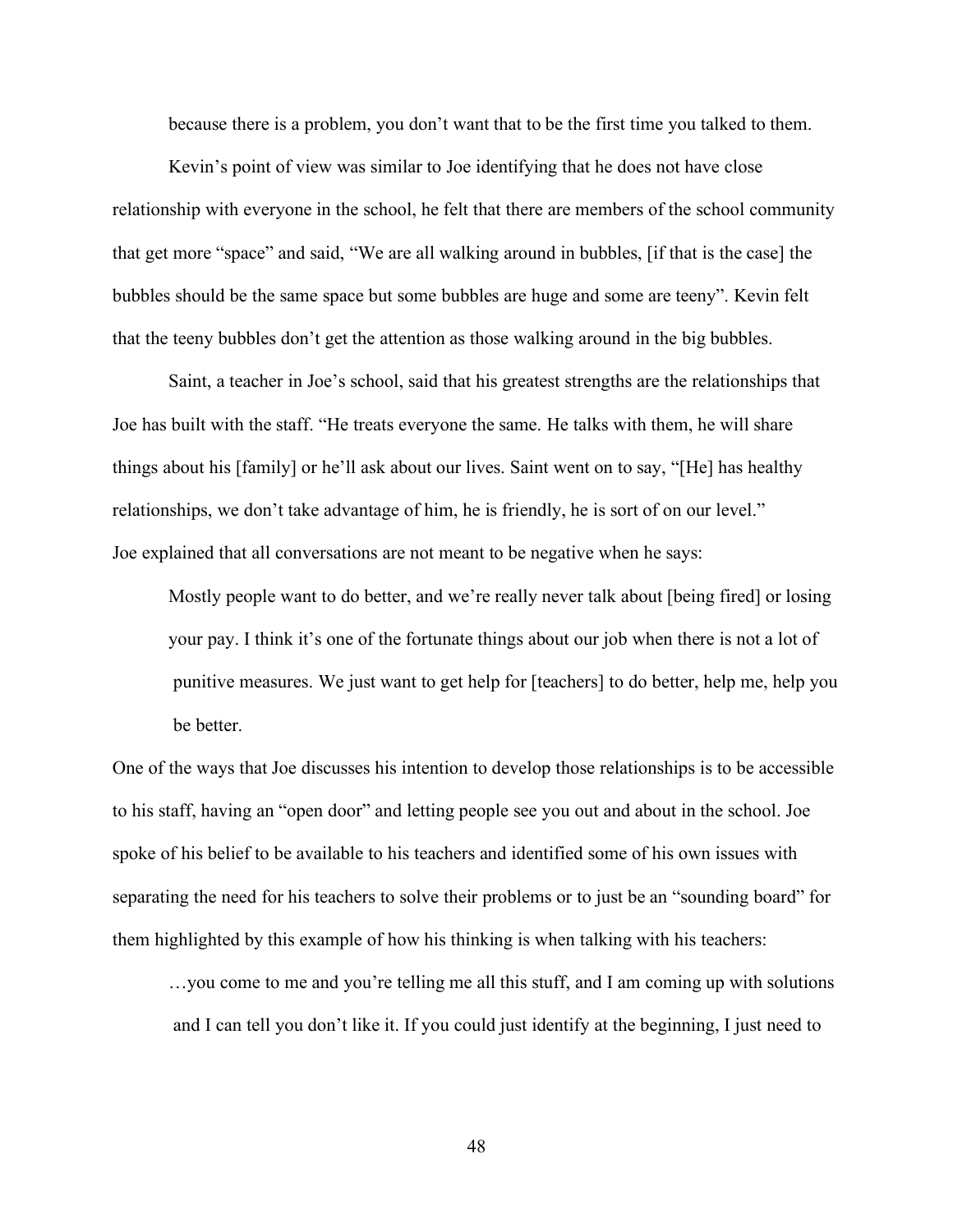talk you through this problem, that is different than here's a problem I want you to solve.

Joe said that he has incorporated that philosophy with his staff and it has been beneficial to his engagement with their professional relationships as he said, "I don't expect you to solve this but can I talk to you about something and that is helpful".

The relationship that Joe spoke of and being accessible to his staff wasn't portrayed by all participants. All of them agreed that Joe would be supportive but the majority of participants identified a divide within the group. Ryan said, "There are individuals who receive more care and attention than others, I'll be very honest with you, my principal has yet to ask me how my year is going". Ryan attempted to excuse Joe for his lack of engagement with him by saying he could be busy or Joe's schedule didn't fit with his own but Ryan's feelings became clear when he see Joe engaging with other members of the staff, "I know he is eating with other groups of people, you know, I feel that there could be a sense of favoritism."

Kevin spoke to a divide with Joe's staff as well, he discussed similarities in some of the staff's personal lives and how that has led to the formation of "in-crowds" because those in the in-crowd participate in activities outside the school with the leader. From Kevin's perspective this had created conversations with staff members that there are two teams within the building. Kevin spoke to the "bleeding of the boundaries" which makes him feel negative about the lack of cohesiveness with the staff members, "These kinds of behaviors make a person like me back away. I don't want to be a part of it, but at the same time, it feels crummy to not want to be a part of it."

Jared addressed the friction within the organization's relationships as how it relates to Joe's ability to respond and communicate with his staff. "[Joe] shows favoritism, for sure, he is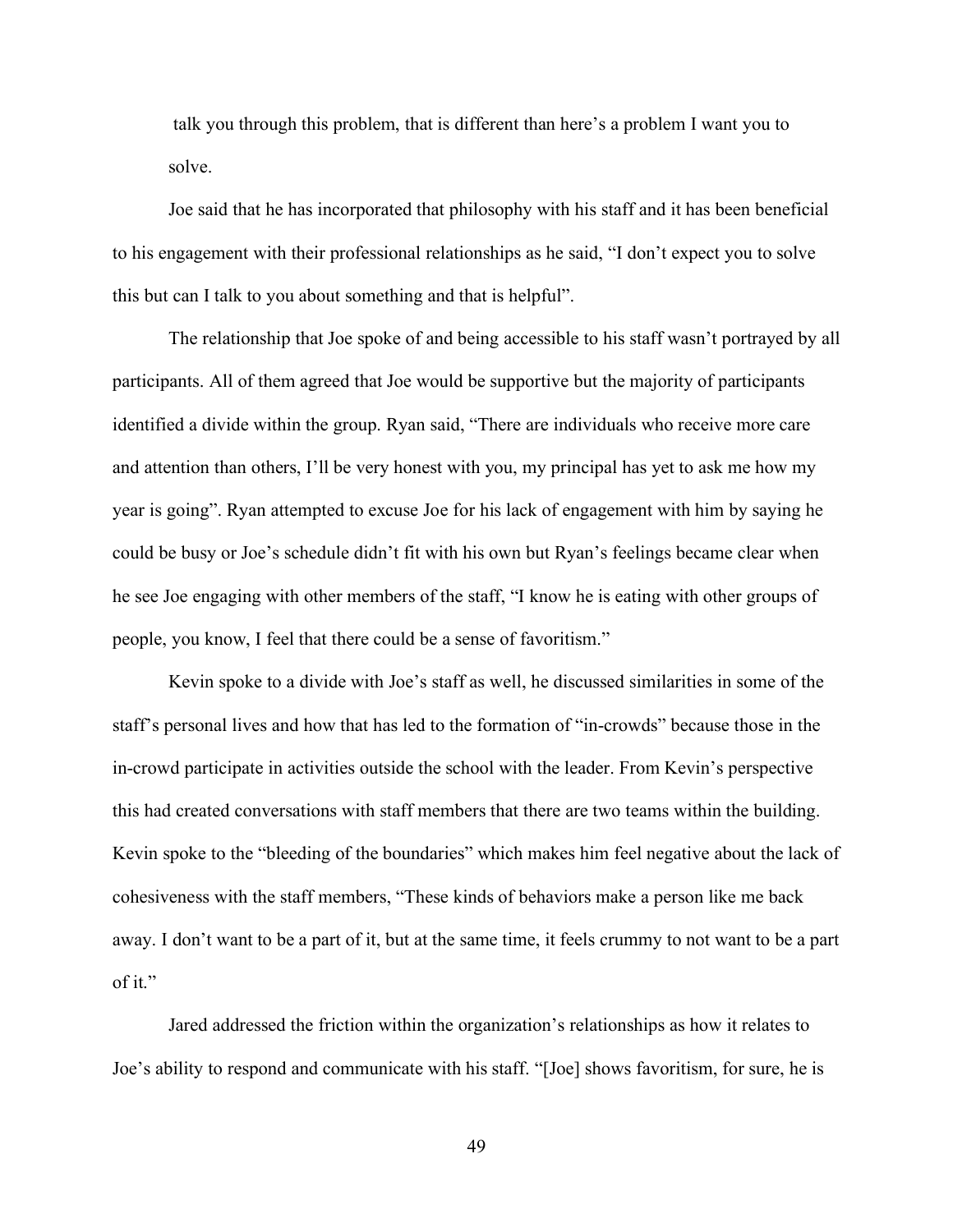kinder to ones that he really likes and unkind and targets the ones he doesn't". Jared identified that there will be times when Joe will not interact with those that Jared thinks are not in his favorite group and expressed how it is an "interesting" environment because the non-favorites don't speak or are not heard so the overall messaging from the school is positive when in fact Jared said, "I know people are stressed, it [the school] is not cohesive because of the it, although many people vocalize that it's so cohesive and wonderful, but it's really not." Jared recognized that the people that are considered Joe's favorites might not even see the non-favorites perspective and wouldn't that no one dares to bring this up to Joe due to previous experiences. Jared stressed those that Joe likes to influence on the decisions and direction of the school but those opportunities are not afforded to the entire staff.

Joe's goal of building stronger relationships within the schoolhouse doesn't come without vulnerability for Joe as he said, "I don't do it as well as I should, but every once in a while, I have to [recognize] that I haven't touched base with [a teacher] in a while. So, I have to pay attention to that".

# **Emotions**

Joe's ability to reflect has formed and developed his relationships within the school and the district. He had developed a protected time that allows him to reflect on those relationships and his sense of purpose, "I keep a journal at night and I write down a lot of things in that journal, I pray about a lot of things [and] that quiet time is every night". Joe also spoke of the importance of a "battle buddy" someone that you can process things with and over the years this person for Joe has been administrative colleagues and mentors but Joe spoke of a couple of teachers that help him keep him accountable. These teachers will inform Joe of things that he might not see in himself for example, "[Teachers] hold me accountable, [tell] me I wasn't my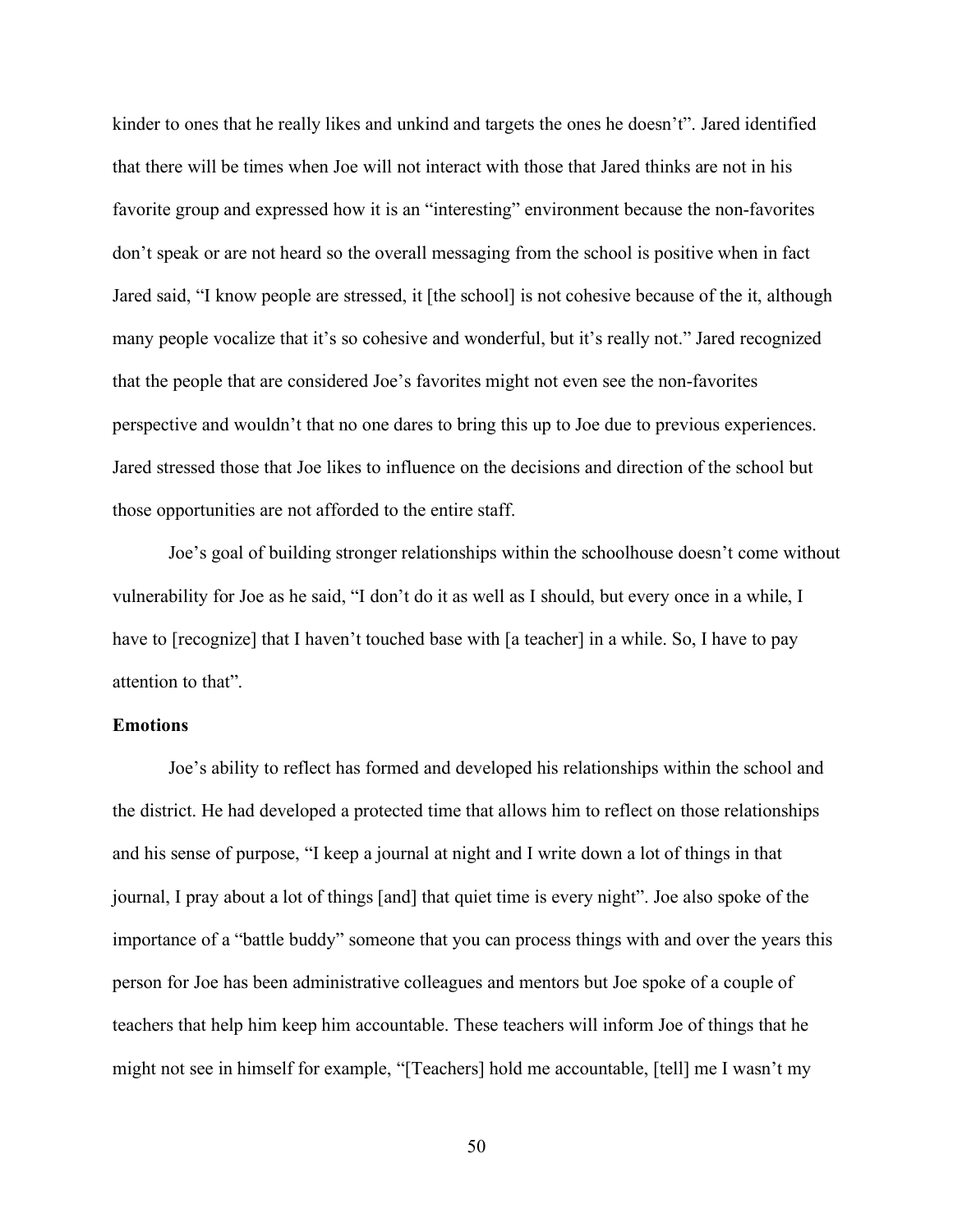best, kind of inappropriate, because I made a comment once, because I tend to use humor, it was an insensitive comment." From Joe's point of view his transparency with his staff allowed him the necessary tools to build capacity to lead with his emotions.

Saint spoke directly of his comfort level with Joe and how that impacts his ability to speak with Joe as he said, "I feel so comfortable with Joe, and I get the sense that a lot of other people do too, that they could say something". David felt similarly to Saint when speaking of the emotions Joe will share, when speaking about a school related topic David feels Joe is, "is great about agreeing to disagree." David speaks of the trust that has developed between him and Joe and how that trust has developed because of their common approach to school, "… we both invest the time in children so when I go to talk to him [about an issue] there is that trust [that I am doing what is right]."

Joe's ability to lead with his emotion isn't shared by all the participants, Ryan shared the lack of conversations he has had with Joe and believed that there was not a comfort level with Joe that allowed him to speak about issue as most of the leadership that Ryan has receive appears to be driven by measurable outcomes, "I think most of the [leadership] decisions are more data driven." When asked about the emotional connection between his experience and Joe, Ryan said, "emotionally? I can't give you an example."

Joe clearly spoke to their authentic beliefs but what was interesting was the perceptions of followers with Joe's actions. It was interesting to see the inconsistencies with what Joe said about his purpose, core values, goals, and emotions and how was supported by some of the followers but not all. Joe's ability to understand what he needs to improve on, specifically his relationships with all followers was profound but the absence of the plan of action highlighted a current systematic problem with communication between leaders and followers.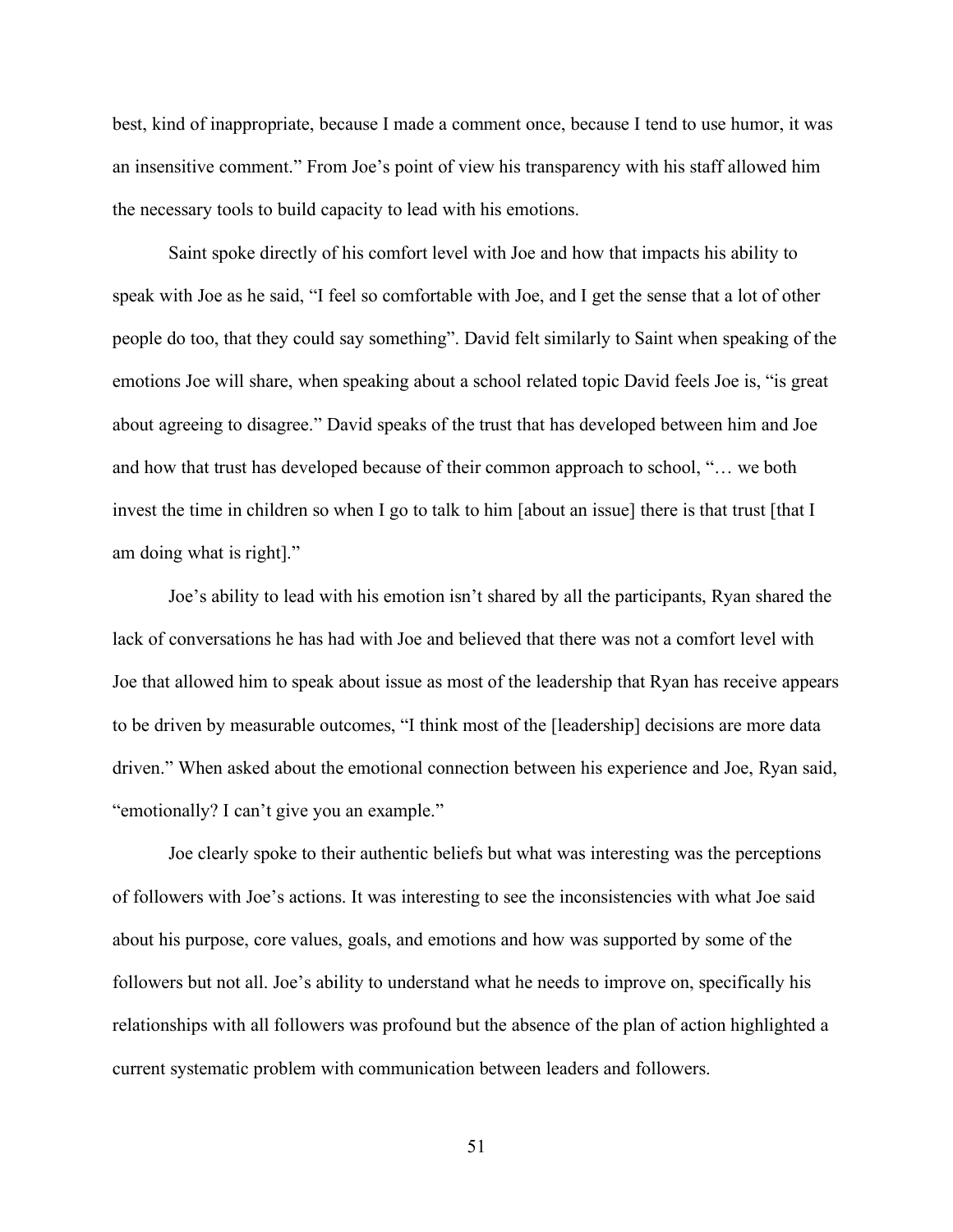## **Portrait 3: Mike**

## **Background**

Mike entered the educational profession right out of college. He began his teaching career at a private school and moved into the public-school setting. Mike worked his way into administration as a teaching principal before becoming a full-time principal. Mike came to this study with over 15 years' experience as a building leader, he has primarily resided in the early elementary schools as a leader and served as principal of three different ones in the same district. The three schools are vastly different as one was a high achieving school with the smallest population of students, the second was a school with the highest free and reduced lunch rate in his district and the third the largest elementary school in the district that was also a high achieving school.

## **Purpose/Core Values**

Mike was very clear on what he believes to be his purpose as a building leader: "The overall general purpose is to ensure that all students achieve their highest academic ability… while also learning social and emotional [skills], along with ensuring that teachers have everything they need in their toolbox." Mike also shared that he believes your background or current living situation doesn't matter, "It doesn't matter what house you come from or doesn't matter if you have a house, our job is to move kids".

Mike's teachers shared three different points of view regarding Mike's purpose. Charlie, teacher for over ten years, shared she felt Mike's purpose was, "pushing the curriculum and making sure everything is happening that is supposed to have happened, being someone that is above you". Derrick, a teacher for Mike with over 20 years' experience, shared, "That is a hard question, organizing data, really busy stuff… I think I could assume what [his] purpose is but it's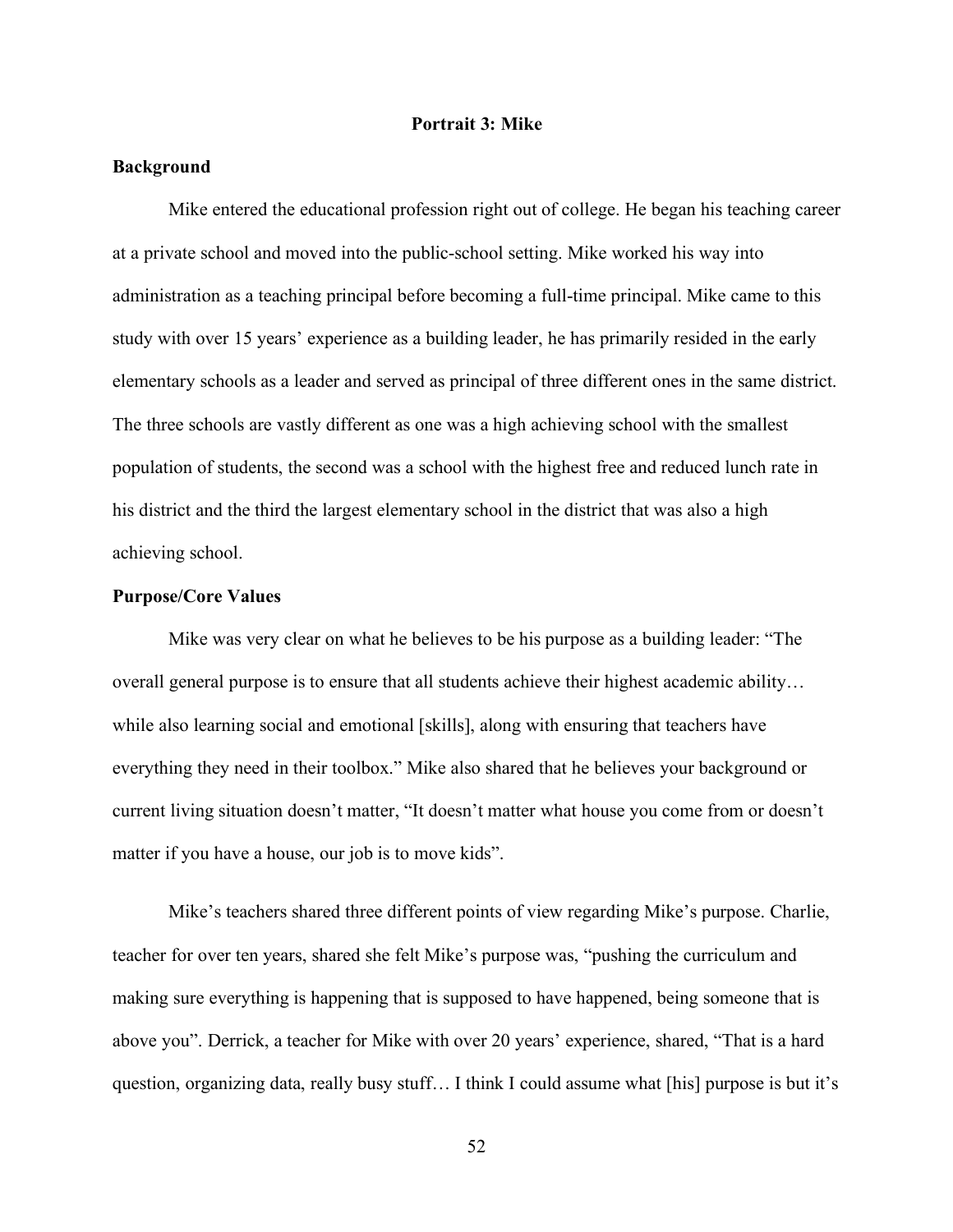not always clear". Matt, under ten years experiences, felt that the Mike's purpose what more of a supportive role as he said, "His purpose is have an overall goal or vision for the building, and to figure out where teacher's strengths and weakness are… and then how to help them grow, how to make those improvements and stretch them."

Mike wasn't that far off of the theme of student achievement and the use of the data when he was talking about his purpose, saying, "When you are at our school, if we have cracks… we fill them so when every student [exits] here they're solid" as it pertains to academic achievement. When asked if Mike things his teachers know his core purpose he said, "we talk about data" and data drove Mike to ensure that teachers had specific goals about how to deliver instruction:

When I first arrived here no teacher ever put in an acceleration goal, they stayed in the comfort [level]. So, I made them and I put acceleration goals [for] every classroom teacher and I had teachers come up to me and say that they realized they could continue to move those kids as much as they moved them. [The] main focus wasn't always on them. You have to make sure you hit those students as well. I think the majority of the teachers would understand what [my] purpose is.

Matt was willing to back up Mike's feeling that data points are important as a sign that students are succeeding academically. Regarding this value, Matt shared that Mike:

… believes that all student can excel academically… he is not afraid to say let's look at these scores, why haven't these [students] hit the benchmark, why aren't these kids here and how are you going to get them there by a [specific] date.

When asked about Mike's purpose as a school leader, Charlie previously shared that Mike conveys a sense in his professional interactions that he is "above you," which has caused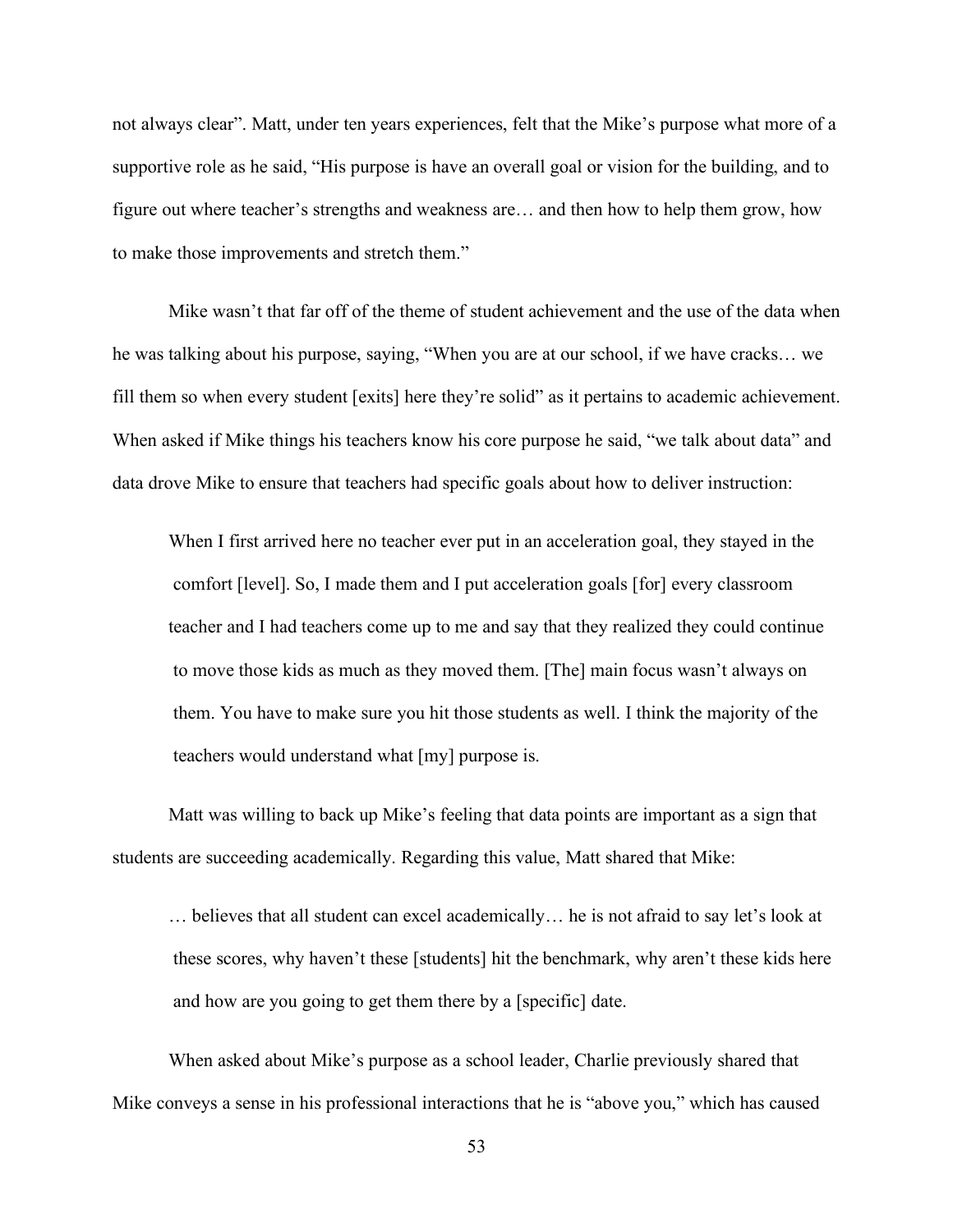him to question acting on his sense of what is right and wrong to enact in his classroom. Charlie expressed concern that Mike's continuous desire to talk about data, curriculum and achievement are overshadowing or crowding out what his intuition as a teacher tells him to do: "I get approval on everything [curriculum and data] … but I certainly second guess everything I am going to do, it doesn't make me feel very professional to be honest".

Mike was very clear and direct that his leadership purpose is to ensure that teachers focus on student achievement gains regardless of the social-emotional and family factors that he feels can interfere with a teacher's tactical role in the classroom.

I will never let a teacher make an excuse of a student not learning because of [the student's] home [life]. It's not cute when that student comes in they're expected to learn for six hours a day. That is their role, you will teach them [and] I'll take care of the other stuff, I need you to teach. I believe that it doesn't matter where you are from, when you are in this school, you will learn.

Mike acknowledges that those home factors may be present but should in no way interfere with a teacher's expectations for learning. And, more importantly, Mike defines his role as the person who ultimately addresses those issues on his level in order to keep them out of the classroom and out of the teacher's consciousness as much as possible.

Derrick expressed how evident it is that Mike believes that all students can be successful in school and that each child deserves the opportunity to excel in their academic program but suggested that Mike is overly guarded and protective of time and how it is used during the school day. This perspective of Mike as a leader is comparable in some ways to Charlie's concern about leadership that's continuously driven toward results with less room than might be comfortable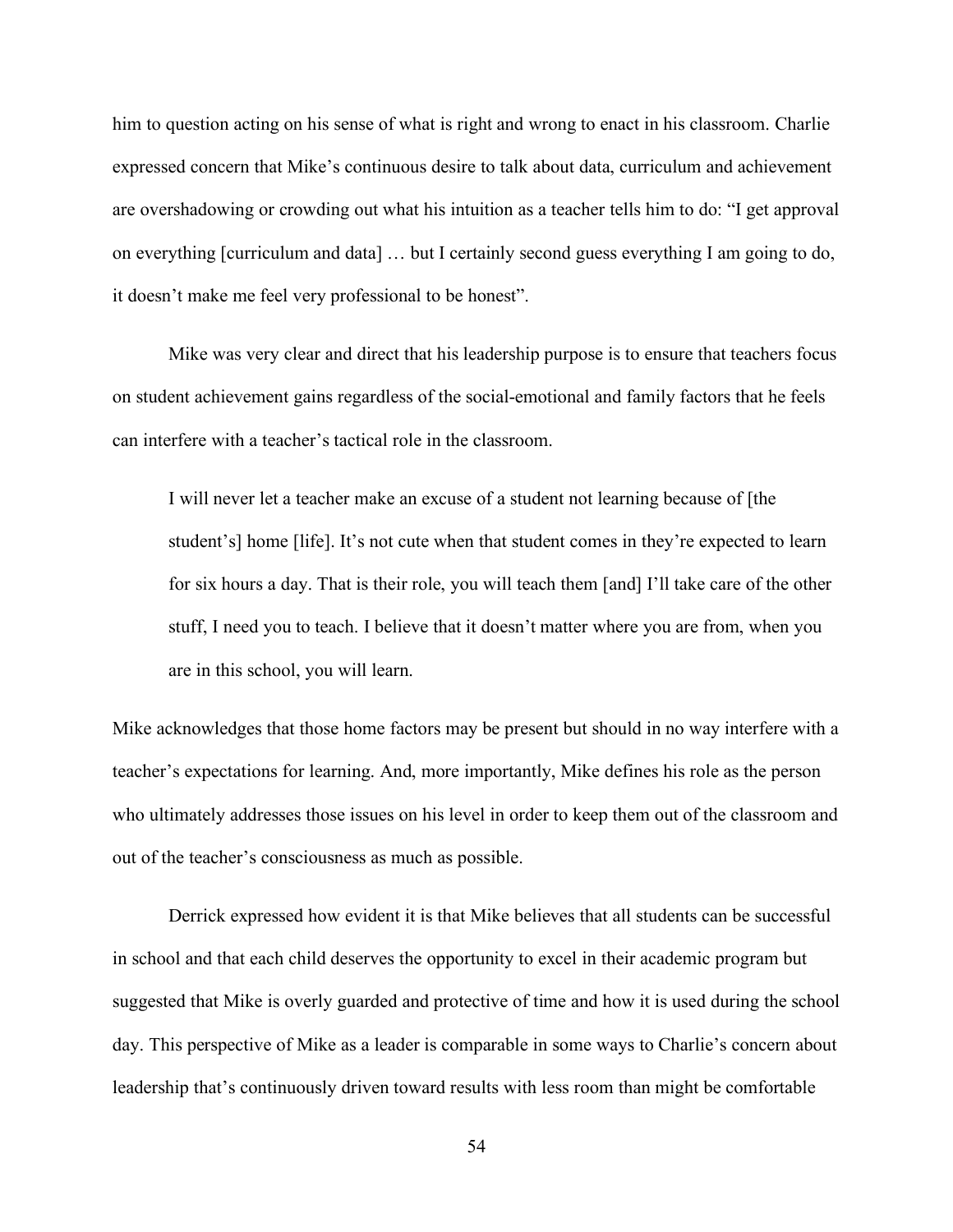for teachers in making day to day decisions in their classrooms. Derrick recalls a time that the staff wanted to take students out for an additional recess and Mike told them, "We're not going to spend extra time outside, we still have work to do".

Mike expressed some of his own emotions when talking about trust, which he appeared to find difficult to talk about. The hesitation was apparent as he slowed the pace of the conversation, took a few pauses, and lowered his voice. "I think [one] core value I have is trust," sharing his belief that teachers trust him to lay out a plan and put it into action.

Derrick was very open to speaking about trust when it comes to Mike. Derrick has worked with Mike for over 10 years and feels that one incident early in their professional relationship has crippled his ability to trust Mike. "I've worked with Mike for so long and we've gone through [so much] and it was immediate, I cannot trust this guy". Derrick experienced something early on in which he felt Mike listened to others and not him about his teaching thus creating a fracture in their professional relationship. Derrick went on to explain that Mike attempted to spin the situation, "He [was] like, well, I think that was a real turning point for you". Derrick felt that he was being undermined and manipulated and said, "That's the stuff it's like crazy land for me, and I thought I can't play [that] game".

Charlie spoke of trust as it relates to changing things within the curriculum and taking risks in the classroom. He expressed that Mike does say that he trusts him but Charlie believes that is not reflected in the actions of Mike, "I think the words are there [but] I don't necessarily think the actions reflect it, and that a department, that's school district wide". Charlie wishes that Mike and district leadership would be willing to adjust curriculum directives to match the reality of their individual classrooms, "This doesn't fit our kids… it seems to fall on deaf ears and to me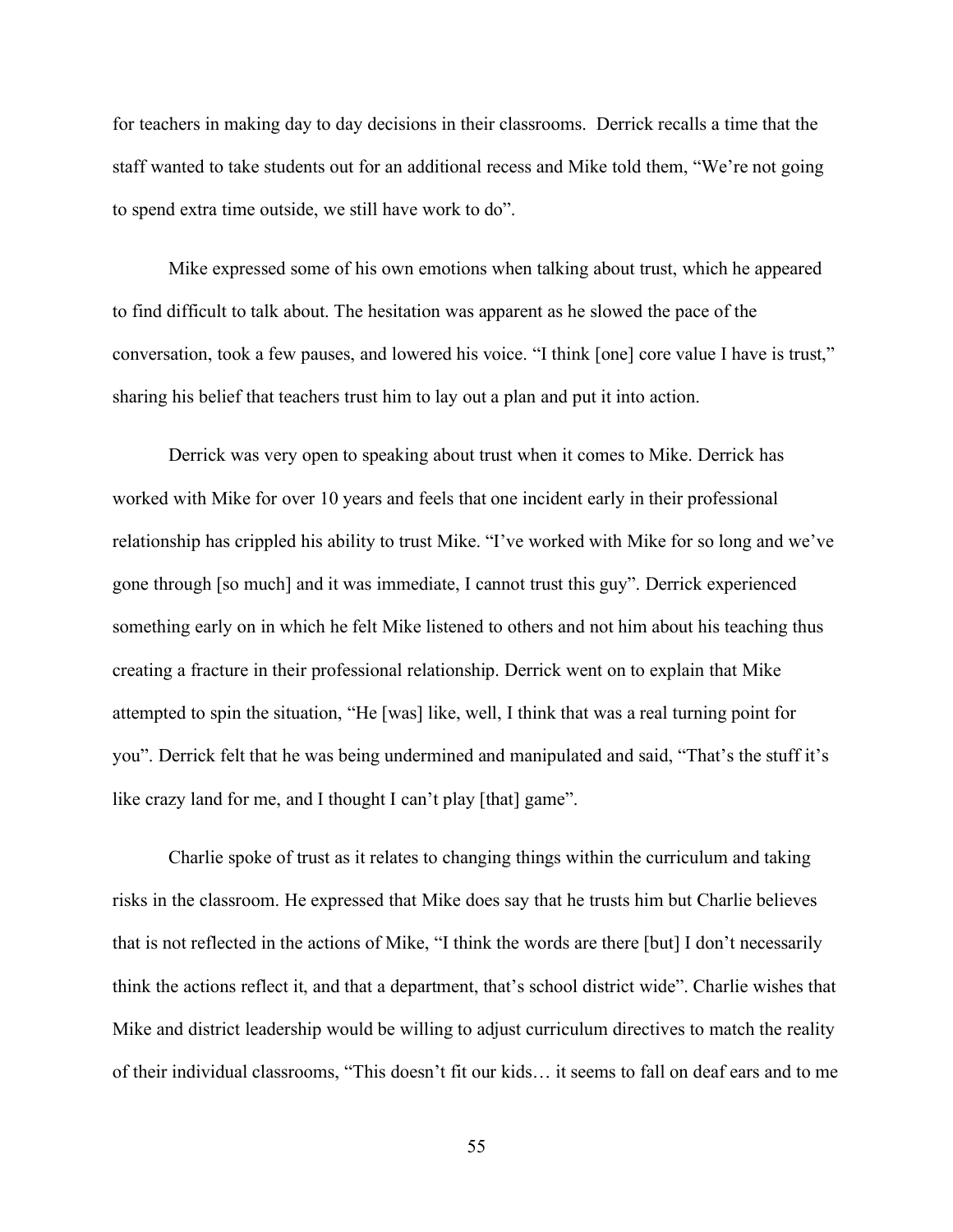that's a line that makes you feel you are not trusted". He spoke of recent curriculum changes in the district and expressed after they tried it believed that leadership would listen to suggestions from the teachers. That was not the case, "It's just done, there's not a lot of [opportunity] for feedback or even if it is given we [still hear] you gotta do it this way".

Interestingly, Mike spoke of such risk taking and trust that he has for his teachers as one of his core values, "We talk about risk taking in our staff meetings. I want them to push the envelope, I want them to stay within the boundaries but to trust their instincts and try and move students' '. Mike said that he desires that teachers put their trust in him and not feel intimidated by his presence when they are trying new things in the classroom. He said, "I'll keep [them] within the boundary. There are still boundaries but they also know they have the flexibility to [try new things].

# **Goals**

Mike identified communication as one of his goals as the building leader. He expressed the importance of open communication and prides himself on knowing his staff well enough to give them information they need, when they need it. He shared how he likes to buffer all communication with staff, "You just give them breadcrumbs [at first] then you give them the full story when [they are ready]." As part of his goal of communication he believes he is protecting them from information that may influence their ability to have the student achieve in the classroom. Mike said, " [Teachers] get too emotionally drawn into [the students] situation and I've told teachers your normal may not be someone else's normal." As it relates to the emotional investment of children Mike was able to clarify that it is not that teachers can't be emotional about their students but rather they still need to help students learn. He said that his experience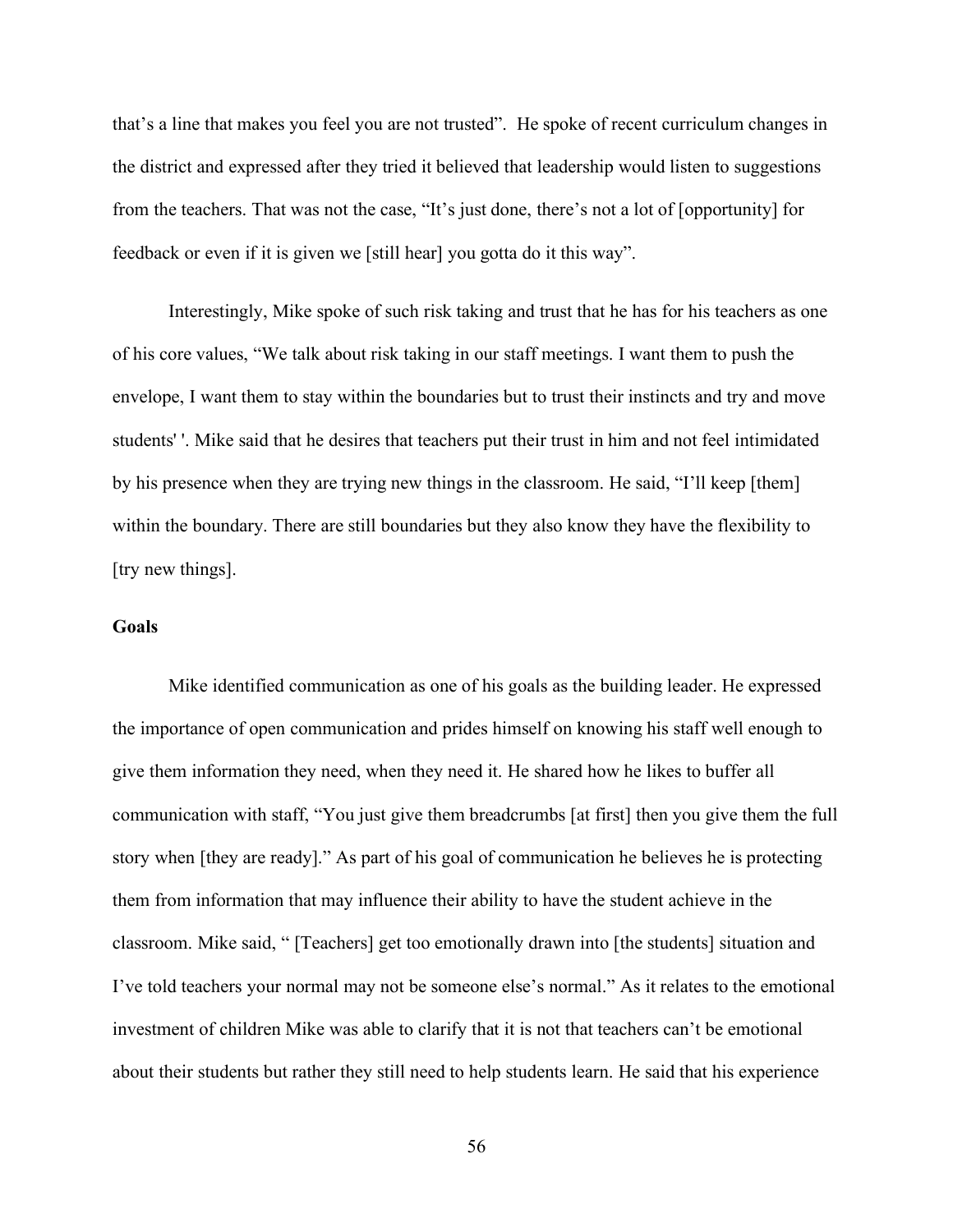has shown him that teachers can become overwhelmed if they know too much about students as he said, "I tell them to teach and I'll take care of everything else."

Matt shared that Mike's communication goals have been effective for him but recognizes some inconsistencies from others on the staff as he shared, "I think we have a different relationship… I guess I am privy to more information." Matt believes the success of Mike's communication style is due to his presence in the building and his ability to always have "his door open." He spoke of Mike's engagement with others in the building and how he will discuss topics beyond the school day such as family and outside interest which in Matt's words, "… makes teachers feel more comfortable, it makes them feel like he is approachable."

Charlie feels differently than Matt when it comes to Mike's communication goals as the building leader. He is easy to give Mike an out on how things are handled by acknowledging things are beyond the control of Mike when it comes to decision making but he does not hesitate to when asked about Mike's communication ability when it comes to things teachers need to know, "I think information feels like it is presented to use on a need to know [basis]. I feel like often times we get surface level information." Charlie spoke to the impact this method of communication style has on the team, "I think it's another part that takes away from us feeling like professionals and having that trust."

Derrick's experiences with Mike's communication goals are unlike Matt's openness and full access and also not similar to Charlie's minimal insight. Derrick spoke of decisions made that impact his ability to teach without notice from Mike. He shared that Mike will decide on the direction of Derrick's classroom and provide the information more like a memo than a conversation, as Derrick said, "[Mike] made a decision about how I am teaching and didn't ask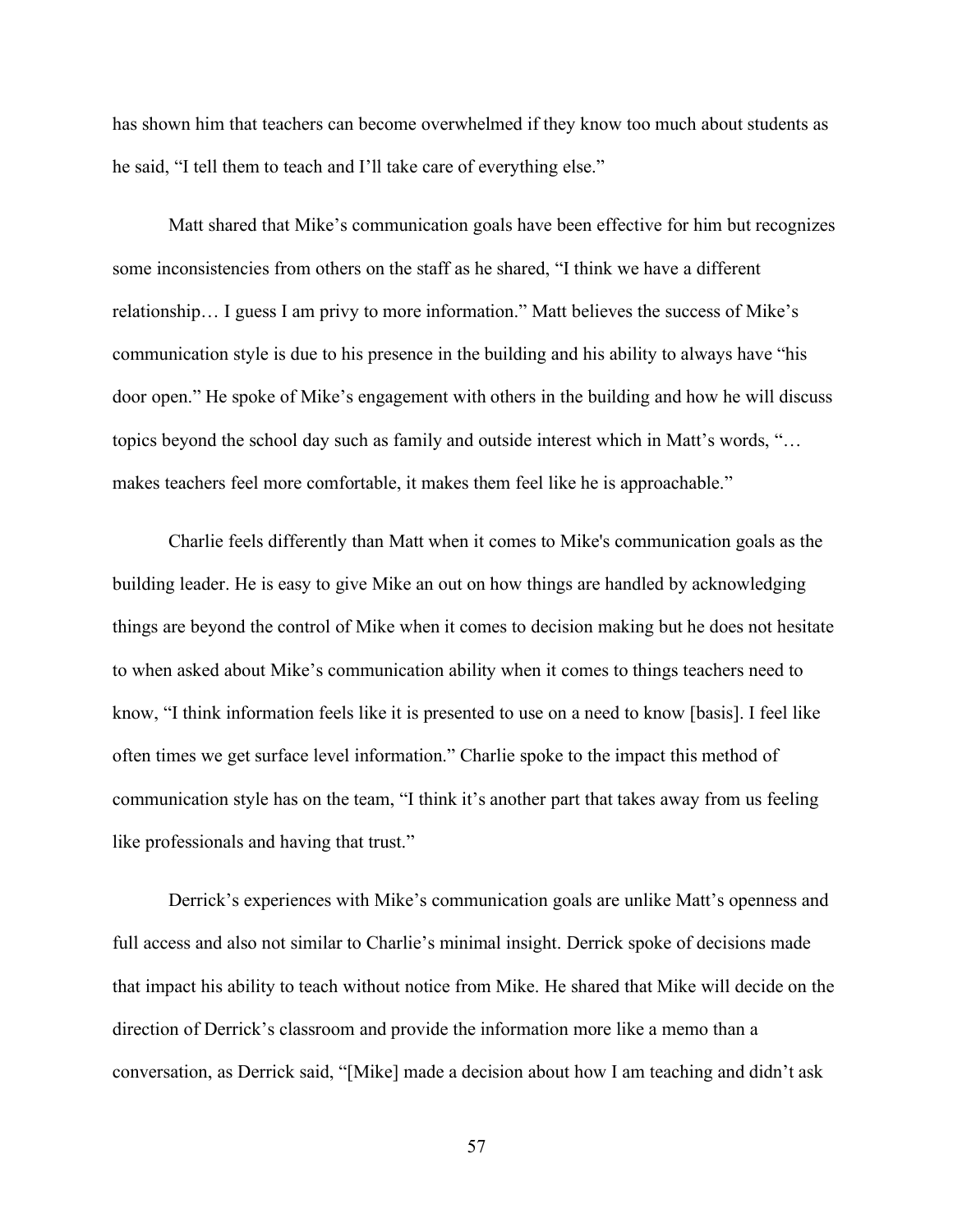me anything about it, I was [sent] an email that was very blunt." Derrick shared regardless if Mike didn't mean, "pushy, assertive or bossy that is how the message came across and it felt critical"

Mike appears to have some awareness about the inconsistencies of his communication goals as he said, "I've said somethings that [were] off base. I've been out of line [but] you have to let things die down and then talk." When it comes to access Mike falls on his strategic approach when communicating with his staff, "If I peak their interest right, the teachers are going to come listen, [they] will want more information." This leads to his teachers going back to inform the other teachers which is how Mike addressed the access for some as compared to others.

## **Emotions**

Mike's ability to speak to his leadership as it relates to leading with emotions was not hesitant. He wasn't as quick to speak about his data driven purpose as a building leader when it came to leading with his heart. He said, "Emotions can be a good thing to lead with [or] could be a detriment to those you lead". Mike explained, "you have to show your emotions at the right moments. So, the teacher understands that you care, you care about them". Mike admitted that he has a stronger personality especially early in his career as a building leader, "I was fiery a little, I think [I] let my emotions come over me instead of learning how to use your emotions to show care".

Charlie was very articulate about Mike's presence as an emotional leader, as he said, "when [I] push something that might be a little bit beyond the parameters of the [district] way, you can't breathe, [Mike] just shuts it right down". Charlie doesn't blame Mike for the way he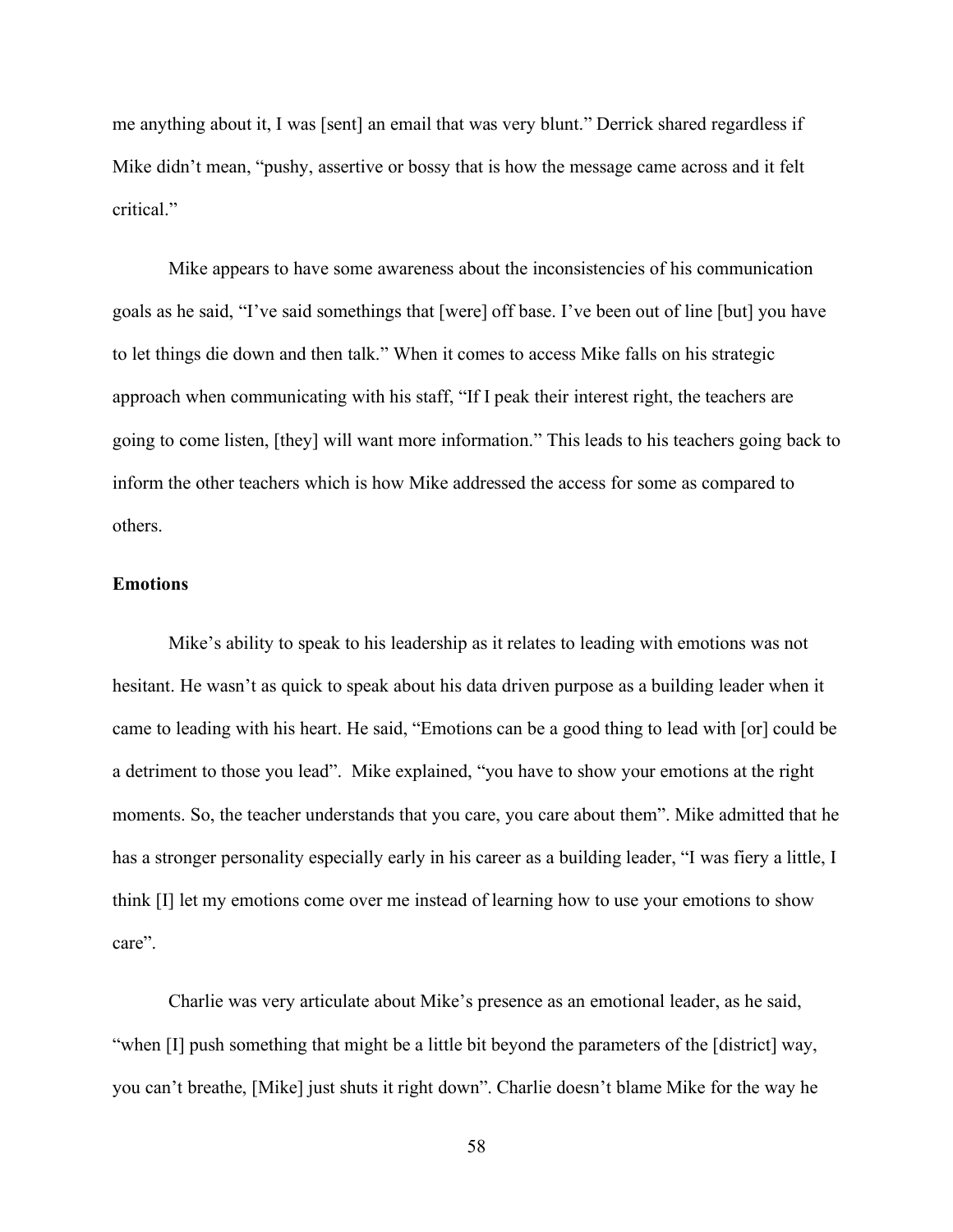acts when he is considering Mike's ability to lead with his heart as he said, "I feel like that is above him, I don't necessarily think he has a choice on that, I think maybe the shutting down is a defense mechanism". Charlie spoke about Mike and his interactions with him as an inspiring instructional leader, "I definitely don't call him an inspirational leader, I don't know what that looks like. I literally see [principals] as people that present what has to be done and when it has to be done".

Matt spoke of Mike's engagement with emotions and how it is difficult to read Mike but that his emotional ability to lead has grown and changed over the time that Matt has been under his leadership. Matt said, "[Mike] is not a super emotional person, I can always read when he's not happy about something." Matt said there is a physical change in Mike when his emotions are not on point, "His body language communicates that he is not in a good mood right now… he usually very short with [his] response[s], those would be the two big [indicators] to just keep walking and don't ask him questions".

Mike talks about his ability to convey his emotions in a way that wouldn't always seem positive to his staff. When addressing a change in the schedule Mike discussed how the change would be a shift in the staff's thinking and when a staff member raised their hand at the staff meeting Mike said, "I told them strongly to put that hand down nobody responded to me, decision over". Mike's leadership approach when using his emotions comes from his understanding that someone has to make a decision, as he said, "when I put something out, it's expected that it's done, if it is not done I am going to call you out on it. So, I think they learned through [my] emotion that when [a] decision is made, it is final".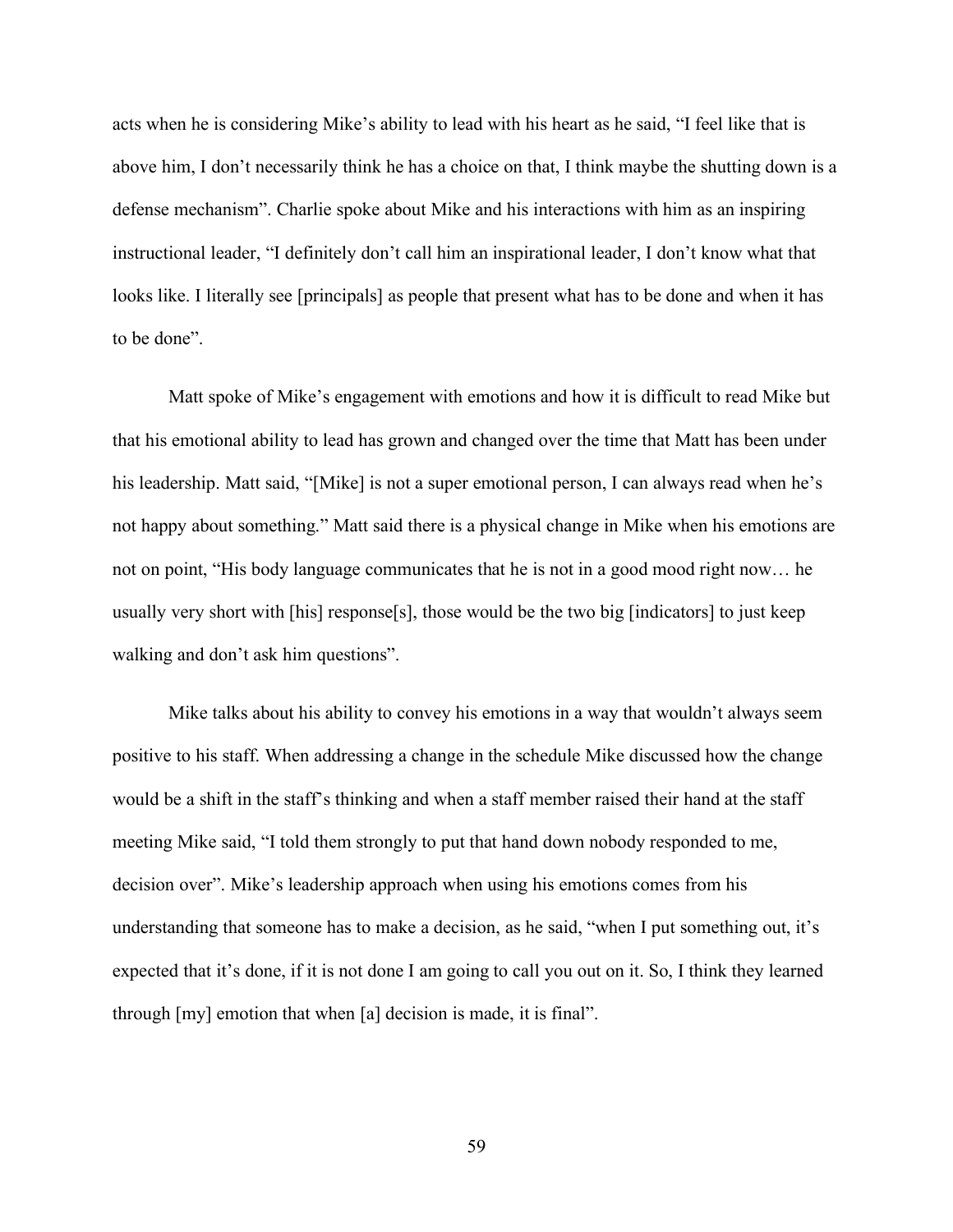Mike shared that his emotional leadership has been developed by those around him. He was articulate about what those he has worked for have said to him. He shared what one former supervisor said, "I have been told by [a] former superintendent that I'm not the brightest. I don't have great vision, it's not my strength". Another former supervisor had the ability to make him feel like he was doing great but upon reflection of the conversation Mike would realize that he needed to get better. He said, "I [would] sit down and he could tell you your [leadership] was a piece of shit, and you left feeling high as a kite, that you could do anything". He appreciated that approach and expressed how he couldn't understand how to do it at that point in his career. "That is a knack, how do you take somebody who is struggling, manipulate them, mold them... and all of the sudden [you] start to pick yourself up and become better".

Charlie expressed that he believes Mike knows he has blind spots and that there are areas that are challenging for him that he hopes Mike recognizes. He said that the actions that Mike does limit his ability turn those blind spots into a positive, he said, "Unfortunately, I feel like he has a hard time seeing that there might be other ways. He certainly appreciates his way and it doesn't seem like he's open to a lot of other ways". Charlie feels like Mike is so up and down that when one of Mike's blind spots is apparent to the staff they hesitate to bring it up with him because they feel like he isn't approachable at that moment. One strategy that Charlie has used with his school team is not to confront Mike with what they see as his closed-minded thinking but rather make him feel like it was his idea. He said, "He doesn't seem to like it when somebody else comes up with [an idea]. Can we get him to come up with this idea so we can get it"?

Matt shared that dealing with Mike and his blind spots can be difficult for the entire building to understand. Matt shared that Mike has gone to people that are in the building where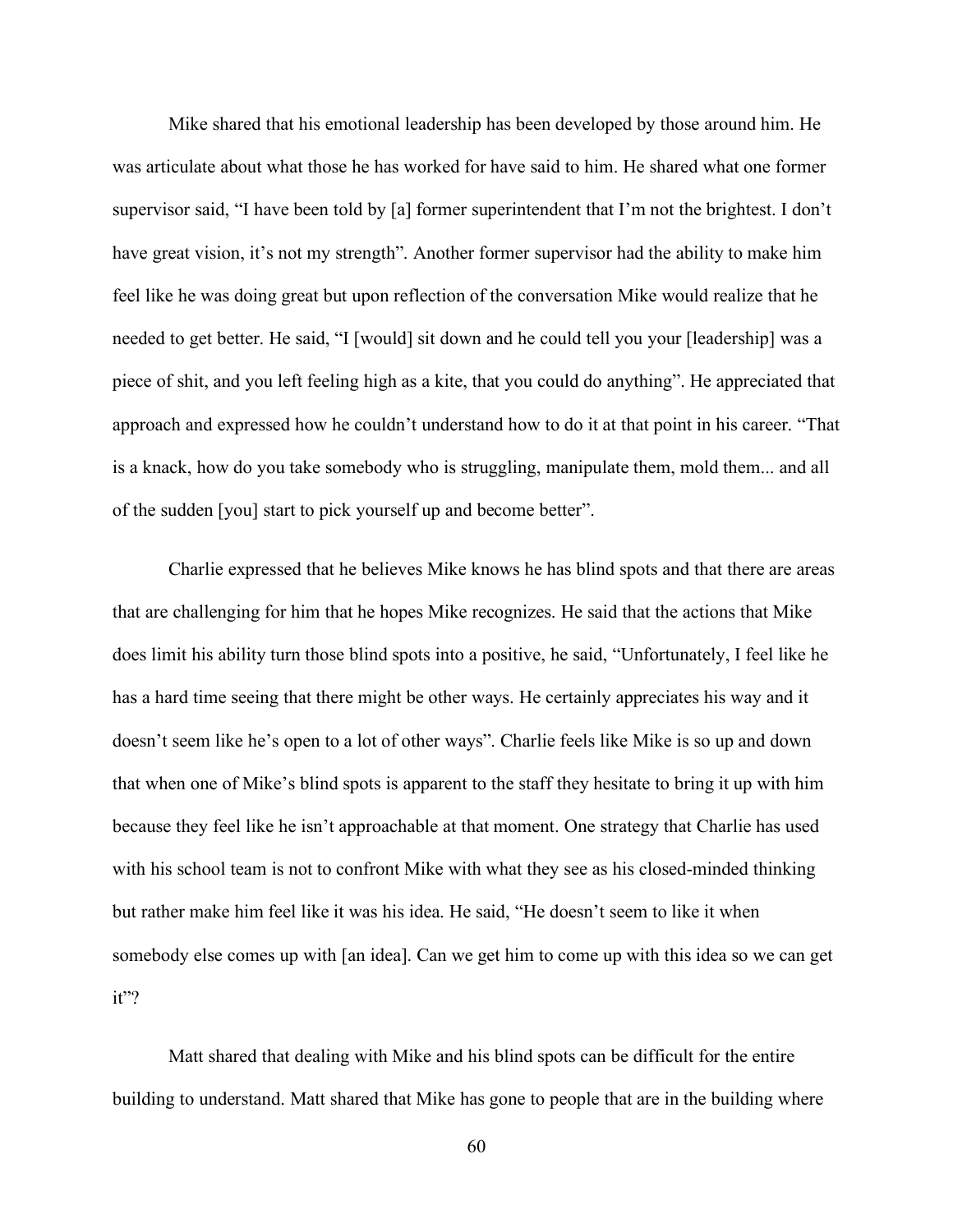he will talk about decisions he has made and spend time reflecting on them to figure out solutions. "I think sometimes when he's made a decision [that is specific to me] he'll come talk to me about it and [explain] why he made that decision". Matt shared that Mike relies on other administrators within the district a lot and through conversations with people in the building.

Mike shared that he reached out to his colleagues, "[I'm] fortunate to work with a team in this district". He identified principals that have a strong vision, one who is data driven, one who is the "peak of professional[lism]", one who he can process with, and one that you go to and you will get an answer. In Mike's descriptions of these other principals it was as if he was listing his own deficits as a building leader and said, "So you take all of those [principals] and pull them together and it makes everyone in [our] district stronger". Mike shared that he believed those around him on his administrative team make him better, "I get my strength on my vulnerabilities from the other team members' '.

Mike's emotional leadership descriptions showed a sense of vulnerability and he was honest about how his superiors' views of him greatly influence him. When asked how is able to deal with that honest feedback and understanding of himself he said, "I deal with it knowing each and every day, the students at this school are getting the very best from all the teachers and staff. I deal with it knowing the staff love coming to this school".

Mike's engagement with his staff is direct and there are inconsistencies of what his followers perceive of his actions. However, Mike's belief in being a strong consistent leader leads to authenticity but brings with it an edge that he is not always approachable or his way of thinking is not welcomed by the followers. The interesting piece to Mike is the understanding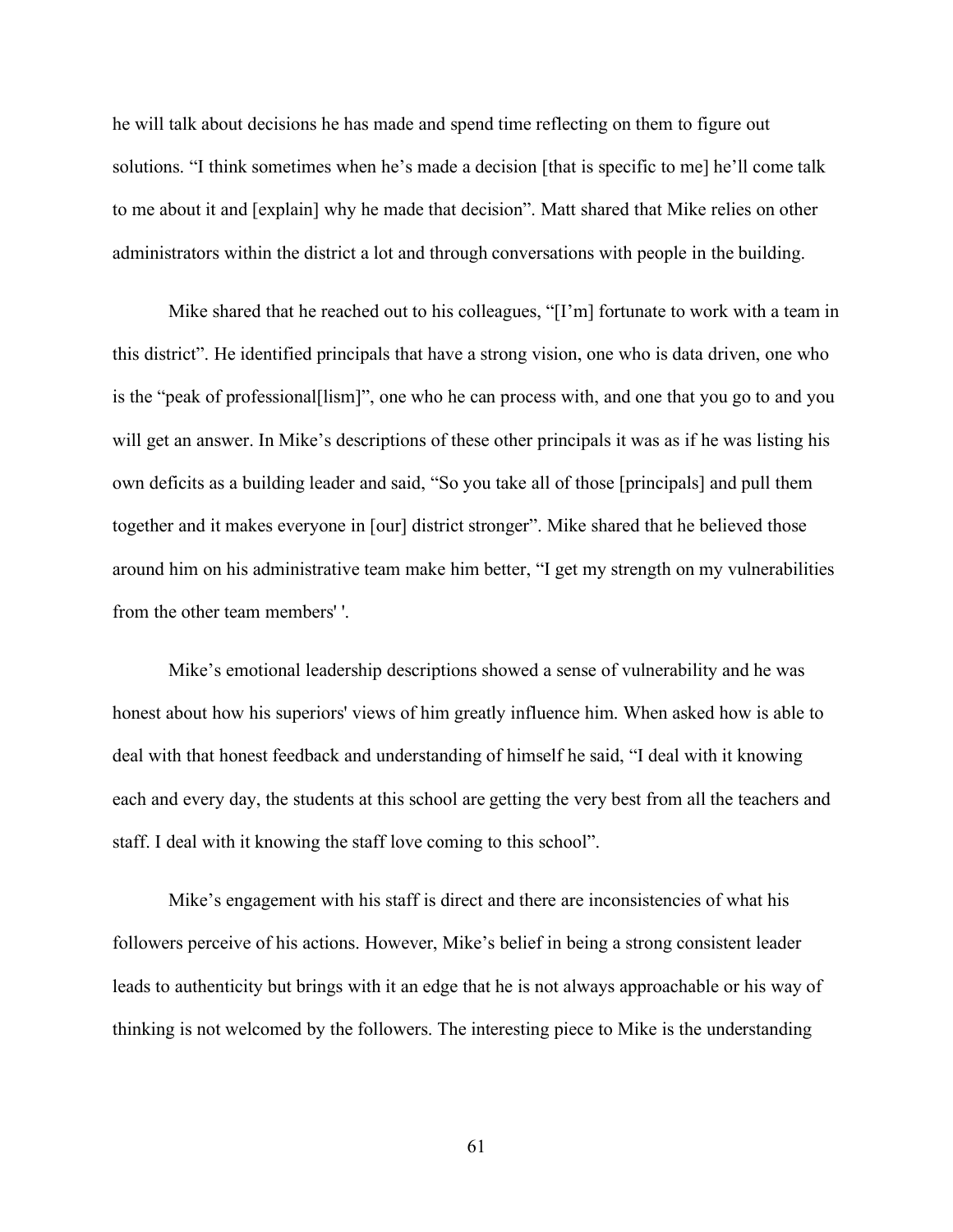from his followers about his own self - awareness, as it doesn't seem to connect with them about his true purpose, core values, goals, and emotions.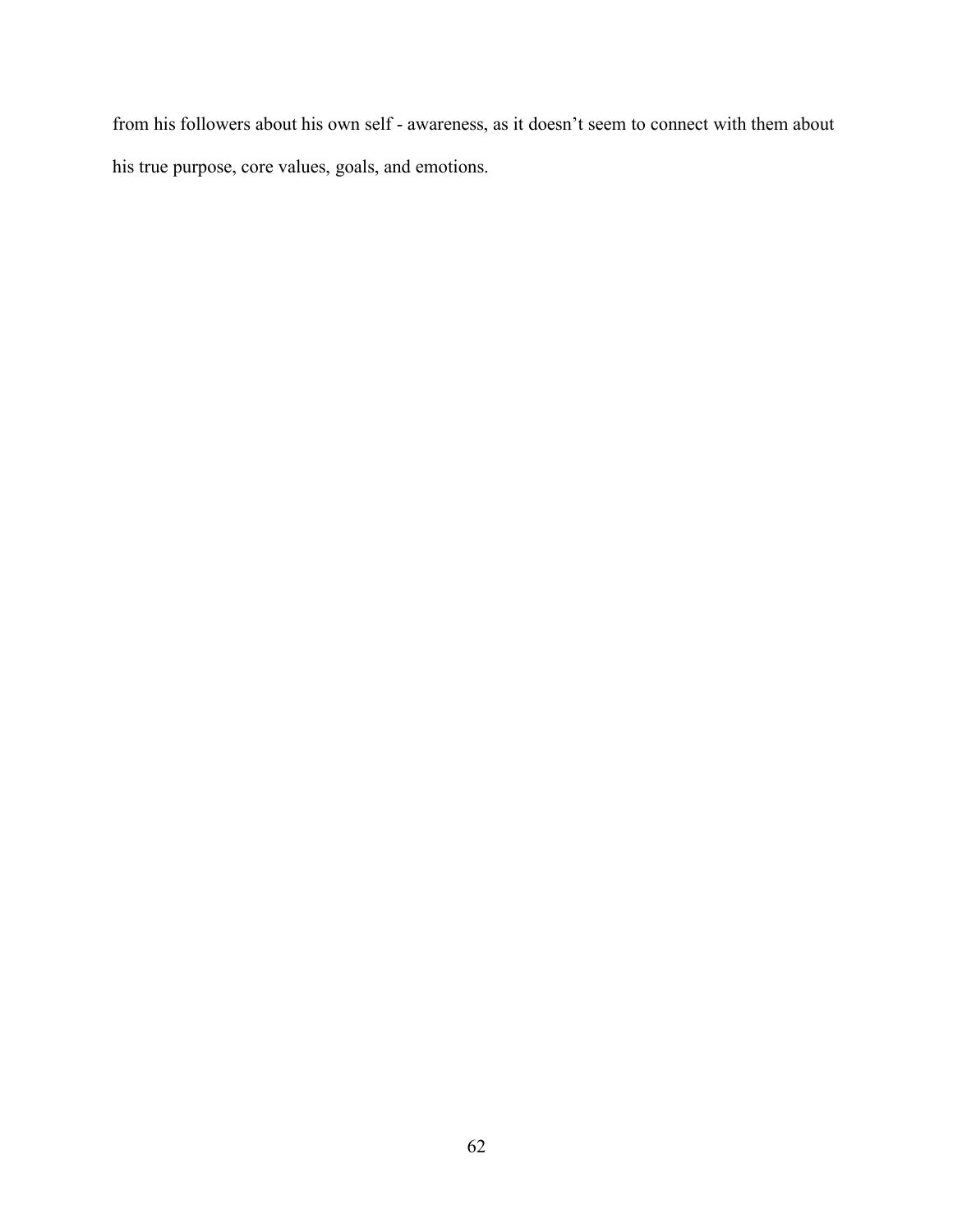# **CHAPTER 5 DISCUSSION INTRODUCTION**

The purpose of this study was to examine how authentic leaders understand who they are and if they execute those beliefs in their actions. Using the perception of the follower I was able to understand better that these leaders were in fact authentic in their daily practice. Conceptually I believed that my study would uncover how these building principals would negotiate their beliefs in the face of challenges to better understand how authentic principals stay true to who they are. This study included three principals from a large school district in Maine and it also included three to four teachers that work with each principal. The participants were able to inform the study and generate findings from their experiences. The research questions were critical in uncovering consistencies and inconsistencies from the follower's perspective and who the principals believe they are.

The findings of this study partially supported the original conceptual framework wherein the leader's self-awareness which included purpose, core values, goals, and emotions and their actions within their self – discipline and refined through their major life events would have proven the presences of an authentic leader.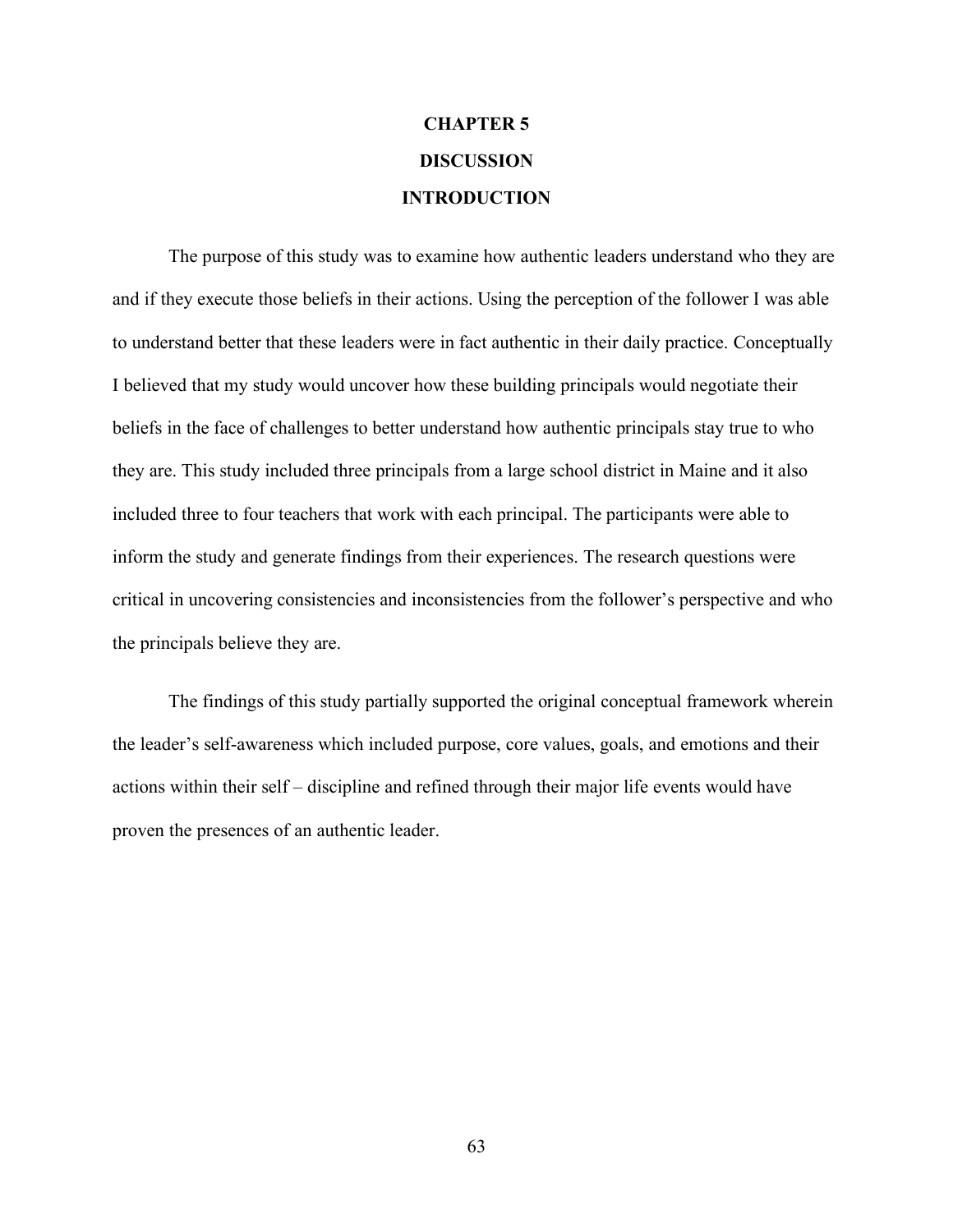Table 6 *Research Questions/Findings*

| <b>Research Question</b>                                                                                                                       | Finding                                                                                                                                                                                                                            |
|------------------------------------------------------------------------------------------------------------------------------------------------|------------------------------------------------------------------------------------------------------------------------------------------------------------------------------------------------------------------------------------|
| 1. How do principals negotiate their<br>purpose, core values, emotions, and goals<br>to achieve authenticity?                                  | a. Leaders say they believe they are<br>authentic; they speak to their<br>purpose, core values, goals, and<br>emotions.<br>b. Humility is key to authenticity.                                                                     |
| 2. How do principals negotiate their<br>core<br>values in the face of challenges to their<br>authenticity?                                     | My study did find evidence of<br>$c_{\cdot}$<br>challenging situations for<br>principal's authentic<br>development. It did not find how<br>they negotiate their core values in<br>the face of challenges.                          |
| 3. How do principals working towards<br>authenticity put their purpose, core values,<br>emotions and goals into action in their<br>daily work? | d. True authenticity is measured by<br>the followers or those that receive<br>the principal's leadership.<br>e. There are inconsistencies to the<br>leader's message and the leader's<br>actions from the view of the<br>follower. |

## **Leader's understanding of their authenticity**

The portraits from this study showed all three leaders believed they were authentic as they could articulate their purpose, core values, goals and emotions. Kernis and Goldman (2006) posit that awareness, "involves being motivated to learn about such things as one's strengths, weaknesses, goals, aspirations, depositional characteristics, and emotional states" (p. 295). Being aware of one's self is a critical component to a person's understanding of their authenticity. Josh, who struggled with identifying what he was good at as a leader, wasn't short on things he wanted to get better at, Joe was clear on his beliefs and even said, "I am not shy about what I am good at" and Mike was able to identify the parameters in which he works with his skill set.

Josh's ability to continue to push forward even when he faces his intrapersonal challenges is evident in his portrait and the emotional weight he carries is heavy on his mind and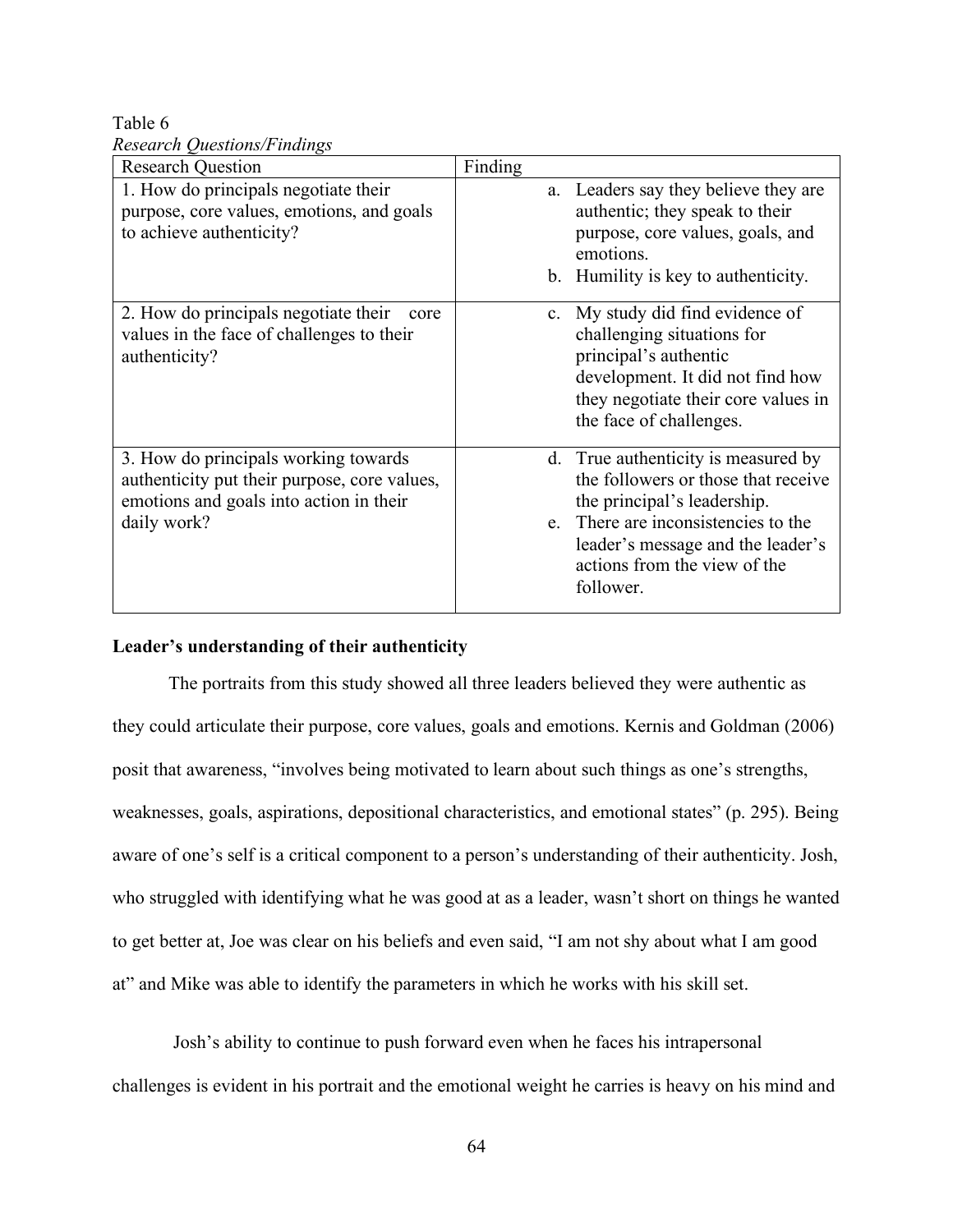heart. Luthans and Avolio (2003) suggest that part of the profile of authentic leaders is that they are "guided by a set of end – values that represent an orientation toward doing what is right for their constituency" (p. 248). Further Luthans and Avolio (2003) add that authentic leaders are able to be transparent in their vulnerabilities. Josh doesn't suggest that he has in depth conversations and receives their feedback but the evidence does support his ability to have cognitive awareness to question himself and seek answers or solutions that are best for his followers.

A study by Karadag and Oztekin-Bayir (2018) found that the most important and reliable variable to determining authentic leadership is self-awareness (p.64). Joe's portrait suggested his ability to define his purpose, core values, and emotions and like the other two portraits it paints a picture of what they say they believe in and/or stand. Peus, Wesche, Steicher, Braun and Fray (2011) shared that their finding revealed the self-knowledge and self - consistency as antecedents of authentic leadership (p. 343). Joe's ability to convey his understanding of his purpose and core values are examples of their self-knowledge, Joe was steadfast in his beliefs about his goals and how he incorporates his emotions, albeit his followers shared a discrepancy in his selfconsistency.

Mike expressed that he believes he is in educational leadership to move the academic bar for all students, regardless of their street address. George (2003) spoke of a critical component of authentic leadership is, "… you must first understand yourself, your passions, and your underlying motivations." (p. 19). With Mike we see a person that has self-awareness, can understand his limitations and his need to be well received by those above him. He was not shy about taking the emotion out of his ability to lead and specifically how he leads with data. He articulates his inability to take excuses from his teachers about how students can't learn and his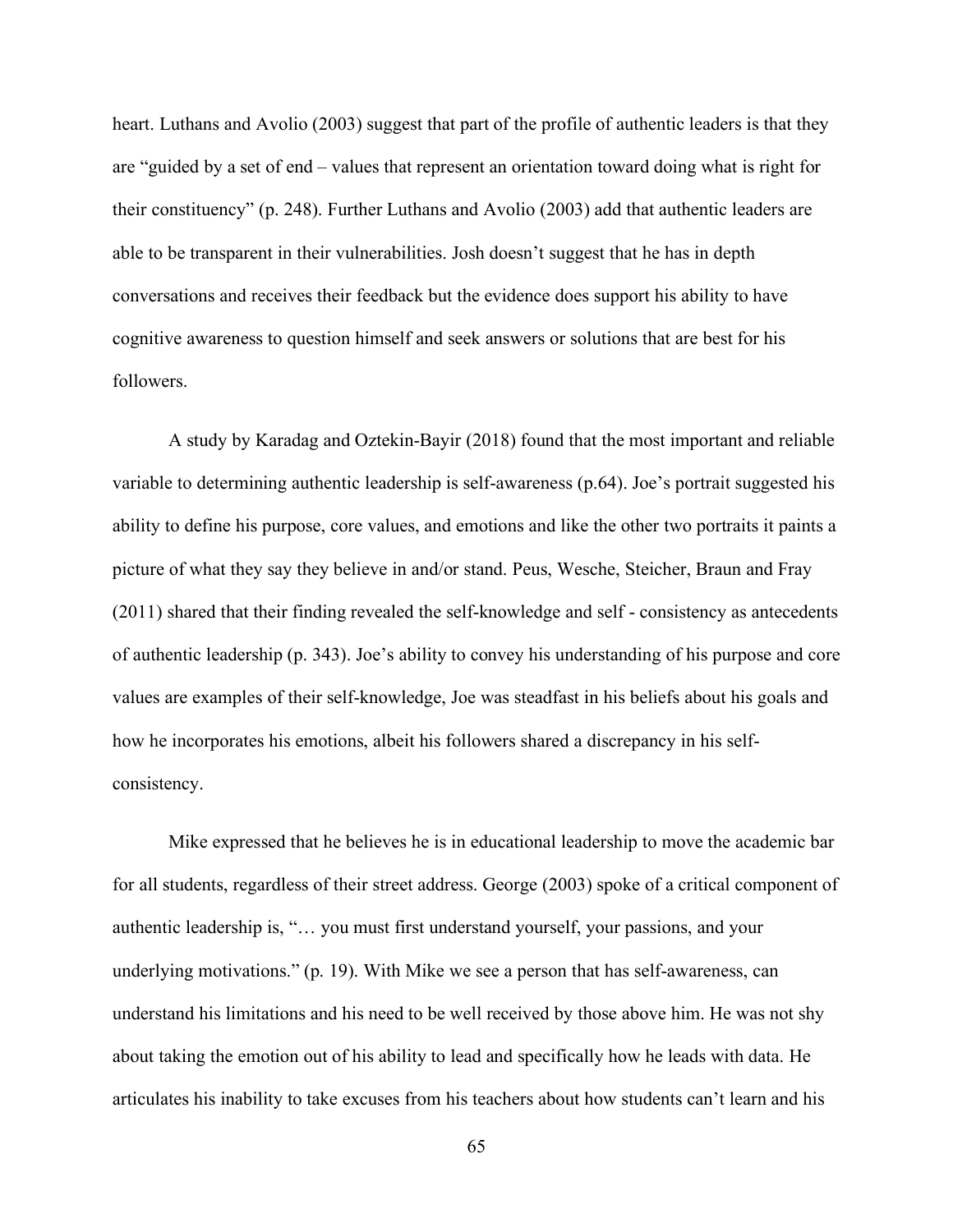followers know that about him. Northouse (2019) discussed that authentic leaders are individuals that provide their followers with clear expectations and their leadership (p. 208) and Mike's understanding of his own awareness that he is authentic is evident.

## **Humility**

A theme that emerged within my findings was how key humility was when understanding the beliefs of the leaders and the perception of their actions with their followers. Or, Daniels, Diefendorff, Bashur, Greguras (2020) found that the relationship between follower and leaders were impacted by the leader's humility and the follower's vulnerability to the leader. If the leaders were humble in their actions authentically then the follower would be more open to be vulnerable within their interactions with the leader (p. 117). Weidman, Cheng and Tracy (2018) discussed two different types of humility, one *Appreciative humility* which is, "associated with dispositions such as authentic pride, guilt, and prestige-based status" (p. 173) and self-abasing humility that, "[is] elicited by person failure, involves negative self – evaluations... is associated with dispositions such as shame, low self – esteem and submissiveness." (p. 173). The finding from these portraits is that humility is key to being authentic and the evidence is strong within all three of these studies that the level of comfortability with each follower and leader is critical to identify the leader's authentic beliefs. The intrapersonal perspectives from the leaders were astonishing as to their level of understanding who they are, whether it be the dispositions of pride, guilt, shame or low self – esteem.

Josh's humility was present the most frequently within his portrait. Josh came from a blue-collar family that had no formal education and he leaned into the experience he had with his father working with people within the bricklayer community. He articulated the impression that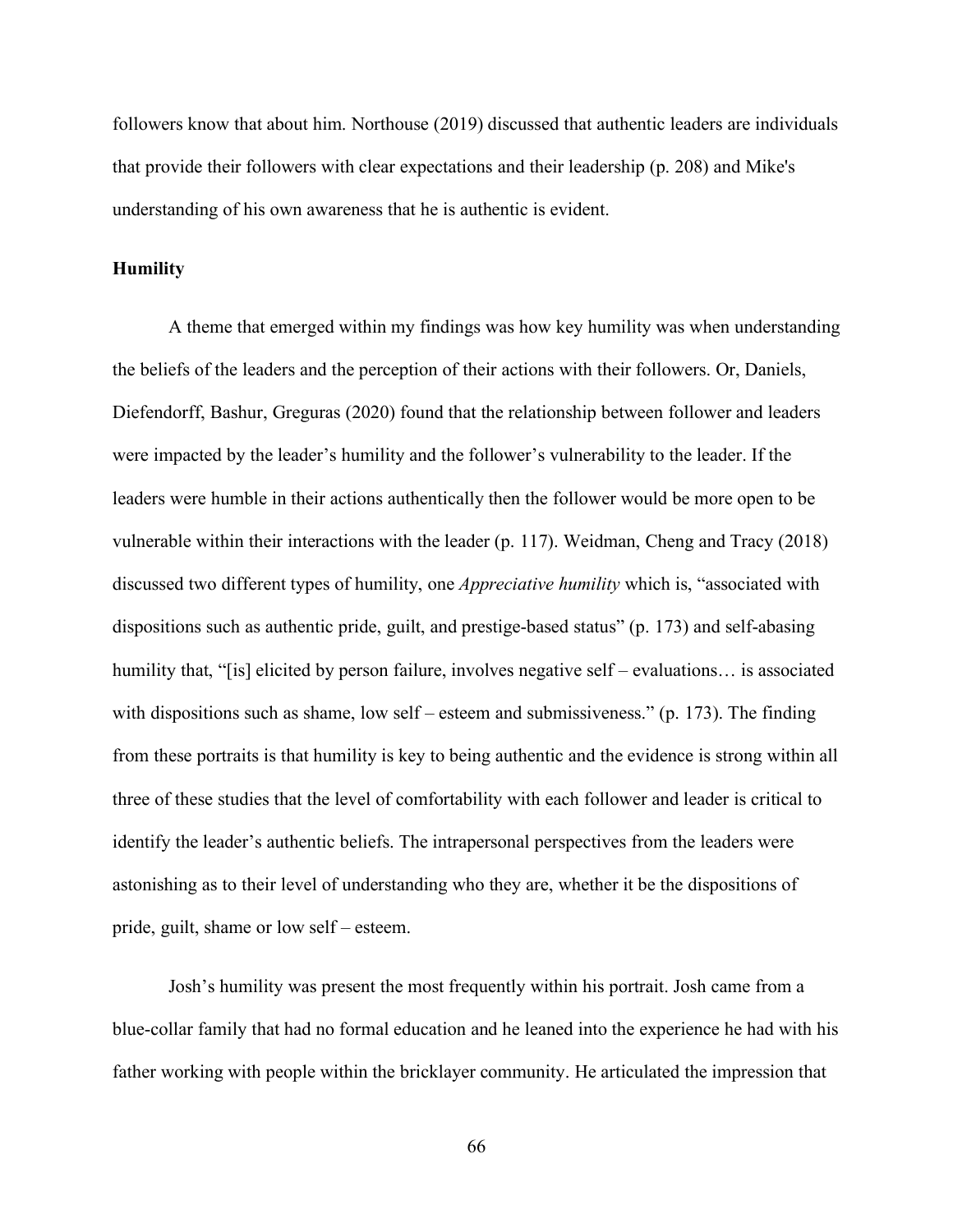his father left on him as how to be compassionate with people, listen to them and serve the needs of others. Josh's followers also expressed their impression of his humility and how that creates an authentic relationship with him and them. The followers' take was interesting as it alluded to the emotional toll the position takes on Josh and how ultimately it might not be in his best interest for his own longevity. Josh even expressed his own low self – esteem as he questions himself and shared how he doesn't have as much confidence as he had hoped.

Joe's humility follows some similar threads as Josh's but Joe's portrait shows that Joe's humility shines more form and internal desire to take care of everyone's students. He does express an awareness that he doesn't have the same relationship with all his followers and to some of the followers that is corroborated within his portrait. May et al., (2003) spoke of how humility is naturally within authentic leaders and knowing that authentic leadership requires the ability to be self – aware while also recognizing your own shortcomings (George, 2003; Luthens and Avolio 2003; Avolio et al., 2004.) Joe is clear about knowing his need to have a better relationship with some of his followers and even identifying he needs to improve as a leader. Morris, Brotheridge and Urbanski (2005) said, "… we suggest that humility provides leaders with a 'other' rather than 'self' orientation" (p. 1341) and Joe's ability to find the other with his other orientation towards his shortcomings with his relationships leads to his humility.

Mike's portrait showed evidence of his ability to understand his strengths and weaknesses which is a linchpin in Avolio et al., (2004) suggestions of being an authentic leader. Humility for Mike is more complex than the other portraits. His followers shared that they don't look to him for academic leadership, that he is good at being a systematic principal and that he likes to control the flow of communication with direction of the school and external issues with the community. Mike's portrait reflects a high level of confidence or the perception of a high level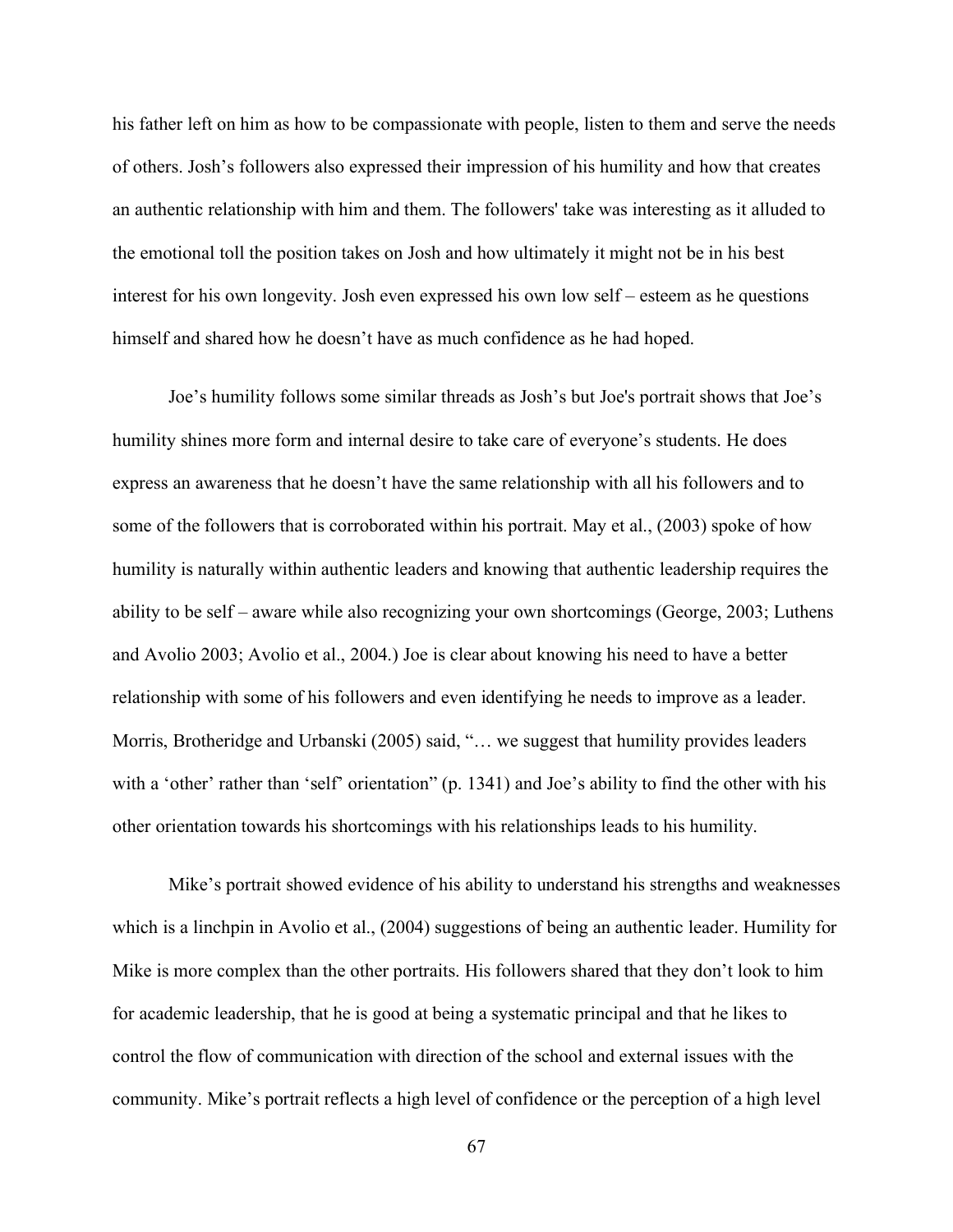of confidence and some of the opinions of his followers might indicate otherwise. Oyer, (2015) discussed the importance of the relationship of confidence and humility and the focus on leaders to continue to seek feedback on their leadership to increase their awareness (p. 78.) He described his method of self-reflection and that it is an ongoing process. He identifies his method of reflection as on going with informal conversations leaning on the strengths of his peers to help better understand decision making. Mike's humility is highlighted by such self-reflection and making corrections in his decisions and practice based on the feedback he receives from his peers, even when his followers don't see it.

### **Crucible Moments/Trigger Events**

The second research question of this study was designed to elicit how authentic principals stay true to who they are in the face of external challenges. Through the study from the leaders and the follower perspectives it wasn't found that controversial issues compromised their ability to stay true to who they are. The initial thought in this research question was that there would be moments within the portraits that would test the leader's ability to remain strong in their purpose, core values, emotions, and goals or that it would show they compromise those constructs of who they are to alleviate the pressure from these external challenges. The absence of findings of these moments didn't come without a revealing of moments in these leaders that experiences that helped shape their authenticity.

Crucible moments as explained by George (2003) is the sequence of events in one's life whether it be a positive or negative experience but it is intended to push a leader's thinking, understanding and actions to a limit that in the end will improve them and see a new way. George's (2003) examples are deeply personal, a spouse battle with cancer or an individual battle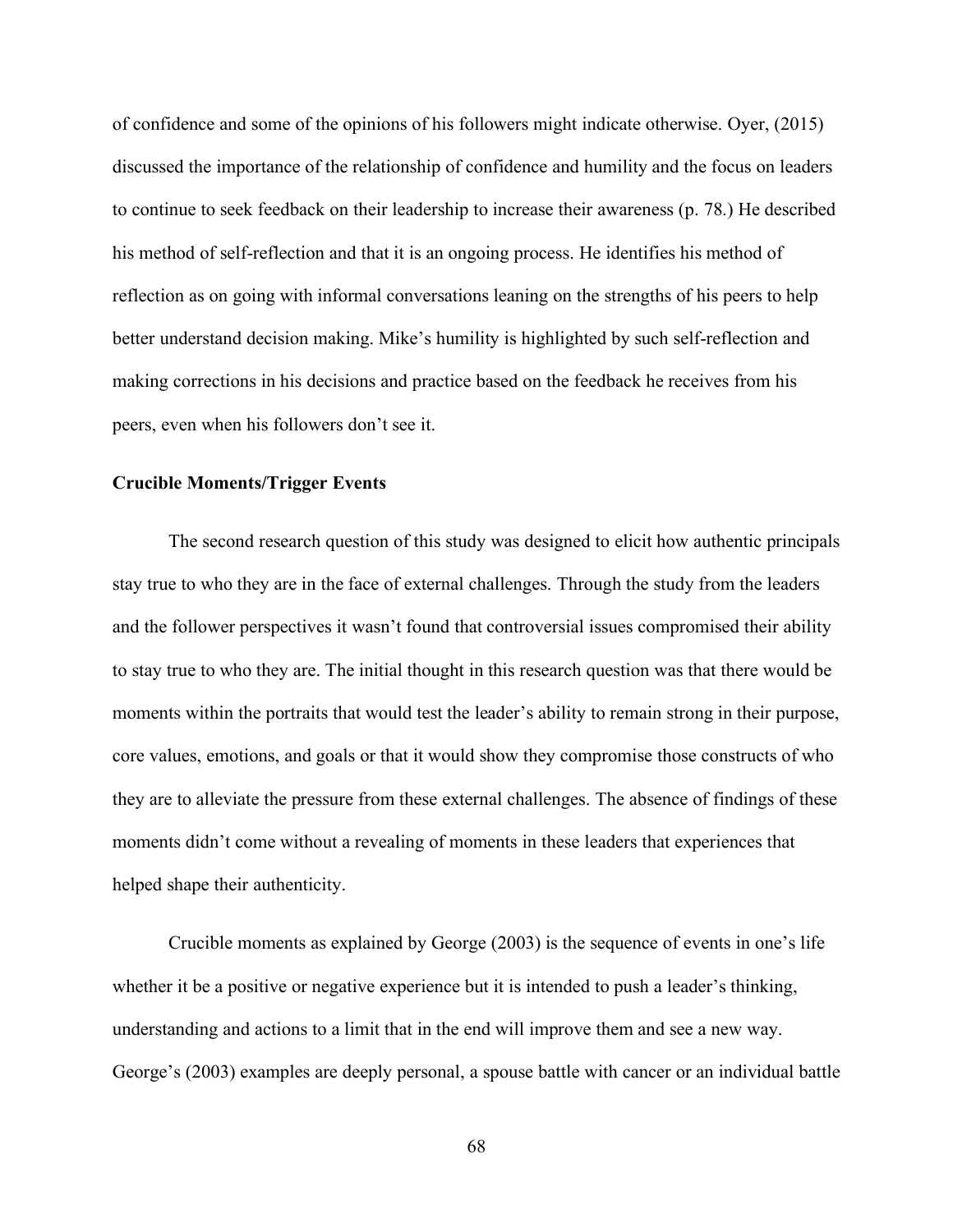with cancer, it could be the death of a loved one or a moment of failure. The leader who experiences such impactful life events is to get through the crucible moment and come out the other end better for the experience of the journey. As George (2003) said, "The medium for developing into an authentic leader is not the destination but the journey itself – a journey to find your true self and the purpose of your life's work." (p. 27).

Josh's portrait reflected the most depth to his experience with crucible moments, primarily his impressionable childhood with this family. He didn't expose any negative experiences that refined his skills but Luthans and Avolio (2003) suggest that not all life events have to be negative, they refer to them as "triggers" (p. 247) that can elicit growth. Josh shares this trigger event as the relationships he had as he entered educational leadership and how he is transparent with his followers in the face of challenging decisions. His followers open about Josh's ability to be emotional in conversations with them and Josh weights the voices of his followers to push him to think about things differently and make a challenging decision.

Joe's crucible moment didn't come out as broadly as the other portraits. One defining moment that served as a conduit to Joe's purpose in his educational career, taking care of his students as if they were his own. Joe shared a significant moment that was personal and made an emotional difference in his approach as a public educator. Joe's son was a student in middle school and Joe explained how his son wasn't perfect and he knew it and, in his efforts, to work with the school to ensure his ability to be successful in school he shared the difficulties he had working with the school. According to Joe the teacher thought highly of herself and that she nor the school really committed to working with his son to get him to work towards his potential. Listening to Joe talk about meeting the basic needs of children, hearing their voices, and committing to building bridges and pathways of success instead of writing them off is evident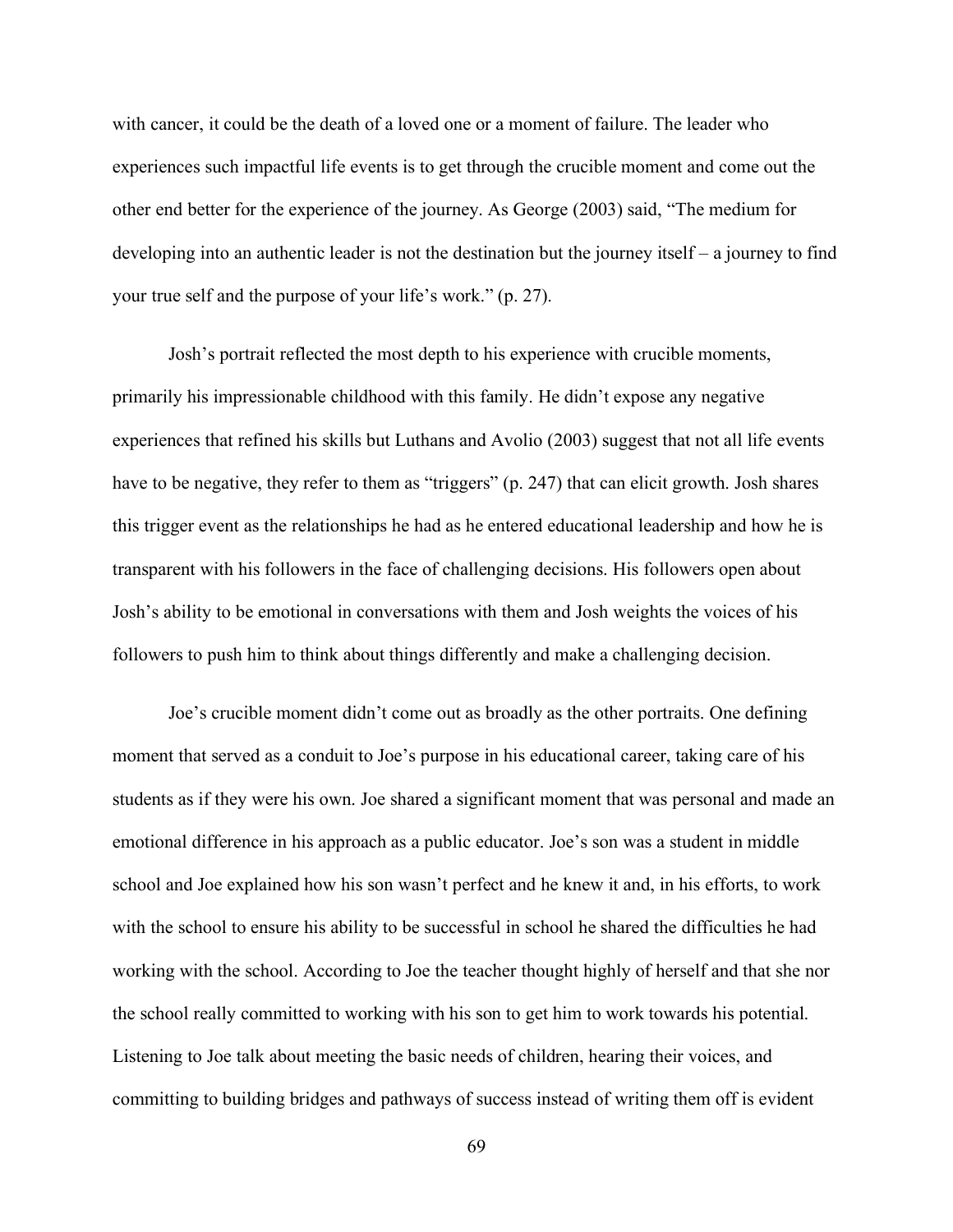how much this trigger event impacted him. Joe expressed this the best when he refers to parents sending their prized possessions and that parents aren't keeping their best ones at home.

Mike's crucible moments are highlighted by a specific event from this study with him and that is how the perception of him from his superiors impacted him in his own leadership. Mike's journey in education has been challenged with a variety of different schools, three schools in his career in the principalship that have required his leadership to face obstacles with the wealthiest of families and the families with zero advantages in life. George (2003) posits that the journey is the most important aspect of finding who we are. His pathway in leadership has shaped him in finding his authentic self and he spoke of specific moments that solidified his thinking on who he really is. Mike shared how his own leaders felt about him and how they told him that he didn't have great vision and he shared he'd meet with his supervisors and get the sense he wasn't doing a good enough job but would be inspired to improve. This led to the development of his self – knowledge and his consistency. Peus and colleagues (2011) found that self – knowledge and self – consistency are critical in authentic leadership. Specifically, they discussed the predictability of leaders as a characteristic of trust. Mike found his form from these discussions with his leaders, although it could be perceived that his supervisors didn't communicate in a kind way, their brutal honesty shaped Mike's ability to be aware of who was and what he needed to do to move the organization. Peus, et al., (2012) suggested that consistency from the leader are, "antecedents of authentic leadership, which in turn effected followers' satisfaction with the leader, organizational commitment and extra effort as well as perceived team effectiveness" (p. 343.) Mike's followers even shared that he is predictable with how he operates within the schoolhouse and his consistency with them has been valuable in their ability to be effective.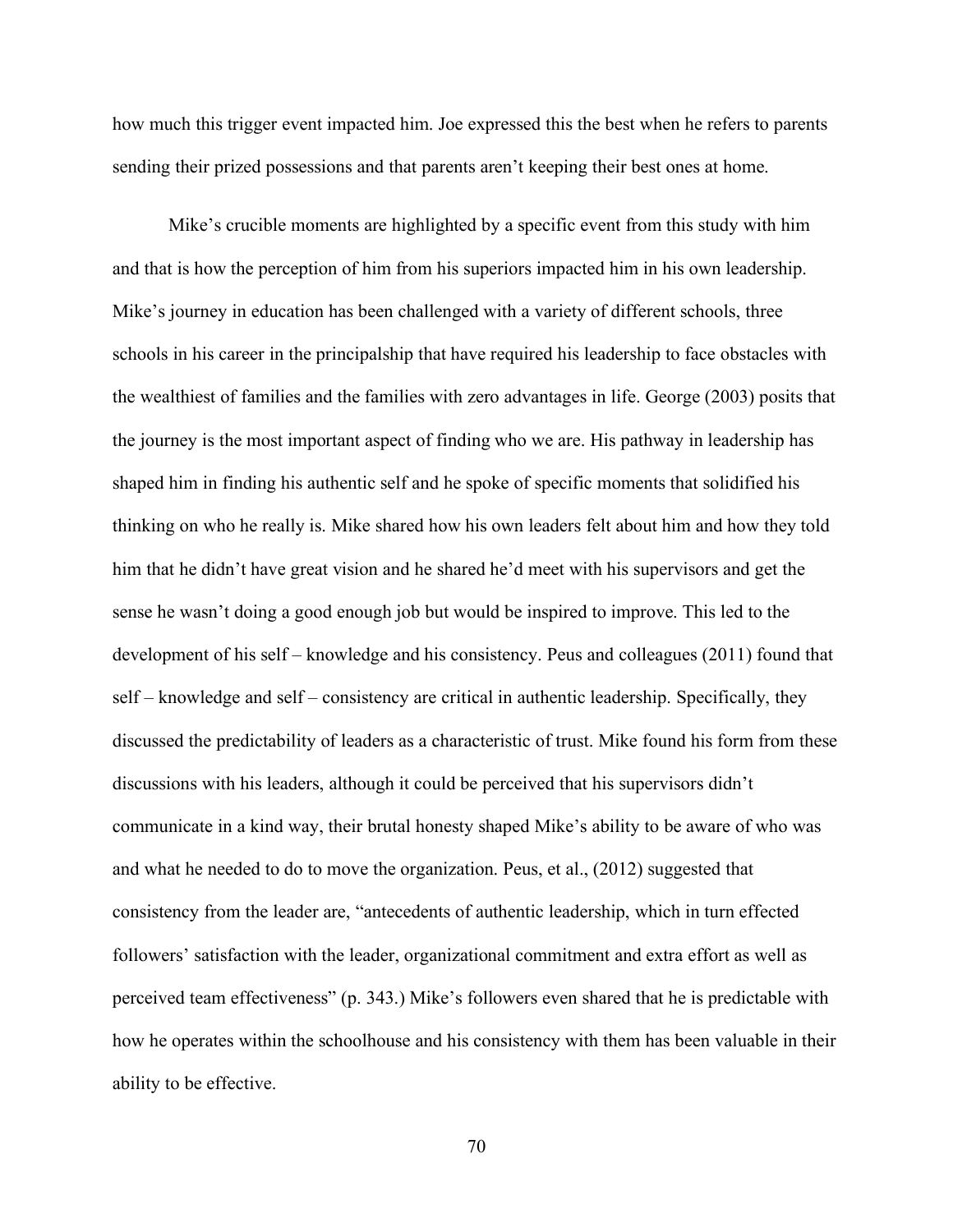#### **Living the Authentic Life**

The third research question was geared to understanding how the leaders put their beliefs in their purpose, core values, goals, and emotions into action. I wanted to understand if they lived the life they said they believed from the follower perspective. Kernis (2003) calls it authentic functioning which for my study is the ability of the leader to put into action their true self. The first finding from this question was that true authenticity is from the perception of the follower and the second was that the portraits of the school leaders in this study showed inconsistencies in the belief and the actions of the leaders. Leroy, Anseel, Gardner and Sels (2015) discussed the importance of the relationship of how the followers perceive their leaders in determining several concepts that included their own ability to be satisfied as the follower. This supports the theory that if leadership is transparent enough to put into action their authentic beliefs then their true self appears before the followers.

Josh's followers painted a picture of him that showed his ability was consistent with his own beliefs as a leader. Steffens, Mols, Haslam and Okimoto (2015) found evidence about how authentic leaders have a positive impact on followers and Josh's followers agreed with the emotional connection they have with him and how that endears them to his leadership. This creates a relationship between him, them, and how they operate together for the organization. Josh's followers articulated their feelings of trust with time using descriptions of their experiences with him in action. Trust is a critical component of being perceived as authentic which includes being sincere and honest (Agote, Aramburu and Lines, 2015) and with Josh his followers shared his sincerity which is evident by how he leads by example and takes responsibility for all decisions within the school. His followers spoke of Josh's ability to listen and value their voices. They shared his efforts to connect with everyone in the building to hear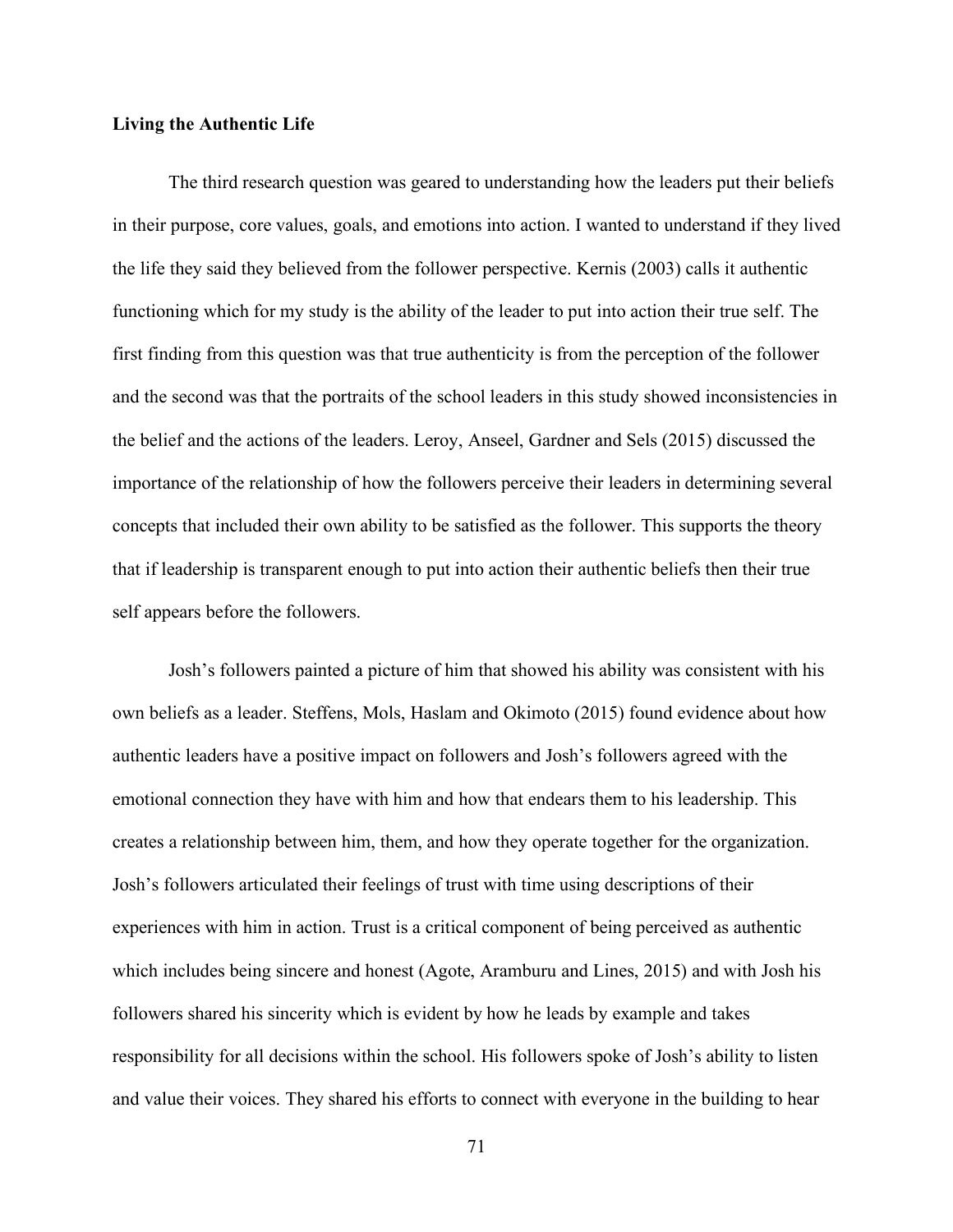their opinions and thoughts on the school. Two of his followers specifically said that he is willing to hear other points of view and this helps him refine his own leadership but that they are confident he will still make the final decisions on his own. This experience from his follower's perspective speaks to Josh's ability to believe in others and being vulnerable enough to make them feel he doesn't have all the answers by seeking their input on decisions.

The evidence for Joe from his followers in regards to his ability to put into action his purpose, core values, goals, and emotions revealed some inconsistencies. When attempting to describe Joe's purpose two of the followers were not able to articulate what they believed his purpose was the as a building leader, one follower identified it as a providing support to push the academic bar for his students and the last one was more aligned to Joe's description of taking care of the whole child. It was clear that Joe believes his purpose is to ensure all kids have their basic needs met and to improve them academically but the absences of some of his followers highlights an inconsistency in either the messaging or actions of Joe.

One of Joe's expressed goals was his focus on his relationships with his followers. As said previously in this study Joe understands his shortcomings in building relationships with the entire staff. He was forthcoming with a desire to be better at those relationships with his entire staff. The connectedness between some of Joe's followers is strong and their sense of competence and social connections (Heppner, Kernis, Nezlek, Foster, Lakey and Goldman, 2008) shined positively on Joe's authentic leadership from the perspective. The other participants painted a different view for Joe as they felt he created "bubbles" as Kevin has said and that some bubbles are bigger than others. Ryan was very specific about his experiences with favoritism as he believed others receive a high level of Joe's attention as compared to himself. Avolio and Gardner (2005) suggest that close relationships foster behavior that is in alignment with the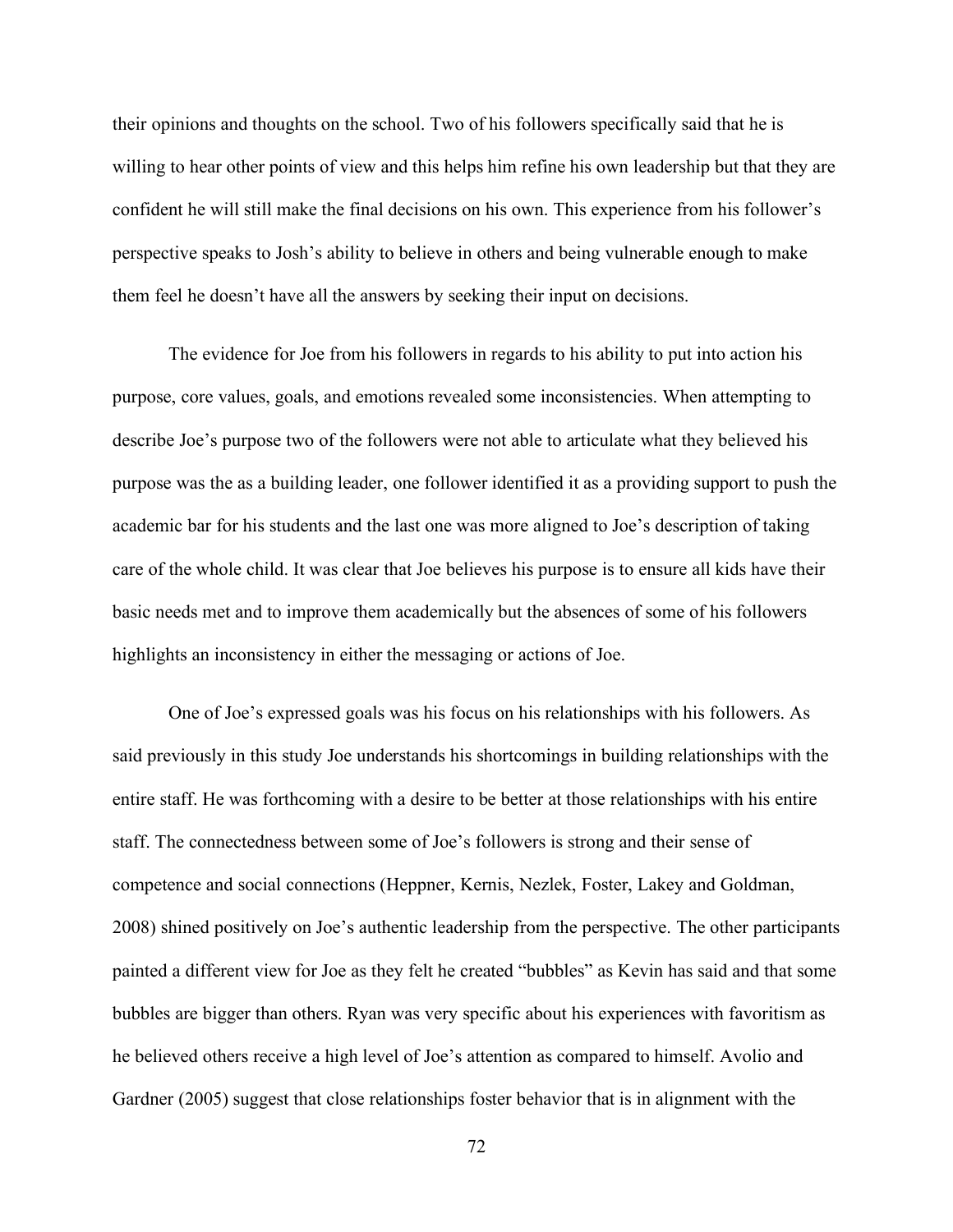leader's values and thus leads to a greater sense of well-being for the followers and leads to a sense of authenticity for the leader (p. 326.) Given Joe's followers' perceptions of their relationship with him this leads to findings that are inconsistent with Joe's beliefs and actions within his school and shows that the true measurement of authentic leadership is measured by the followers that receive Joe's leadership.

Mike's portrait painted a picture that was aligned by his followers with some connections to his understanding of his authentic characteristics. Mike was able to express who he thought he really was and part of having authentic leadership is the discipline or regulation of authentic behaviors such as, internalized regulation… and relational transparency (Gardner et al., 2005.) Mike's ability to stay true to his core self or purpose was a highlight of this study, he believes that he is there for one purpose and that is to move students academically, regardless of where you come from. His followers agreed about his actions in their words they described a leader who focuses on data and strongly believes all students can learn. One follower suggested that sense of authority that entitles Mike but also supports that idea that Mike's actions are consistent with his belief about student achievement. Mike 's relational transparency from the perspective of his followers shows some inconsistencies. Mike identified communication as a goal and in his opinion feels it is one of his strongest characteristics. As his communication relates to his transparency only one follower felt like they had access to Mike and his ability to be open about his own deficiencies as the others recognized that they believe he is aware of his shortcomings but isn't transparent about those shortcomings with his staff, which creates inconsistencies.

Authentic leadership from Mike's portrait has been difficult to understand as compared to the other portraits as there is evidence that he has strong convictions with his own purpose and core values but from his follower's perspective lacks the ability to be completely open which is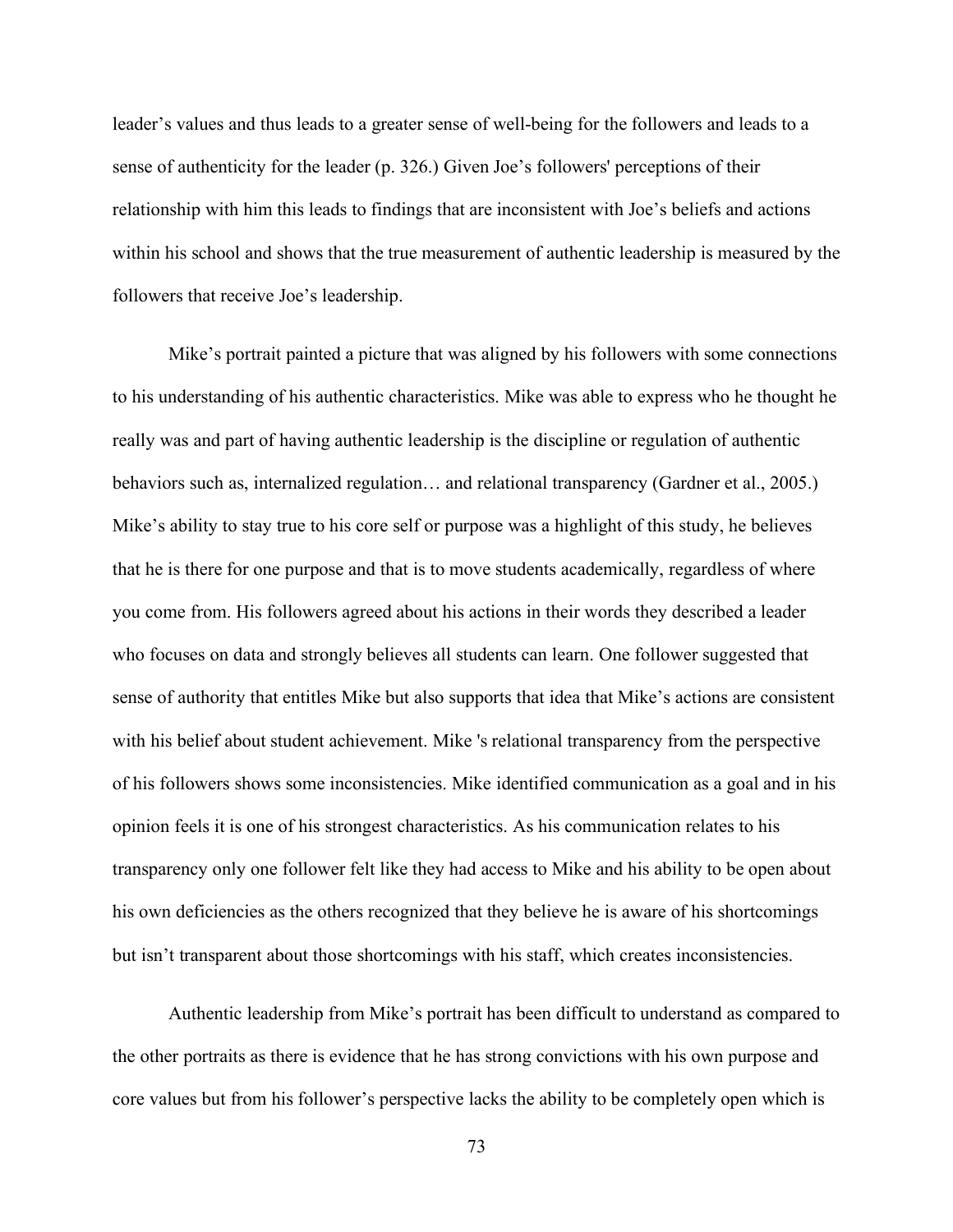critical in the promotion of the organization through the authentic leadership theory (Avolio et al., 2003; Avolio et al., 2004; Gardner et al., 2005.) Mike as the building leader plays an important role in sustaining the teacher's psychological capital (Feng, 2016) and the findings from Mike's portrait shows some inconsistencies with evidence from the participants about his lack of emotional connections. Mike has an unwavering stance on his leadership and if his followers are not moving in the right direction he admittedly will call them on it and even when in Mike's eyes he is convinced he is doing it for the right reasons, the perception from some of his followers is that is messaging comes across assertive and critical.

## **Conclusion**

The three portraits in this study showed varying degrees of authentic leadership, specifically the differences in perspective from that of the leader and those from the followers. Using the definitions of authentic leadership from earlier in this study we can see on and off ramps from the research questions to the findings.

The findings in the first research question are specific to the leaders, that those leaders understand who they are and what they believe in as their role of the building principal and the complexities of their role (Northouse, 2019). Shamir and Eilam (2005) suggested that authentic leadership, in part, is based on their values and convictions (pp. 396 – 397) and those hold true to how the leader can articulate their purpose, core values, goals and emotions. The second finding in the research question was that humility is key to authenticity. Each portrait painted a degree of humility from the leader, authentic leaders have a greater interest in serving others and empowering people and at the same time can see their own failures and work towards improving them (George, 2003.) Josh's portrait showed the highest degree of humility as it connects to his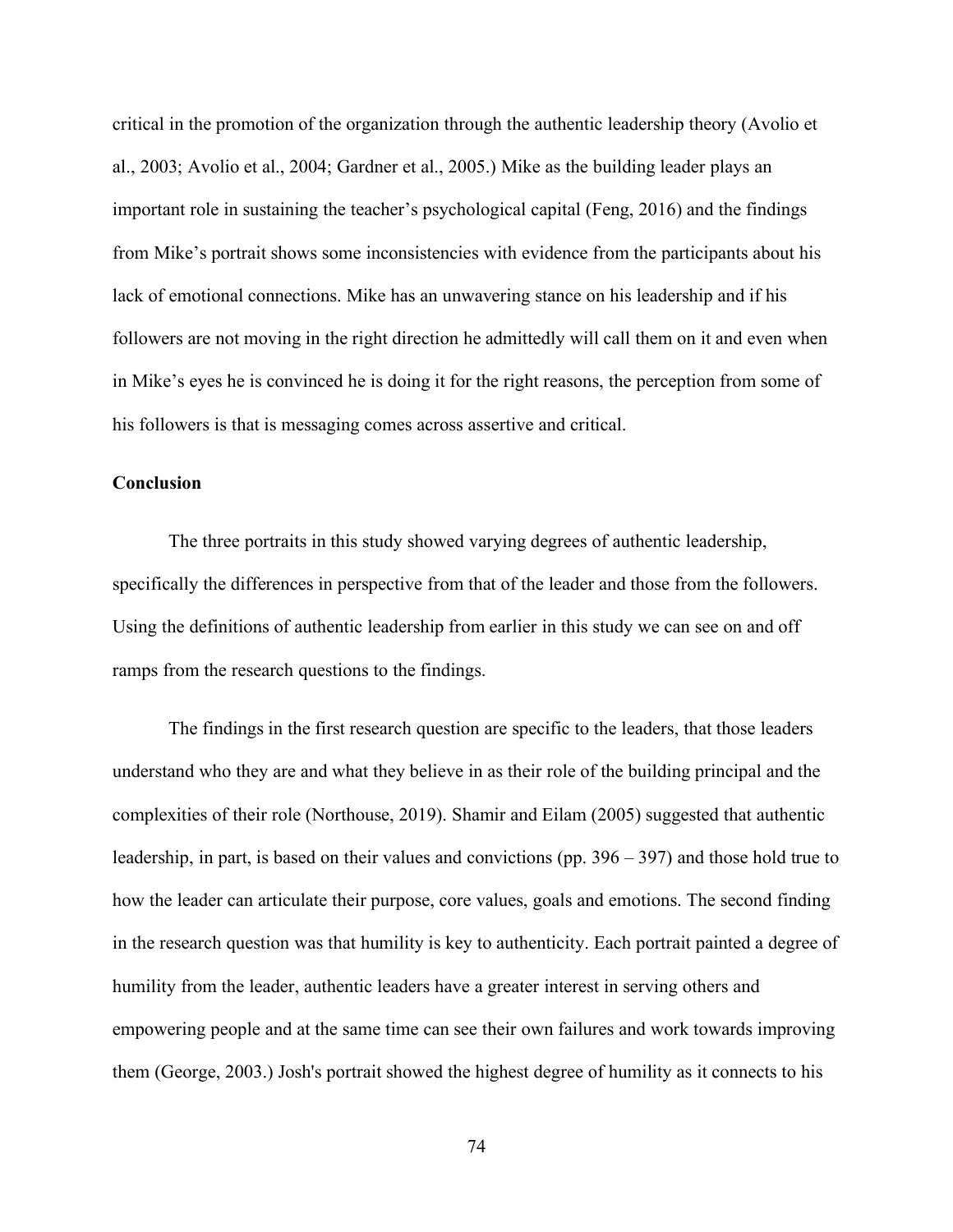vulnerabilities and his followers articulated as much. Whereas Joe and Mike's humility was channeled through their own shortcomings but less vulnerable with their own followers. Wiedman et al., (2018) appreciative humility and self – abasing humility definitions didn't fit within each portrait as Josh showed signs of poor self – evaluation and at times, low self – esteem but extracted the arguably the most consistent portrait of authenticity.

The second research questions elicited specific trigger events or major life events that refined the leadership characteristics that would be desired for authentic leaders. My study did not find how these leaders negotiated their core values in the face of challenges; however, it did find moments in each portrait that were significant in shaping the leader's awareness of who they wanted to be. Josh's pursuit of finding his followers' voice to help him refine his ability to lead, Joe's experience as a parent and a poor interaction with his child's teacher lead him to believe all children need a champion and Mike's raw feedback from his supervisors helped him find his self – knowledge and self – consistency.

Findings from the final research question helped shine a light on if leadership in action is mirrored to the beliefs of the leader. Here we find inconsistencies but more importantly that the true measure of authenticity resides in the perception of the followers. There is a relationship that is forged between leader and follower and the leader's ability to foster and act equitably and consistently are driving factors in their perceived authenticity. Leaders that create an ethical climate, enhance their awareness while listening to their followers, being transparent about their own shortcomings with their followers and improving one the (Walumbwa et al., 2008) are perceived more authentic to their followers. The three portraits affirmed the inconsistencies within their setting in this study. Specifically, the relationship between followers and leaders, as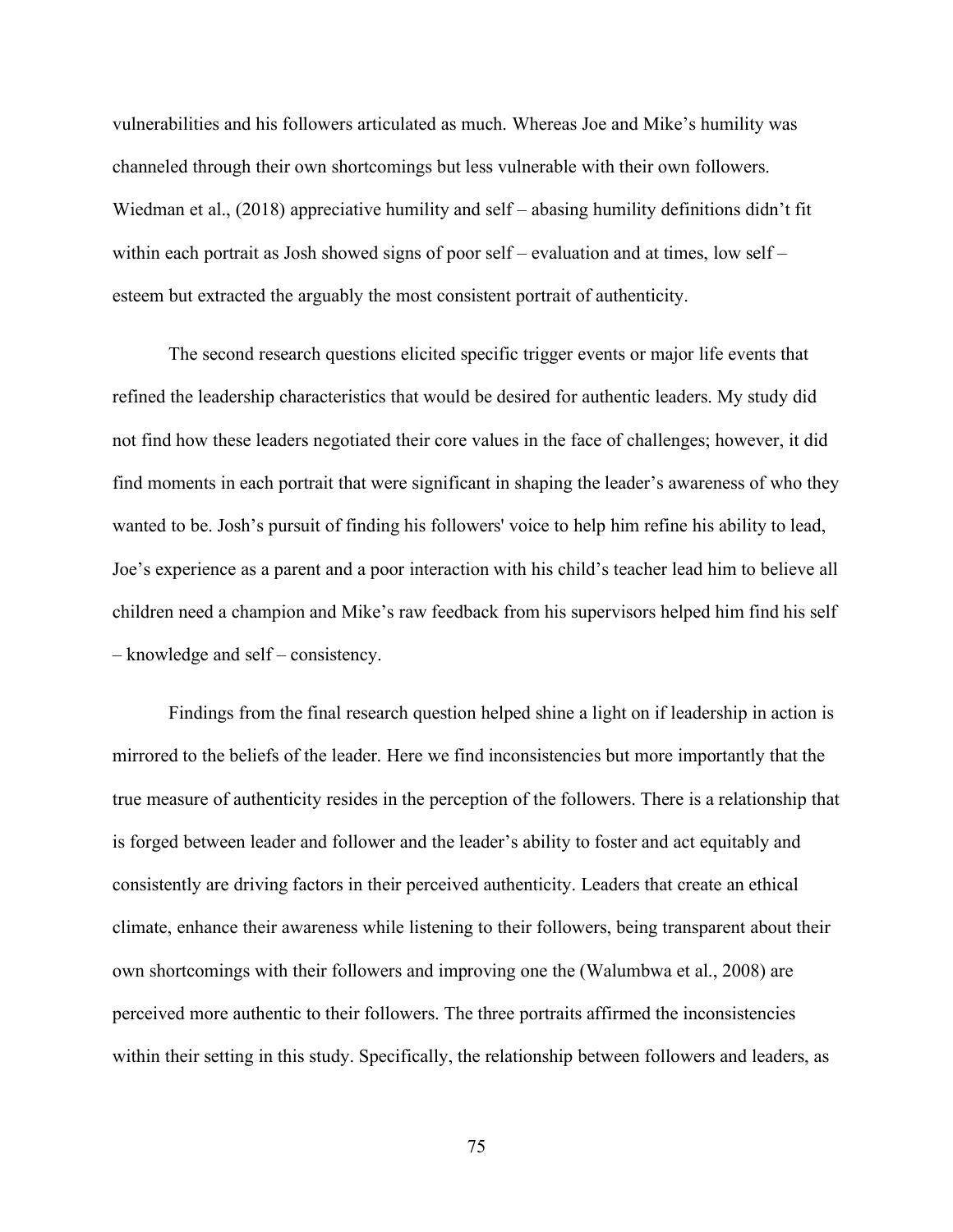descriptions from the followers and the actions of the leaders showed greater access to them and information than others.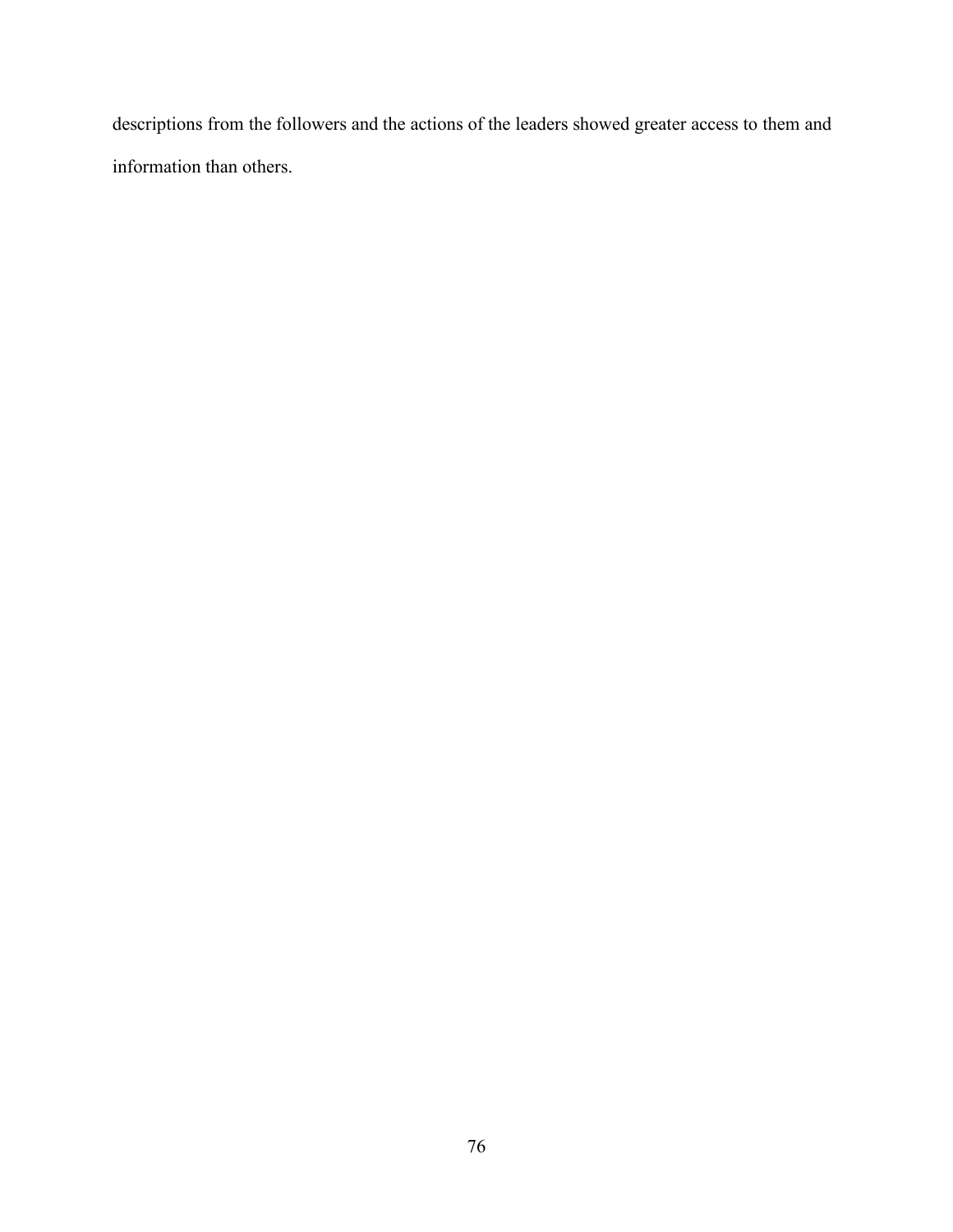#### **CHAPTER 6**

# **IMPLICATIONS AND CONCLUSION**

#### **INTRODUCTION**

As these portraits have shown, there is a need for school leaders to have a deep understanding to their self – awareness and put into action what they say they believe is their purpose, core values, goals and emotions. Conceptually the study was seeking to understand principal's self – awareness specifically their purpose, core values, goals and emotions. Through the perspective of their teachers the study was to better understand if the principal's actions were consistent with what they identified as their self – awareness. It also sought to understand the internal and external challenges of the principal's life that are significant that cause the principal to reflect, refine and change their own understanding of their self – awareness, known as crucible movement (George, 2003) or major life events.

The study found that principals are able to articulate their own purpose, core values, goals, and emotions and they believe they are committed to their internal beliefs about who they are. The study also found some inconsistencies from the perceptions of the followers which leads to the finding that true authenticity is in the perception of the followers of those that receive the leadership. Humility was a critical characteristic of these portraits as it related to their perception of authentic leadership. Interestingly, the portraits didn't show evidence of how principals negotiate their purpose, core values, goals and emotions in the face of external challenges but it did provide and understanding of specific events that helped them understand their own strengths and limitations. This chapter will focus on the implications of this study as it relates to scholarly practitioner practice, scholarly practitioner policy and scholarly practitioner research and will conclude with limitations of the study and a summary of the information.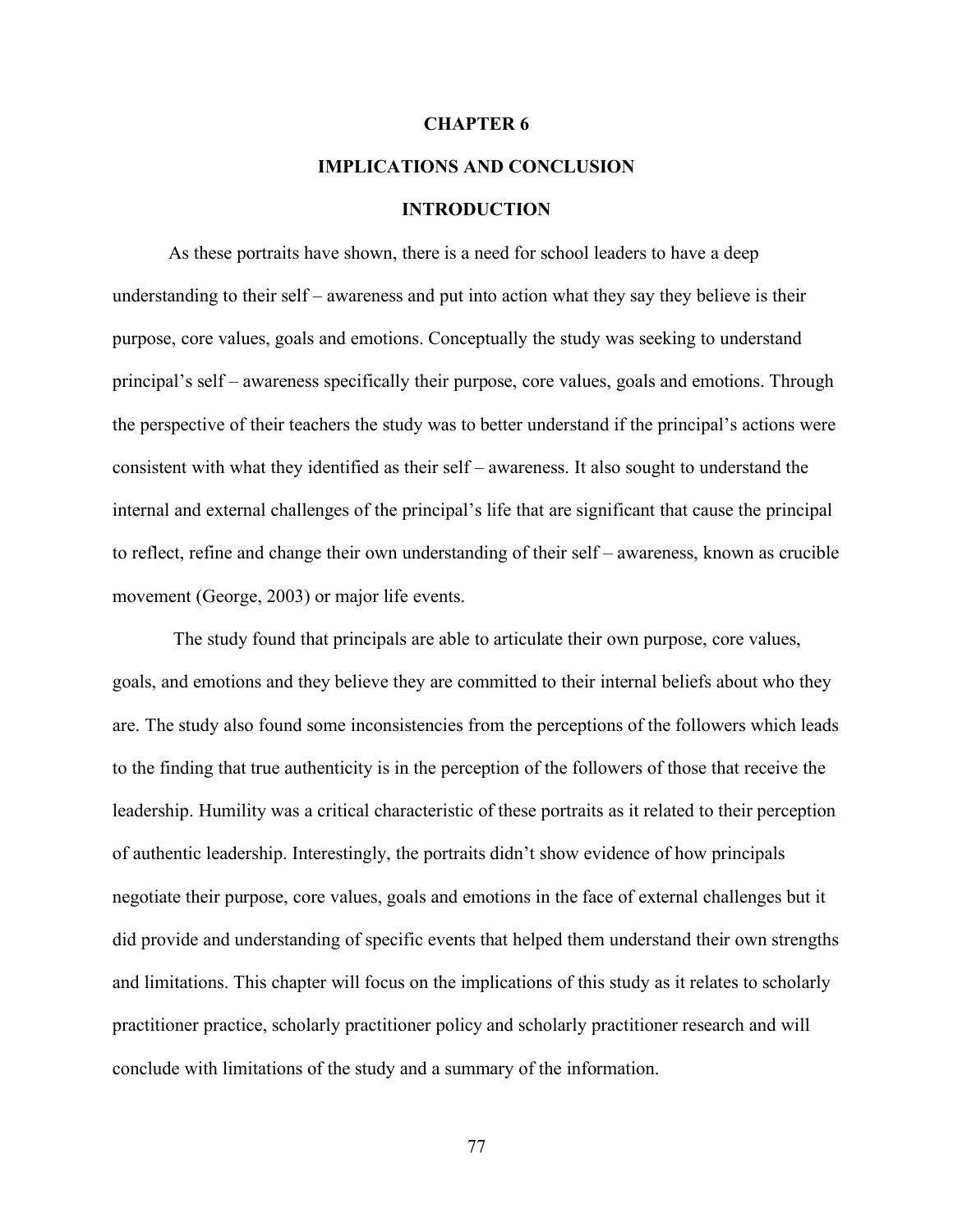#### **Implications for Scholarly Practitioner Practice**

Authentic leadership studies lean on the distrust of people in power and the selfishness of corporations to do what is right for those in power and not the greater good of the organizations which has led call to action for the need of authentic leadership (Avolio et al., 2004; Avolio and Gardner 2005; Gardner et al., 2005; George, 2003; 2007; Luthans and Avolio, 2003; and Walumbwa et al, 2008.) The findings from these portraits were interesting as it shows that the participating principals believe they are authentic and speak to their own characteristics as to their purpose, core values, goals and emotions. However, the findings also show inconsistencies within the followers of our principals that afford this study to propose avenues in which our principals can have the opportunity to continually grow their own authentic behavior and actions. The measure of a person authenticity is not a fixed trait, we grow and change with the interactions we have and the life experiences that are significant enough for us to take stock on who we really are and what our is our true purpose.

The inconsistencies in what the principals say and what they do from the perspective of the followers suggest an opportunity for practitioners to develop or engage in a practice that allow for a more open and fluid connection between the leaders and the follower that could provide the real time feedback from the perspective of the follower. Certainly, if this type of exchange become a practitioner's routine it would require prerequisites from the leader and follower. The most important thing between the leader and the follower would be trust. Trusting that communication could be open and without fear of retribution. The idea of sharing information that is critical to the development of the leader from the perspective of the follower which would bring greater awareness to the actions of the leader (Avolio et al., 2004). The leader and followers trust would also require the leader to recognize and lean into their vulnerability.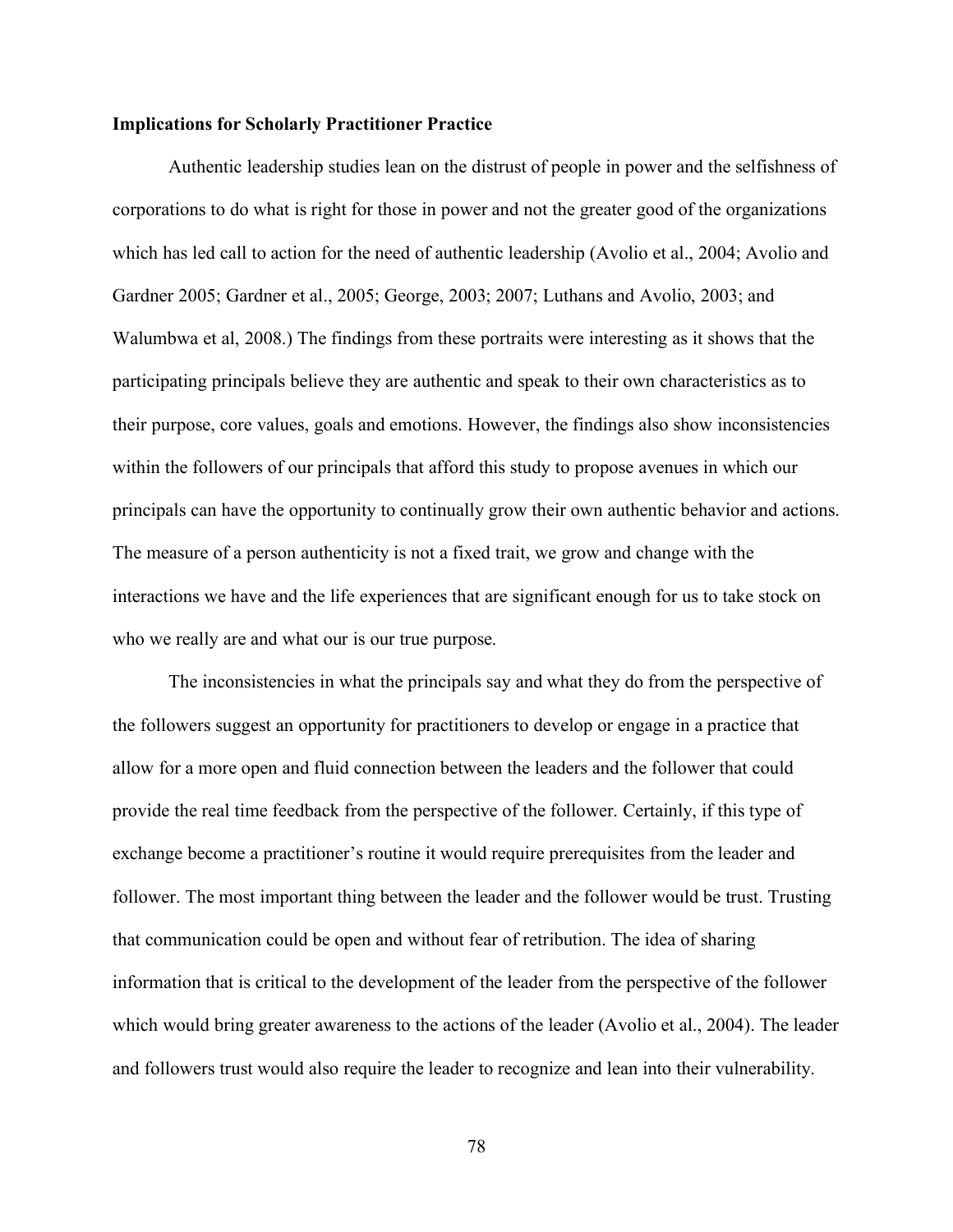People in leadership can be afraid to admit their own shortcomings as it could lead to others taking advantage of those weakness or make the follower believe the leader is less than what they should be (George, 2007). The importance of receiving good feedback is essential to the development of growth for leadership. The current practices as it relates to the leaders in my study is that systematically they receive the constructive or critical feedback from their own superior. If a person is truly authentic in their leadership it demands that those authentic leaders understand what they are not doing well and identifying those short comings to improve their skills and those that follower them. These portraits should provide an opportunity to think outside the box as it relates to how we unpack our leader's ability to function within their vulnerabilities and it could require the ability or internal coaching or mentoring for leaders. Leadership coaching focusing on reflection and feedback (Joo and Jo, 2016) could play a critical role in the development of authentic leadership.

Beyond leadership and follower collaboration and the leader's ability to face their own short comings to refine their authenticity, leadership must have an avenue for reflection and retrospection. The three portraits identified ways of reflection have Josh leans on his people to reflect, Joe spoke of journaling and Mike reflects daily in real time. Self – reflection plays a significant role in leaders understanding who they are, it has the ability to improve their communication which helps avoid any misconceptions (Yamamoto, et al., 2013.) Our practitioners need to engage in the process of reflection on their own awareness and the actions they take as it is vital for them to continue to understand who they are, their followers' feedback and creating a plan for positive growth that leads to a more authentic self in their leadership.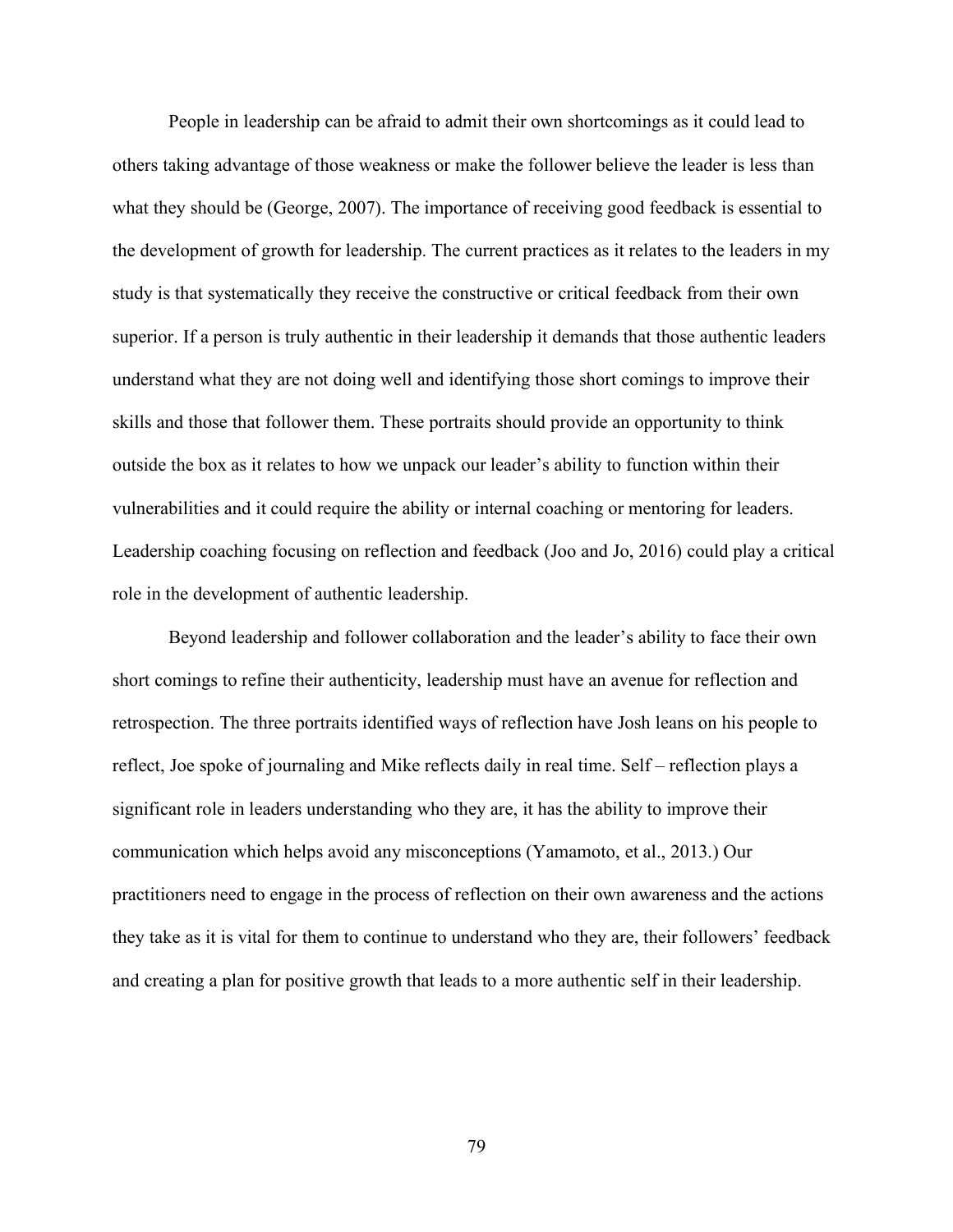### **Implications for Scholarly Practitioner Policy**

The true north of a person is a commitment of a lifetime of experiences and is a helps you stay true to your purpose and values (George, 2007.) How can policy influence a leader's ability to stay on their true north or live an authentic life? From the implications of practice, it is my belief is starts with the development of leader and follower exchanges, leader's understanding of their own short coming and the ability to reflect on the experiences to help the leader continue to grow and refine their authentic beliefs and actions to stay to their true north.

The principal evaluation system that is currently used from my experiences doesn't yield outcomes that allow a building leader grow authentically. The system is top down and promotes systems thinking. George (2003) argues that it is important to work for an organization that aligns well with your own goals and values. I would agree but to achieve authenticity a leader must fully understand their shortcomings and blind spots within their actions. If we shifted our thinking of evaluations from district leadership to building level leadership to a more collaborative, non-punitive approach with leaders and followers working together, along with a reflective practice of leaders working with other leaders it could yield higher levels of understanding of who we really are and if we really put into action our purpose, core values, goals and emotions.

In Maine we utilize a top down evaluation system that is intended to hold people accountable and allow for growth. The Performance Evaluation and Professional Growth System (PEPG) is law in law in the state of Maine (Chapter 180, Maine Department of Education, 2022) and it allows districts to create, pilot and obtain approval on their constructed plan of the PEPG. The state of Maine provides guidance on options that a district and can adopt for example, The *Marzano School Leader Evaluation Model* or the *National Board Core Propositions for Accomplished Education Leaders* which is adopted by the National Board for Professional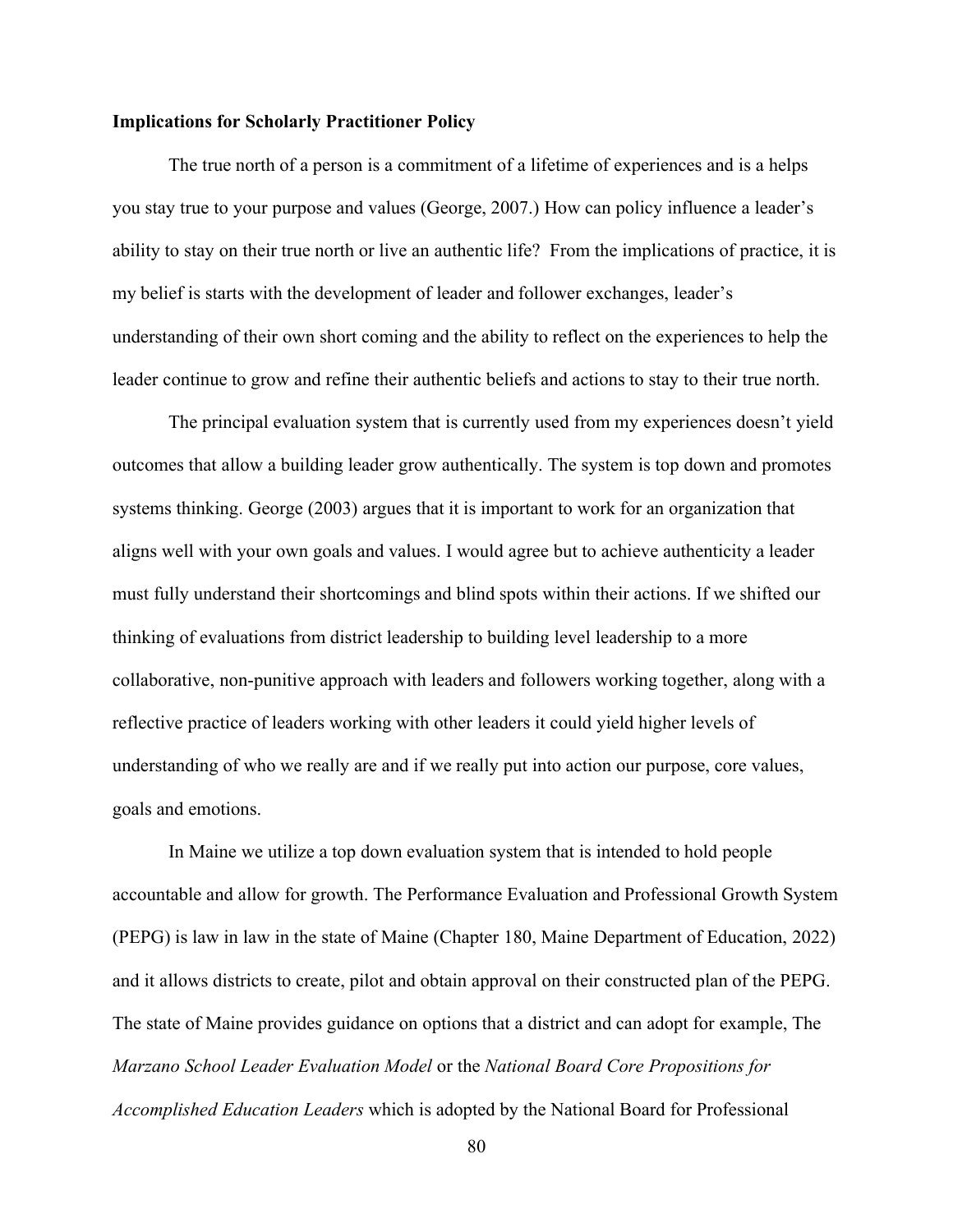Teaching Standards among others. These modals provide districts a road map how to build a successful evaluation system. The evaluation system with my portraits engage in a system where there are six standards; Learning and Teaching, Shared Vision and School Culture, Strategic Planning and Systems, Talent Management, Personal Leadership Growth and Fairness, Integrity, and Ethics. The rating scales are ineffective, developing, effective or distinguished (which you have to submit in writing that you want to be considered for this at the beginning of the school year.) There is one chance to perform a self -reflection which is primary used to develop future goals. The intention of the current evaluation system is twofold to hold people accountable and to promote growth. I believe many districts including the one of my portraits are doing the best with the rules they have and face obstacles such as structure, time, and money that prohibit the type of trust, recognition of our vulnerabilities without the fear of losing a position, and honest reflection to genuinely identify needs and actions of authentic leadership.

Two standards are identified in my portraits evaluation system that appear to elicit the idea of identifying purpose, core values, goals and emotions. First, Personal Leadership and Growth and second, Fairness, Integrity and Ethics. However, the performance indicators suggest that the ineffective principal doesn't align themselves with the organizations way of thinking and to be effective, a principal would develop a plan that only aligns with systems thinking. Morgan (1998) said, "Favored ways of thinking and acting become traps that confine individuals within socially constructed worlds and prevent the emergence of other worlds" (p. 185). The point is that not having a system that is open to growth and challenging the way in which the organization operates leads to a favored way of thinking that is punitive if a leader chooses to lead with their own convictions. It is important for leaders to work and live within organizations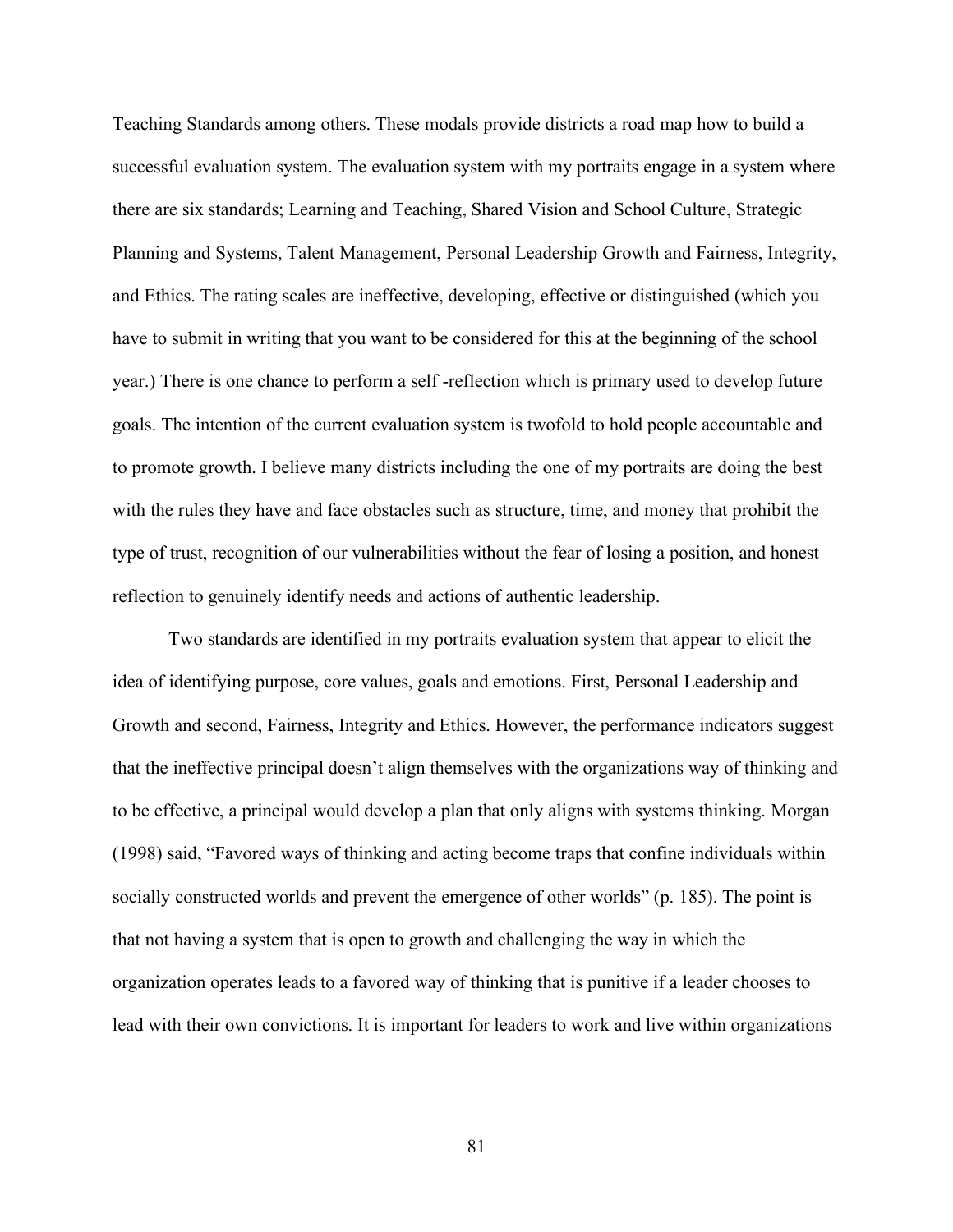that have aligned missions to their own authentic beliefs (George, 2003) but that doesn't mean different way of thinking should be punishable through an evaluation system.

Leaders need to address policies at the state and local levels that not only address accountability but also think outside the box in how we identify our beliefs, own our shortcomings and allow for continued growth. They are two different ways of approaching growth in leadership when currently they are embedded in one system. It is not enough to assume that reflection on one's authentic behavior is done through good practice because if it is not in policy and an expectation then we can't assume that leadership is engaging in these conversations, practicing they own ability to reflect and refine their actions to aligned with their beliefs. Leaders at the state and local level should fund programming for leadership coaching, currently it is in place for teachers to receive coaching during their probationary years and our portraits districts do engage in a mentoring practice for new principals but I would argue that understand who you are as a leader takes experiences and the notion that after a probationary period you "have it" is limited thinking. Using my own experience as a member of two different cohorts I pursuing additional educational opportunities I can attest to the benefits of networking and building relationships with practitioners across the state that have provided different perspectives of how we come to understand our beliefs and reflect together on our actions. It would greatly benefit practitioners to have a system beyond the current one where principals could engage in this type of cohort experience. Local districts need to consider how we structure time and money for such a rich experience. Beyond the element of top down evaluations, peer evaluations and observations could prove to be useful and effective. Regionalizing these efforts could address those districts with few schools and principalships but would also have to consider effectively using time as school leadership demands are at an all-time high and being outside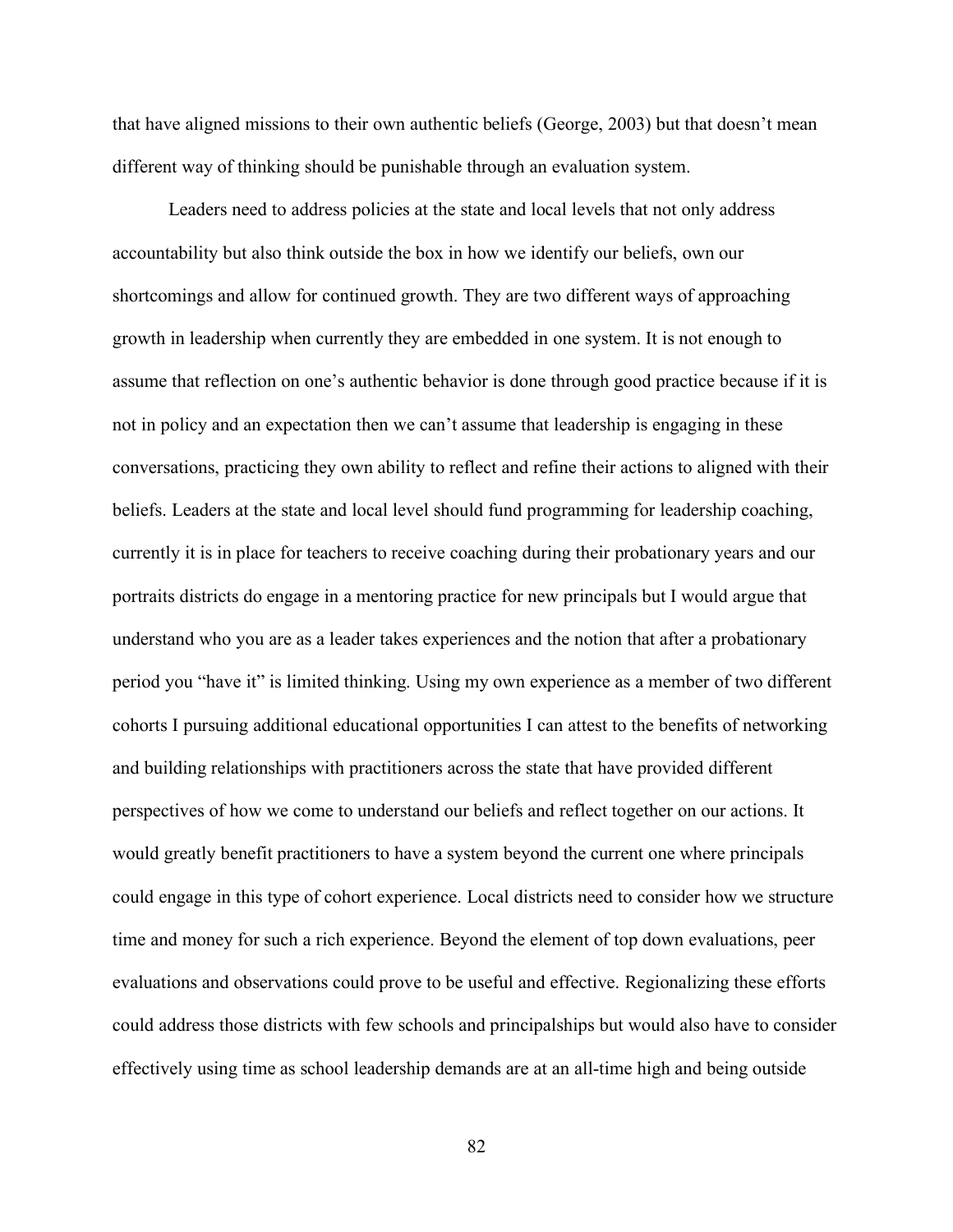your building can be difficult. If a system truly wants genuine leadership that are strong in their own awareness and create a positive environment for teachers, students and their communities that educate the whole child then it is time for a system that address, supports and celebrates authenticity.

## **Implications for Scholarly Practitioner Research/Theory**

The portraits in this study painted a picture of three principals and their awareness to their purpose, core values, goals, and emotions and offered a glimpse into what their followers perceived about those constructs as well as if these leaders actually behaved in a manner they say they believed. I certainty recognize the need for further research within the area of authentic leadership. Within the framework of this design it would be more beneficial if this study was a longitudinal study that follow these leaders over the course of a school year or multiple school years and if participates of a similar study included the voices of students, support staff, parents, and the greater community. This would give a more 360-degree portrait that could benefit a willing participant of such a study.

Further research on the impact of major life events or crucible moments would extend the understanding of how leaders identify their beliefs and would reveal the sequence of development in their actions. Leaders that share their life stories or major life events are perceived to be authentic and it provides clarity to who they really are (Shamir and Eilam, 2005) therefore an investigation into how these major life events are shared with followers if they make a positive or negative impact on the school environment and furthermore the intention of why a leader uses the practice of being open to allow followers into their personal life is of significance. Future studies should develop the emotional toll it takes on school leaders to be so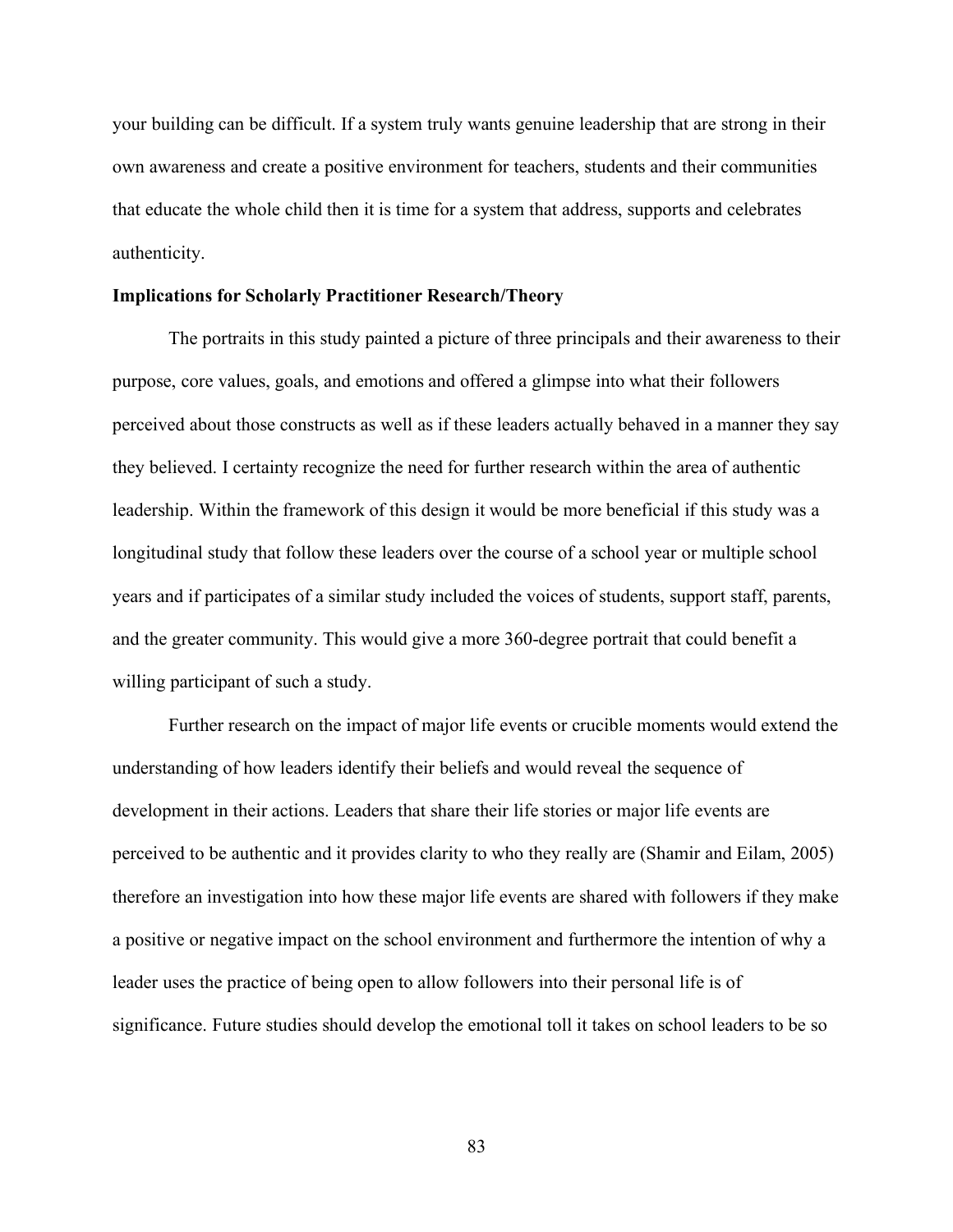vulnerable or open with their personal lives and if that also supports a perspective of authenticity and creates a positive impact with the school community.

The relationship between authentic leadership and other constructs of leadership should be further developed. Northouse (2019) connects authentic leadership to leader – member exchange theory that is fostered by strong communication skills, high levels of trust and respect (p. 201.) The interconnections with authentic leadership, servant leadership, adaptive leadership and transformational leadership should be studied further individually and together to build a road map with multiple on and off ramps that could develop a leader's ability to be true to their beliefs and incorporate it into their daily actions.

Additional research on authentic school leadership should be done in a more diverse environment and it should engage rural populations. One finding of this study was the inconsistencies between what the leader said their purpose, core values, goals and what the perception was form the followers. Further research could focus on a smaller school environment or a larger one. The size of the staff, student population and community could impact the leader's beliefs and those perceptions from those that receive the leadership.

### **Limitations**

This study doesn't come without limitations when developing the portraits of the three principals that participated. The sample size is not large enough to be generalizable to all school leaders' experiences or the perceptions of all followers. Another limitation as it relates to sample size is my closeness to my subjects. Working with these people and protecting their identity was critical and is a possible limitation to this study.

Reactivity was another limitation to this study. The influence of I had on the participants responses should be considered. Maxwell (2013) suggest that removing my influence from the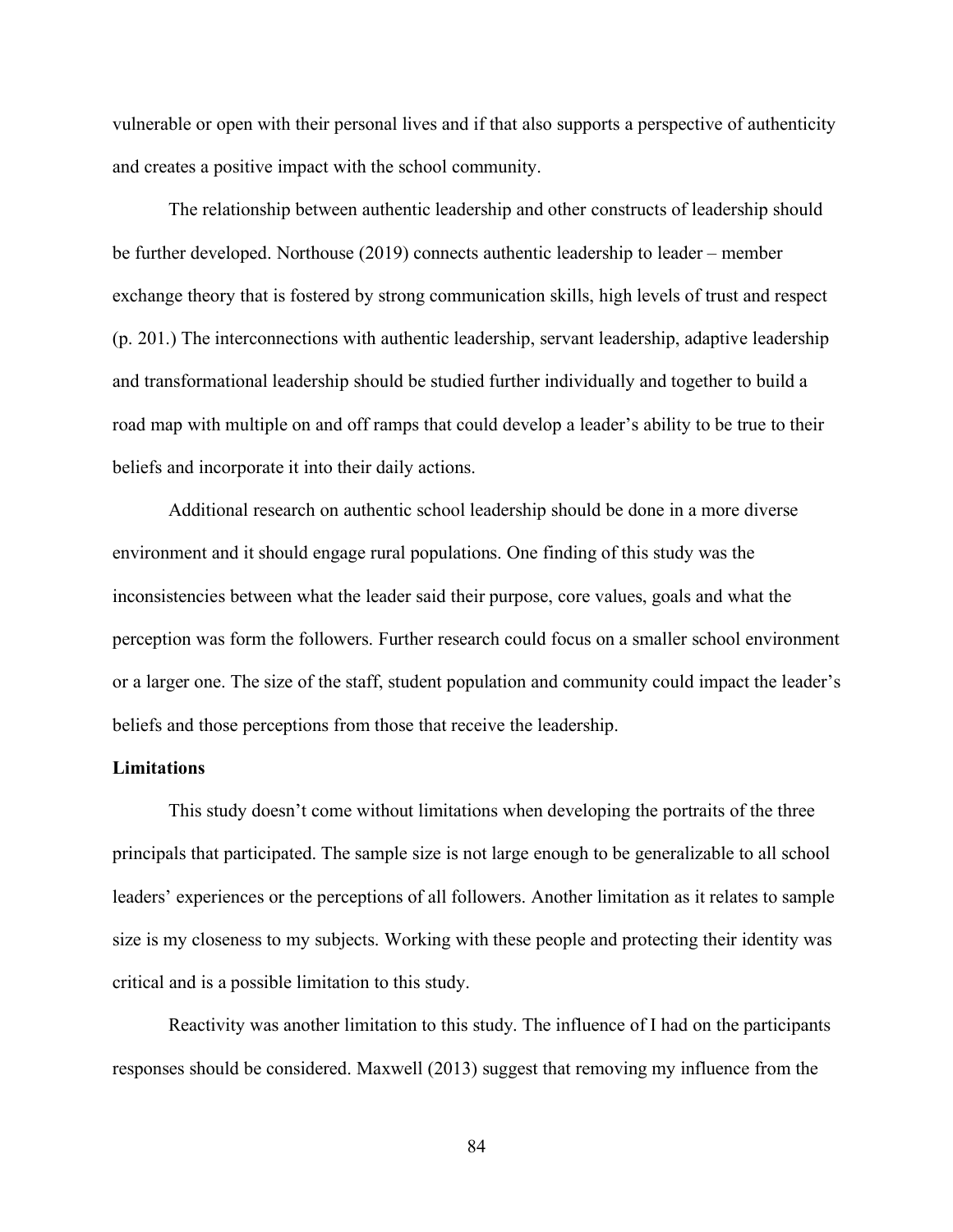study is impossible but rather it was a need for the participants, as well as myself, "to understand it and to use it productively" (p. 125.) By the participants understanding my positionality and the ability to not probe with leading questions we worked to mitigate this limitation.

Given my position within the district of my participant research bias was another limitation. Again, like reactivity one is not able to completely eliminate research bias and the effort in maintaining my integrity was sought though the coding of the data first by the use of deductive coding from the conceptual framework constructs and then by the inductive coding methods from emerging themes and characteristics that the leaders and followers identified as critical for authentic leadership.

## **Summary**

When I was growing up I was always in search of a better opportunity. My family was fractured, we were low income and my parents were as present as they could be, which wasn't much. I saw my friends have what I perceived to be rich experiences with their own families and I started to recognize that there are advantages and disadvantages in life. I believed that I could be like everyone else if I believed the way they thought and I did the same things that they did. This thought process eventually turned out to be positive, albeit not genuine, because I surrounded myself with engaged people that fully participated in school and extra-curricular activities. It was there I eventfully found that my only path out of my current life was through education. I was attracted to the living up to other people's expectations and sacrificing my own independent thought to live up to what others thought I should be. Once I was out on my own in college and life I came to the realization that I need to establish who I was and work towards a career that was going to be fulfilling and purposeful. I decided that it was time for me enter the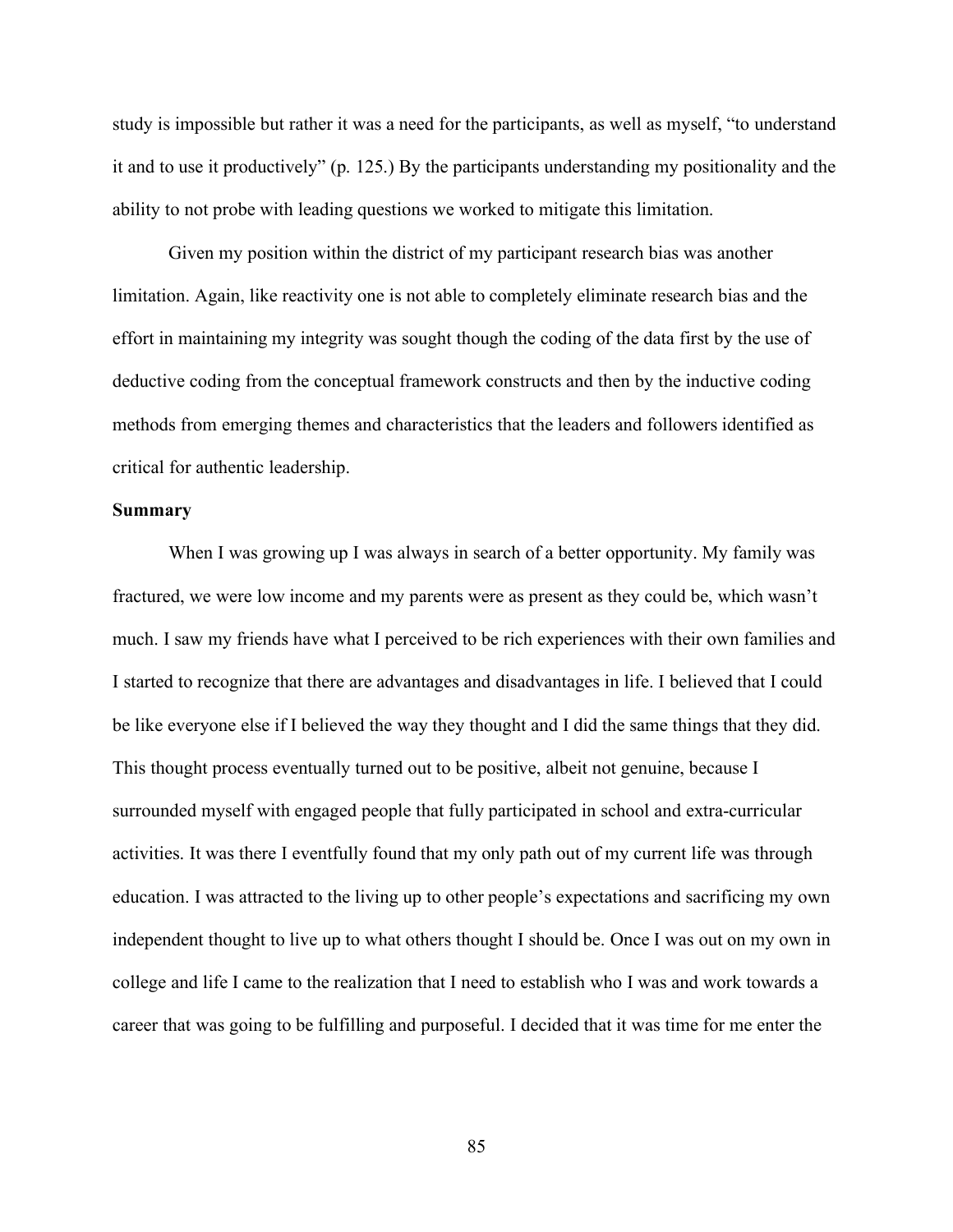field of education to help students find pathways to their own understanding of who they are and that no matter their background or family name they achieve at a high level.

I began my time in public school administration in 2013, prior to that I was a special education teacher at the high school level. Within my time as teacher I was fortunate to have multiple former leadership experiences that open my perception to how much I could influence the direction of growth and development of staff and students in a positive way. This led me to my first principalship and my desires as a formal leadership role was to be honest, open, and allow for others to give me feedback in pursuit of my own personal growth and create an environment of collaboration that allowed not only our staff to grow but that we would do anything it takes for the success of our students. To that end I started to formalize what I was doing by having strong sense of self and following through on things I said.

The significance of this study was to have a better understanding, beyond my own experiences of how leaders can identify their purpose in educational leadership and how they implement it by hearing from those that receive their leadership. These portraits developed primarily by the three participants that took the leap of faith in joining me on this journey and I am grateful for them. The findings revealed that there is work left to be done as it comes to a true understand of one's self and following through with actions that align to what leadership says is their purpose, core values, goals, and emotions as it relates to their leadership. My hope in this research is that we as practitioners can find a way to let our guard down to be open to feedback on things we don't do well and have the strength to be vulnerable enough to face our challenges. To stop being something we are not for external recognition or to please those in positions above us. The hope is that we can break down the barriers that are preventing us in finding out who we really are.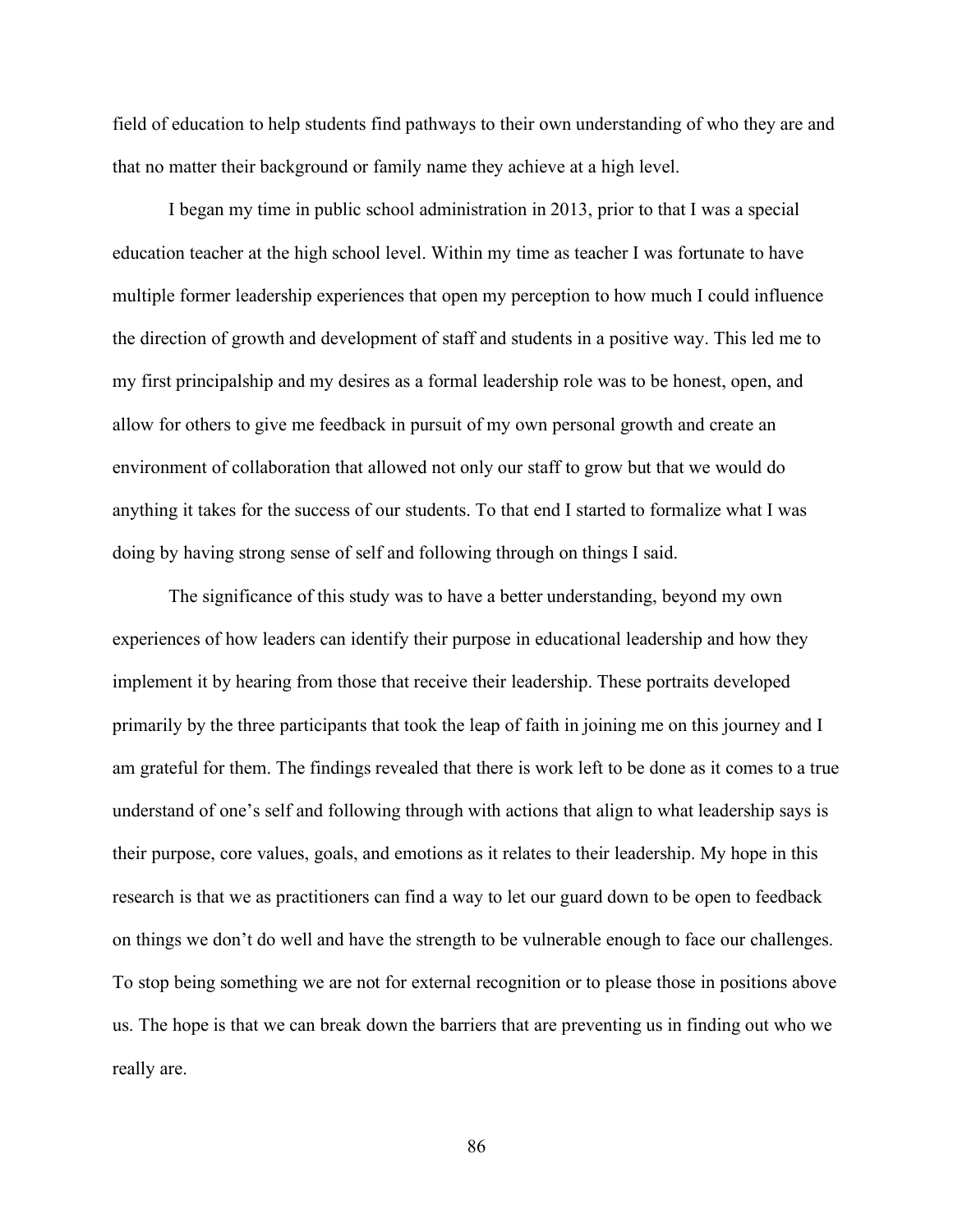### **REFERECES**

- Ackerman, R. H. Editor & Maslin Ostrowski, P. (2002). "The wounded leader: How real leadership emerges in times of crisis. *Faculty and Staff Monograph Publications.*
- Agote, A., Aramburu, N., Lines, R. (2016). Authentic leadership preception, trust in the leader, and followers' emotions in organizational change processes. The Journal of Applied Behavioral Science,  $52(1)$ ,  $35 - 63$ .
- Alvesson, M., & Einola, K. (2019). Warning for excessive positivity: Authentic leadership and other traps in leadership studies. *The Leadership Quarterly*, 30, 383 – 395.
- Antonakis, J., Ashkanasy, N. M., & Dasborough, M. T. (2009). Does leadership need emotional intelligence? *The Leadership Quarterly*, 20, 247 – 261.
- Avolio, B. J., & Gardner, W. L. (2005). Authentic leadership development: Getting to the root of positive forms of leadership. *The Leadership Quarterly*, 16, 315 – 358.
- Avolio, B. J., Gardner, W. L., Walumbwa, F. O., Luthens, F., & May, D. R. (2004). Unlocking the mask: A look at the process by which authentic leaders impact follower attitudes and behaviors. *The Leadership Quarterly*, 15, 801 – 823.
- Avolio, B. J., Walumbwa, F. O., & Weber, T. J. (2009). Leadership: Current theories, research, and future directions. *Annual Review of Psychology*, 60, 421 – 449.
- Beard, K. S. (2013). Character in action: A case of authentic educational leadership that advanced equity and excellence. *Journal of School Leadership*, 23, 1015 – 1045.
- Beatty, B. (2007). Going through the emotions: Leadership that gets to the heart of school renewal. *Australian Journal of Education*, 51(3) 328 – 340.
- Bracht, E. M., Keng-Highberger, F. T., Avolio, B. J., & Huang, Y. (2021). Take a "selfie": Examining how leaders emerge from leader self – awareness, self – leadership, and self – efficacy. *Frontiers in Psychology*, 12, 1 – 11.
- Braun, S., & Peus, C. (2018). Crossover of work life balance perceptions: Does authentic leadership matter? *J Bus Ethics*, 149, 875 – 893.
- Bronkhorst, B., Steijn, B., & Vermeeren, B. (2015). Transformational leadership, goal setting, and work motivation: The case of a dutch municipality. *Review of Public Personnel Administration*, 35(2), 124 – 145.
- Brunell., A. B., Kernis., M., Goldman, B. M., Heppner, W., Davis, P., Cascio, E. V., & Webster, G. D. (2010). Dispositional authenticity and romantic relationship functioning. *Personality and Individual Differences*, 48, 900 – 905.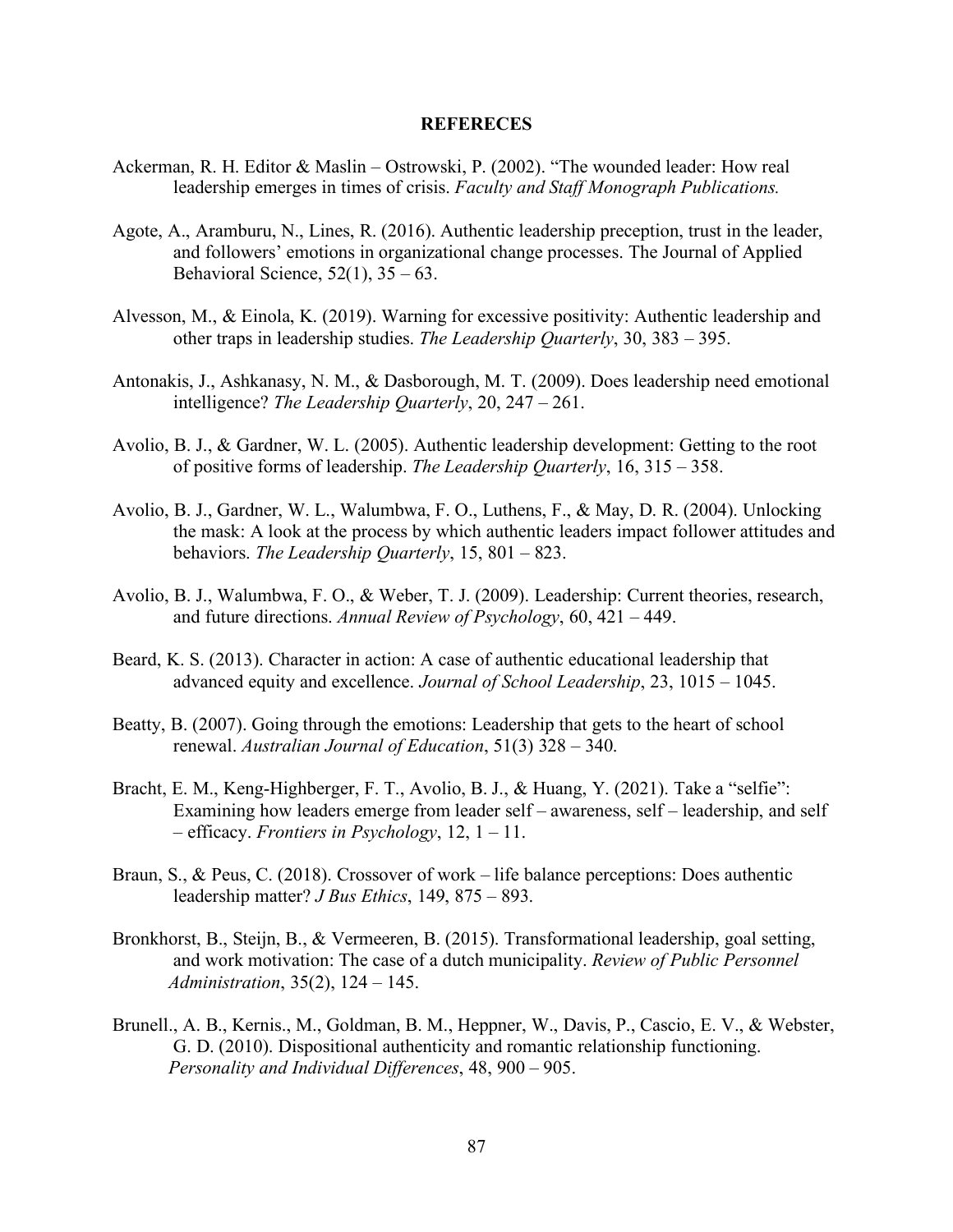- By, R. T., (2021). Leadership: In pursuit of purpose. *Journal of Change Management Reframing Leadership and organizational Practice*, 21(1) 30 – 44.
- Cavazotte, F., & Mello, S. F. (2020). Expatriate's engagement and burnout: The role of purposeoriented leadership and cultural intelligence. *Journal of Global Mobility: The Home of Expatriate Management Research,* 9(1), 90 – 106.
- Caza, A., Bagozzi., R. P., Wooley, L., Levy, L., & Caza, B. B. (2010). Psychological capital and authentic leadership: Measurement, gender, and cultural extension. *Asia – Pacific Journal of Business Administration*, 2(1), 53 – 70.
- Chan, A. (2005). Authentic leadership measurement and development: Challenges and suggestions. In W.L. Gardner, B. J. Avolio, & F. O. Walumbwa (Eds.), *Authentic leadership theory and practice: Origins, effects, and development* (pp. 227 – 251). Oxford, UK: Elsevier Science.
- Cherkowski, S., Kutsyuruba, B., & Walker, K. (2020). Positive leadership: Animating purpose, presence, passion and play for flourishing in schools. Journal of Educational Administration, 58(4), 401 – 415.
- Dantley, M. E. (2003). Purpose driven leadership: The spiritual imperative to guiding schools beyond high stakes testing and minimum proficiency. *Education and Urban Society*,  $35(3)$ ,  $273 - 291$ .
- Donaldson, G. A. (2008). How leaders learn: Cultivating capacities for school improvement. New York: Teacher Colleges Press.
- Duncan, P., Green, M., Gergen, E., Ecung, W. (2017). Authentic leadership: Is it more than emotional intelligence? *Administrative Issues Journal: Connecting Education, Practice, and Research*, 7(2), 11 – 22.
- Edelman, P., & van Knippenberg, D. (2018). Emotional intelligence, management of subordinate's emotions, and leadership effectiveness. *Leadership & Organization Development Journal*, 39(5), 592 – 607.
- Eisenschmidt, E., Kuusisto, E., Poom-Valickis, K., & Tirri, K. (2019). Virtues that create purpose for ethical leadership: Exemplary principals for Estonia and Finland. Journal of Beliefs & Values, 40(4), 433 – 446.
- Emuwa, A. (2013). Authentic leadership: Commitment to supervisor, follower empowerment and procedural justice climate. *Emerging Leadership Journeys*, 6(1) 45 – 65.
- Eriksen, M. (2009). Authentic leadership: Practical reflexivity, self awareness and self authorship. *Journal of Management Education*, 33(6), 747 – 771.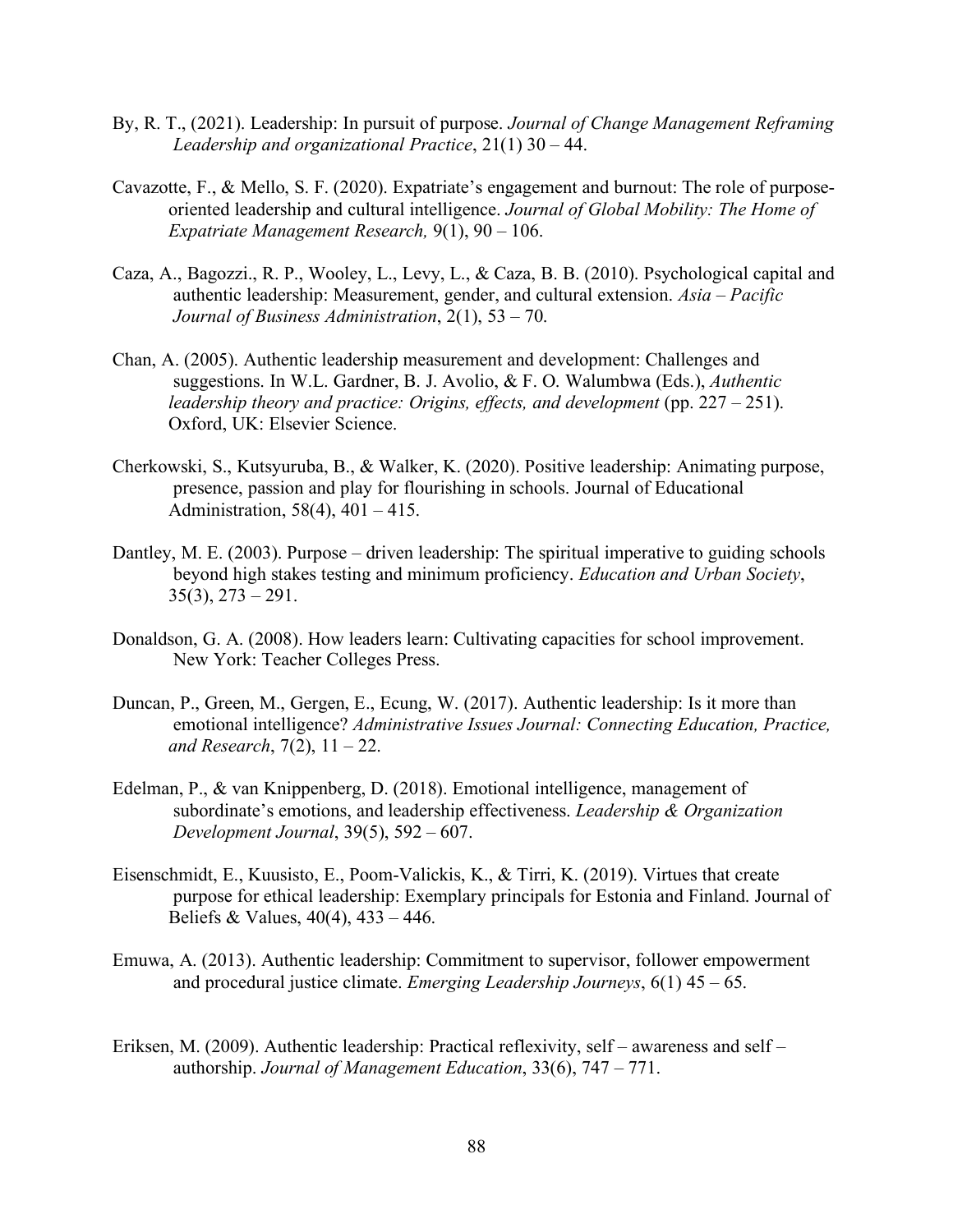- Fambrough, M. J., & Hart, R. K. (2008). Emotions in leadership development: A critique of emotional intelligence. *Advances in Developing Human Resources*, 10(5), 740 – 758.
- Feng, F. (2016). School principals' authentic leadership and teachers' psychological capital: Teachers' perspectives. *International Education Studies*, 9(10), 245 – 255.
- Fusco, T., O'Riordan, S., & Palmer, S. (2015). Authentic leaders are… conscious, competent, confident, and congruent: A grounded theory of group coaching authentic leadership development. *International Coaching Psychology Review*, 10(2) 131 – 148.
- Gardner, W. L., Cogliser, C. C., Davis, K. M., & Dickens, M. P. (2011). Authentic leadership: A review of the literature and research agenda. The Leadership Quarterly, 22, 1120 – 1145.
- Gardner, W. L., Avolio, B. J., & Luthans, F., May, D. R. & Walumbwa, F.O. (2005). "Can you see the real?" A self - based model of authentic leader and follower development. *The Leadership Quarterly, 16*, 343 - 372.
- Gardner, W. L., Karam, E. P., Alvesson, M., & Einola, K. (2021). Authentic leadership theory: The case for and against. *The Leadership Quarterly*, 32, 1 – 25.
- Gardner, W. L., Avolio, B. J., & Walumbwa, F. O. (2005b). Authentic leadership development: Emergent trends and future directions. In W. L. Gardner, B. J. Avolio, & F. O. Walumbwa (Eds.), *Authentic leadership theory and practice: Origins, effects, and development* (pp. 387 – 406). Oxford, UK: Elsevier.
- George, B. (2003). Authentic leadership: Rediscovering the secrets to creating lasting value. San Francisco, CA: Jossey - Bass.
- George, B. (2015). *Discover your true north, revised and updated*. Wiley.
- George, B. (2015, November). Authentic leadership rediscovered. [Editorial]. Harvard Business School. http://hbswk.hbs.edu/item/authentic-leadership-rediscoverd.
- George, J. M. (2000). Emotions and leadership: The role of emotional intelligence*. Human Relations*, 53(8) 1027 – 1055.
- Goswami, A., Nair, P., Beehr, T., & Grossenbacher, M. (2016). The relationship of leaders' humor and employees' work engagement mediated by positive emotions. Moderating the effect of leaders' transformational leadership style. *Leadership & Organization Development Journal,* 37(8) 1083 – 1099.
- Hassan, A., & Ahmen, F. (2011). Authentic leadership, trust and work engagement. *International Journal of Human and Social Science*, 6(3), 164 – 169.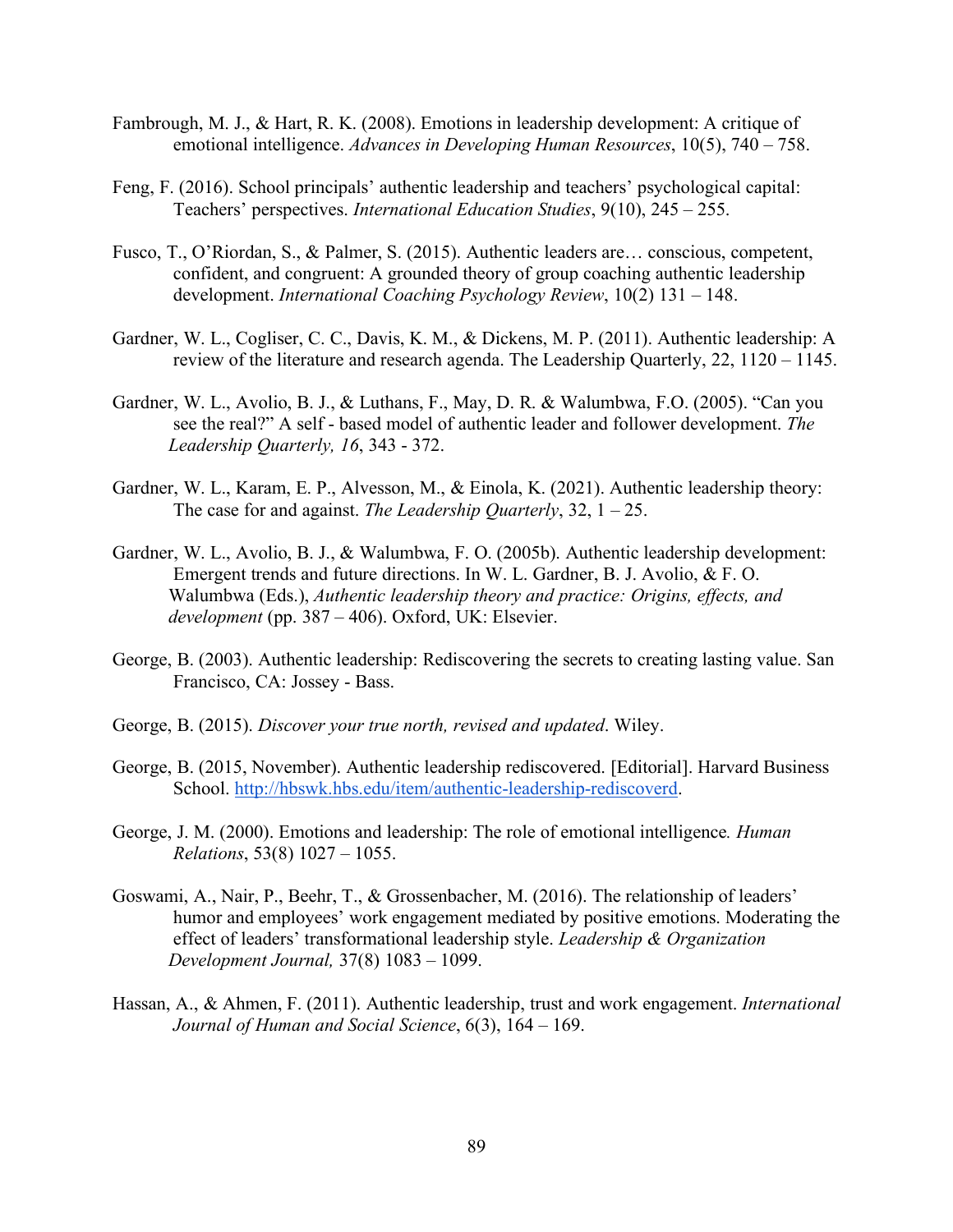- Heppner, W. L., Kernis., M. H., Nezlek, J. B., Foster, J., Lakey, C. E., & Goldman, B. M. (2008). Within – person relationships among daily self – esteem, need satisfaction, and authenticity. *Psychological Science*, 19(11), 1140 – 1144.
- Holloman Jr., H., Rouse Jr., W. A., & Farrington, V. (2007). Purpose driven leadership: Defining, defending and sustaining a school's purpose. *International Journal of Leadership in Education Theory and Practice*, 10(4), 437 – 443.
- Hong, P. C., Chennattuserry, J. C., Deng, X., & Hopkins, M. M. (2021). Purpose driven leadership and organizational success: A case of higher educational institutions. Leadership & Organization Development Journal, 42(7), 1004 – 1017.
- Huber, S. G. (2004). School leadership and leadership development. Adjusting leadership theories and development programs to values and the core purpose of the school. *Journal of Educational Administration*, 42(6), 669 – 684.
- Humborstad, S. I. W., Nerstad, C. G. L., & Dysvik, A. (2014). Empowering leadership, employee goal orientations and work performance. A competing hypothesis approach. *Personnel Review*, 43(2), 246 – 271.
- Huxtable Thomas, L. A., Hannon, P. D., & Thomas, S. W. (2016). An investigation into the role of emotion in leadership development for entrepreneurs. *International Journal of Entrepreneurial Behavior & Research*, 22(4), 510 – 530.
- James, M. S., & Shaw, J. C. (2016). Cynicism across levels in the organization*. Journal of Managerial Issues*, 1-2, 83 – 100.
- Jensen, U. T., Andersen, L. B., & Jacobsen, C. B. (2018). Only when we agree! How value congruence moderates the impact of goal – oriented leadership on public service motivation. *Public Administration Review*, 79(1), 12 – 24.
- Joo, B-K., & Jo, S. J. (2017). The effects of perceived authentic leadership and core self evaluations on organizational citizenship behavior. The role of psychological empowerment as a partial mediator. *Leadership & Organization Development Journal*,  $38(3)$ ,  $463 - 481$ .
- Karadag, E., and Oztekin Bayir, O. (2016). The effect of authentic leadership on school culture: A structural equation model. *IJELM*,  $6(1)$ ,  $40 - 75$ .
- Kempster, S., Jackson, B., Conroy, M. (2011). Leadership as purpose: Exploring the role of purpose in leadership practice. *Leadership,* 7(3), 317 – 334.
- Kernis, M. H. (2003). Optimal self esteem and authenticity: Separating fantasy from reality. *Psychological Inquiry*, 14(1), 83 – 89.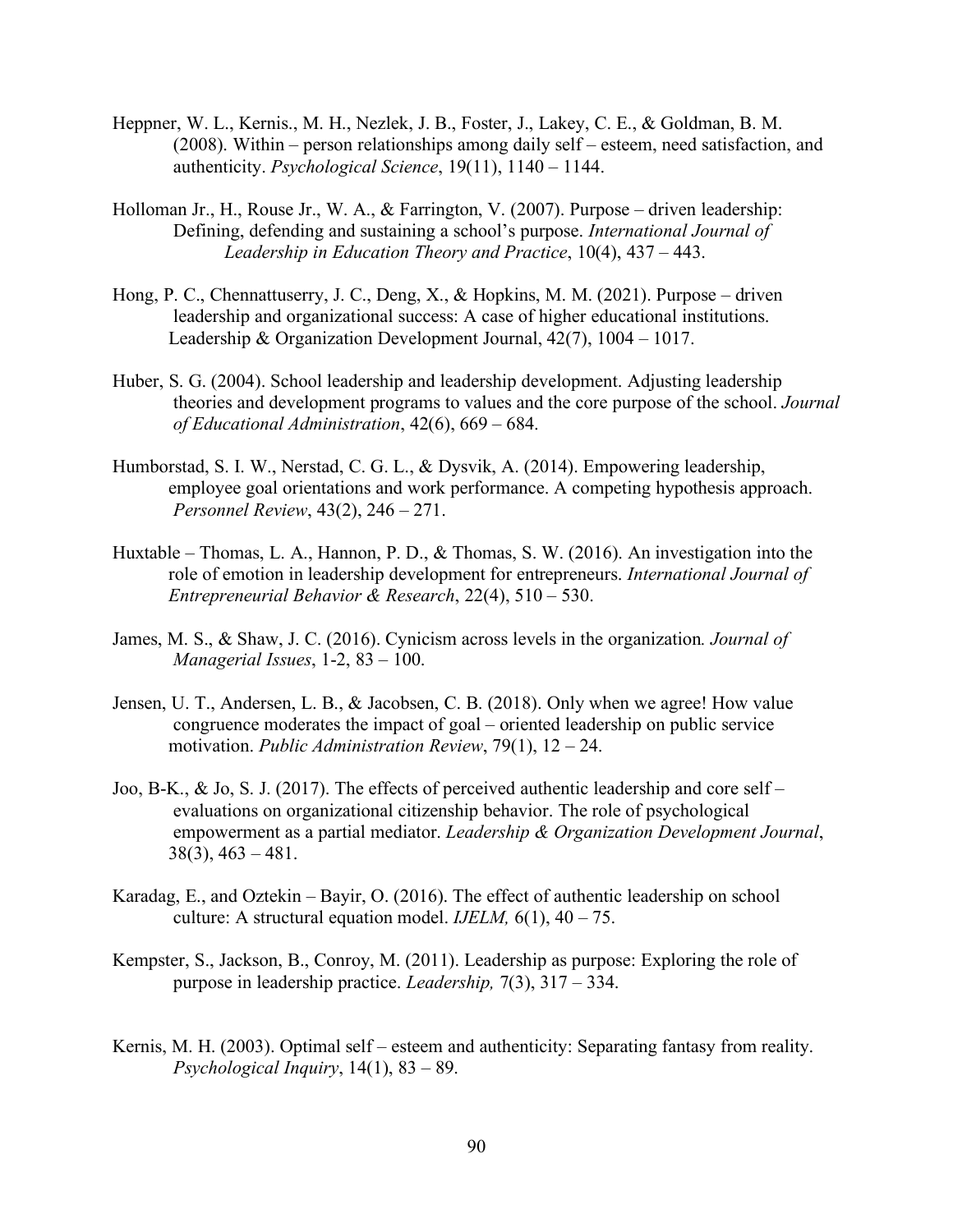- Kernis, M. H. & Goldman, B. M. (2006). A multicomponent conceptualization of authenticity: Theory and research. *Advances in Experimental Social Psychology*, 38, 283 – 257.
- Kim, D., Choi, D., Vandenberghe, C. (2018). Goal focused leadership, leader member exchange, and task performance: The moderating effects of goal orientations and emotional exhaustion. *J Bus Psychol*, 33, 645 – 660.
- King, S. N., Altman, D. G., & Lee, R. J. (2011). *Discovering the leader in you: How to realize your leadership potential*. San Francisco, CA: Jossey-Bass and Center for Creative Leadership.
- Krathwohl, D. R. (2009). *Methods of Educational and Social Science Research: The Logic of Methods*. Long Grove, IL: Waveland Press, Inc.
- Kulophas, D., Hallinger, P., Ruengtrakul, A., & Wongwanich, S. (2018). Exploring the effects of authentic leadership on academic optimism and teacher engagement in Thailand. *International Journal of Educational Management*, 32(1), 27 – 45.
- Lawrence Lightfoot, S. & Davis, J. H. (1997). The art and science of portraiture. San Francisco: Jossey – Bass.
- Leroy, H., Anseel, F., Gardner, W. L., Sels, L. (2015). Authentic leadership, authentic followership, basic needs satisfaction, and work role performance: A cross – level study. *Journal of Management*, 41(6), 1677 – 1697.
- Luthans, F. & Avoli, B. J. (2003). Authentic leadership: A positive development approach. In K. S. Cameron, J. E. Dutton & R. E. Quinn (Eds). Positive organizational scholarship (pp. 241 - 261). San Francisco: Barrettt - Koehler.
- Marquardt, D. J., Casper, W. J., & Kuenzi, M. (2021). Leader goal orientation and ethical leadership: A socio-cognitive approach of the impact of leader goal – oriented behavior on employee unethical behavior. *Journal of Business Ethics*, 172, 545 – 561.
- Mayers, J. D., Caruso, D. R., & Salovey, P. (2016). The ability model of emotional intelligence: Principles and updates. *Emotion Review*, 8(4), 290 – 300.
- Mayer, J. D., Roberts, R. D., & Barsade, S. G. (2008). Human abilities: Emotional intelligence. The Annual Review of Psychology, 59, 507 – 536.
- Maxwell, J. A., (2013). *Qualitative research design: An interactive approach* (3rd ed.). Thousand Oaks, CA: Sage Publications.
- McDowell, J. B., Williams, II., R. L., & Kautz, D. D. (2013). Teaching the core values of caring leadership. *International Journal for Human Caring*, 17(4), 43 – 52.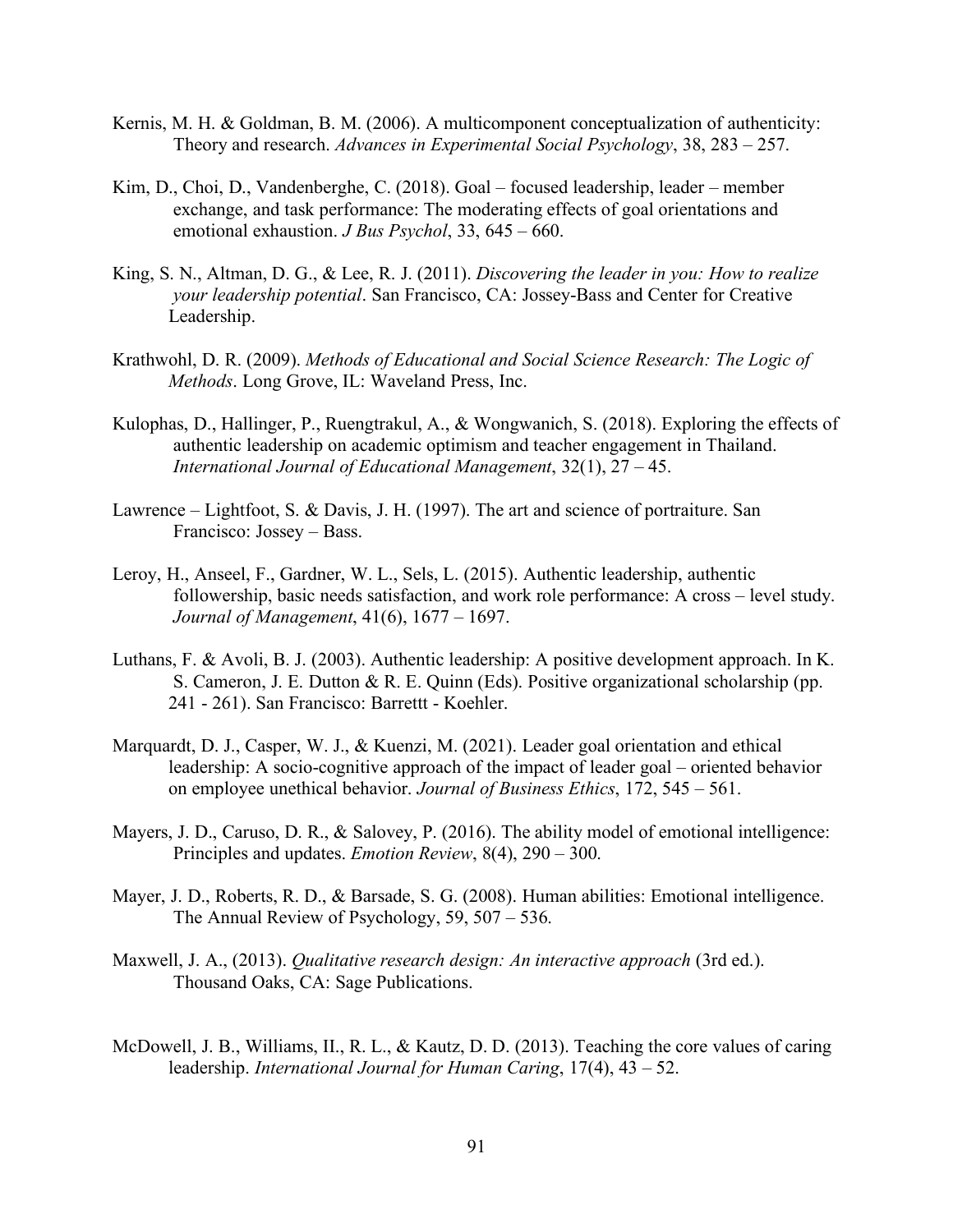Morgan, G. (1998). *Images of organizations.* Thousand Oaks, CA: SAGE.

- Neider, L. L., & Schriesheim, C. A. (2011). The authentic leadership inventory (ali): Development and empirical tests. The Leadership Quarterly, 22, 1146 – 1164.
- Northouse, P. G. (2019). *Leadership: Theory and practice* (8th ed.). Thousand Oaks, CA: Sage Publications.
- Oh, J., Cho, D., & Lim, D. H. (2018). Authentic leadership and work engagement: The mediating effect of practicing core values. *Leadership & Organization Development Journal*, 39(2), 276 – 290.
- Ouakouak, M. L., Zaitouni, M. G., & Arya, B. (2020). Ethical leadership, emotional leadership, and quitting intentions in public organizations. Does employee motivation play a role? *Leadership & Organization Development Journal*, 41(2) 257 – 279.
- Qu, Y. E., Dasborough, M. T., Zhou, M., & Todorova, G. (2019). Should authentic leaders' value power? A study of leaders' values and perceived value congruence. *J Bus Ethics*, 156, 1027 – 1043.
- Perry, S. J., Witt, L. A., Penney, L. M., & Atwater, L. (2010). The downside of goal focused leadership: The role of personality in subordinate exhaustion. *American Psychological Association*, 95(6), 1145 – 1153.
- Peterson, C., and M. E. P. Seligman. 2004. Character strengths and virtues: A handbook and classification. New York: Oxford University Press.
- Peus, C., Wesche, J. S., Streicher, B., Braun, S., & Frey, D. (2012). Authentic leadership: An empirical test of its antecedents, consequences, and mediating mechanisms. *J Bus Ethics*,  $107, 331 - 348.$
- Raziq, M. M., Borini, F. M., Malik, O. F., Ahmad., & Shabaz, M. (2018). Leadership styles, goal clarity, and project success. Evidence from project – based organizations in Pakistan. *Leadership & Organization Development Journal*, 39(2), 309 – 323.
- Rego, A., Sousa, F., Marques, C., & Pina e Cunha, M. (2012). Authentic leadership promoting employees' psychological capital and creativity. *Journal of Business Research*, 65, 429 – 437.
- Quinn, R., E., Spreitzer, G. M., & Brown, M., V. (2000). Changing others through changing ourselves: The transformation of human systems. *Journal of Management Inquiry,* 9(2),  $147 - 164$ .
- Saldaña, J. (2016). *The coding manual for qualitative researchers, 3e.* Thousand Oaks, CA. Sage Publications.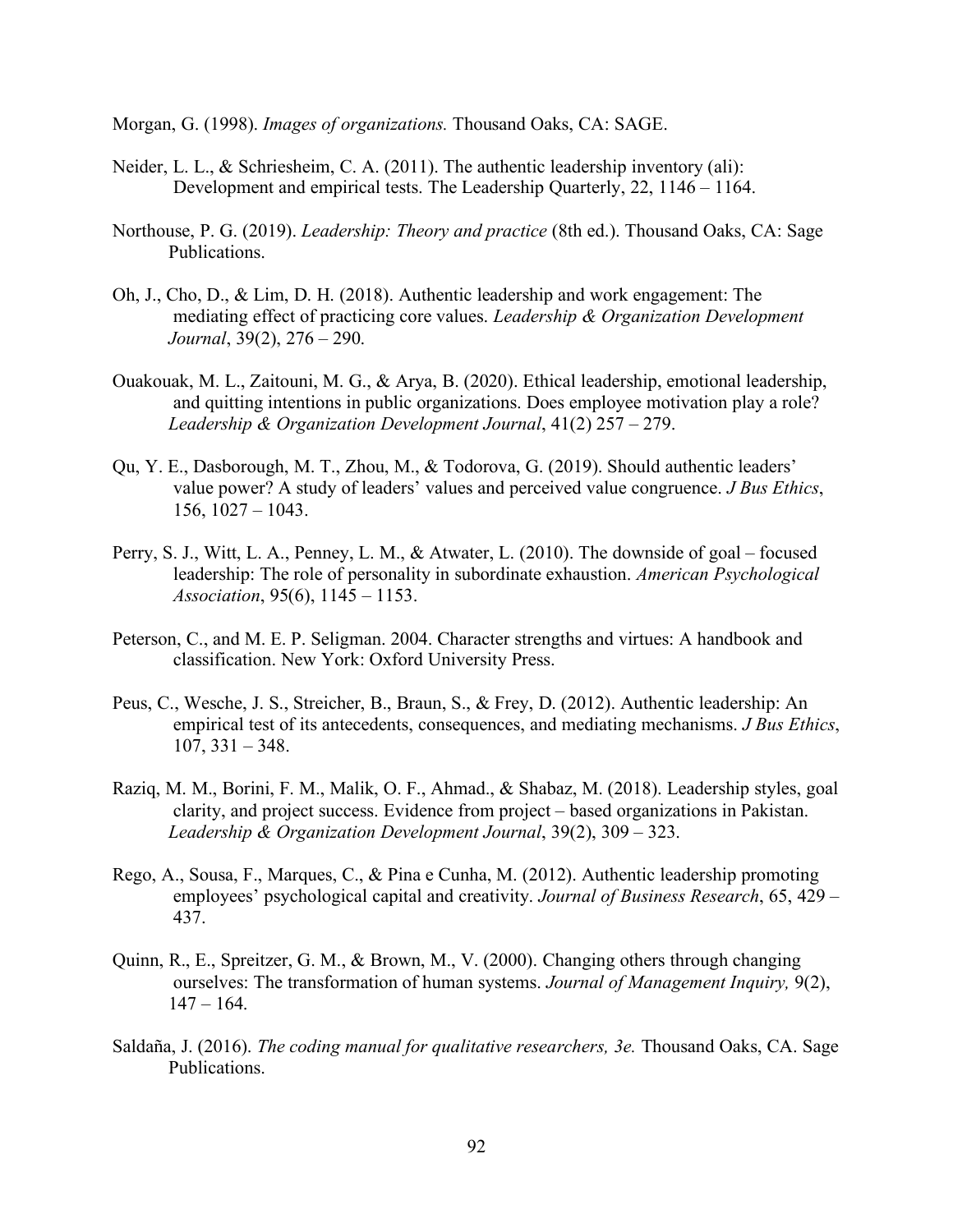- Schmidt, M. J. (2010). Is there a place for emotions within leadership preparation programmes? *Journal of Educational Administration*, 48(5), 626 – 641.
- Sendjaya, S., Pekerti, A., Hartel, C., Hirst, G., & Butarbutar, I. (2016). Are authentic leaders always moral? The role of machiavellianism in the relationship between authentic leadership and morality. J Bus Ethics, 133, 125 – 139.
- Shamir, B., & Eilam, G. (2005). "What's your story?" A life stories approach to authentic leadership development. *The Leadership Quarterly,* 16, 395 - 417.
- Steffens, N. K., Mols, F., Haslam, S. A., & Okimoto, T. G. (2016). True to what we stand for: Championing collective interests as a path to authentic leadership. *The Leadership Quarterly*, 27, 726 – 744.
- Walumbwa, F. O., Avolio, B. J., Gardner, W. L., Wernsing, T. S., & Peterson, S. J. (2008) Authentic leadership: Development and validation of a theory – based measure. *Journal of Management,* 34(1), 89 – 126.
- Watton, E., Lichtenstein, S., & Aitken, P. (2019). 'Won't get fooled again': How personal values shape leadership purpose, behavior and legacy. *Journal of Management & Organization*,  $25(3)$  414 – 429.
- Weischer, A. E., Weibler, J., and Petersen, M. (2013). "To thine own self be true": The effects of enactment and life storytelling on perceived leader authenticity. *The Leadership Quarterly*, 24, 477 – 495.
- Weiss, M., Razinskas S., Backman, J., & Hoegl, M. (2018). Authentic leadership and leaders' mental well-being: An experience sampling study. *The Leadership Quarterly*, 29, 309 – 321.
- Wood, P. A., Torrance, D., Donnelly, C., Hamilton, T., Jones, K., & Potter, I. (2021). Constructions and purposes of school leadership in the UK. *School Leadership & Management,* 41(1-2), 152 – 170.
- Yamamoto, J. K., Gardiner, M. E., & Tenuto, P. L. (2013). Emotion in leadership: Secondary school administrators' perceptions of critical incidents. *Education Management Administration & Leadership*, 42(2), 165 – 183.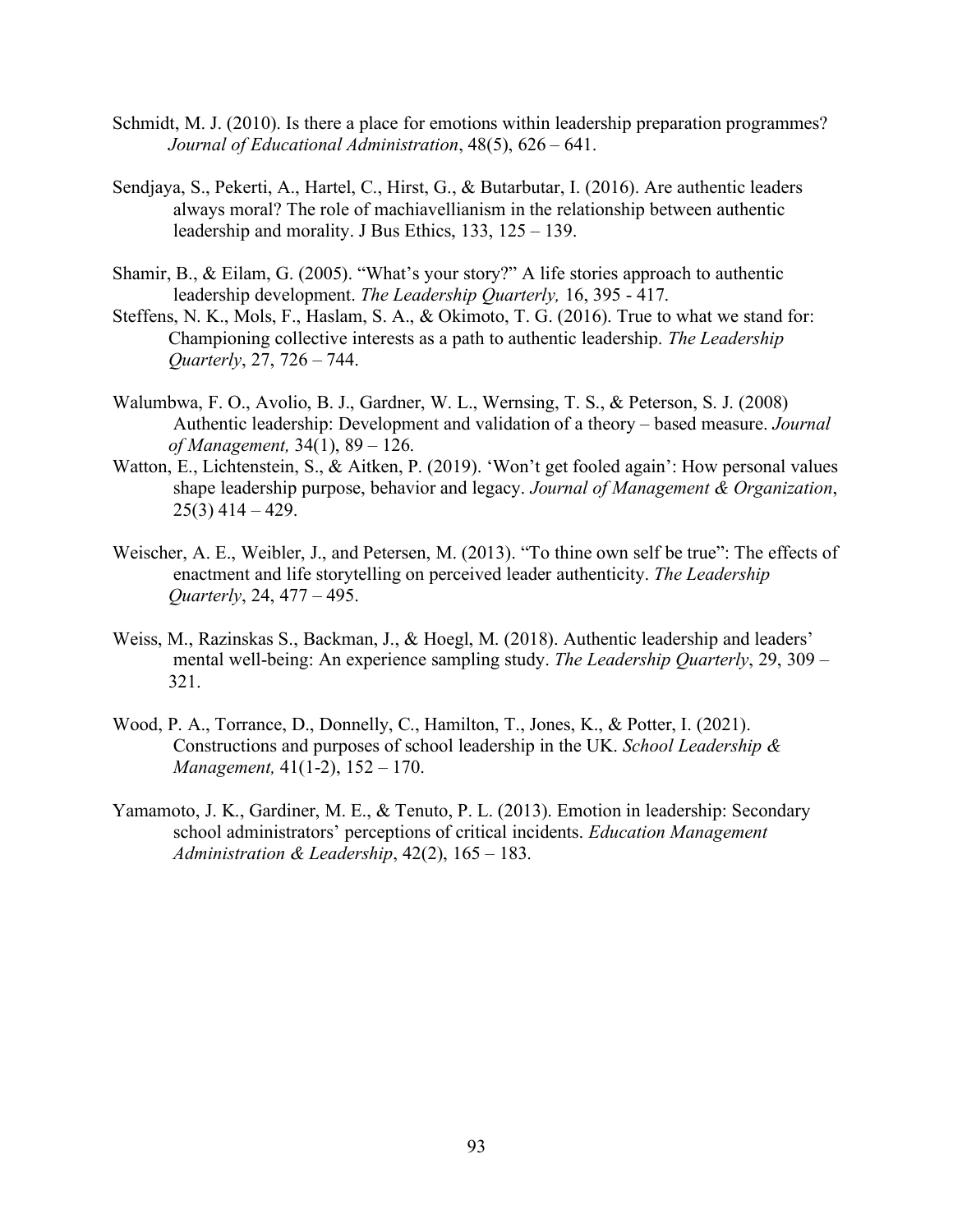## **APPENDICES**

# Appendix A: Semi – Structured Interview Protocol: Principal

The purpose of the research is to learn and understand the self – awareness of building principal's core values, purpose, goals and emotions. It is also to learn and understand principals' beliefs in others, risk taking, transparency, and the development of others in their association. Using trigger events or crucibles that helped or continue to help your development will allow you to reflect and engage in a conversation about your own authenticity. Your reflections will be used to analyze for conditions of authentic leadership, as well as, the conditions for authentic leadership in action. Your name will not be on any of the data. Data will be kept on a password protected computer and kept indefinitely. Audio files will be destroyed upon transcription. No other person will have access to the data except for my sponsor, Dr. Catherine Biddle. Your name and identifying information will not be reported in any publications.

## **Self – Awareness**

- What do you believe your purpose is as a building principal?
	- o How did you come to believe this?
	- o Talk about the events in your life that have helped you develop your purpose.
	- o How does your purpose in your role align with the expectations from your district?
	- o How do you reflect on your own purpose?
- What are your goals in your current capacity?
	- o How do you develop your professional goals?
	- o How your own life experiences helped you create your goals?
	- o Talk about your goals as they relate to the organization.
	- o How do you reflect on your own goals?
- How do you believe your lead with your heart?
	- o How do you perceive your ability to lead with emotion?
	- o Talk about you own life experiences when leading with emotion?
	- o How has your experience made you think about leading with your heart?
	- o How do you reflect on your ability to lead with emotion?
- Talk about your core values?
	- o How did you come to understand your core values?
	- o Talk about your experiences in life that helped you develop your core values.
	- o How do you reflect on your own core values?
	- o How do you refine your core values?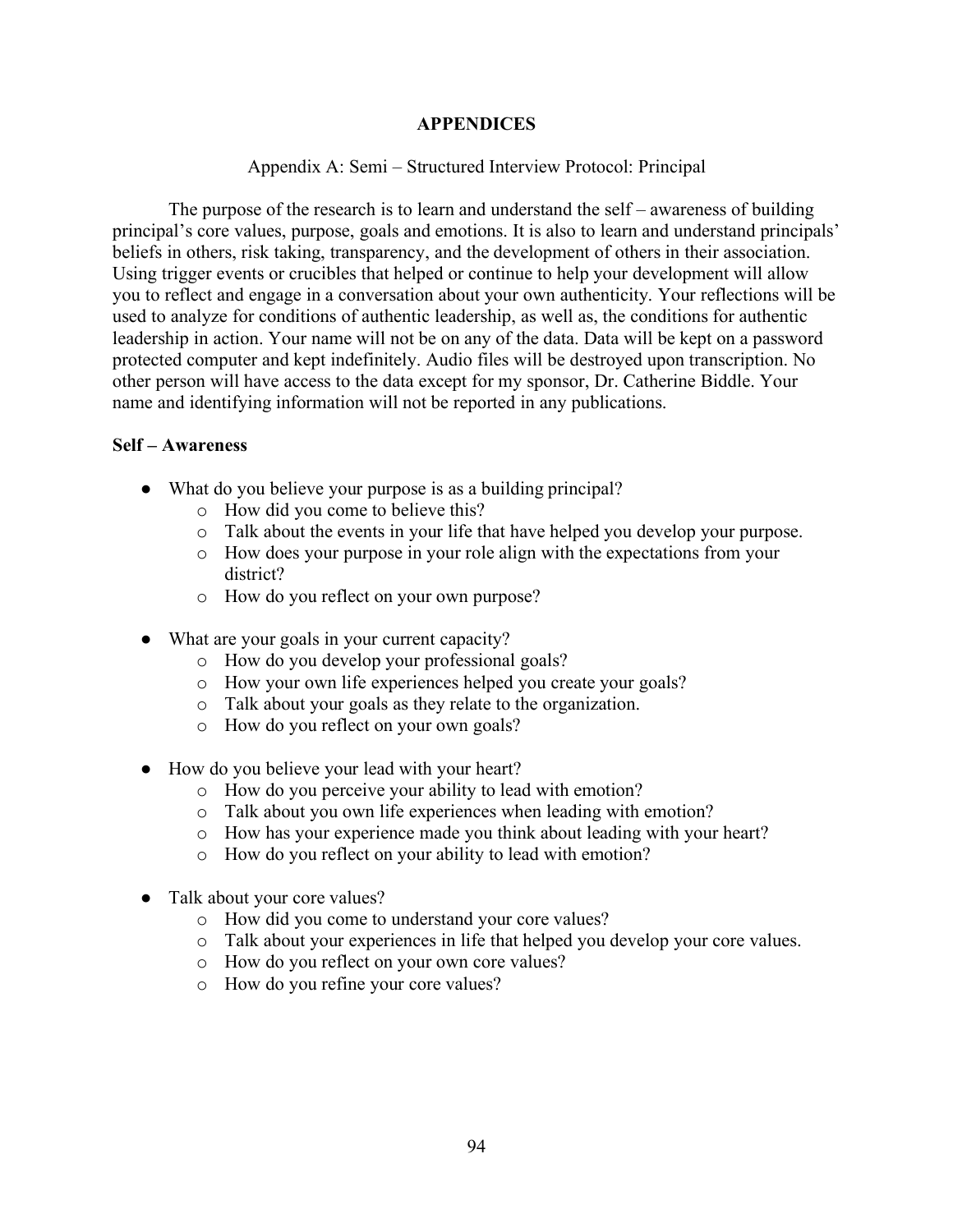# **Self – Discipline**

- How does your staff know your purpose?
	- o What do you do with your staff that would inform them of your purpose as a building principal?
	- o How do you know that your staff understands your purpose?
	- o Talk about how you live your purpose in your everyday setting.
- How do you believe you are transparent with your staff?
	- o How do you consider yourself transparent with your staff?
	- o In your role can you talk about how you ensure transparency within your daily action.
	- o How do you reflect on your ability to be transparent?
- Talk about how you lead from the front?
	- o How do you understand your own vulnerabilities?
	- o Talk about how you lead knowing your own weaknesses?
	- o How do you believe your staff and those you work with understand your vulnerabilities?
	- o How do you reflect and refine your vulnerabilities?
- Talk about how you develop your own people?
	- o Talk about the strategies that you use in your capacity to develop the people in your building?
	- o How do those within the association know that you are interested in developing them?
	- o Talk about the ways in which you develop your own people in your daily action.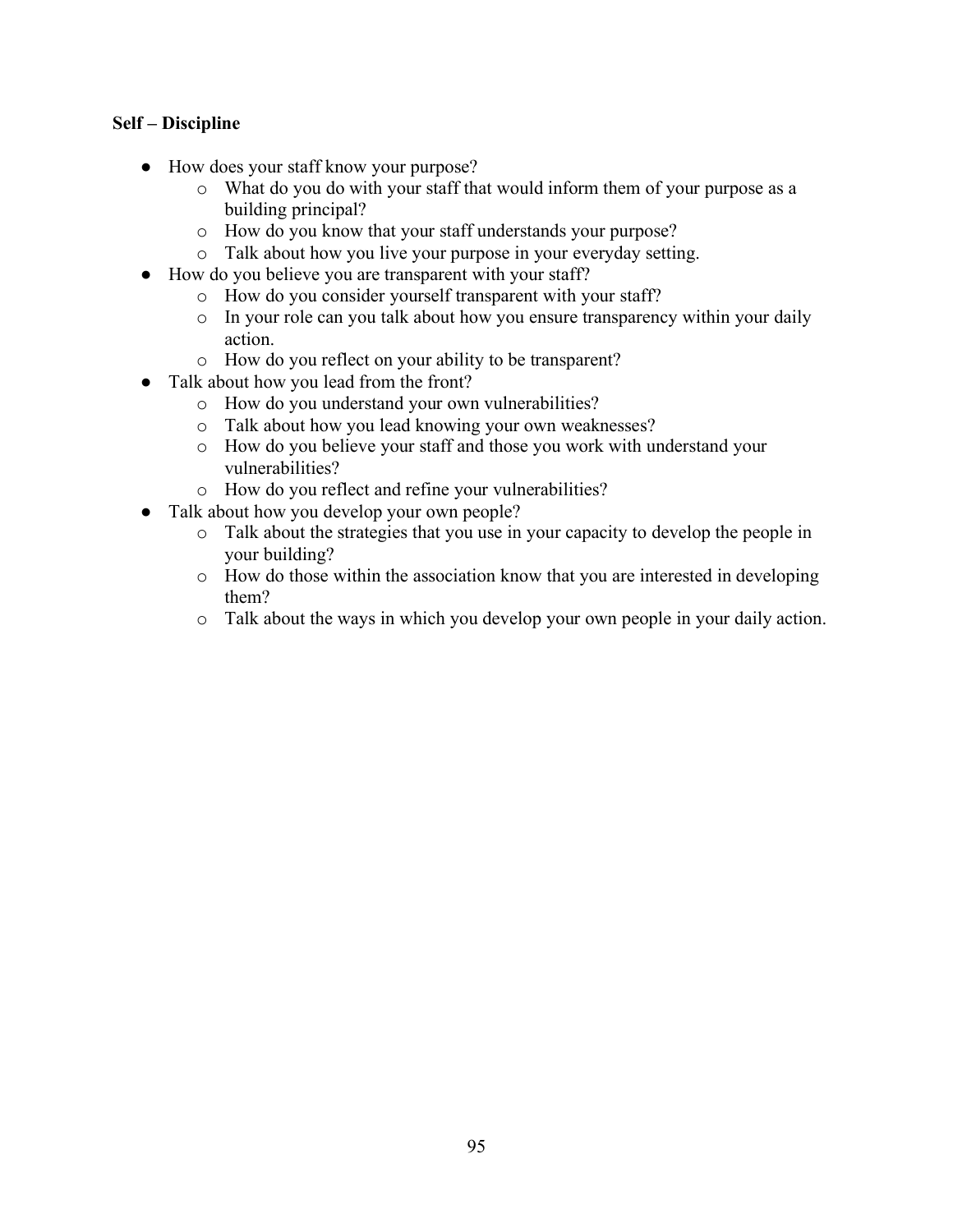## Appendix B: Semi – Structured Interview Protocol: Teacher

The purpose of the research is to learn and understand the self – awareness of building principal's core values, purpose, goals and emotions. It is also to learn and understand principals' beliefs in others, risk taking, transparency, and the development of others in their association. Your reflections will be used to analyze for conditions of authentic leadership, as well as, the conditions for authentic leadership in action. Your name will not be on any of the data. Data will be kept on a password protected computer and kept indefinitely. Audio files will be destroyed upon transcription. No other person will have access to the data expect for my sponsor, Dr. Catherine Biddle. Your name and identifying information will not be reported in any publications.

- How do know your principal's purpose for being in the role of leadership?
	- o Talk about what you think the values of your principal are?
	- o How does your building leader put into action their values and purpose?
	- o How does your principal lead with emotion?
- How would you describe the communication of the building principal?
	- o Can you talk about the transparency of the leadership?
	- o How do you feel like you know what is going on?
	- o Talk about your experience of how your principal puts into action transparency.
- Talk about the principal's vulnerabilities?
	- o Can you talk about specific examples in which you think your leader was willing to own their own weaknesses or blind spots?
	- o How does your principal give you and the staff opportunities to understand your own vulnerabilities?
	- o How does your principal put into action, with the organization, leading from the front?
- How does your leader provide you with opportunities to grow as an educator?
	- o Talk about examples that are present or have been present in the building that have provided your own growth from the leadership.
	- o How do you reflect with your building leader on our own development?